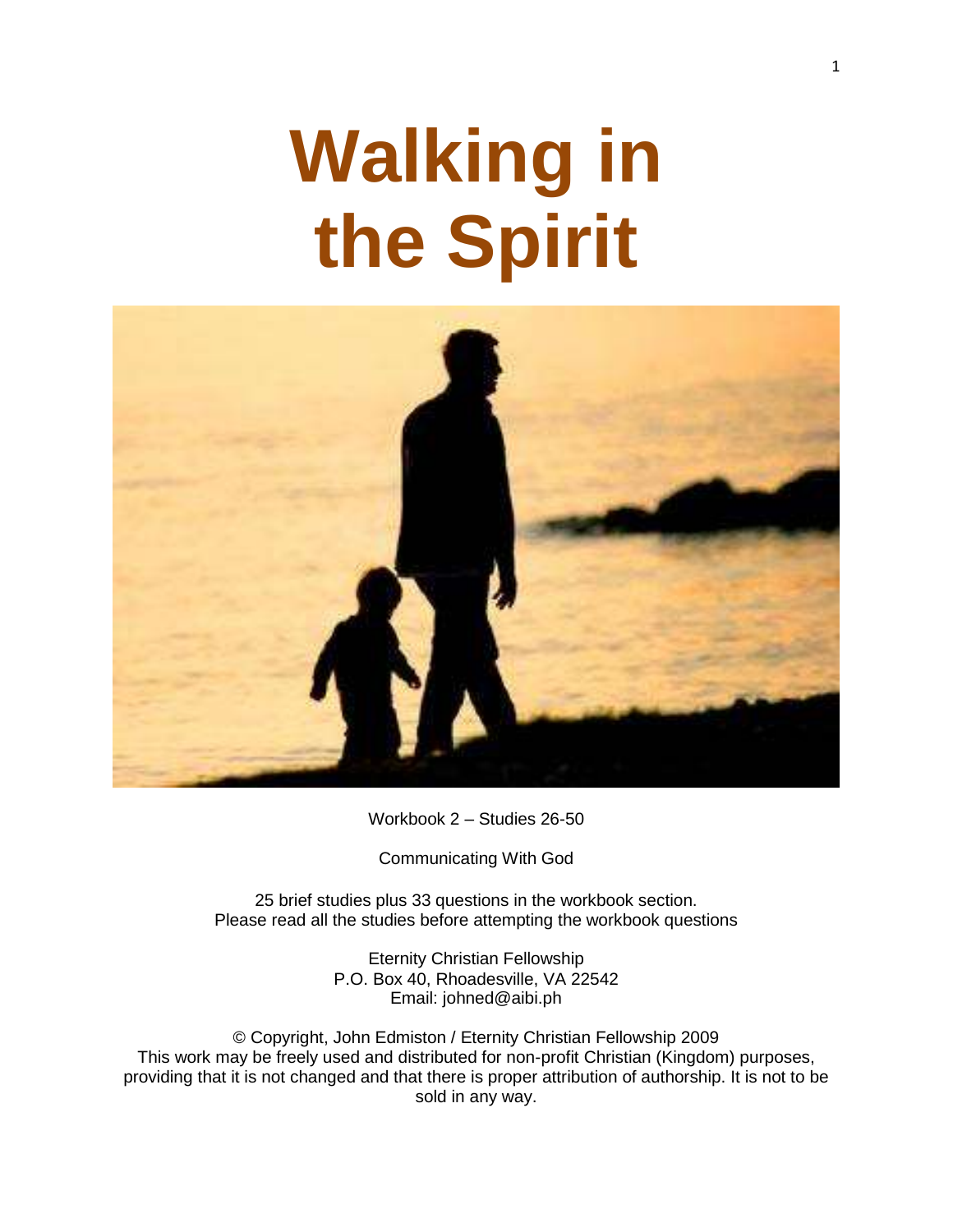## **Table of Contents**

| How To Use This Workbook                                       | 3  |
|----------------------------------------------------------------|----|
| Entering The Kingdom of God                                    | 5  |
| The Awakened Conscience                                        | 8  |
| <b>Two Kinds of Conscience</b>                                 | 11 |
| Dwelling In The Light                                          | 14 |
| The Conscience And The Word of God                             | 17 |
| Downloads From Heaven Part 1                                   | 20 |
| Downloads From Heaven Part 2                                   | 23 |
| Downloading Wisdom From Heaven                                 | 26 |
| Downloading Supernatural Knowledge From Heaven                 | 29 |
| Different Kinds Of Heavenly Downloads                          | 32 |
| New Testament Prophecy Part 1 - What Is It?                    | 35 |
| New Testament Prophecy Part 2 – Functions                      | 38 |
| New Testament Prophecy Part 3 - How NT Prophecy Should Be Used | 40 |
| New Testament Prophecy Part 4 - Who Can Prophesy?              | 43 |
| New Testament Prophecy Part 5 - The NT Prophet                 | 46 |
| The Spiritual Senses - Introduction                            | 49 |
| The Spiritual Senses - Sight Part 1                            | 52 |
| The Spiritual Senses - Sight Part 2                            | 55 |
| The Spiritual Senses - Hearing Part 1                          | 58 |
| The Spiritual Senses - Hearing Part 2                          | 62 |
| The Spiritual Senses - Taste & Smell                           | 65 |
| The Spiritual Senses - Touch                                   | 68 |
| The Deception Of The Spiritual Senses                          | 72 |
| Tongues & The Interpretation of Tongues                        | 75 |
| Words of Wisdom & Knowledge                                    | 77 |
| <b>Review Questions</b>                                        | 80 |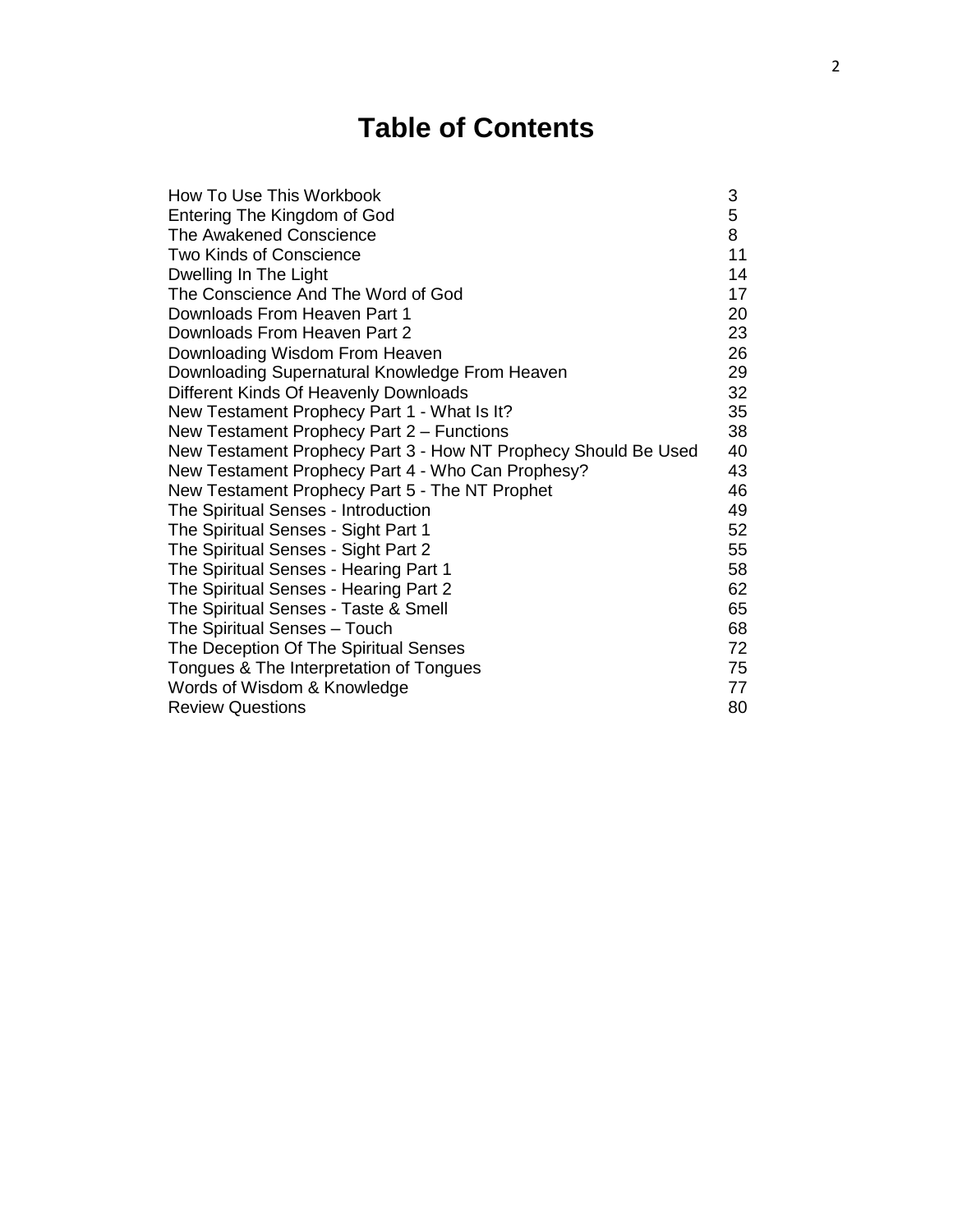#### **How To Use This Workbook**

This workbook can be used for personal study or in a group setting such as in a church or bible class.

It is in black and white, letter-sized format for easy reproduction & distribution.

This manual is designed for anyone who wants to learn about Walking In The Spirit. I have tried to avoid using any highly specialized theological language.

You may readily translate this manual into another language providing that you ask permission by sending me an email at: johned@aibi.ph

#### PERSONAL STUDY

Read one study per day and you will finish all 25 studies in just under a month. Then go on and do the exercises at the end of the manual. These 33 questions will help reinforce what you have learned.

#### WEEK-BY-WEEK BIBLE STUDY

Do one or at most two studies per week in your group allowing plenty of time for discussion.

Check out the bible verses that are referenced.

Always ask what people are learning on an individual level from the study e.g. "Mary what was the point that struck you most today?"

Emphasize application to practical daily issues of life.

Each week collect prayer points from group members and close in prayer.

When you have completed the manual go right through all the exercises as a way of tying it all together.

#### AS A TRAINING COURSE

Send copies of the manual (by post or email) to the students and give them about one month to read the material and do the exercises (see personal study section above). Make yourself available as a mentor during this time.

Then gather all the students together for *at least* three hours, open in worship (30 minutes) and then review the manual and go through the exercise questions together.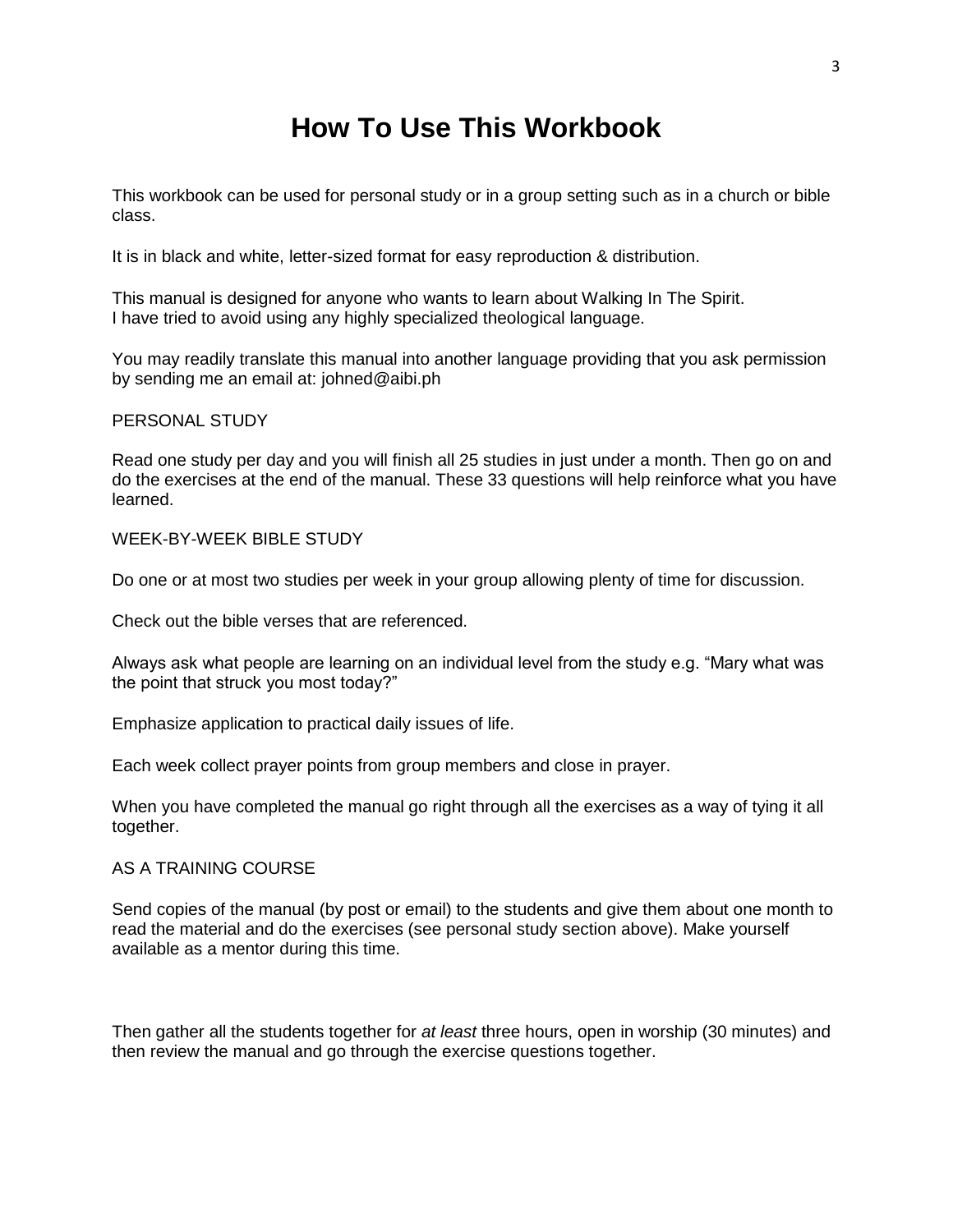Get the students to submit their answers to the exercises to you, then grade them. (There are 33 questions so each answer can be worth 3% with 1% given just for showing up!)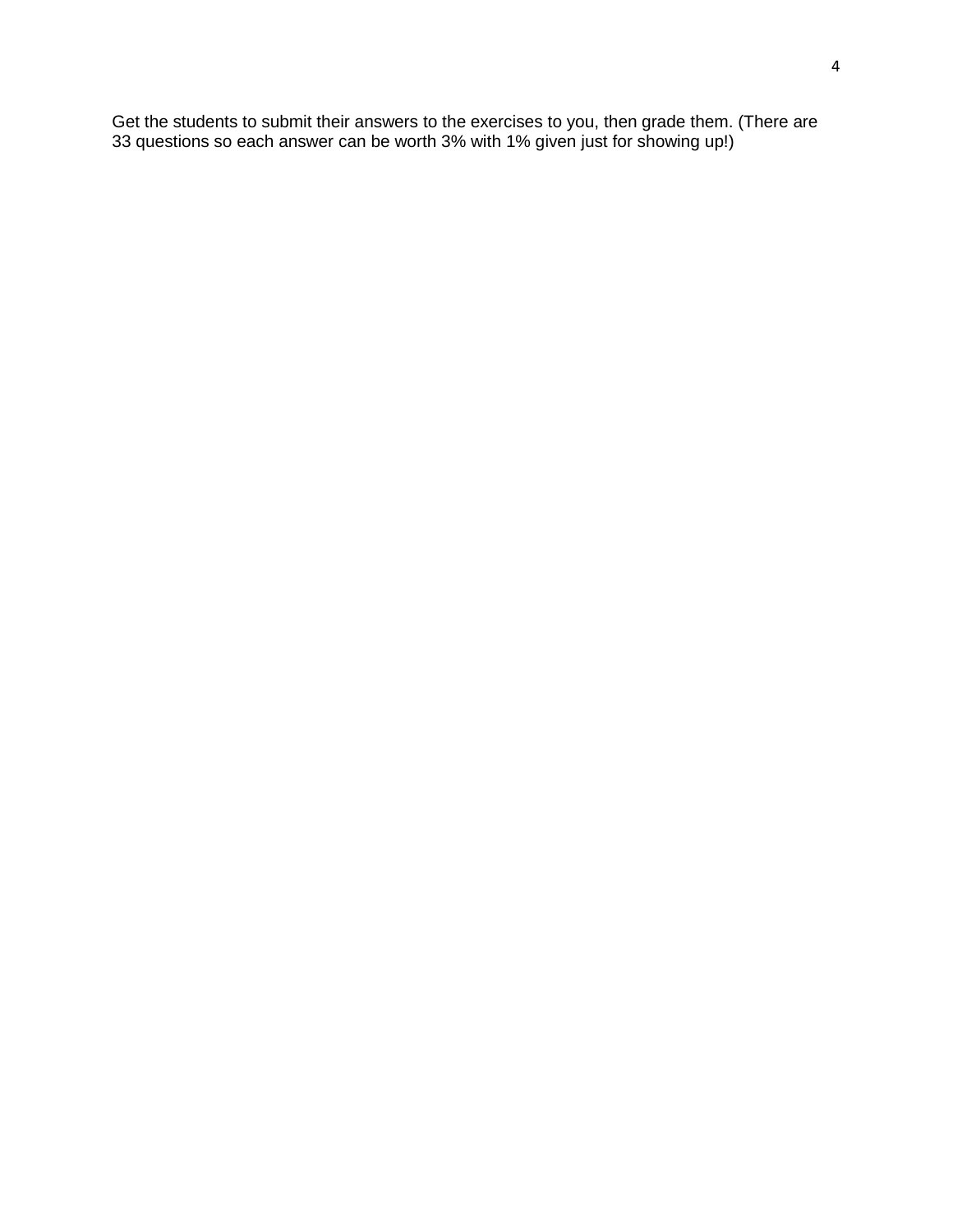#### **26: Entering The Kingdom Of God**

In the next 25 studies we will be looking at the whole area of communication with God. This involves receiving direct personal communication from God through our spiritual senses (our spiritual ears and spiritual eyes) and receiving communication from God via other Christians e.g. through prophecy and through words of wisdom and knowledge. Of course any such communication must be tested against Scripture to make sure that it is both sound and biblical.

The framework for this discussion on heavenly communication is the biblical idea of the Kingdom of God, also known as the Kingdom of Heaven in the gospel of Matthew. The Kingdom of God is not a place such as a city, nation or island, nor is it an exclusive club such as a golf club that you can get a membership in if you are wealthy enough or sufficiently respectable. It is definitely not a physical kingdom. It is a spiritual kingdom:

**1 Corinthians 15:50 MKJV** *(50) And I say this, brothers, that flesh and blood cannot inherit the kingdom of God, nor does corruption inherit incorruption.*

**John 3:3 MKJV** *Jesus answered and said to him, Truly, truly, I say to you, Unless a man is born again, he cannot see the kingdom of God.*

The Kingdom is entered into through repentance, humility and obedience:

**Matthew 4:17 MKJV** *From that time Jesus began to preach and to say, Repent! For the kingdom of Heaven is at hand.*

In the above verse Jesus tells us that repentance from known sin is an essential prerequisite. This is because the Kingdom of God is where God reigns in righteousness and truth and if we want to enter in we must be prepared to dwell in righteousness and truth. In fact a repentant person who obeys is better than a respectable person who pays only lip-service to obedience and does not actually go out and do the Father's will:

**Matthew 21:28-31 MKJV** *But what do you think? A man had two sons; and he came to the first and said, Son, go work in my vineyard today. (29) He answered and said, I will not. But afterwards he repented and went. (30) And he came to the second and said likewise. And he answered and said, I go, sir; and did not go. (31) Which of the two did the will of his father? They said to Him, The first. Jesus said to them, Truly I say to you that the tax-collectors and the harlots go into the kingdom of God before you.*

**Matthew 7:21 MKJV** *Not everyone who says to Me, Lord! Lord! shall enter the kingdom of Heaven, but he who does the will of My Father in Heaven.*

This obedience involves a certain lowliness and humility of spirit:

**Matthew 18:2-5 MKJV** *And Jesus called a little child to Him and set him in their midst, (3) and said, Truly I say to you, Unless you are converted and become as little children, you shall not enter into the kingdom of Heaven. (4) Therefore whoever shall humble himself like this little child, this one is the greater in the kingdom of Heaven.* 

**Matthew 5:3 MKJV** *Blessed are the poor in spirit! For theirs is the kingdom of Heaven.*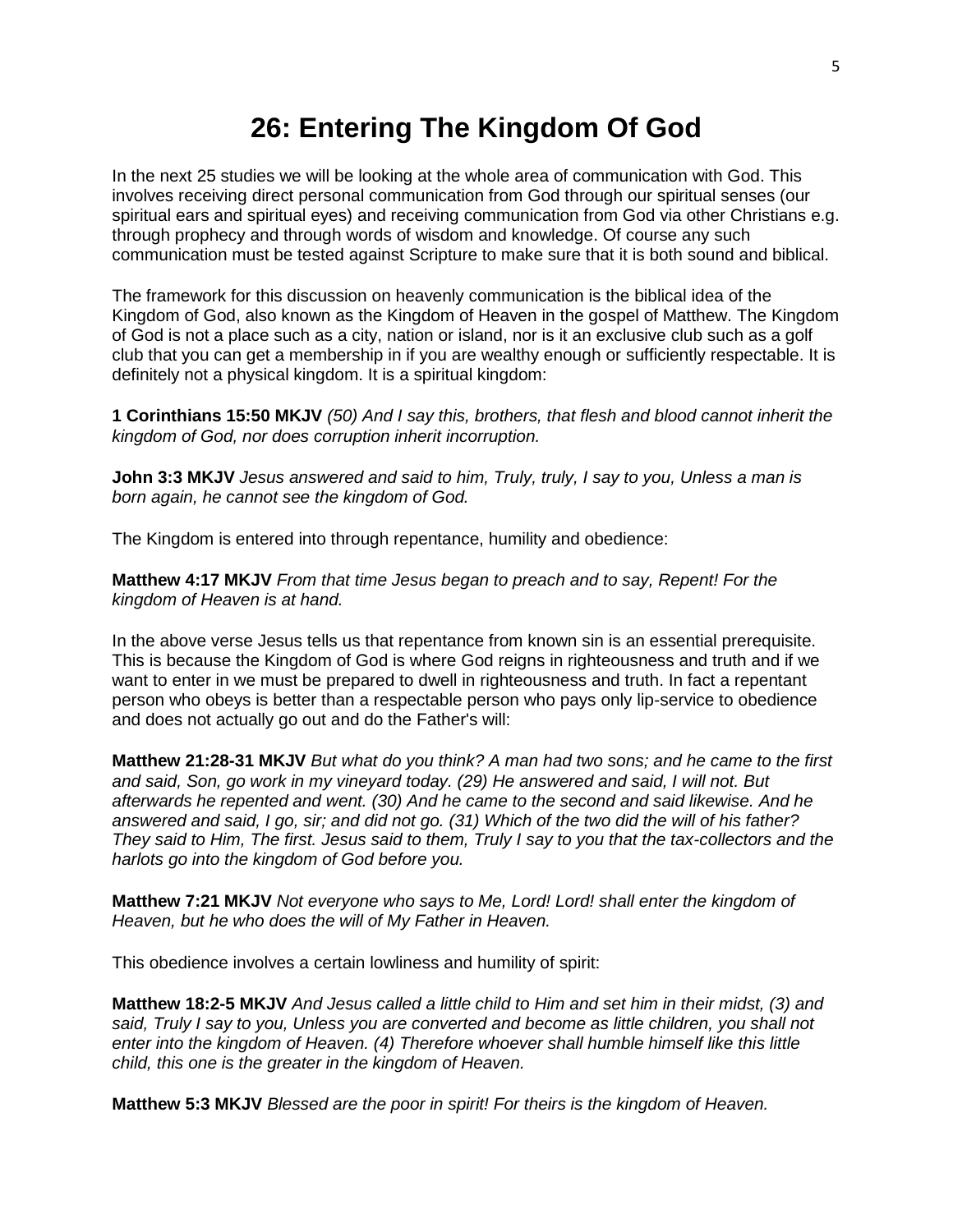The kingdom is often opened to those who in this life have the least or suffer the most:

**James 2:5 MKJV** *Listen, my beloved brothers, has not God chosen the poor of this world rich in faith and heirs of the kingdom which He has promised to those who love Him?*

**Matthew 5:10 MKJV** *Blessed are they who have been persecuted for righteousness sake! For theirs is the kingdom of Heaven.*

On the other hand, pride, riches and an independent spirit can be a real obstacle to entering the Kingdom of God:

**Matthew 19:23-24 MKJV** *Then Jesus said to His disciples, Truly I say to you that a rich man will with great difficulty enter into the kingdom of Heaven. (24) And again I say to you, It is easier*  for a camel to go through the eye of a needle than for a rich man to enter into the kingdom of *God.*

The rich can become so satisfied with this world that they do not eagerly seek the Kingdom. Some end up trusting in their riches rather than God. Others even go so far as seeing themselves as 'little gods' in their own small kingdoms and fiefdoms. They do not need a god because they see themselves as demi-gods. It is hard for them to admit that without God they actually have nothing:

**Revelation 3:17-20 MKJV** *(17) Because you say, I am rich and increased with goods and have need of nothing, and do not know that you are wretched and miserable and poor and blind and naked, (18) I counsel you to buy from Me gold purified by fire, so that you may be rich; and white clothing, so that you may be clothed, and so that the shame of your nakedness does not appear. And anoint your eyes with eye salve, so that you may see. (19) As many as I love, I rebuke and chasten; therefore be zealous and repent. (20) Behold, I stand at the door and knock. If anyone hears My voice and opens the door, I will come in to him and will dine with him and he with Me.*

One of the problems with the church in Laodicea (above verses) was a lack of spiritual perception – they needed healing of their spiritual eyes so they could see their situation and they needed to open their spiritual ears so they could hear the voice of Christ at the door! Their physical eyes only saw worldly goods: *I am increased with goods and have need of nothing,*  however if they had possessed any spiritual perception they would have realized that they were in fact: *wretched and miserable and poor and blind and naked.*

In fact, Jesus deliberately limited entrance to the Kingdom of God to those who had some sort of basic spiritual perception:

**Matthew 13:10-13 MKJV** *And the disciples said to Him, Why do You speak to them in parables? (11) He answered and said to them, Because it is given to you to know the mysteries of the kingdom of Heaven, but it is not given to them. (12) For whoever has, to him shall be given, and he shall have more abundance. But whoever does not have, from him shall be taken away even that which he has. (13) Therefore I speak to them in parables, because seeing they see not, and hearing they hear not; nor do they understand.*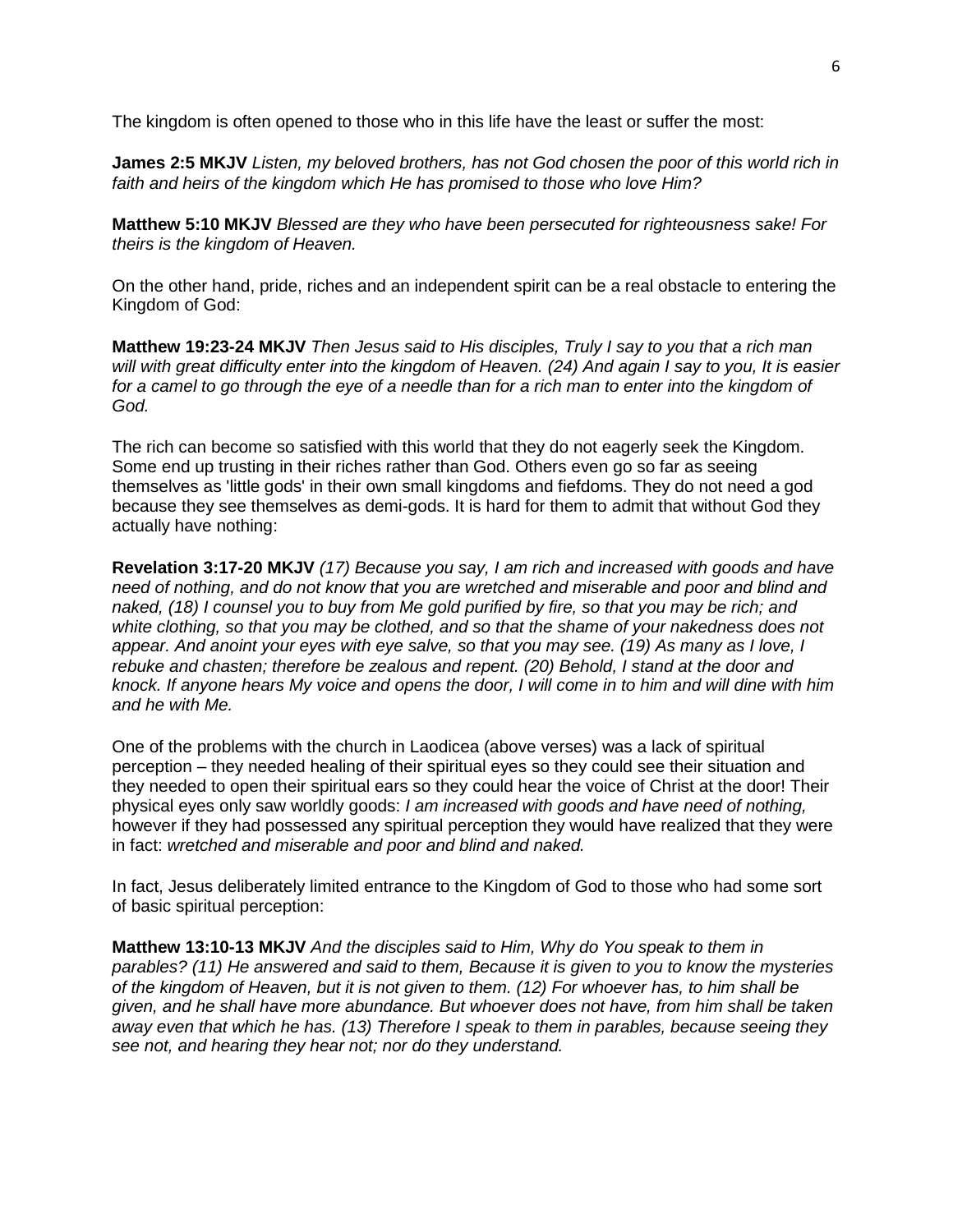If Jesus had spoken in the normal terms of human philosophy, then anyone with sufficient intelligence would have been able to enter the Kingdom of God. However, by using parables and analogies Jesus mystified those who were wise in their own estimation while opening up the Kingdom to those who truly had some God-given ability to understand spiritual truth.

We need to grasp the principles of spiritual communication because we belong to a Kingdom that is spiritual in nature; and when it comes to spiritual realities the normal physical senses and normal human wisdom and the wealth and power of this world are of little or no use at all.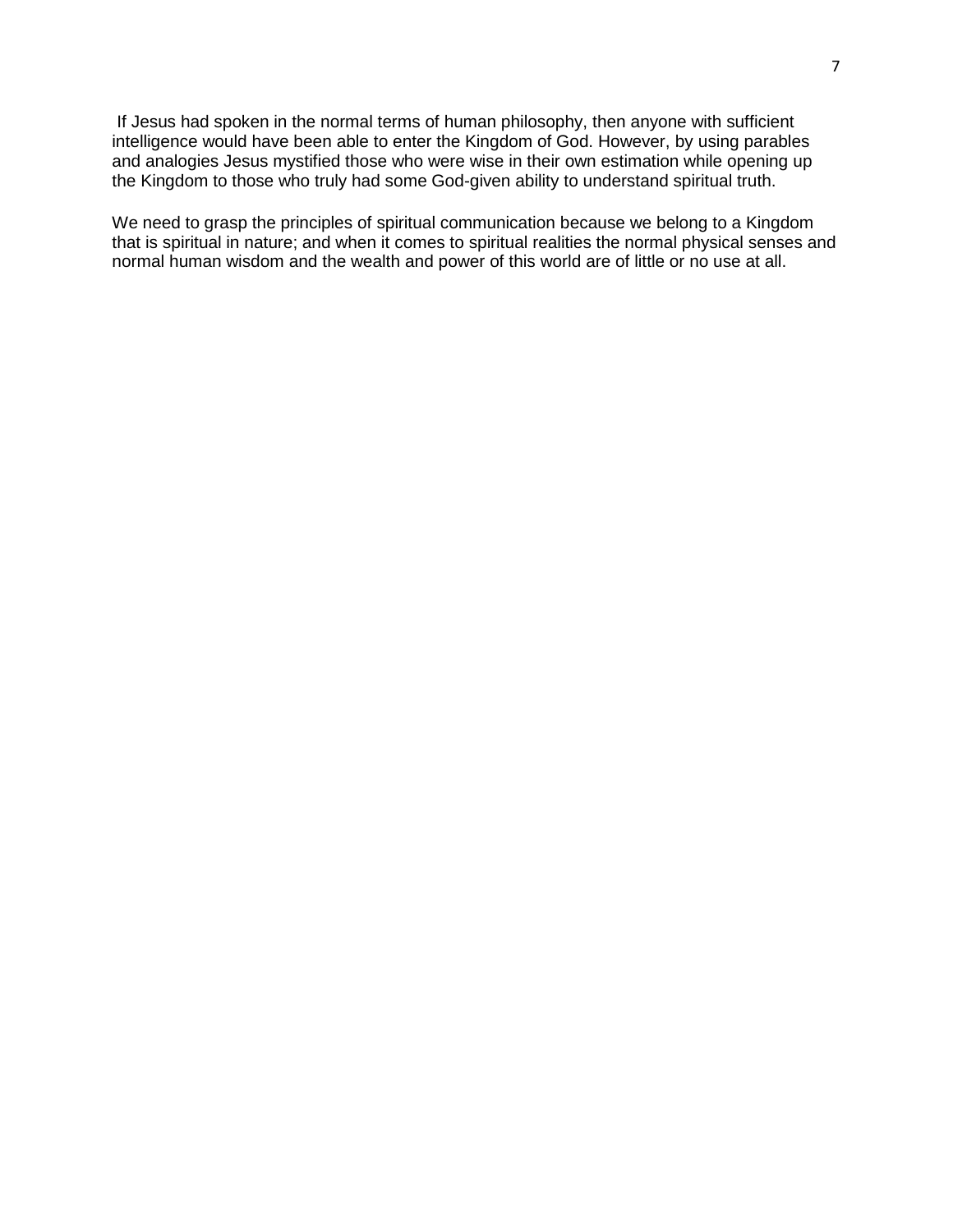## **27: The Awakening Of The Conscience**

The conscience is a very important part of our being that helps us to line our lives up with God's perspective on things. Conscience is from two Latin roots "con" meaning alongside/with and "science" meaning knowledge and it means to "know along with". The conscience operates along with our normal senses and a sort of sixth sense, a sense of what is right and wrong, good and evil.

In 1979 I read John Stott's exposition of the Sermon On The Mount and it changed me. My conscience went from being uninformed to informed and from unawakened to awakened. Jesus really woke me up to the fact that I dwelt in His moral Universe.

**Hebrews 5:14 MKJV** *But solid food belongs to those who are of full age, even those who because of use have their senses exercised to discern both good and evil.*

When the conscience awakes the spiritual senses start working properly. I began to SEE the world differently and have a new perspective on issues such as materialism and competition. I began to HEAR God calling me to a different lifestyle and way of being Christian. I began to TOUCH the solid realities of the Kingdom of God, and to TASTE of the goodness of the Beatitudes.

A literary critic or an unbeliever could have read the same book (or even the Bible) and have been totally unaffected by it. While their eyes would read the book and their mind would understand the words, it would have been like a magazine article that was read one moment and ignored the next. Without an operational conscience the 'solid food' is not digested or understood. The moral sixth sense called conscience must be in working order for the comprehension of spiritual truth.

Let us go on to look at some bible verses about conscience:

#### **The Operation Of Conscience:**

**John 8:9 MKJV** *And hearing, and being convicted by conscience, they went out one by one, beginning at the oldest, until the last. And Jesus was left alone, and the woman standing in the midst.*

**Romans 2:14-16 MKJV** *For when the nations, who do not have the Law, do by nature the things of the Law, these, not having the Law, are a law unto themselves; (15) who show the work of the Law written in their hearts, their conscience also bearing witness, and the thoughts between one another accusing or even excusing one another, (16) in a day when God shall judge the secrets of men by Jesus Christ according to my gospel.*

#### **The Good Conscience**

**1 Timothy 1:5 MKJV** *But the end of the commandment is love out of a pure heart, and a good conscience, and faith unfeigned,*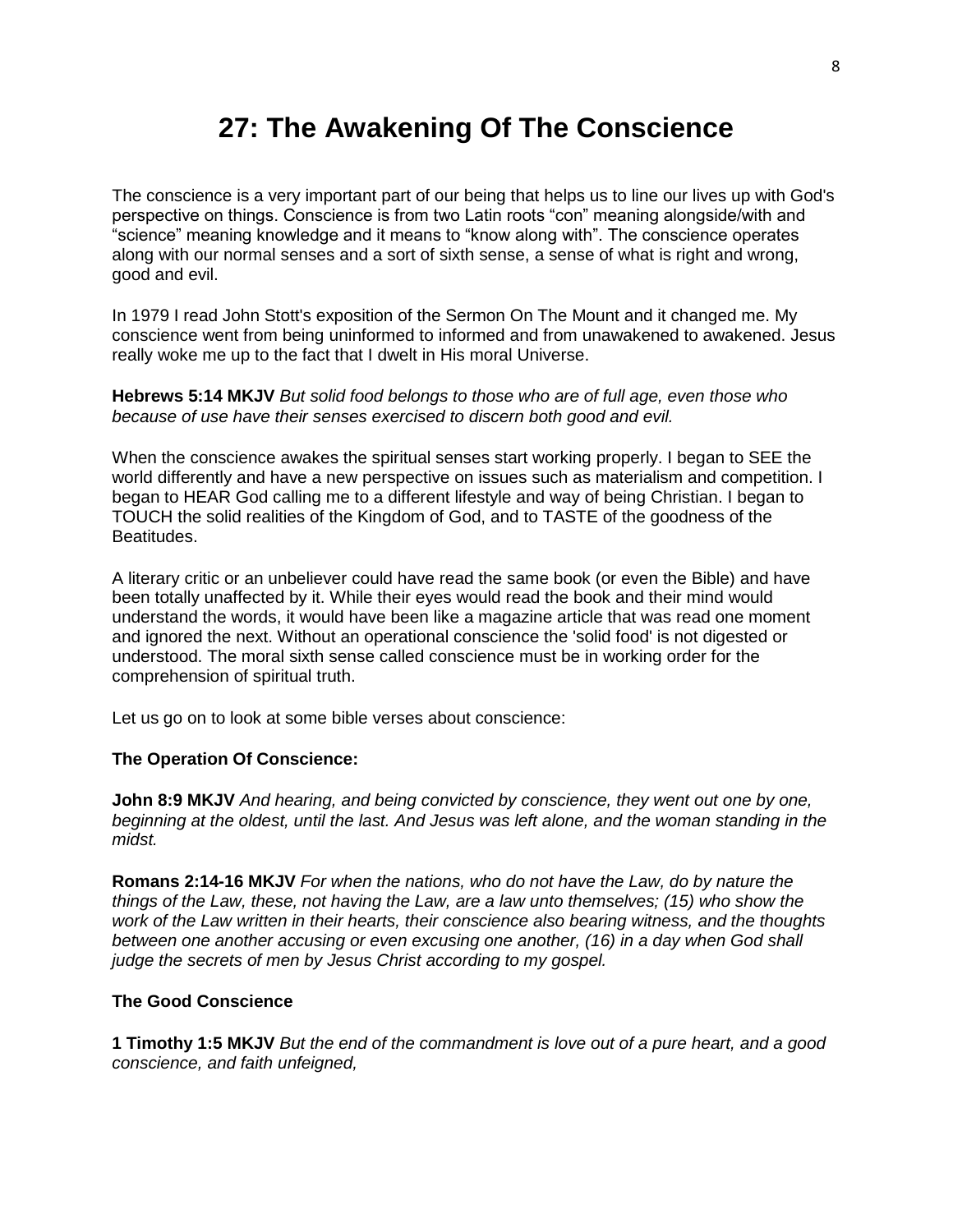**Hebrews 13:18 MKJV** *Pray for us; for we trust we have a good conscience, in all things willing to live honestly.*

**Romans 9:1 MKJV** *I tell the truth in Christ, I do not lie, my conscience also bearing me witness in the Holy Spirit,*

The Corrupted Conscience

**1 Timothy 1:19 MKJV** *holding faith and a good conscience, which some have put away and made shipwreck as to faith.*

**1 Timothy 4:1-3 MKJV** *But the Spirit expressly says that in the latter times some shall depart from the faith, giving heed to seducing spirits and teachings of demons, (2) speaking lies in hypocrisy, being seared in their own conscience, (3) forbidding to marry, saying to abstain from foods which God has created to be received with thanksgiving by those who believe and know the truth.*

**Titus 1:15 MKJV** *To the pure all things are pure. But to those who are defiled and unbelieving nothing is pure, but even their mind and conscience is defiled.*

From the above bible verses we find out that:

- 1. The conscience acts as a moral arbiter which convicts or excuses us of sin and is a common part of all humanity saved or unsaved (the Pharisees in John 8 and the Gentiles in Romans 2 were not Christians). Because of this inner judge we will be without excuse when we stand before God.
- 2. The conscience operates at its best and is most accurate when the person is filled with faith and the Holy Spirit and is living an honest and transparent life in obedience to Christ.
- 3. Christians can ignore their conscience, 'putting it away', and thus ending up in moral disaster so that they make shipwreck of their faith.
- 4. The conscience can be hijacked by the 'doctrines of demons' and become seared and unresponsive to moral truth. This leads to hypocrisy and deception.
- 5. The conscience can become defiled and impure so that every thought and every value is disgusting.

Many Christians now have very weak consciences and are barely conscious of their sin. Right and wrong seem to be regarded as unimportant. They are blind to their selfishness, and heedless of the needs of the poor or of the lost. In many churches even basic morality is lacking as couples 'live-in' together without shame or rebuke. This is unacceptable.

The Holy Spirit is holy and when He moves in revival He first convicts the consciences of church members to repent, to put away magic, witchcraft and idols, and to turn away from known sin.

There needs to be a giant shaking and reawakening of the conscience of the Western church if we are to see revival and if we are to enter into the Kingdom of God. We need to come to our senses and to be pierced inwardly over what we have become! We need to accept the Sermon On The Mount as our mandate for living and adopt the commandments of Christ with all seriousness and application. Moral apathy is not a valid Christian option.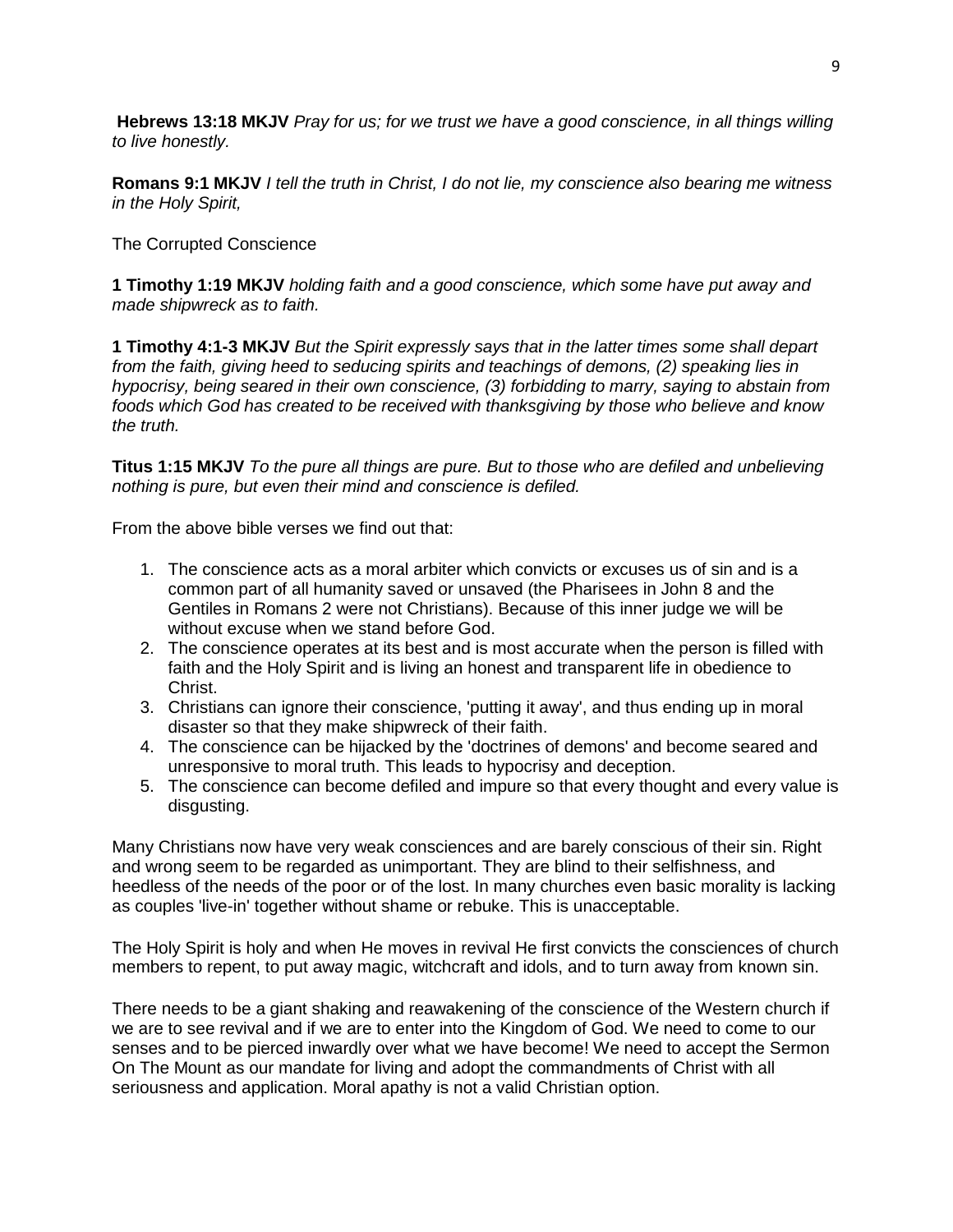Now I do not mean that we go back to the Law and to the ministry of condemnation and of death. Our role is to awaken the conscience so that God's Spirit may move into that person's life and bring love, joy, peace and power. But the Holy Spirit will not dwell in a moral garbage dump. Therefore, we need to preach repentance, not so that we can condemn others but so that we can liberate them from sin and from its consequences.

We are allowing far too many believers to make shipwreck of their faith! We are not prodding them to stay away from sin. We are not activating the inner lamp of the conscience for them so that they have a healthy fear of God. Churches are full of ruined lives as a result.

We need to re-tune the consciences of Christians and renew their minds and hearts; repenting of the moral dullness of worldliness and advocating fervent Christ-like commitment to the values of Heaven. Because a good conscience is the one place where Heaven and Earth meet and agree.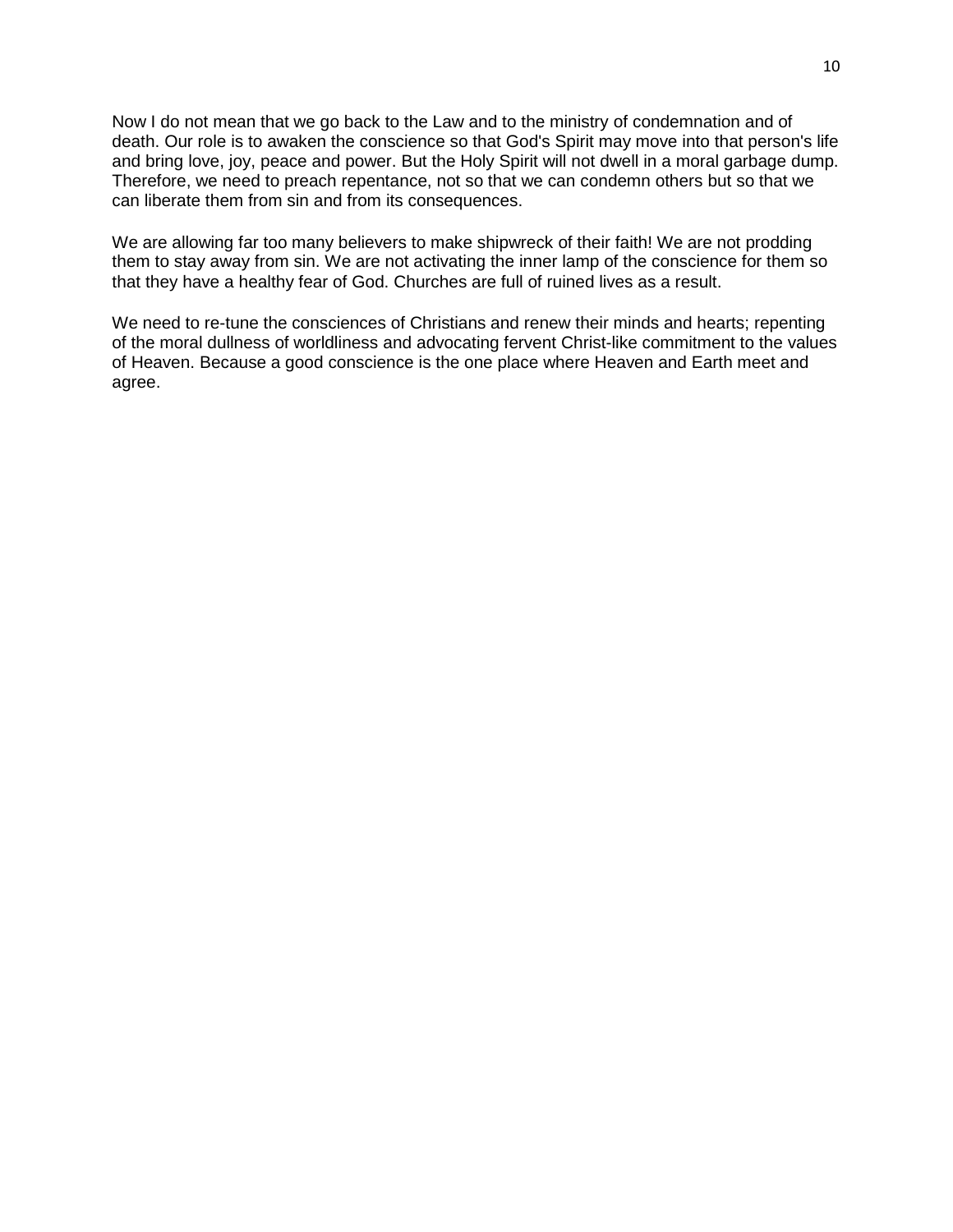## **28: Two Kinds of Conscience**

The conscience is one way that God speaks to us and God's voice is heard most clearly when the conscience is undefiled and pure. Christians who are walking in honesty, integrity and truth will 'hear & see' God:

**Matthew 5:8 MKJV** *Blessed are the pure in heart! For they shall see God.*

**John 14:21 MKJV** *He who has My commandments and keeps them, he it is who loves Me. And he who loves Me shall be loved by My Father, and I will love him and will reveal Myself to him.*

**John 7:17 HCSB** *If anyone wants to do His will, he will understand whether the teaching is from God or if I am speaking on My own.*

The pure in heart, those who love God, who desire to do God's will, and those who have the commandments and keep them – these are the people that God reveals Himself to. These are His flock and they hear His voice and follow Him (John 10:4,9,16,27).

On the other hand, there is another darker kind of conscience. One that is demonic, seared and stubborn and which simply refuses to hear God' voice:

**John 8:42-47 MKJV** *Jesus said to them, If God were your father, you would love Me, for I went forth and came from God; for I did not come of Myself, but He sent Me. (43) Why do you not know My speech? Because you cannot hear My Word. (44) You are of the Devil as father, and the lusts of your father you will do. He was a murderer from the beginning, and did not abide in the truth because there is no truth in him. When he speaks a lie, he speaks of his own, for he is a liar and the father of it. (45) And because I tell you the truth, you do not believe Me. (46) Which of you convicts Me of sin? And if I say the truth, why do you not believe Me? (47) He who is of God hears God's Words. Therefore you do not hear them because you are not of God.*

**John 10:25-28 HCSB** *"I did tell you and you don't believe," Jesus answered them. "The works that I do in My Father's name testify about Me. (26) But you don't believe because you are not My sheep. (27) My sheep hear My voice, I know them, and they follow Me. (28) I give them eternal life, and they will never perish--ever! No one will snatch them out of My hand.*

There are the ones who opposed Christ, who would not listen to His teachings or even consider the evidence of His miracles. God's words bounced off them. Miracles had no impact upon them. Jesus Christ himself, in the flesh, made no impression on their consciences. They shut Him out and crucified Him!

When Jesus calls the Pharisees 'sons of the Devil' He is maintaining that they had believed a lie and were children of the lie (or rather children of the Liar – that is Satan). Their inner nature was so hard and far from the truth that they were completely in the Devil's camp. This hardness seems to have led them to completely misunderstand the Scriptures even though they 'pored over them'.

Instead their defiled consciences turned godliness into a means of self-promotion: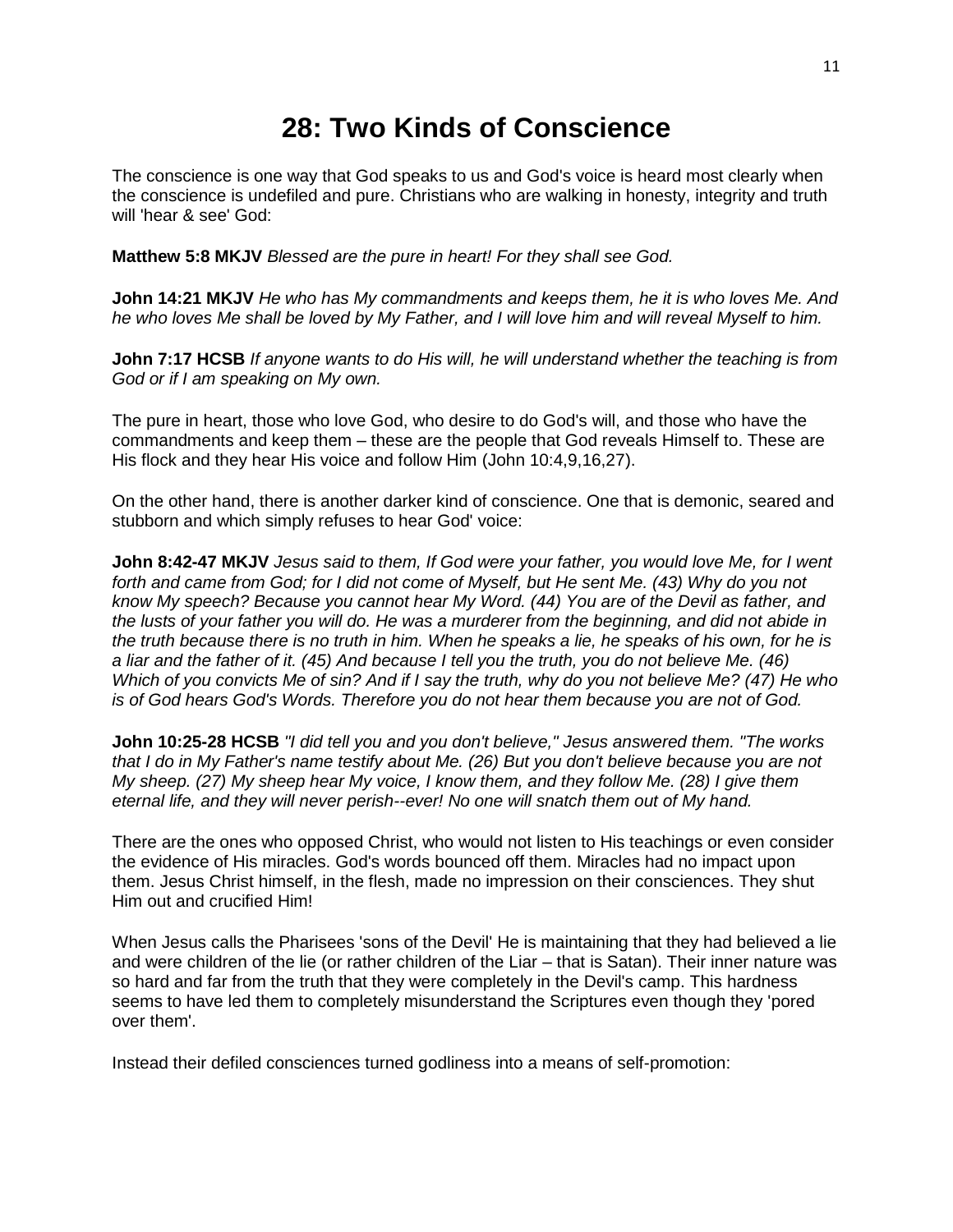**John 5:38-47 MKJV** *And you do not have His Word abiding in you, for you do not believe Him whom He has sent. (39) You search the Scriptures, for in them you think you have eternal life. And they are the ones witnessing of Me, (40) and you will not come to Me that you might have life. (41) I do not receive honor from men. (42) But I know you, that you do not have the love of God in you. (43) I have come in My Father's name, and you do not receive Me. If another shall come in his own name, him you will receive. (44) How can you believe, you who receive honor from one another and do not seek the honor that comes from God only? (45) Do not think that I will accuse you to the Father; there is one who accuses you, Moses, in whom you trust. (46) For if you had believed Moses, you would have believed Me, for he wrote of Me. (47) But if you do not believe his writings, how shall you believe My Words?*

So when Jesus became popular their hearts were filled with hatred, rage and anger which kept them in darkness and blinded them to the Truth:

**1 John 3:10-12 HCSB** *This is how God's children--and the Devil's children--are made evident. Whoever does not do what is right is not of God, especially the one who does not love his brother. (11) For this is the message you have heard from the beginning: we should love one another, (12) unlike Cain, who was of the evil one and murdered his brother. And why did he murder him? Because his works were evil, and his brother's were righteous.*

**1 John 2:10-11 MKJV** *He who loves his brother abides in the light, and there is no offense in him. (11) But he who hates his brother is in darkness, and walks in darkness, and does not know where he is going, because darkness has blinded his eyes.*

And James talks of two kinds of inner wisdom:

**James 3:14-18 MKJV** *But if you have bitter jealousy and strife in your hearts, do not glory and lie against the truth. (15) This is not the wisdom coming down from above, but is earthly, sensual, devilish. (16) For where envying and strife are, there is confusion and every foul deed. (17) But the wisdom that is from above is first truly pure, then peaceable, gentle, easy to be entreated, full of mercy and good fruits, without partiality and without hypocrisy. (18) And the fruit of righteousness is sown in peace by those who make peace.*

Again we see a demonic kind of wisdom and a godly kind of wisdom. Paul adds some understanding to this in his epistle to Timothy:

**1 Timothy 4:1-3 MKJV** *But the Spirit expressly says that in the latter times some shall depart from the faith, giving heed to seducing spirits and teachings of demons, (2) speaking lies in hypocrisy, being seared in their own conscience,* 

These lying, seducing spirits of demons aim to dull, damage and even sear the conscience so that it becomes totally unresponsive to God! Paul continues and tells Timothy that one of the attack points will be ascetic 'super-spirituality':

**1 Timothy 4:3-5 MKJV** *forbidding to marry, saying to abstain from foods which God has created to be received with thanksgiving by those who believe and know the truth. (4) For every creation of God is good, and nothing to be refused if it is received with thanksgiving. (5) For it is sanctified through the Word of God and prayer.*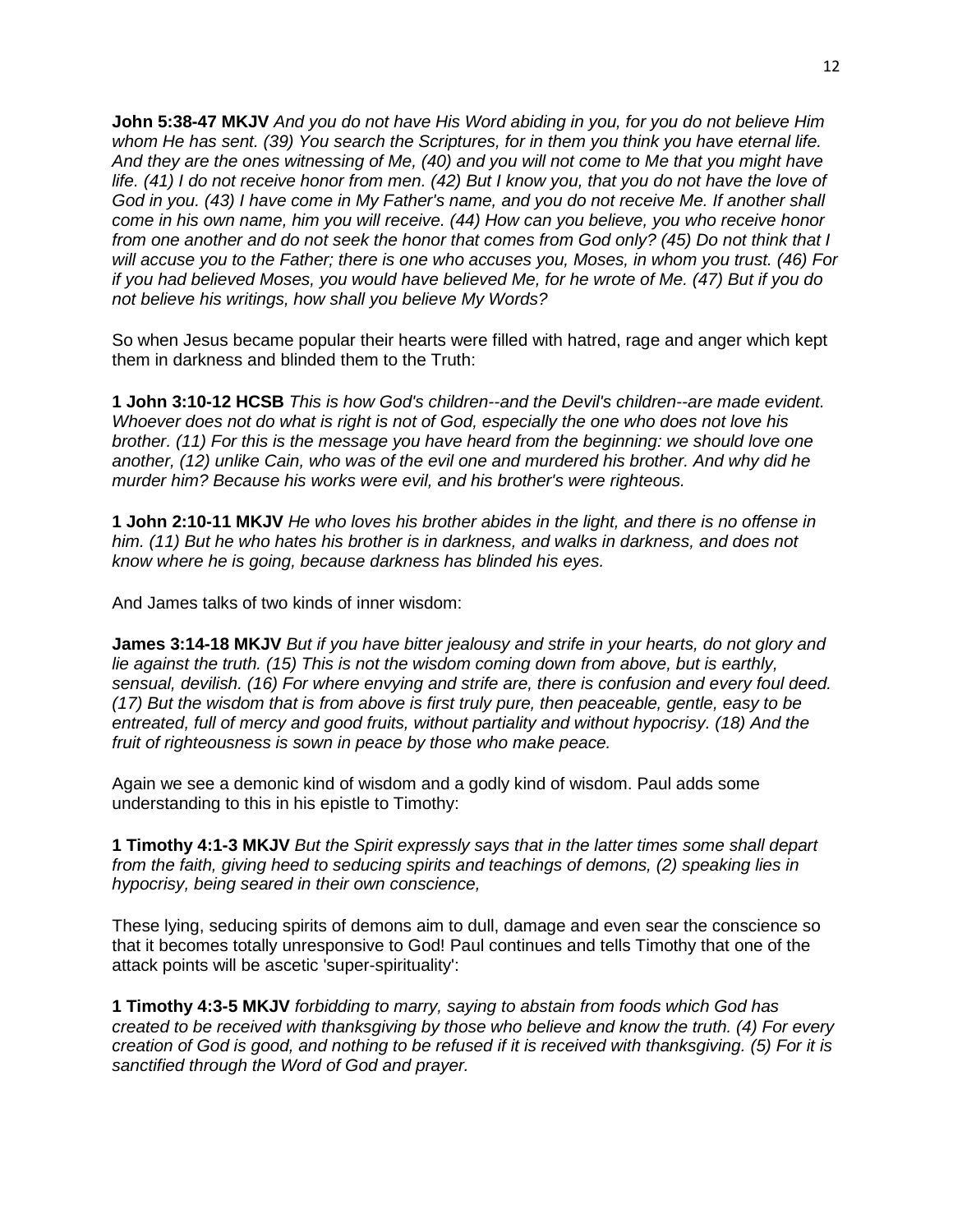And the apostle Peter warns Christians of the opposite extreme – that of gross immorality and lawlessness the defiles the person and crushes the conscience so that the light of God goes out within them:

**2 Peter 2:18-22 ISV** *By talking high-sounding nonsense and using sinful cravings of the flesh, they entice people who have just escaped from those who live in error. (19) Promising them freedom, they themselves are slaves to depravity, for a person is a slave to whatever conquers him. (20) For if, after escaping the world's corruptions through a full knowledge of our Lord and Savior Jesus Christ, they are again entangled and conquered by them, then their last condition is worse than their former one. (21) It would have been better for them not to have known the way of righteousness than to know it and turn their backs on the holy commandment that was committed to them. (22) The proverb is true that describes what has happened to them: "A dog returns to its vomit," and "A pig that is washed goes back to wallow in the mud."*

Your conscience is a spiritual battleground. You can choose obedience or disobedience. You can listen to God or you can listen to demons. You can be one of God's sheep who hear His voice or you can be stubborn and unbelieving. To this end we need to take our thoughts captive:

**2 Corinthians 10:4-5 MKJV** *(4) For the weapons of our warfare are not fleshly, but mighty through God to the pulling down of strongholds, (5) pulling down imaginations and every high thing that exalts itself against the knowledge of God, and bringing into captivity every thought into the obedience of Christ;*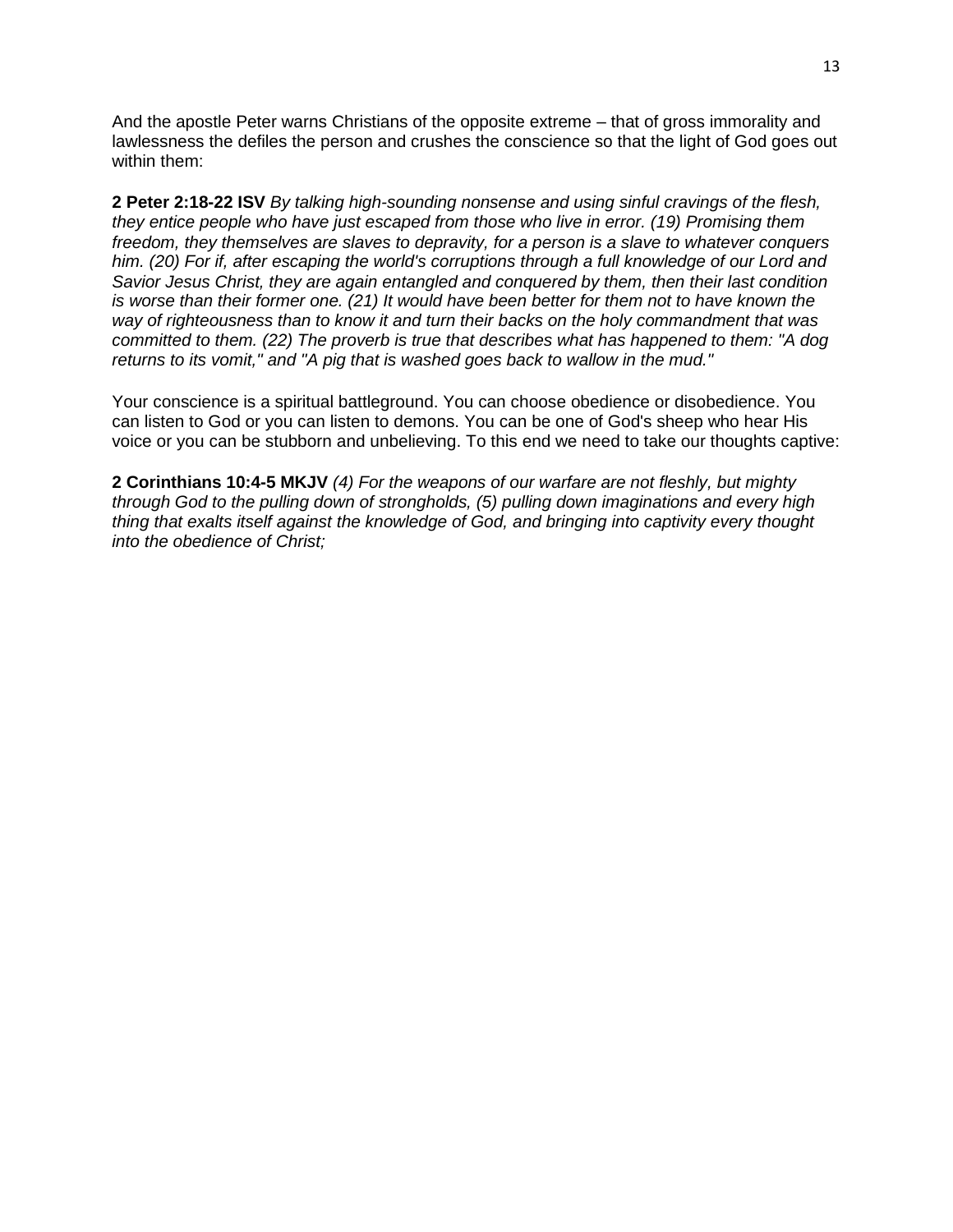## **29: Dwelling In The Light**

What does it mean to be someone who walks in the light always having a good conscience before God and man?

**Acts 24:16 MKJV** *And in this I exercise myself, always to have a blameless conscience toward God and men.*

By saying *in this I exercise myself* Paul indicates that living in the light took some discipline. It involved him making clear choices about his lifestyle, thoughts and behavior and in his case about how he would carry out his ministry.

**2 Corinthians 4:2 MKJV** *But we have renounced the hidden things of shame, not walking in craftiness, nor adulterating the Word of God, but by the revelation of the truth commending ourselves to every man's conscience in the sight of God.*

In this verse Paul gives us three verbs that give us a clue about how he disciplined himself: *renounced*, not *walking* in, nor *adulterating*.

Firstly, Paul put sinful and deceitful things far away from him, he *renounced* them. If he had once been doing them, he completely stopped doing them. Secondly, Paul also put his feet on the right track and refused to *walk* in the wrong track. He took control of his life's direction and did not walk in craftiness. Finally, Paul chose purity – not *adulterating* (watering down) the word of God or mixing it with other teachings and philosophies. He chose to preach and teach the straight truth of God.

If we really want to have close fellowship with God the Holy Spirit, we must put away those things which harden our heart and defile our conscience. These include: rage, bitterness, aggression, hatred, foul language, gossip, and speaking evil of one another:

**Ephesians 4:30-32 MKJV** *And do not grieve the Holy Spirit of God, by whom you are sealed until the day of redemption. (31) Let all bitterness and wrath and anger and tumult and evil speaking be put away from you, with all malice. (32) And be kind to one another, tenderhearted, forgiving one another, even as God for Christ's sake has forgiven you.*

We need to thoroughly cleanse our lives with the blood of the Lord Jesus Christ; consciously ridding ourselves of all sin:

**Hebrews 9:14 MKJV** *how much more shall the blood of Christ (who through the eternal Spirit offered Himself without spot to God) purge your conscience from dead works to serve the living God?*

**1 John 1:7-9 MKJV** *But if we walk in the light, as He is in the light, we have fellowship with one another, and the blood of Jesus Christ His Son cleanses us from all sin. (8) If we say that we have no sin, we deceive ourselves, and the truth is not in us. (9) If we confess our sins, He is faithful and just to forgive us our* sins, *and to cleanse us from all unrighteousness.*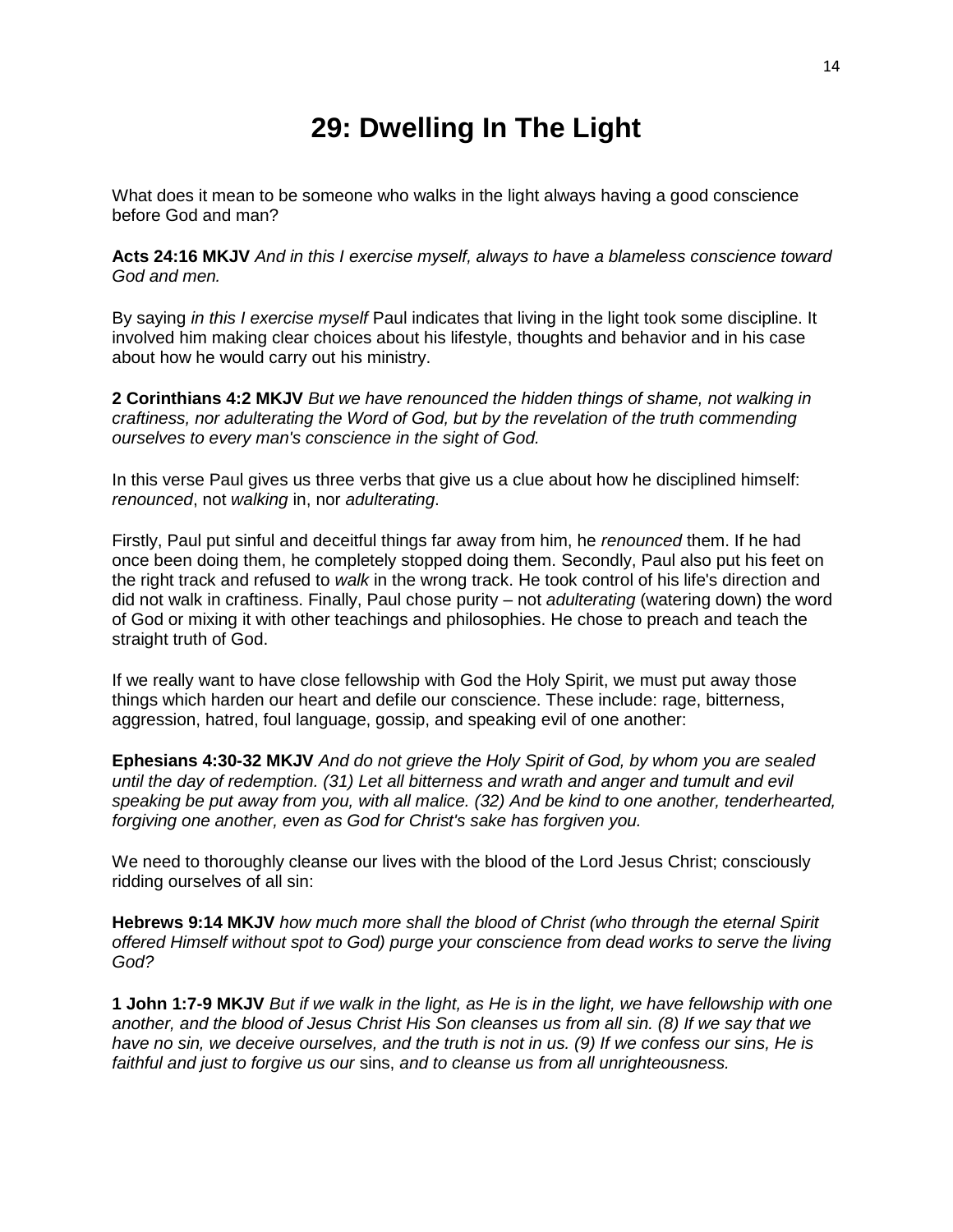The blood of Jesus is the powerful spiritual agent which scrubs us clean from sin as we admit and confess our sins. Jesus removes the guilt and penalty of sin, and he also removes the power of the sin nature - so that we no longer do 'dead works ' - that is works or deeds which flow from sin and which lead to spiritual death (Romans 6:23).

This means we can 'have fellowship with one another' because the relationship obstructions caused by sin and jealousy are cleansed from our hearts. We are open, honest and transparent! True intimacy with God and man comes about as we choose to live in the Light!

In fact, God takes us out of darkness and we become people of the light:

**Ephesians 5:8-14 ISV** *For once you were darkness, but now you are light in the Lord. Live as children of light. (9) For the fruit of the light consists of every form of goodness, righteousness, and truth. (10) Determine what pleases the Lord, (11) and have nothing to do with the unfruitful works of darkness. Instead, expose them for what they are. (12) For it is shameful even to mention what is done by people in secret. (13) But everything that is exposed to the light becomes visible, (14) for everything that is visible is light. That is why it says, "Wake up, O sleeper! Arise from the dead, And Christ will shine on you.''*

There is a very strong contrast here. The light must have nothing to do with the darkness. It is a binary choice. We cannot go back and have a little bit of sin on the side. There is to be a complete break:

**2 Corinthians 6:14-18 ISV** *(14) Stop becoming unevenly yoked with unbelievers. What partnership can righteousness have with lawlessness? What fellowship can light have with darkness? (15) What harmony exists between Christ and Beliar, or what do a believer and an unbeliever have in common? (16) What agreement can a temple of God make with idols? For we are the temple of the living God, just as God said: "I will live and walk among them. I will be their God, and they will be my people." (17) Therefore, "Get away from them and separate yourselves from them," declares the Lord, "and don't touch anything unclean. Then I will welcome you. (18) I will be your Father, and you will be my sons and daughters," declares the Lord Almighty.*

When we make this break from the world of darkness, we will find God is right there welcoming us and calling us His sons and daughters. When we leave the darkness we head toward fellowship with the Lord and He will call us His people!

As we saw in the Ephesians verses above, those who dwell in the light are characterized by 'every form of goodness, righteousness and truth' . The Christian life is to be filled with good behavior, righteous behavior and truthful living. Living in the light is an entirely positive and honest lifestyle! It is solid and full of God-blessed integrity and love.

In direct contrast to the 'sons of the Devil' whose hearts are filled with hatred, rage, envy and selfish ambition (see yesterday's study) those who dwell in the light have hearts which are are filled with love:

**1 John 2:8-10 MKJV** *Again, I write a new commandment to you, which thing is true in Him and in you, because the darkness is passing away, and the true Light now shines. (9) He who says he is in the light and hates his brother is in darkness until now. (10) He who loves his brother abides in the light, and there is no offense in him.*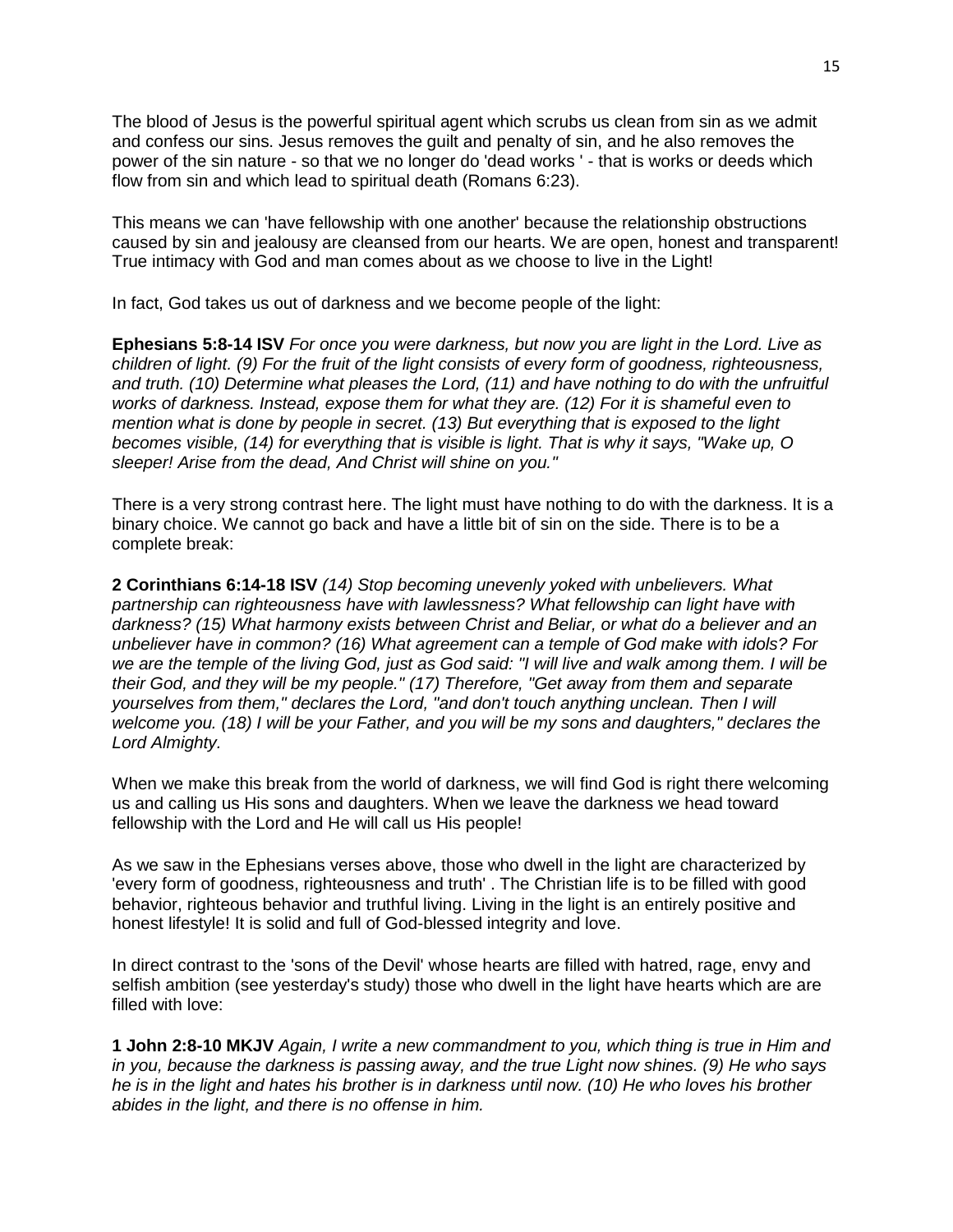If we love our brother we abide in the light and there is no offense in us! (1 John 2:10) Such love indicates that we are born of God and are children of the Most High:

**1 John 4:7 MKJV** *Beloved, let us love one another, for love is of God, and everyone who loves has been born of God, and knows God.* 

**Luke 6:35 MKJV** *But love your enemies, and do good, and lend, hoping for nothing in return. And your reward shall be great, and you shall be the sons of the Highest. For He is kind to the unthankful and to the evil.*

So we see that the people who live in the light are people full of love. These are the pure in heart that behold the Lord (Matthew 5:5). Those who truly hear God are the spiritually soft, the unhardened, the meek and gentle and obedient, the ones filled with kindness, honesty, mercy and generosity. These are truly His sheep. Their conscience is awakened and undefiled. They walk in purity and truth.

We cannot be both receptive to God and also deliberately disobedient to the commandments of Jesus Christ. When God clearly speaks to us in our conscience we must obey that prompting. (Of course if we feel prompted to do something doubtful, foolish or sinful that is not our conscience speaking but rather our flesh or even the Devil). When God tells us to refrain from sin, we should stop right there and then. And when God tells us to let go of rage, or to apologize, or to show kindness to another we should immediately carry out that prompting of our conscience.

The conscience is a very sensitive instrument within you that was created so that you could always know what is right and what is wrong and download spiritual truth from Heaven. The conscience is made to dwell in the light and will lead you towards that Light. You should eradicate all moral compromise from your life right now before it further affects your conscience.

You must seek to live a spotless and blameless life in all holiness and love of the truth. God's forgiveness and grace will be available to you as you do this. God wants you to be holy as He is holy (1Peter 1:16) and the Holy Spirit will lovingly coach you as you accept the challenge of fully living in the light (John 14:26, 1 John 2:20,27).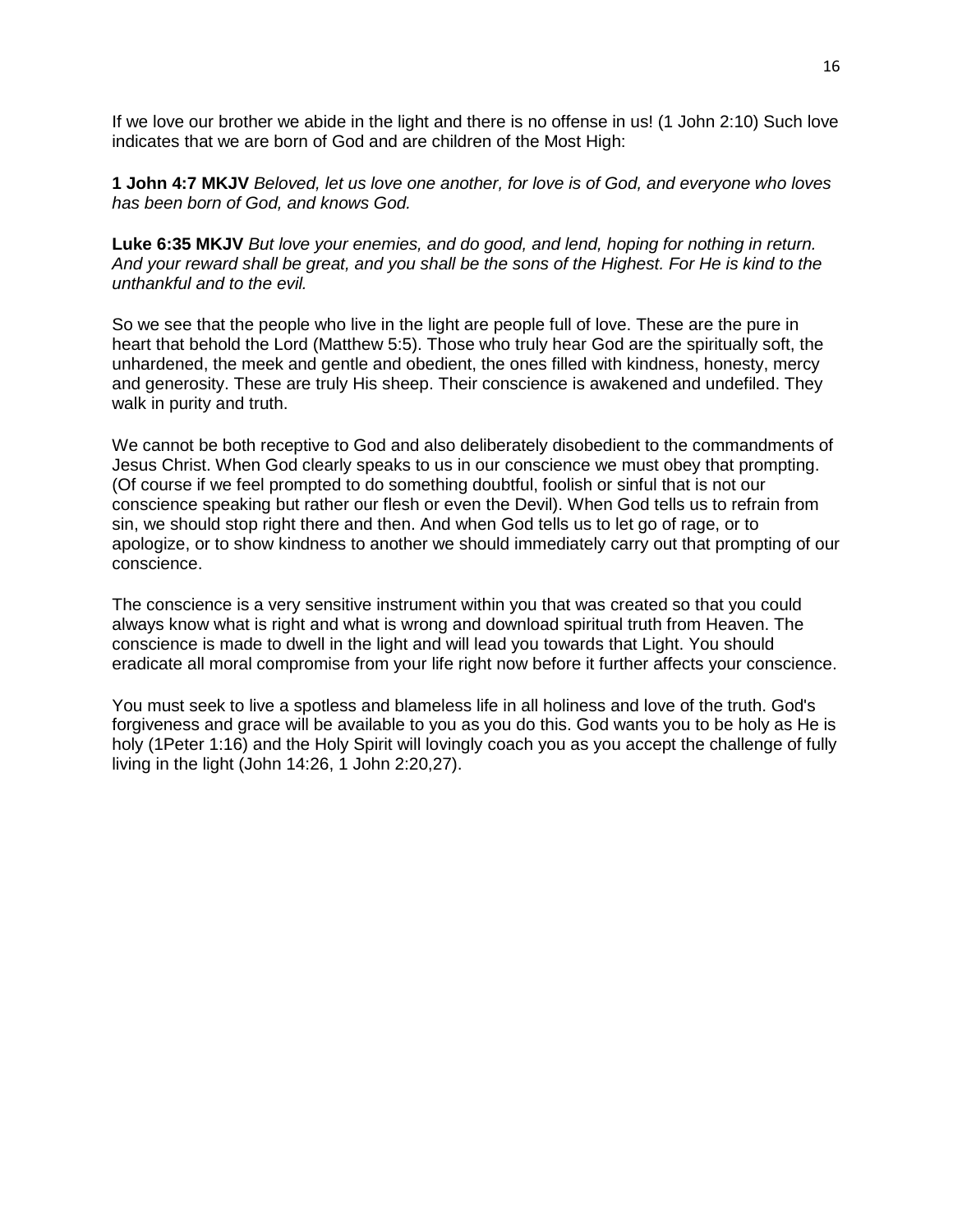#### **30: The Conscience And The Word Of God**

What is the secret of powerful, anointed biblical preaching? What did the prophets and apostles have in common? (And what is often lacking today.) They knew the constitution of mankind – and that the conscience is made to hear the Word of God. So when the prophets and apostles spoke they aimed their words at the consciences of their hearers:

**2 Corinthians 5:11 MKJV** *(11) Therefore, knowing the fear of the Lord, we persuade men. But we are revealed to God, and I trust also that we are revealed in your consciences.* (see also 2 Corinthians 4:2)

True preaching of the Word of God is sharp and to the point, going deep into people and judging the thoughts and intents of the heart:

**Hebrews 4:12 MKJV** *For the Word of God is living and powerful and sharper than any twoedged sword, piercing even to the dividing apart of soul and spirit, and of the joints and marrow, and is a discerner of the thoughts and intents of the heart.*

Preaching is not a cultural activity, it is a spiritual activity and the words we choose must line up with the way God wants things said:

**1 Corinthians 2:13 MKJV** *These things we also speak, not in words which man's wisdom teaches, but which the Holy Spirit teaches, comparing spiritual things with spiritual.*

Thus preaching is not impressing people with the wisdom of the world - but is rather the application of the word of God to their hearts and minds and consciences:

**1 Corinthians 1:20-23 MKJV** *(20) Where is the wise? Where is the scribe? Where is the lawyer of this world? Has not God made foolish the wisdom of this world? (21) For since, in the wisdom of God, the world by wisdom did not know God, it pleased God by the foolishness of preaching to save those who believe. (22) For the Jews ask for a sign, and the Greeks seek after wisdom; (23) but we preach Christ crucified, to the Jews a stumbling block, and to the Greeks foolishness.*

Paul's preaching was not in enticing words of human wisdom. Instead it was a practical demonstration of the Spirit and of power.

**1 Corinthians 2:4-9 MKJV** *(4) And my speech and my preaching was not with enticing words of man's wisdom, but in demonstration of the Spirit and of power, (5) so that your faith should not stand in the wisdom of men, but in the power of God.* 

This is because he wanted people's faith to rest on real evidence that they had observed and would remember - and not on words and arguments that could be forgotten or abandoned when a better orator came long.

Paul goes on to say that his preaching was a mystery to those who were worldly-minded:

**1 Corinthians 2:7-9 MKJV** *(7) But we speak the wisdom of God in a mystery, which God has hidden, predetermining it before the world for our glory; (8) which none of the rulers of this world*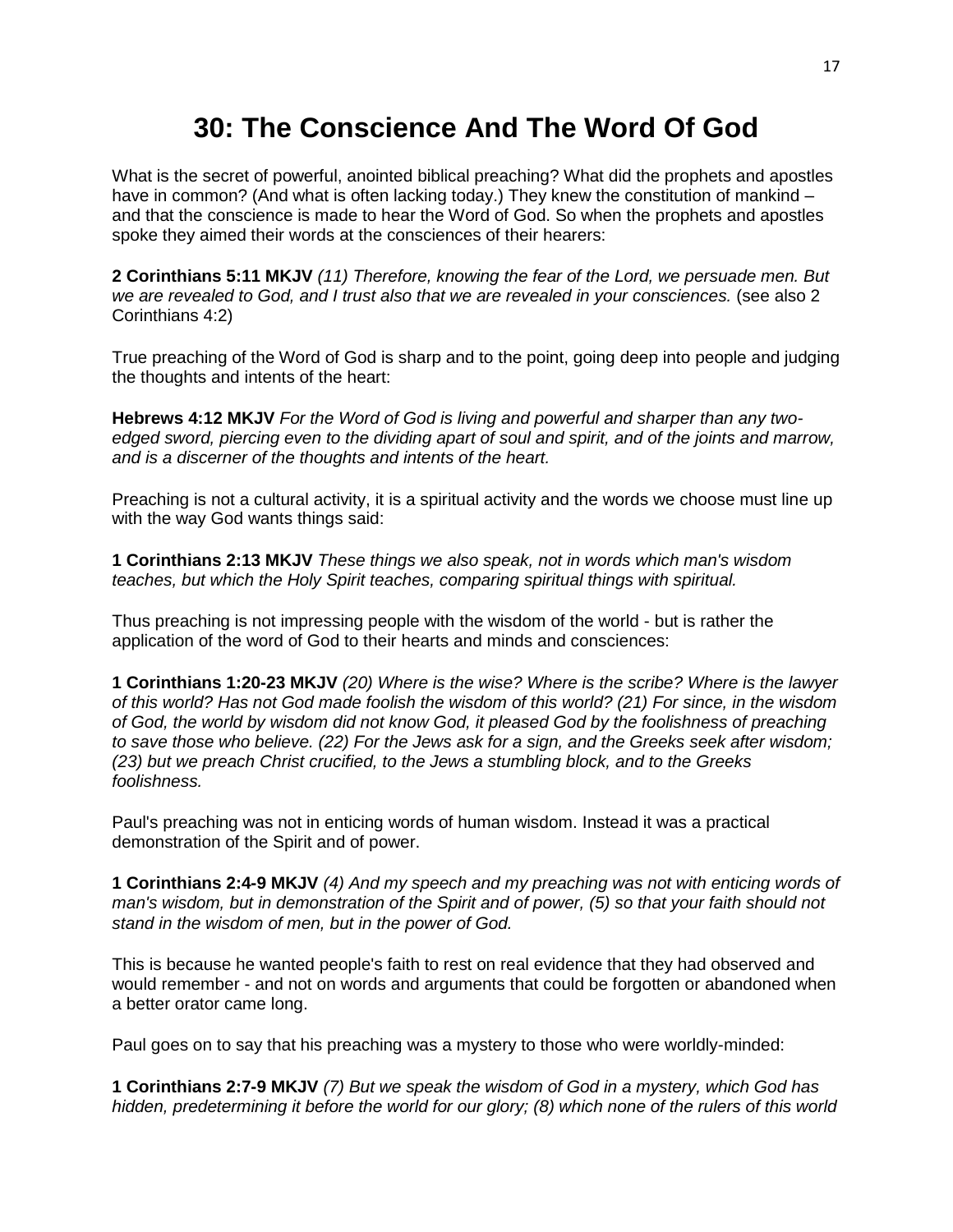*knew (for if they had known, they would not have crucified the Lord of glory). (9) But as it is written, "Eye has not seen, nor ear heard," nor has it entered into the heart of man, "the things which God has prepared for those who love Him."*

God has prepared wonderful things for us, for our glory, and we can only grasp these wonderful things through the Spirit who reveals them to us.

**1 Corinthians 2:10-12 MKJV** (10) But God has revealed them to us by His Spirit; for the Spirit *searches all things, yea, the deep things of God. (11) For who among men knows the things of a man except the spirit of man within him? So also no one knows the things of God except the Spirit of God. (12) But we have not received the spirit of the world, but the Spirit from God, so that we might know the things that are freely given to us by God.*

The Holy Spirit is given to us so that we might know 'the things that are freely given to us by God'. In other words, the Spirit reveals the full blessings of Christ! Growing in Christ includes a growing understanding of how much God has blessed us already, and how much He wants to abundantly bless us in the future.

Now how does this relate to preaching? Anointed preaching follows the Holy Spirit. If the task of the Holy Spirit is to reveal *the things that are freely given to us by God* then, logically, that also becomes the job of the preacher who speaks the words of the Spirit:

**1 Corinthians 2:13 MKJV** *(13) These things we also speak, not in words which man's wisdom teaches, but which the Holy Spirit teaches, comparing spiritual things with spiritual.*

The Spirit-led preacher reveals the things that are freely given to us by God and does so using plain words and Holy Spirit power comparing spiritual with spiritual.

Preaching like this may cause a division between the carnal listeners and the spiritual listeners:

**1 Corinthians 2:14-16 MKJV** *(14) But the natural man does not receive the things of the Spirit of God, for they are foolishness to him; neither can he know them, because they are spiritually discerned. (15) But he who is spiritual judges all things, yet he himself is judged by no one. (16) For who has known the mind of the Lord, that he may instruct Him? But we have the mind of Christ.*

In fact, true preaching, such as that of Jesus and the apostles, often created a reaction one way or the other as some people were convicted and yet others protested.

**2 Corinthians 2:14-17 HCSB** *(14) But thanks be to God, who always puts us on display in Christ, and spreads through us in every place the scent of knowing Him. (15) For to God we are the fragrance of Christ among those who are being saved and among those who are perishing. (16) To some we are a scent of death leading to death, but to others, a scent of life leading to life. And who is competent for this? (17) For we are not like the many who make a trade in God's message for profit, but as those with sincerity, we speak in Christ, as from God and before God.*

So true anointed preaching: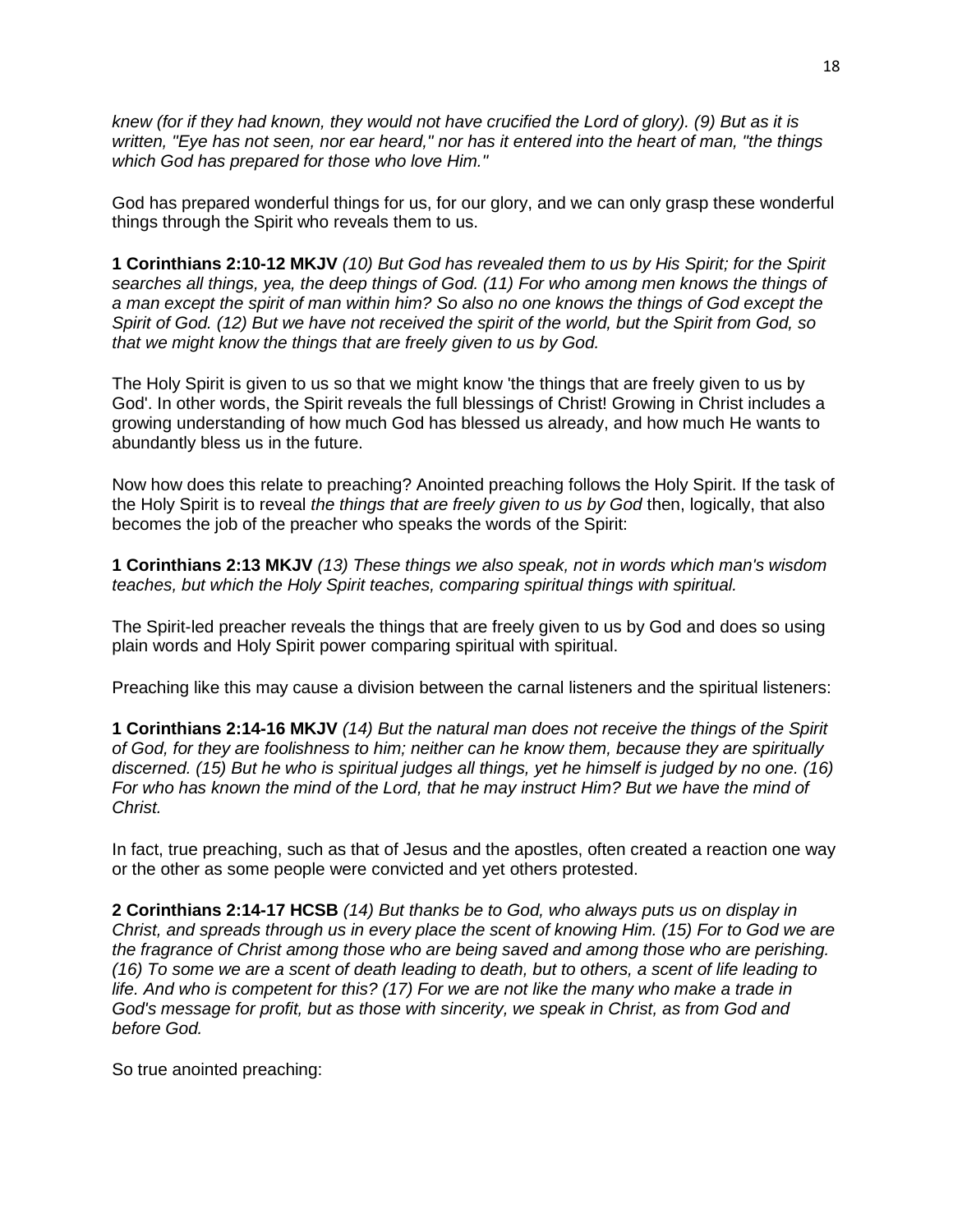a) Asks God the Holy Spirit to reveal the blessings of Christ from the word of God.

b) Receives this wisdom and understanding from God

c) Preaches that revelation in the demonstration of the Spirit's power aiming for the conscience of the hearers and speaking words from God that pierce to the dividing of soul and spirit.

d) Does not worry about the reactions of those who object

e) Continues to preach in sincerity and truth, not watering down God's word or seeking personal financial profit

Now let me be clear that this process does not occur apart from the Bible. Anointed preaching is not some mystical expounding of personal notions. The Holy Spirit wrote the Bible as His primary source of instruction. The Bible is God's inerrant, infallible Word which speaks of Christ on every page. The Bible is the Holy Spirit's textbook and He is our tutor and coach. It is as we humbly and prayerfully study the Bible that the Holy Spirit reveals that which we can speak in order to convict the consciences of the hearers and turn them towards God.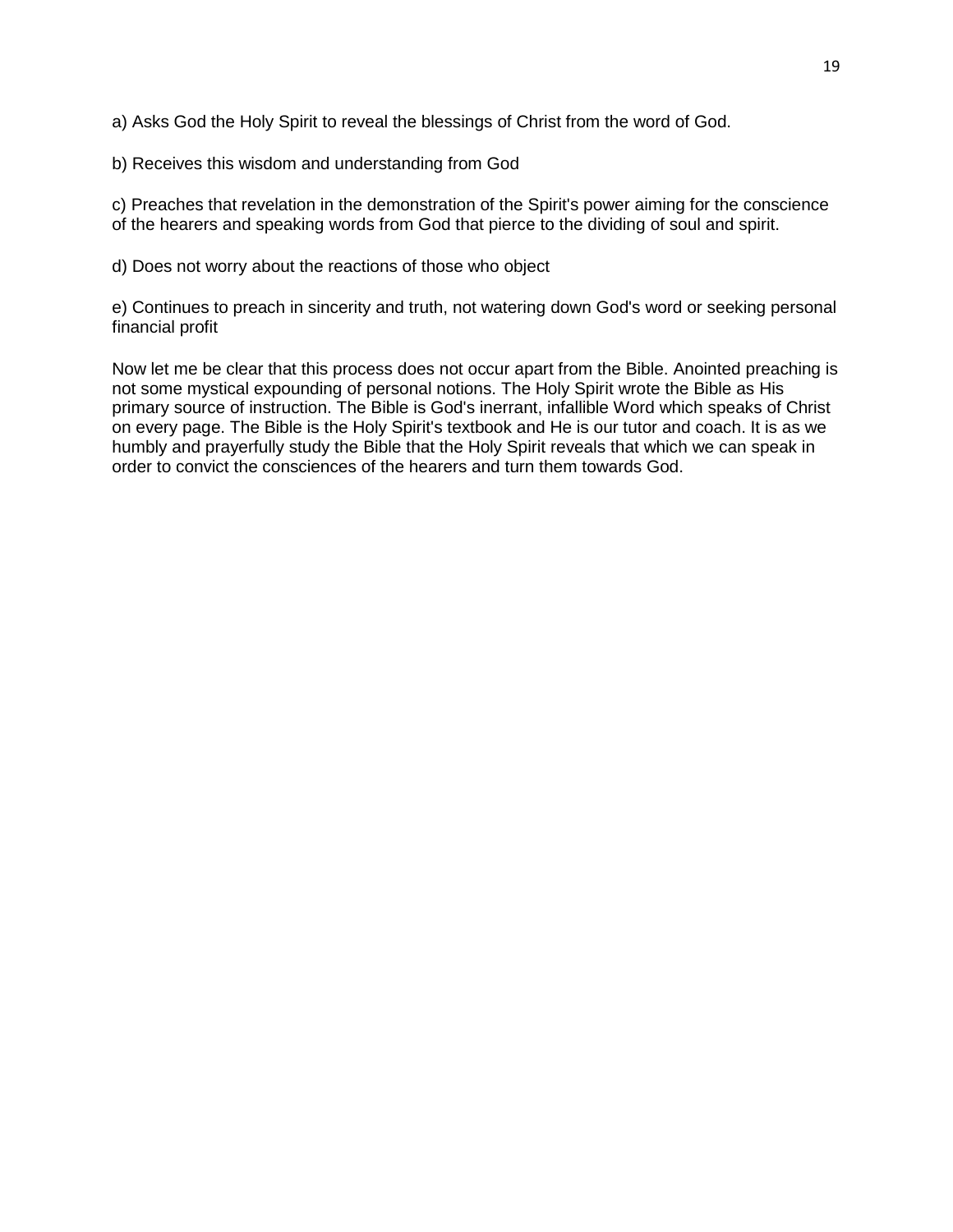#### **31: Downloads From Heaven Part 1**

**1 Corinthians 2:9-10 HCSB** *(9) But as it is written: What no eye has seen and no ear has heard, and what has never come into a man's heart, is what God has prepared for those who love Him. (10) Now God has revealed them to us by the Spirit, for the Spirit searches everything, even the deep things of God.* 

Now which things God has revealed to us by the Spirit? Things that eye has not seen, nor ear heard, nor has entered into the heart of man. This is Heaven's true 'extra-sensory perception'! [ The Devil's ESP is but a poor imitation] It is God's information, information that lies beyond the physical senses or even beyond our own deductive abilities. And it is information about our blessings! About *what God has prepared for those who love Him.* The 'deep things of God' (v.10) are His amazing and astounding blessings!

**Ephesians 2:4-7 MKJV** *But God, who is rich in mercy, for His great love with which He loved us (5) (even when we were dead in sins) has made us alive together with Christ (by grace you are saved), (6) and has raised us up together and made us sit together in the heavenlies in Christ Jesus, (7) so that in the ages to come He might show the exceeding riches of His grace in His kindness toward us through Christ Jesus.*

It seems that we are so blind to our blessedness that it needs an act of divine inspiration to reveal God's love that is freely given to us!

**1 Corinthians 2:11-12 MKJV** *(11) For who among men knows the things of a man except the spirit of man within him? So also no one knows the things of God except the Spirit of God. (12) But we have not received the spirit of the world, but the Spirit from God, so that we might know the things that are freely given to us by God.*

The Holy Spirit is the Spirit of God and the passage above tells us that He alone knows the things of God (though Jesus, being God, is also included John 16:13-15). The Holy Spirit alone is truly aware how much God loves us and cares for us and has given for us!

Only the Holy Spirit knows the amazing plans and power of God and how He will act on our behalf. Only the Holy Spirit knows the full nature of God and can reveal Him to our hearts. Only the Holy Spirit knows the fullness of our redemption and can show us what we will inherit in Christ Jesus.

Only the Holy Spirit knows the Glory and how God will receive us into that glory and transform us to be like Himself, an immortal, imperishable spiritual being full of the life of God. And only the Holy Spirit understands the full meaning of scripture, the promises, the prophecies and the covenants that are Yea and Amen in Christ Jesus!

During the Last Supper Jesus explained how the Holy Spirit would reveal all truth to the apostles:

**John 16:13-15 MKJV** *However, when He, the Spirit of Truth, has come, He will guide you into*  all truth. For He shall not speak of Himself, but whatever He hears, He shall speak. And He will announce to you things to come. (14) He will glorify Me, for He will receive of Mine and will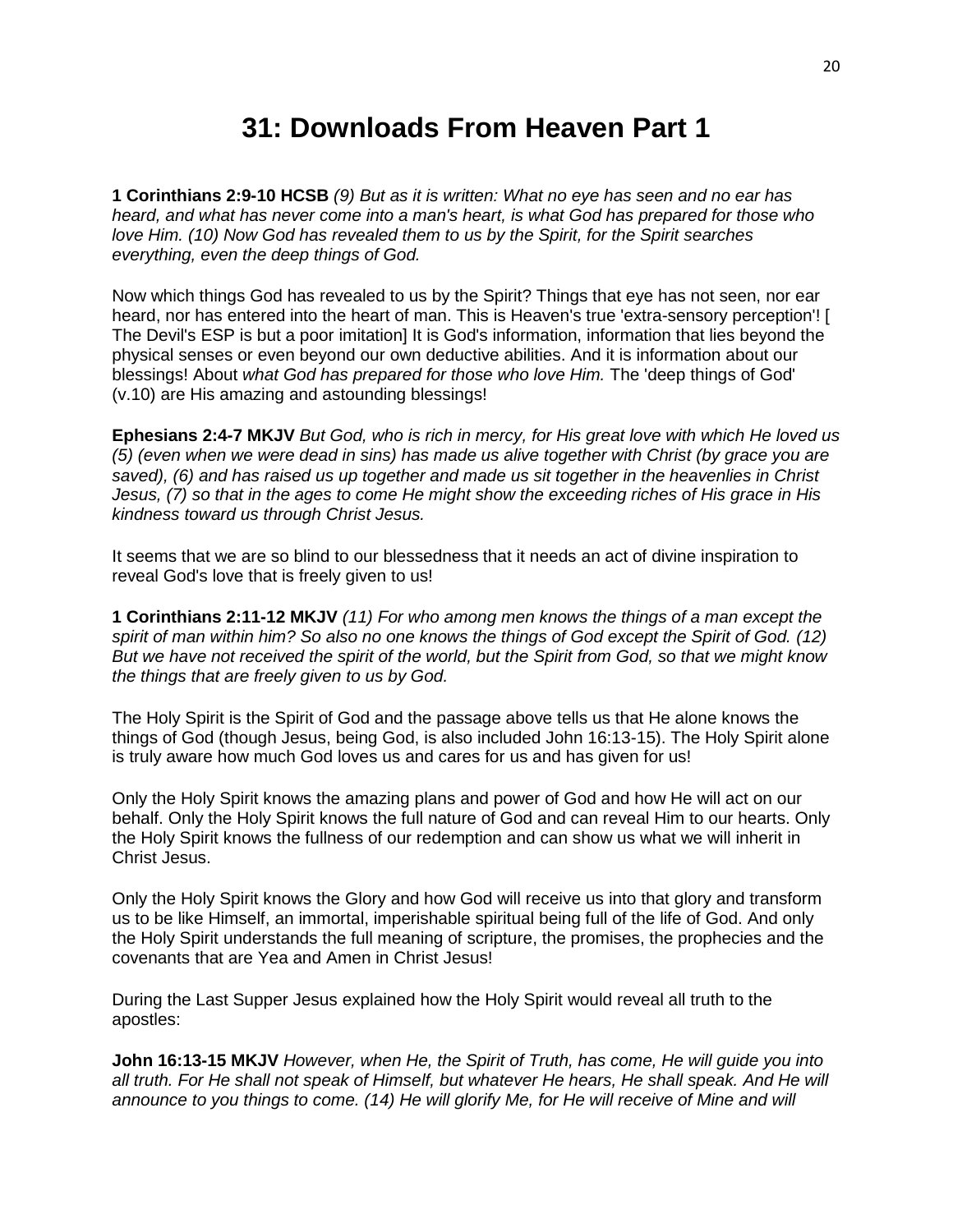announce it to you. (15) All things that the Father has are Mine. Therefore I said that He will *take of Mine and will announce it to you.*

So we see that the Holy Spirit takes the things of Christ, which have been delivered over to Him by the Father, and He announces them to us. This includes the *things to come –* that is blessings that the apostles had not yet entered into (such as Pentecost) and the unfolding of God's plan. All these are: *the things that are freely given to us by God.* (2 Corinthians 2:12 above) These are things into which angels long to look!

**1 Peter 1:12 MKJV** *To them it was revealed that not to themselves, but to us, they ministered the things which are now reported to you by those who have preached the gospel to you in the Holy Spirit sent from Heaven; which things the angels desire to look into.*

Now no amount of logic or persuasive preaching on its own can convince you of how much God loves you. You will still have doubts. The human heart is like that. We are naturally guarded about things that 'seem to be too good to be true'. But when the Holy Spirit swoops down in revival power people KNOW – and they know that they know – that God loves them absolutely and completely. You need a download of God's love from Heaven if you are to understand such things!

**Romans 5:5 MKJV** *And hope does not make us ashamed, because the love of God has been poured out in our hearts through the Holy Spirit given to us.*

Only God can open your eyes to His goodness so that you truly fall in love with Him!

**Ephesians 3:16-19 MKJV** t*hat He would grant you, according to the riches of His glory, to be strengthened with might by His Spirit in the inner man; (17) that Christ may dwell in your hearts by faith; that you, being rooted and grounded in love, (18) may be able to comprehend with all saints what is the breadth and length and depth and height, (19) and to know the love of Christ which passes knowledge, that you might be filled with all the fullness of God.*

As the Holy Spirit goes to work in our inner man we receive power and strength to understand the love of Christ which 'passes knowledge' (Heaven's extra-sensory perception again!) and we begin to download the glory so that we are filled with all the fullness of God.

Downloads from Heaven come about when God's Spirit blesses your human spirit with the knowledge of God and of Christ and of all the good things that we will inherit. Downloads from Heaven may happen as we worship, as we study the Bible, as we discuss things with other believers or even as we look at the night stars. A divine 'Aha' moment will happen and we will understand a bit more than we did before.

Now some people make a false distinction between the Spirit and the Bible, as if a really Spiritled person does not need the Scriptures. On the contrary even the most casual reading of the New Testament shows that Jesus and the apostles had a very high regard for Scripture (Matthew 5:17, 2 Timothy 3:16). Now if their priority is 'the ministry of the Word and prayer' (Acts 6:4) - that should be our priority also!

Downloads from heaven occur in conjunction with studying the Bible and do not, in any way, replace or override the Bible. I teach exegesis and hermeneutics and take verse-by-verse bible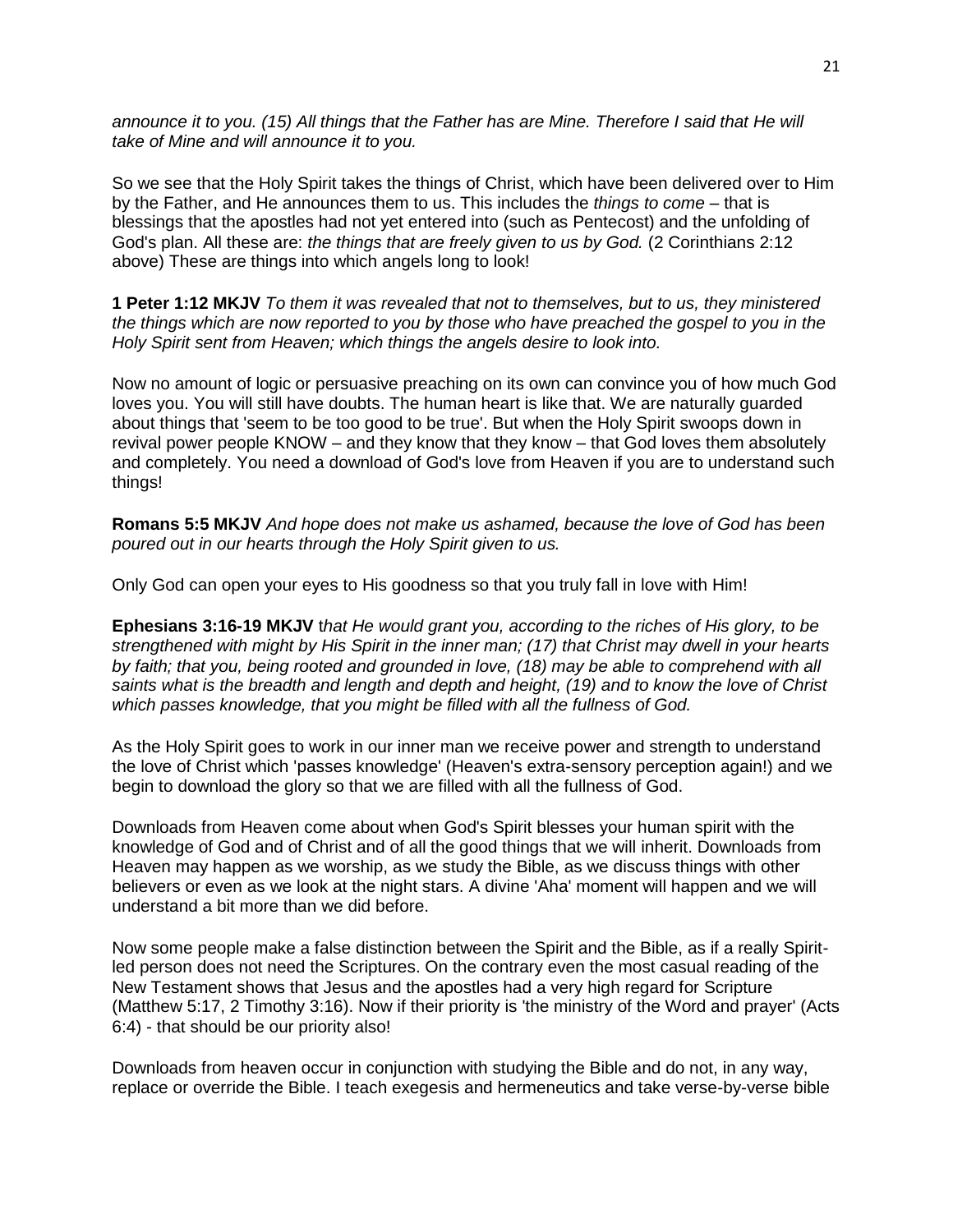studies in a local bible college. I also teach about the spiritual life in these devotionals. Both go together in a balanced Christian approach to revelation.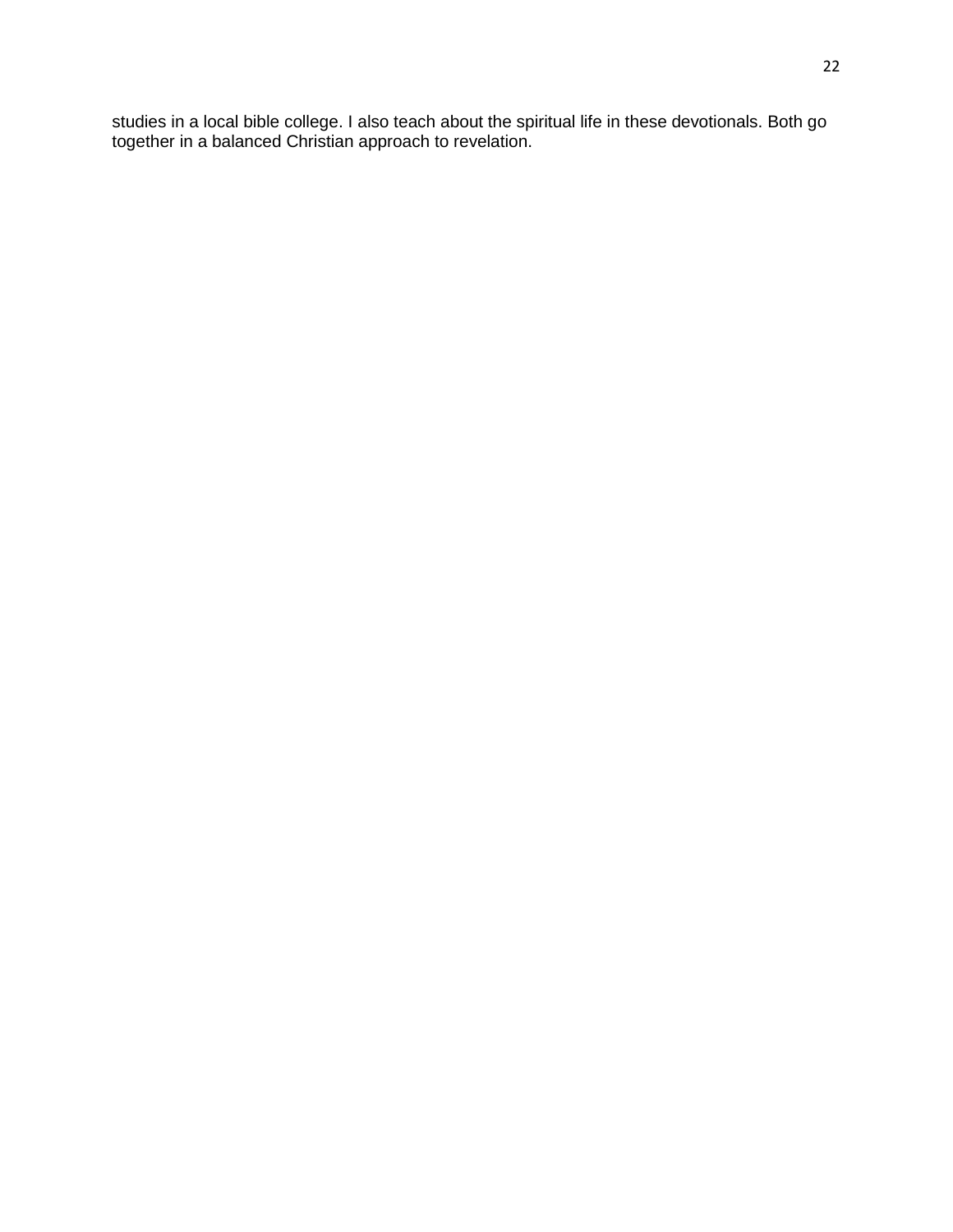#### **32: Downloads From Heaven Part 2**

What are these downloads from Heaven like - and how can they help you to serve the Lord? How can you get in on the flow of God's personal revelation, direction and power?

**Acts 10:19-20 MKJV** *And while Peter thought on the vision, the Spirit said to him, Behold, three men are looking for you. (20) Therefore arise and go down and go with them without doubting, for I have sent them.*

As Peter was puzzling over his vision on the rooftop (Acts 10) he gets a 'download from Heaven' – the Holy Spirit speaks to Peter in a perfectly understandable sentence full of specific, presentmoment instructions that Peter was to obey.

And things can get much more complex than that, especially when visions are involved:

**Acts 9:10-16 MKJV** *And there was a certain disciple in Damascus named Ananias. And the Lord said to him in a vision, Ananias! And he said, Behold me, Lord. (11) And the Lord said to him, Arise and go into the street which is called Straight and inquire in the house of Judas for one called Saul of Tarsus. For behold, he is praying, (12) and has seen in a vision a man named Ananias coming in and putting his hand on him so that he might receive his sight. (13) And Ananias answered, Lord, I have heard from many of this man, how many evil things he has done to Your saints at Jerusalem. (14) And here he has authority from the chief priests to bind all who call on Your Name. (15) But the Lord said to him, Go! For this one is a chosen vessel to Me, to bear My name before nations and kings and the sons of Israel. (16) For I will show him what great things he must suffer for My name's sake.*

This brief vision includes everything from specific street directions to theology! It even includes a two-way dialogue between Ananias and Jesus. Again it is something Ananias was to do in the present moment in order to advance the Kingdom of God.

Another instance occurred in the church at Antioch:

**Acts 13:2-3 MKJV** *As they ministered to the Lord and fasted, the Holy Spirit said, So, then, separate Barnabas and Saul to Me for the work to which I have called them. (3) Then having fasted and prayed and laid hands on them, they let them go.*

Again the instruction is straightforward and specific, names the people to be set aside for ministry and the church puts it into action straight away, releasing Barnabas and Saul after some further prayer and fasting. Implementation was not delayed say three or four years into the future!

Phillip the evangelist gets both an angel and the Holy Spirit involved in his ministry:

**Acts 8:26-29 MKJV** *And the angel of the Lord spoke to Philip, saying, Arise and go toward the south, on the way that goes down from Jerusalem to Gaza, which is a deserted place. (27) And he arose and went. And behold, a man of Ethiopia, a eunuch of great authority under Candace queen of the Ethiopians, who had charge of all her treasure and had come to Jerusalem to*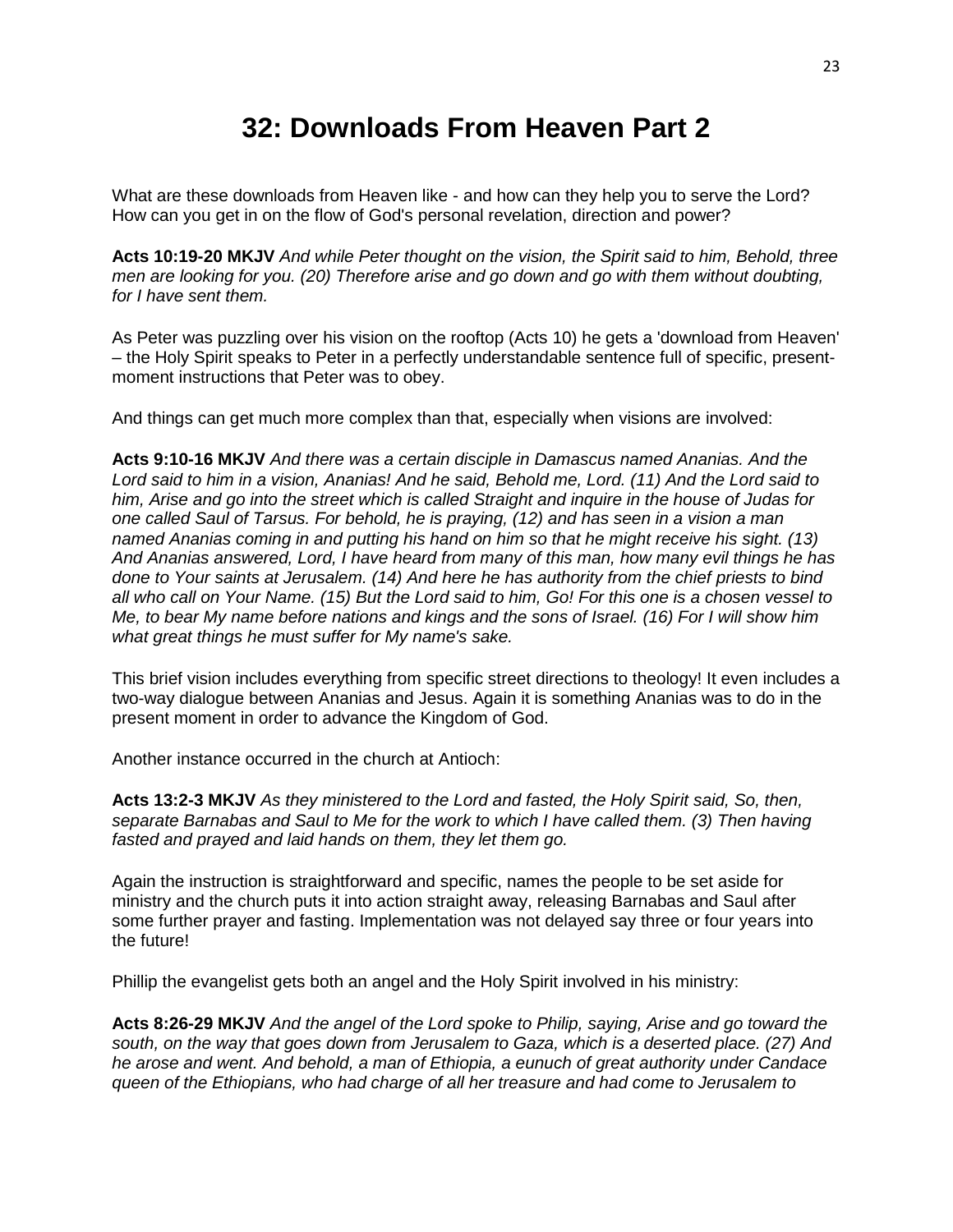*worship, (28) was returning. And sitting in his chariot he read Isaiah the prophet. (29) Then the Spirit said to Philip, Go near and join yourself to this chariot.*

So we see that the Holy Spirit is continually involved in directing the ministry of those who are fully committed to God. This guidance tends to be clear and specific, is related to a particular situation in ministry, and is generally to be applied sometime in the fairly immediate future. (Even the prediction of a famine by Agabus was possibly so the church could start making proper preparations).

Such guidance comes to a great variety of people including laymen like Ananias, as well as apostles, prophets and evangelists. In fact, downloads from heaven are built in to the New Covenant and flow from the fulfillment of the prophecy of Joel where all kinds of believers of all ages, genders and classes of society would have abundant access to revelation:

**Acts 2:16-18 MKJV** *But this is that which was spoken by the prophet Joel: (17) "And it shall be in the last days, says God, I will pour out of My Spirit upon all flesh. And your sons and your daughters shall prophesy, and your young men shall see visions, and your old men shall dream dreams. (18) And in those days I will pour out My Spirit upon My slaves and My slave women, and they shall prophesy.*

Missionary biographies are full of testimonies to the fact that when ordinary people commit themselves to the Kingdom of God they will receive direction at every turn. Now does anyone give directions to a lamp-post or to a telephone pole? No – because we know that the telephone pole will always stay just where it is. Some people are so 'fixed' in their ways that God does not often direct them. It has been said that it is much easier to steer a ship that is moving – and so God steers His saints that are already involved in ministry (great or small). We see a good example of this "moving with the movers" in Acts chapter 16:

**Acts 16:6-10 MKJV** *And coming through the Phrygian and the Galatian region; and by the Holy Spirit being forbidden to speak the Word in Asia; (7) having come to Mysia, they attempted to go into Bithynia. But the Spirit did not allow them. (8) Then passing by Mysia, they came down into Troas. (9) And a vision appeared to Paul in the night. A certain man of Macedonia stood, begging him, saying, Come over into Macedonia and help us! (10) And after he saw the vision, we immediately tried to go into Macedonia, gathering that the Lord had called us in order to preach the gospel to them.*

Paul's missionary band first tried to enter Asia and God said "No"; they then tried Bithynia and God closed that door. Finally, at Troas they get a vision of the Macedonian call. Paul, Titus and Timothy were already listening to God and were seeking the next place to minister. They were prepared to obey, so they received the heavenly vision.

There is often a sense of stretching, risk, effort or personal cost associated with such instructions. Phillip could have said "Hey I am having a great ministry here in Samaria, do I have to go all that way down to Gaza just to stand in the desert?" Or Peter could have said "Oh no I will really be criticized if I go and speak to those Gentiles!" and of course Ananias had significant reservations about going to pray for Saul the violent persecutor of the early church. But in each of these cases obedience to the Holy Spirit brought a blessing that far outweighed the risk involved. Indeed, some of these situations defied the common sense wisdom of the day and the instructions from God would have seemed 'just plain weird' to those involved. That is certainly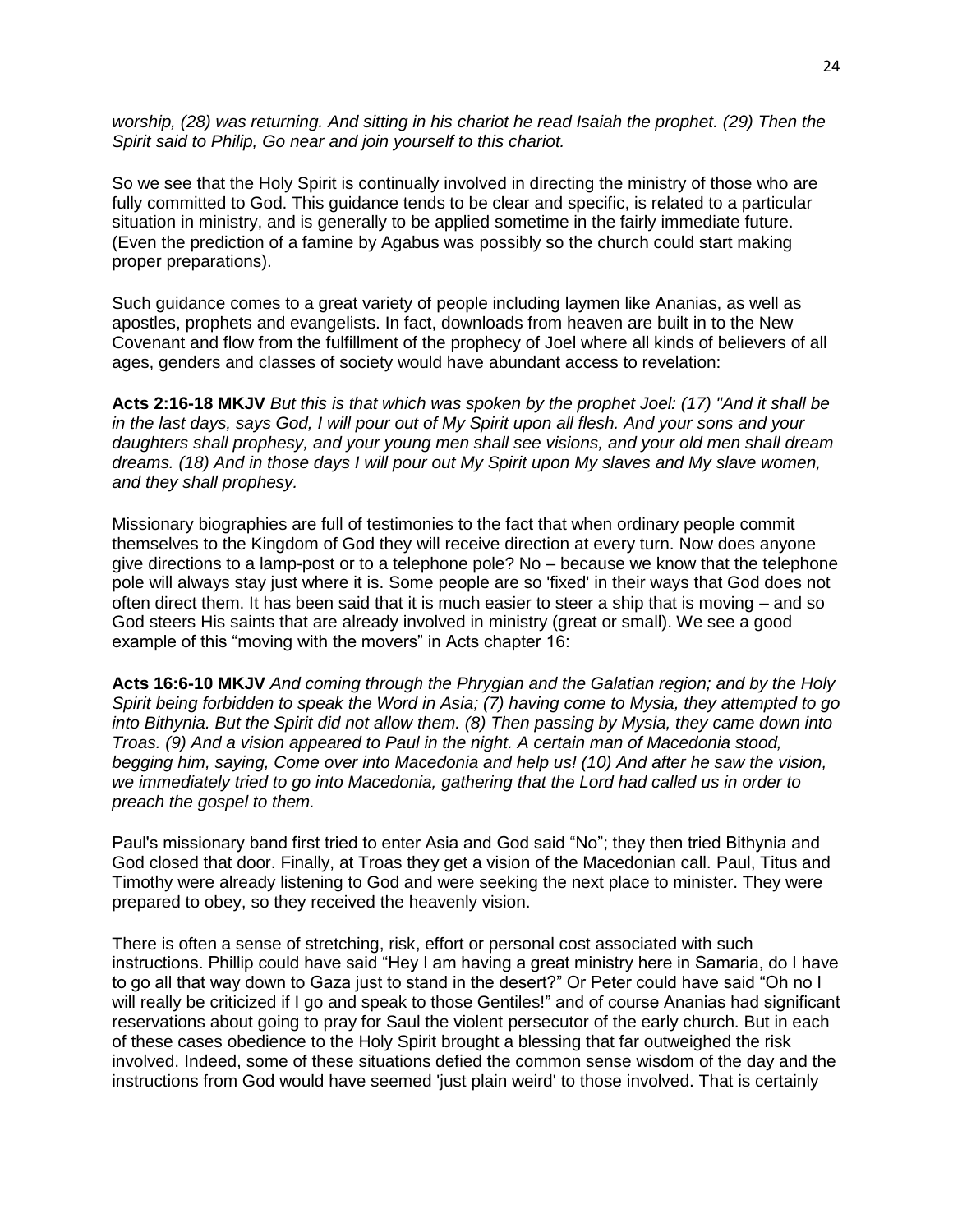how Peter felt after his rooftop vision and how many others have felt as they have obeyed the Lord.

The center of God's will may not be located within our comfort zone! Yet God's downloads may also be for our comfort and edification, for instance when God spoke to Paul after he was opposed in Corinth:

**Acts 18:9-10 MKJV** *And the Lord spoke to Paul in the night by a vision, Do not be afraid, but speak, and be not silent. (10) For I am with you, and no one shall set on you to hurt you, for I have many people in this city.*

Or God's instructions to Cornelius:

**Acts 10:3-6 MKJV** *About the ninth hour of the day he saw plainly in a vision an angel of God coming to him and saying to him, Cornelius! (4) And he was gazing at him, and becoming terrified, he said, What is it, lord? And he said to him, Your prayers and your merciful deeds have come up for a memorial before God. (5) And now send men to Joppa and call for Simon, whose last name is Peter. (6) He is staying with one Simon a tanner, whose house is by the seaside. He will tell you what you must do.*

Or the deliverance of Peter from jail;

**Acts 12:6-9 MKJV** …. *And behold! An angel of the Lord stood by, and a light shone in the building. And striking Peter's side, he raised him up, saying, Rise up quickly! And his chains fell off his hands. (8) And the angel said to him, Gird yourself and put on your sandals. And he did so. And he says to him, Throw your robe around you and follow me.* 

To summarize:

a) God the Holy Spirit can give us specific, clear, plain language instructions

b) These generally are related to ministry situations in the immediate or near future

c) All Christians are entitled to receive them because of the New Covenant

d) However those who are already involved and obedient receive them more often

e) Obeying these instructions results in glory for God

f) There may be significant risk or discomfort involved in obeying God's instructions

g) Yet they may also be for our comfort, consolation, deliverance or blessing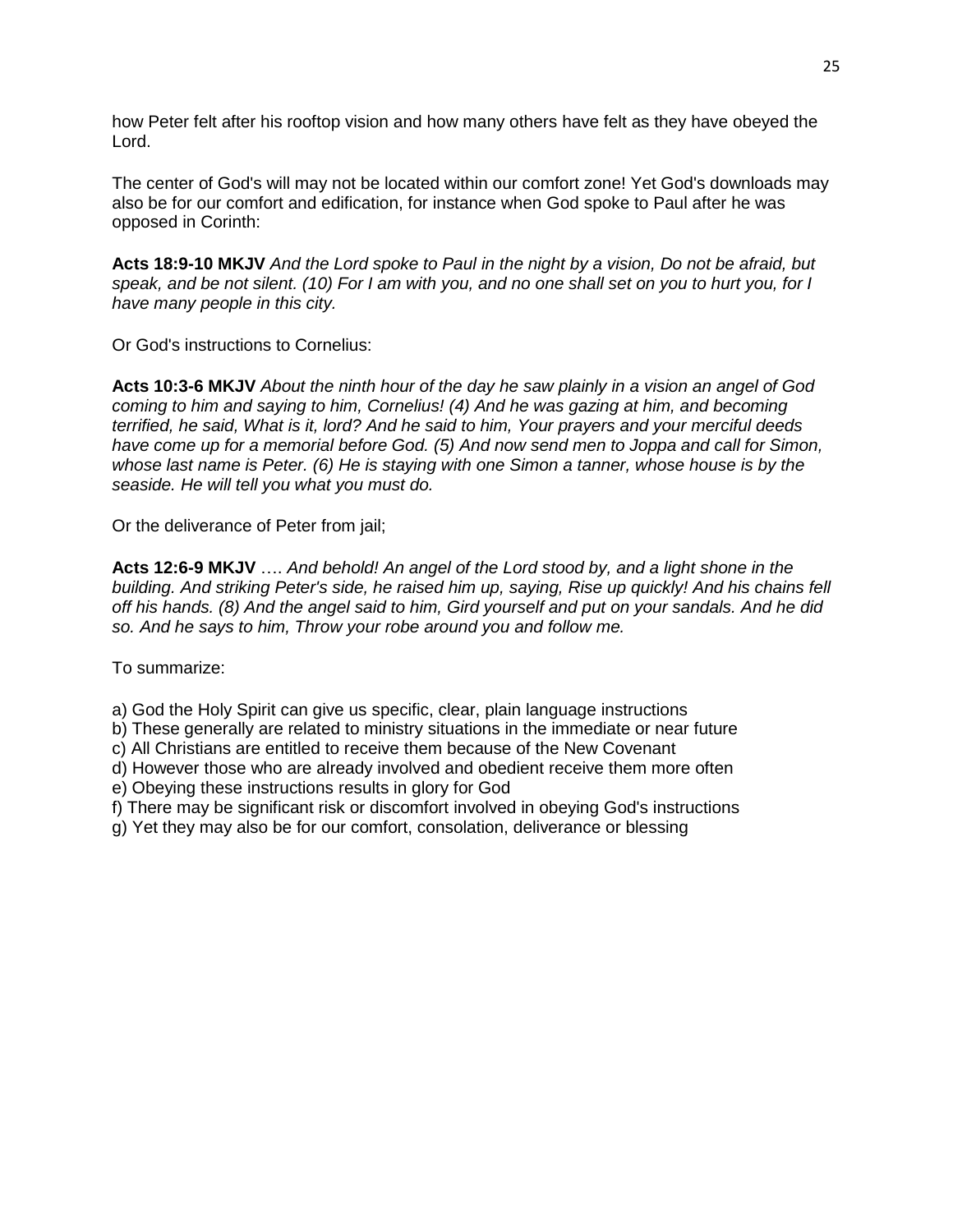## **33: Downloading Wisdom From Heaven**

The Holy Spirit fills people with intelligence, wisdom and craftsmanship and can make an ordinary person possess extraordinary gifts:

**Exodus 31:1-6 HCSB** *The LORD also spoke to Moses: (2) "Look, I have appointed by name Bezalel son of Uri, son of Hur, of the tribe of Judah. (3) I have filled him with God's Spirit, with wisdom, understanding, and ability in every craft (4) to design artistic works in gold, silver, and bronze, (5) to cut gemstones for mounting, and to carve wood for work in every craft. (6) I have also selected Oholiab son of Ahisamach, of the tribe of Dan, to be with him. I have placed wisdom within every skilled craftsman in order to make all that I have commanded you:*

Bezalel is the first person in the Bible to be called 'Spirit-filled'. Now notice the kind of wisdom here – craftsmanship, designing artistic works in gold, silver and bronze, working with gemstones and fine timbers. And this wisdom was not just restricted to Bezalel – it continued down the line to Oholiab and was given to 'every skilled craftsman' who would work with them on the tabernacle. This was practical wisdom and skill that was divinely imparted by God so that these men could carry out God's designs and do God's work.

The original design for the Tabernacle was given to Moses who received it directly from God:

Exodus 25:8-9,40 HCSB "They are to make a sanctuary for Me so that I may dwell among them. (9) You must make it according to all that I show you--the design of the tabernacle as well as the design of all its furnishings." …. *Be careful to make everything according to the model of them you have been shown on the mountain.*

Hebrews tells us that the Tabernacle was a copy and a shadow of the heavenly things:

**Hebrews 8:5 HCSB** *These serve as a copy and shadow of the heavenly things, ... For He said, Be careful that you make everything according to the pattern that was shown to you on the mountain.*

And later on, during the construction of the Temple, God gave the design of the Temple to David who then passed it on in intricate detail to Solomon (1 Chronicles 18:11-19).

**1 Chronicles 28:11-19 HCSB** *(11) Then David gave his son Solomon the plans for the vestibule of the temple and its buildings, treasuries, upper rooms, inner rooms, and the room for the place of atonement. (12) The plans contained everything he had in mind for the courts of the LORD's house, …. (David concluded) "By the LORD's hand on me, He enabled me to understand everything in writing, all the details of the plan."*

God can impart wisdom about even the most practical details of life such as farming!

**Isaiah 28:23-29 HCSB** *Listen and hear my voice. Pay attention and hear what I say. (24) Does the plowman plow every day to plant seed? Does he continuously break up and cultivate the soil? (25) When he has leveled its surface, does he not then scatter cumin and sow black cumin? He plants wheat in rows and barley in plots, with spelt as their border. (26) His God teaches him order; He instructs him. (27) Certainly black cumin is not threshed with a threshing board, and a cart wheel is not rolled over the cumin. But black cumin is beaten out with a stick,*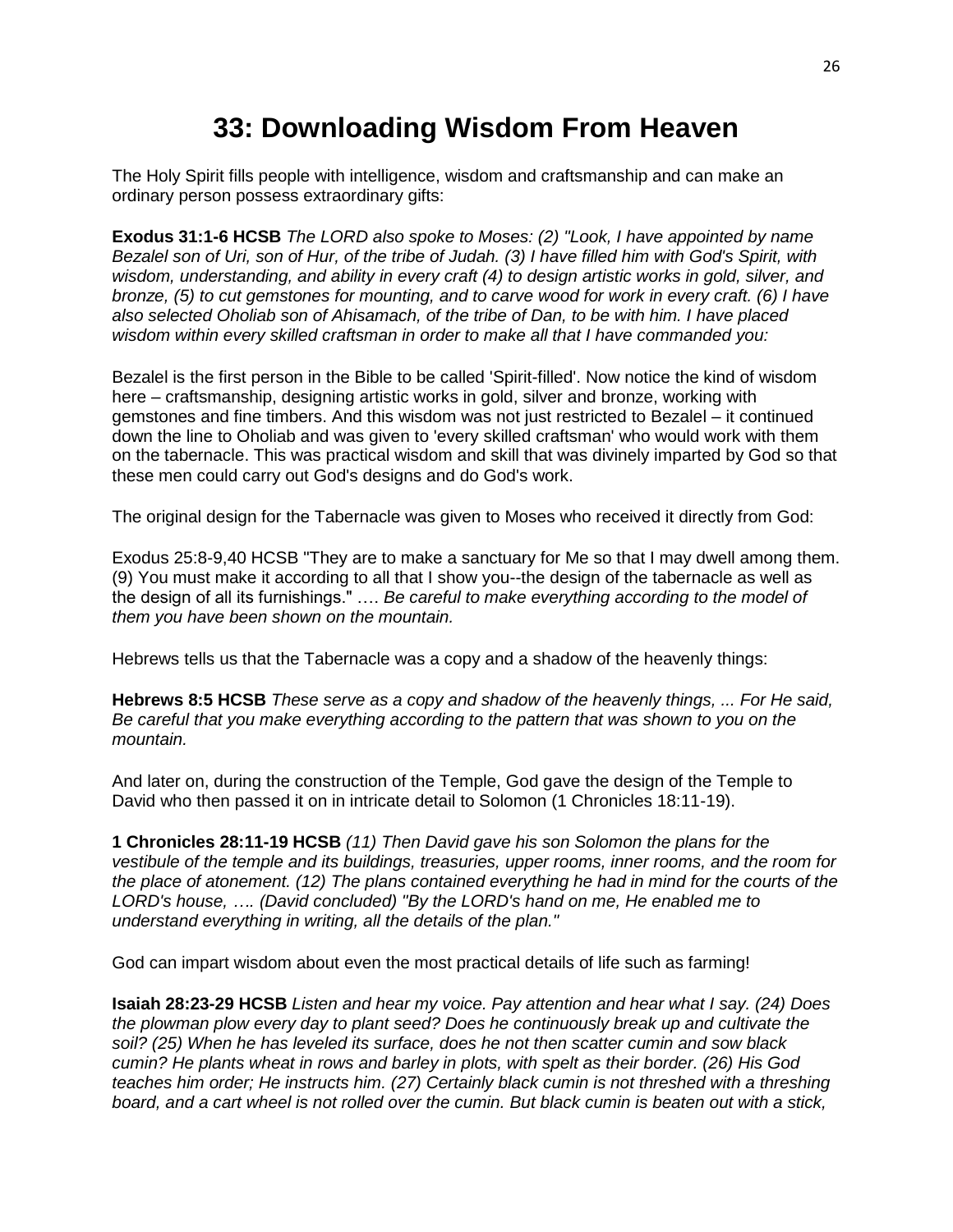*and cumin with a rod. (28) Bread grain is crushed, but is not threshed endlessly. Though the wheel of the farmer's cart rumbles, his horses do not crush it. (29) This also comes from the LORD of Hosts. He gives wonderful advice; He gives great wisdom.*

So we see God teaching and instructing the farmer on how to plant, harvest and process his crops! This is the opposite of the ideas of Greek philosophy - that would not deign to involve God in such mundane matters as wheat and barley. Yet Isaiah tells us that God willingly gives the farmer wonderful advice and great wisdom! God is practical.

Some people are much wiser than others. They are 'on the ball', they make the right decisions, they have a 'right spirit' or an 'excellent spirit' within them and they are full of good sense possessing a balanced perception of life. This is why Joseph and Daniel and Nehemiah and Ezra and Esther and many others rose to positions of power and influence. They were given wisdom from God. They got downloads of wisdom from Heaven.

How do we receive such valuable wisdom and insight to help us in our daily life? Like everything else in the New Covenant, wisdom is a free gift of God, given by grace in response to faith:

**James 1:5 HCSB** *Now if any of you lacks wisdom, he should ask God, who gives to all generously and without criticizing, and it will be given to him.*

**James 3:17 HCSB** *But the wisdom from above is first pure, then peace-loving, gentle, compliant, full of mercy and good fruits, without favoritism and hypocrisy.*

God wants you to ask Him for wisdom. He wants to fill you with wisdom and knowledge in every area of your life - both spiritual wisdom and practical wisdom. He can:

a) Give you a vision of a divine pattern or way of doing things as He did with Moses

b) Fill you with skill in your work as God did with Bezalel and the craftsmen

c) Help you to figure out the right approach to different things as God did with the farmer

d) Give you grace and inspiration to design something e.g. David & the Temple

e) Give you wisdom in administration as God gave Daniel, Joseph and Nehemiah

f) Impart a spirit of wisdom and revelation in the knowledge of Christ (Ephesians 1:17)

Wisdom can also include knowing the times and seasons, discernment in relationships, skill in speech and anointing for ministry. God can download these things into your spirit just as He did for Solomon when Solomon prayed for wisdom.

**1 Kings 3:11-12 HCSB** *So God said to him, "Because you have requested this and did not ask for long life or riches for yourself, or the death of your enemies, but you asked discernment for yourself to understand justice, (12) I will therefore do what you have asked. I will give you a wise and understanding heart, so that there has never been anyone like you before and never will be again.*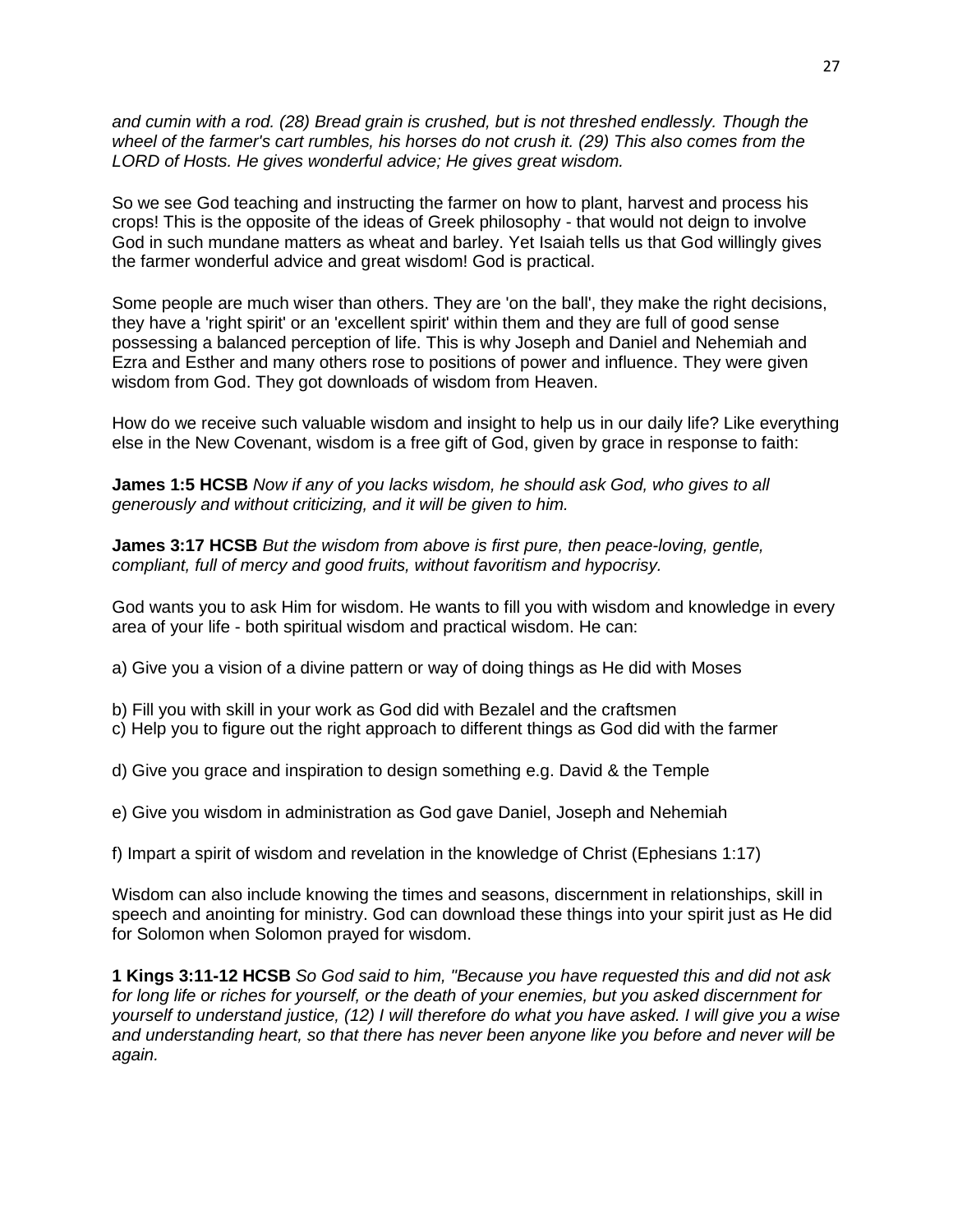**1 Kings 4:29-30 HCSB** *God gave Solomon wisdom, very great insight, and understanding as vast as the sand on the seashore. (30) Solomon's wisdom was greater than the wisdom of all the people of the East, greater than all the wisdom of Egypt.* 

God can download wisdom from Heaven into your spirit and into your mind and heart to face every situation in life from how to handle your children to how to design a circuit board. God is interested in every aspect of your life and wants to help you to succeed in your every endeavor. This includes ministry but is not restricted to ministry. If you abide in Christ, the Holy Spirit will open and anoint your mind and teach you about all things:

**1 John 2:27 HCSB** *The anointing you received from Him remains in you, and you don't need anyone to teach you. Instead, His anointing teaches you about all things, and is true and is not a lie; just as it has taught you, remain in Him.*

**Practical Application:** Write down three areas where you need wisdom in life and then pray for God to give you this wisdom according to His gracious promise in James 1:5.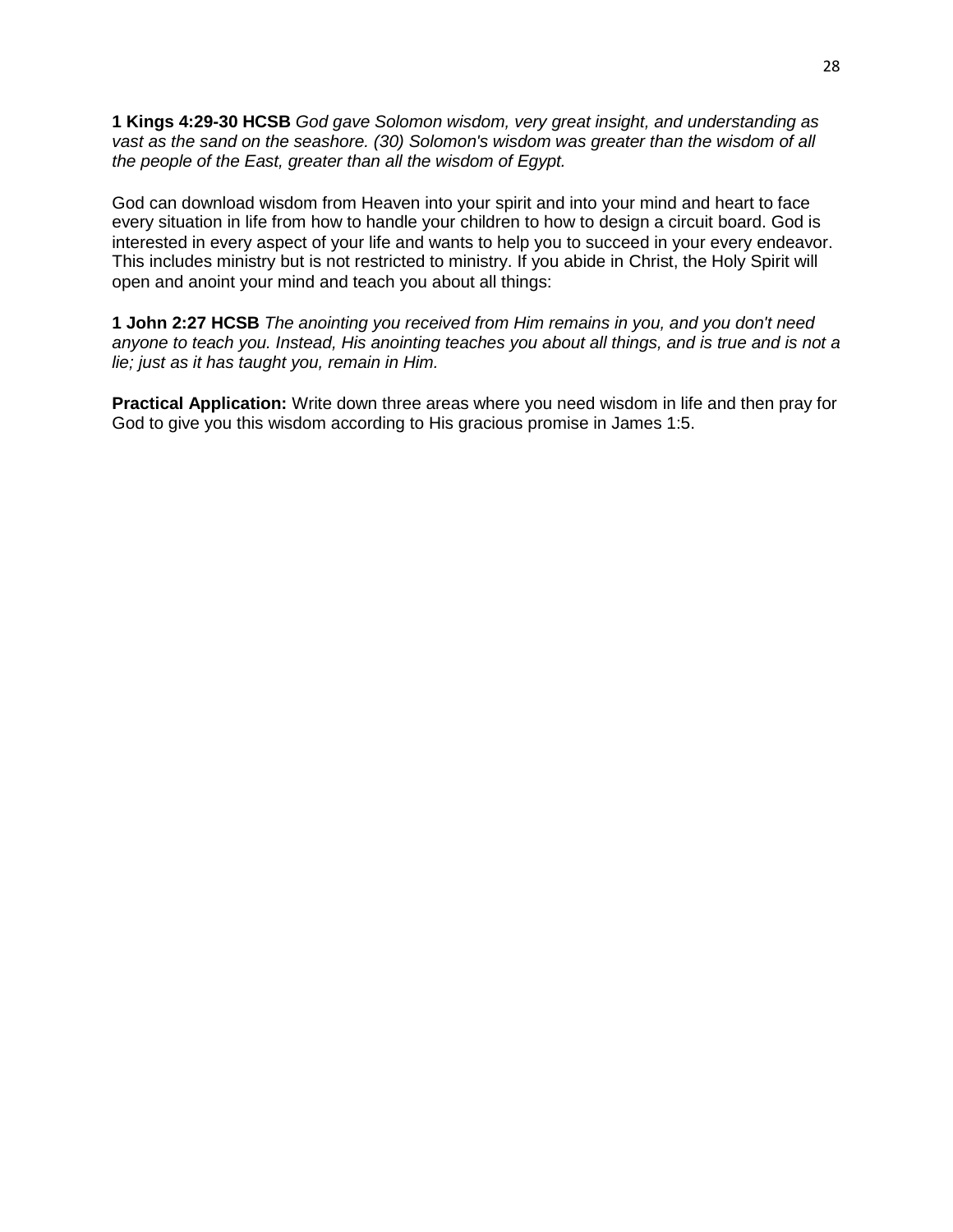## **34: Downloading The Supernatural Gift Of Knowledge**

This morning I was driving back from dropping my wife off at the train station when the Lord told me to stop at a certain cafe and order a plate of bacon and eggs and hash browns. I hesitated to do this as I had only \$5 in my wallet and this cafe was not particularly cheap. Anyway I went to the cafe and found there was a Friday breakfast special – bacon, eggs and hash browns for \$3 - so I even got a cup of coffee thrown in as well! (And the special only applied to the bacon, eggs and hash browns!!)

Now that is not very earth-shattering. No revival, no one came to the Lord, no big deal. However, that is precisely why I am sharing it! God is also concerned with the small things and even knows when I need a delicious breakfast. Now I did not get that idea 'on my own' – in fact I resisted the idea. I had no human knowledge of the 'special'. It was a small chunk of supernatural knowledge – a mini-sized heavenly download.

On a more significant level God can give divine information to solve very urgent problems such as the bitter waters of Marah:

**Exodus 15:22-25 MKJV** *And Moses brought Israel from the Red Sea, and they went out into the wilderness of Shur. And they went three days in the wilderness, and found no water. (23) And when they came to Marah, they could not drink of the waters of Marah, because it was bitter. Therefore the name of it was called Marah. (24) And the people murmured against Moses, saying, What shall we drink? (25) And he cried to Jehovah. And Jehovah showed him a tree. And when he had cast it into the waters, the waters were made sweet. There He made a decree and a law for them, and there He tested them.*

Now God supernaturally imparted knowledge about a certain tree that would cure the bitter waters: *And he cried to Jehovah. And Jehovah showed him a tree. And when he had cast it into the waters, the waters were made sweet.* 

God can put His ideas in our brains. And if the idea is from God it will work, it will fix the problem, and it will sweeten the bitter waters.

God can tell you what doctor to go to for healing, what medicine or herb to drink, what stocks to buy or even how to fix your computer (this has happened to me more than once).

God can also tell you which person to witness to, or what to do next in your ministry or what is going on in the heart and life of a person that you are counseling. People may then say 'how could you have known that!' That is the supernatural gift of knowledge.

Paul received revelation from God about what to do during the storm and the subsequent shipwreck:

**Acts 27:21-26 ISV** *After they had gone a long time without food, Paul stood among them and said, "Men, you should have listened to me and not have sailed from Crete. You would have avoided this hardship and damage. (22) But now I urge you to have courage because there will be no loss of life among you, but only of the ship. (23) For just last night an angel of God, to whom I belong and whom I serve, stood by me (24) and said, 'Stop being afraid, Paul! You must*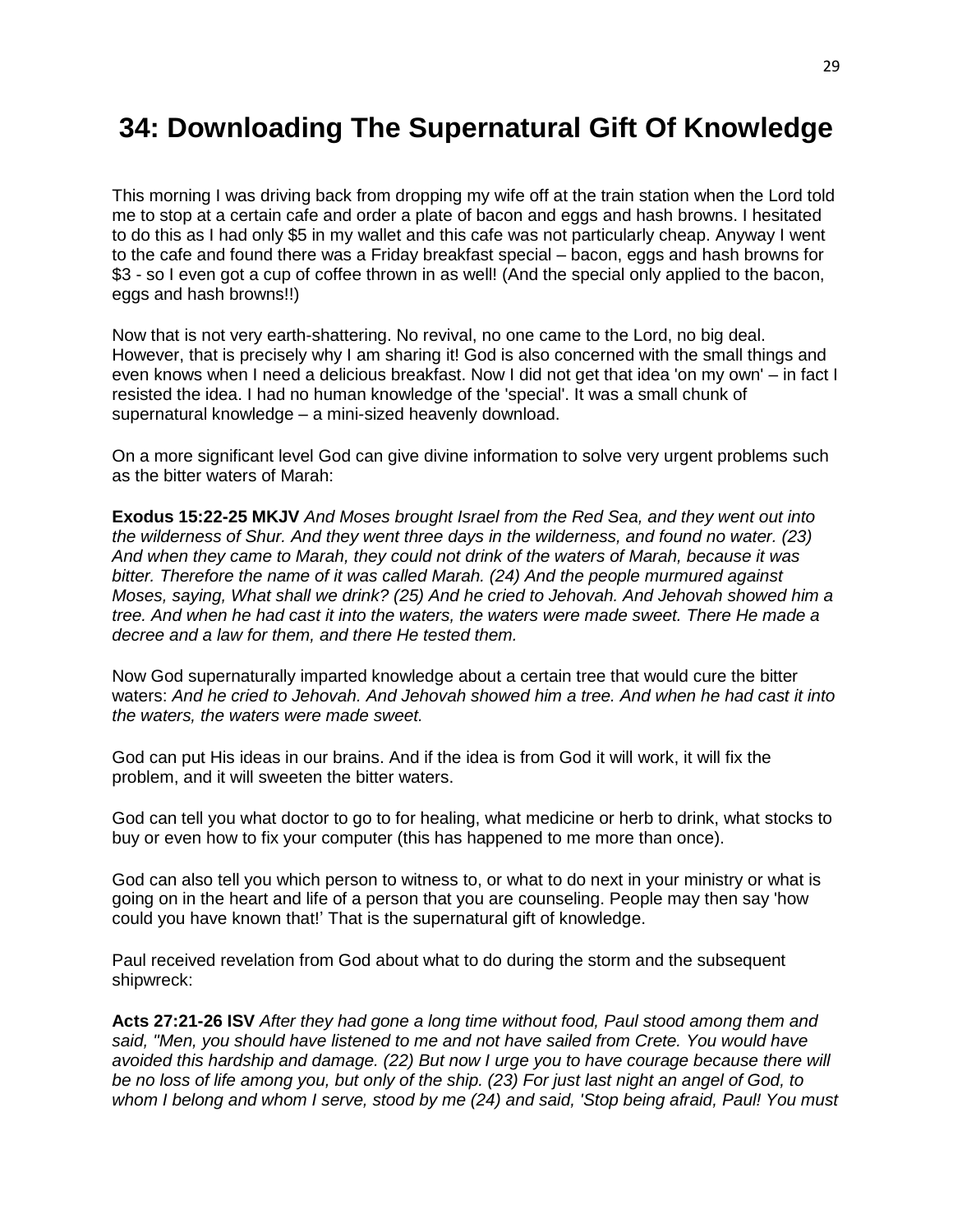*stand before the emperor. Indeed, God has given you all who are sailing with you.' (25) So have courage, men, for I trust God that it will turn out just as he told me. (26) However, we will have to run aground on some island."*

and a few verses later on Paul directs the ship's crew:

**Acts 27:30-36 ISV** *Now the sailors were trying to escape from the ship. They had lowered the lifeboat into the sea and pretended that they were going to lay out the anchors from the bow. (31) Paul told the centurion and the soldiers, "Unless these men remain in the ship, you cannot be saved." (32) Then the soldiers cut the ropes that held the lifeboat and set it adrift. (33) Right up to daybreak Paul kept urging all of them to eat something, saying, "Today is the fourteenth day that you have been waiting and going without food, having eaten nothing. (34) So I urge you to eat something, for it will help you survive, since none of you will lose a hair from his head." (35) After he said this, he took some bread, thanked God in front of everyone, broke it, and began to eat. (36) All of them were encouraged and had something to eat.*

God was turning Paul's situation around through supernaturally given knowledge. Instead of being a prisoner Paul was now the leader and commander. People were listening to Paul because he had information from God, and this information was proving to be highly accurate.

An extraordinary example of supernaturally given knowledge is in Daniel chapter 2. King Nebuchadnezzar had a disturbing dream and had asked not just for an interpretation – but for the astrologers to tell the King the dream itself with no prior hints or information. The Chaldean astrologers were terrified as King Nebuchadnezzar was threatening to kill them all. They told the King that this was an impossibility, indeed that no one could know what the king had dreamed! But Daniel and his three companions went to prayer and received an answer from God that solved the problem:

**Daniel 2:19-23 MKJV** *Then the secret was revealed to Daniel in a night vision. And Daniel blessed the God of Heaven. (20) Daniel answered and said, Blessed be the name of God forever and ever, for wisdom and might are His. (21) And He changes the times and the seasons; He removes kings and sets up kings. He gives wisdom to the wise and knowledge to those who have understanding. (22) He reveals the deep and secret things; He knows what is in the darkness, and the light dwells with Him. (23) I thank You, and praise You, O God of my fathers, who has given me wisdom and might, and have made known to me now what we asked of You. For You have now made known to us the king's matter.*

Daniel knew God as One who reveals the deep and secret things and who knew even what was in darkness. God is a giver of wisdom, might and understanding. And God can give us knowledge that is completely inaccessible to normal human reason (such as knowledge of what someone has just dreamed).

Later on Daniel would go on to say that such revelation belongs to God alone and did not flow from any wisdom that might be in Daniel:

**Daniel 2:27-30 MKJV** *Daniel answered before the king and said, The secret which the king has demanded cannot be shown to the king by the wise men, the conjurers, the horoscopists, or the fortune-tellers. (28) But there is a God in Heaven who reveals secrets and makes known to King Nebuchadnezzar what shall be in the latter days.... But as for me, this secret is not revealed to*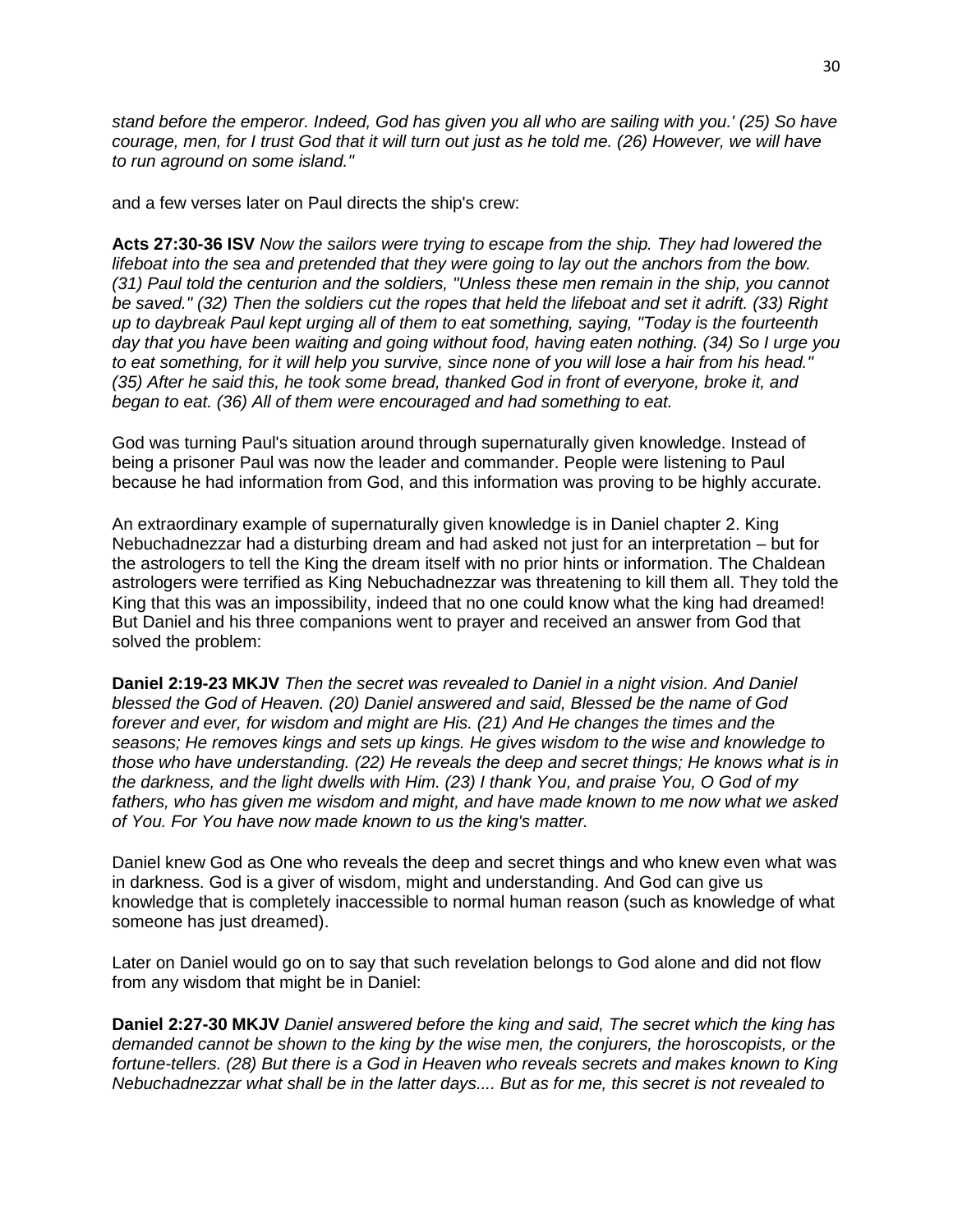*me for any wisdom that I have more than any living man, but so that the meaning might be known to the king, and that you might know the thoughts of your heart.*

God reveals things to us not so that we might be prideful but so that we might serve God better: *so that the meaning might be known to the king, and that you might know the thoughts of your heart.*

God can reveal anything at all to you from how to fix a diesel generator on the mission field to how to preach a sermon next Sunday. As we saw with the farmer in Isaiah 28:23-29 God can even give knowledge about wheat and barley and dill and cummin!

This can include complex topics such as languages. I once had a teaching visit of a few months to a remote tribal area in Papua New Guinea. The local language was highly complex with 14 verb tenses yet in a few weeks I had grasped enough to be able to prepare my lectures and do handouts and outlines for the book of Isaiah. Now it was God who downloaded those language skills into me! It was His wisdom and not mine!

When you pray like Daniel and his three friends then God will give you a heavenly download of knowledge that will solve the problem. When you cry out like Moses by the waters of Marah then God will point out the solution that sweetens the bitter waters. And when you stand for God in the midst of the storm like Paul did then you will be taken from captive to commander through the specific information about the situation that God will impart to you.

*Please believe that God can give you the knowledge that you require – and diligently and prayerfully seek Him for it!*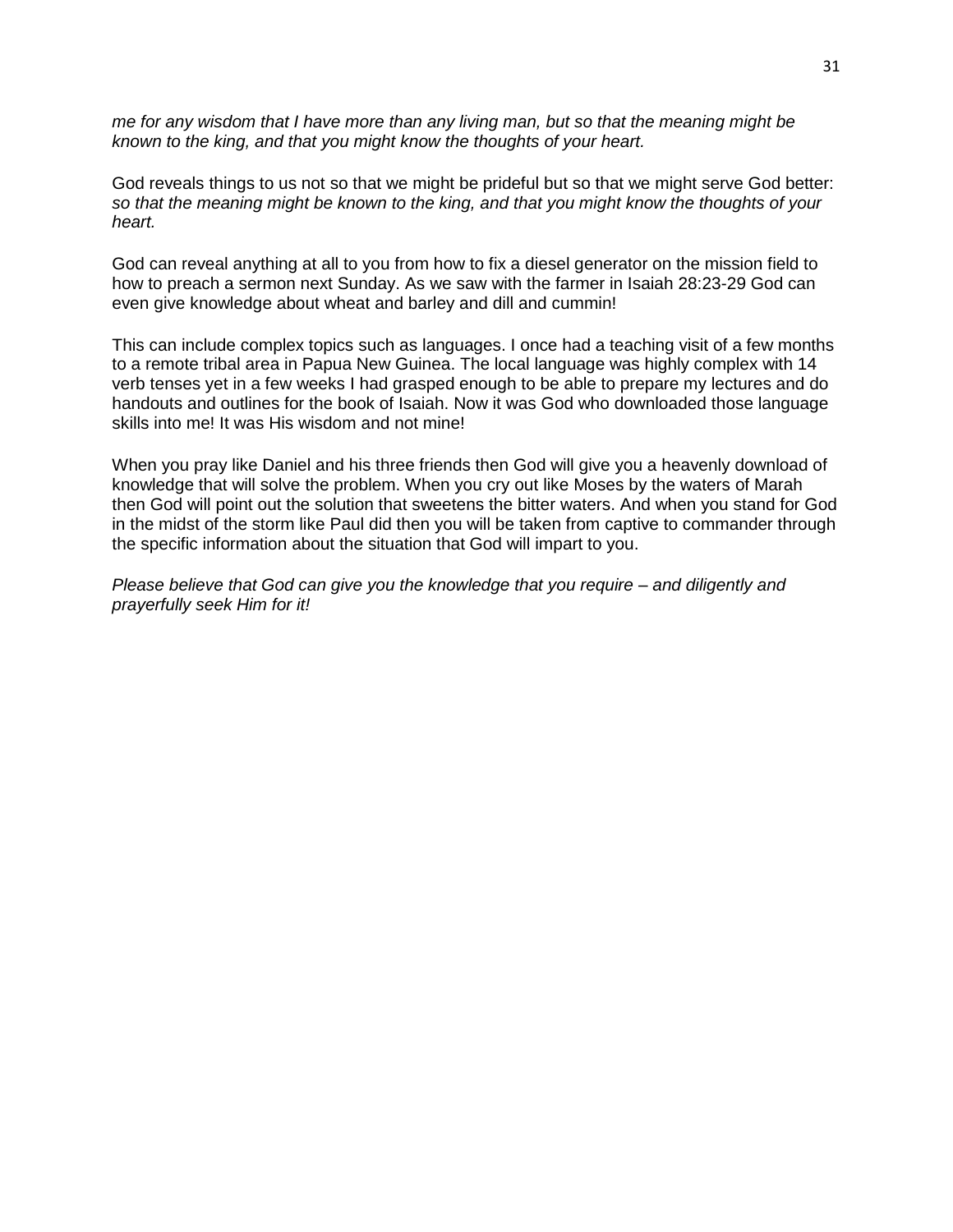## **35: Different Types of Heavenly Downloads**

There are at least four kinds of downloads from Heaven that I can detect in Scripture:

- 1. Downloads that change the way we think at a deep level such as those that give us a much greater awareness of God's love or which give us a far deeper knowledge of Christ. Paul often prays for this kind of wisdom to be given to the early Christian churches (Ephesians 1:17-19; Philippians 1:9; Colossians 1:9,10)
- 2. Downloads that impart specific wisdom and skill such as building the Tabernacle or the wisdom given to Solomon about justice and various kinds of other matters
- 3. Downloads which impart knowledge that solves immediate problems: such as God telling Daniel what Nebuchadnezzar 's dream was, or pointing out a tree to Moses that would turn the bitter waters sweet.
- 4. Prophetic downloads of the rhema word of God that expose the hearts and minds of people or which reveal the plans and purposes of God. (We will examine this in more detail in the next study)

All of these types of downloads are given by the one Holy Spirit, for the glory of God, for the edification of the saints, and for the building up of the Church.

Because they are from the same source they must all work together. It is not a matter of picking and choosing which kind of wisdom that you prefer. You must ask, seek and knock, in prayer, for the wisdom you need for the work that you are called to do.

Now some may feel that they have sufficient wisdom. Perhaps you have a M. Div. Or even a Ph.D. - and praise the Lord that you do! But that will not show you the answers to many of the situations that you will encounter in life. You may have to deal with a suicidal person, or with a demon or with some very complex ministry situation. When you get the feeling that you are 'swamped' and unable to cope, then you should cry out to the Lord for a heavenly download of wisdom that will turn everything around.

The first way that God may turn everything around is by changing you! In particular God may change your beliefs and perspective on things, renewing your mind so that you see situations through His eyes and with His love, grace and eternal patience. Most crises either disappear or become much smaller when viewed from the Lord's perspective. We learn that He is faithful and that His grace will be sufficient for us, even in our extreme weakness:

**2 Corinthians 12:9-10 MKJV** *(9) And He said to me, My grace is sufficient for you, for My power is made perfect in weakness. Most gladly therefore I will rather glory in my weaknesses, that the power of Christ may overshadow me.* 

The second way that God may change everything around is by giving you a new skill. By downloading something into your system that you can use over and over again. You may be a naturally shy person but God may turn you into a great preacher, or you may be unlearned but God may open up the Scriptures to you so that you 'have the Bible in your blood'.

The third way that God may change everything is by giving you specific, immediate knowledge that defies explanation but which solves the problem at hand. You may know what someone is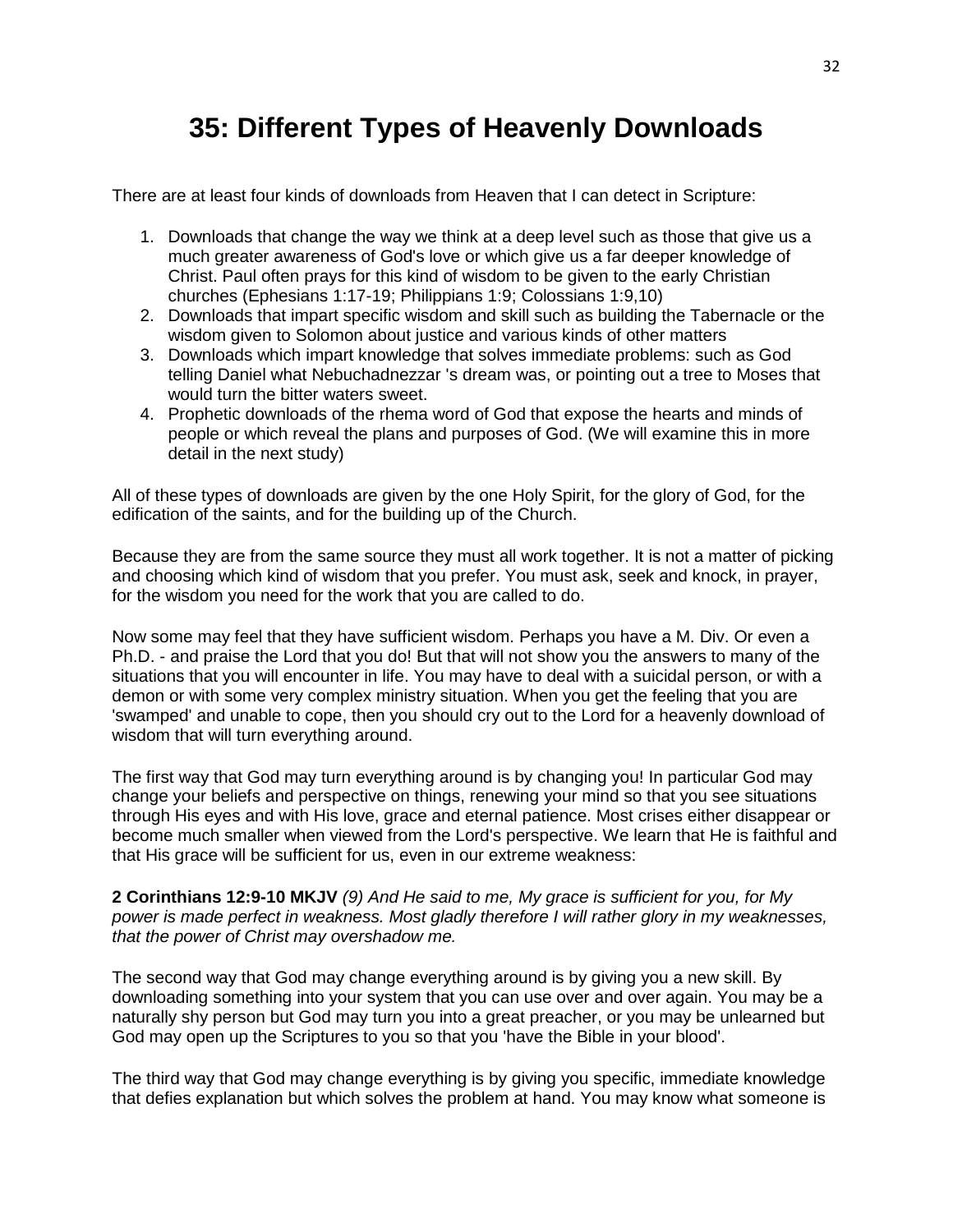thinking, or where they need healing, or what the desires of their heart are, or God may give you a piece of knowledge 'out of the blue' on how to fix something. You may 'just know' that someone is dangerous or you may be able to repair a marriage by suddenly knowing where the real problem lies.

Fourthly God may allow you to speak a prophetic word into a situation. God may give you the gift of New Testament prophecy for the building up of the church. This is the ability to speak His 'rhema word' into specific life and ministry situations. The 'rhema word' is a s spoken word, utterance, or saying that is given by God the Holy Spirit. Rhema is used 40 times in the New Testament:

It is referred to by Jesus during the Temptation in the Wilderness:

**Matthew 4:4 MKJV** *But He answered and said, It is written, "Man shall not live by bread alone, but by every word (rhema) that proceeds out of the mouth of God."*

Rhema includes the words that Christ spoke during His ministry:

**John 3:34 MKJV** *For He whom God has sent speaks the Words (rhemata) of God, for God does not give the Spirit by measure.*

**Luke 7:1 MKJV** *And when He had ended all His words (rhemata) in the ears of the people, He entered into Capernaum.*

and the words spoken by the angels to the shepherds at Jesus' birth:

**Luke 2:17-19 MKJV** *And seeing, they publicly told about the word spoken to them concerning this Child. (18) And all those who heard marveled about the things spoken to them by the shepherds. (19) But Mary kept all these sayings, meditating in her heart.*

And the rhema word brings eternal life:

**John 6:63-68 MKJV** *It is the Spirit that makes alive, the flesh profits nothing. The words that I speak to you are spirit and are life. ... Then Jesus said to the Twelve, Do you also wish to go away? (68) Then Simon Peter answered Him, Lord, to whom shall we go? You have the Words of eternal life.*

The rhema word can only be perceived by the spiritually receptive:

**John 8:47 MKJV** *He who is of God hears God's Words. Therefore you do not hear them because you are not of God.*

And listening to and abiding in God's rhema word opens up possibilities in prayer:

**John 15:7 MKJV** *If you abide in Me, and My Words abide in you, you shall ask what you will, and it shall be done to you.*

Peter and the apostles then went and preached the rhema word that brought life: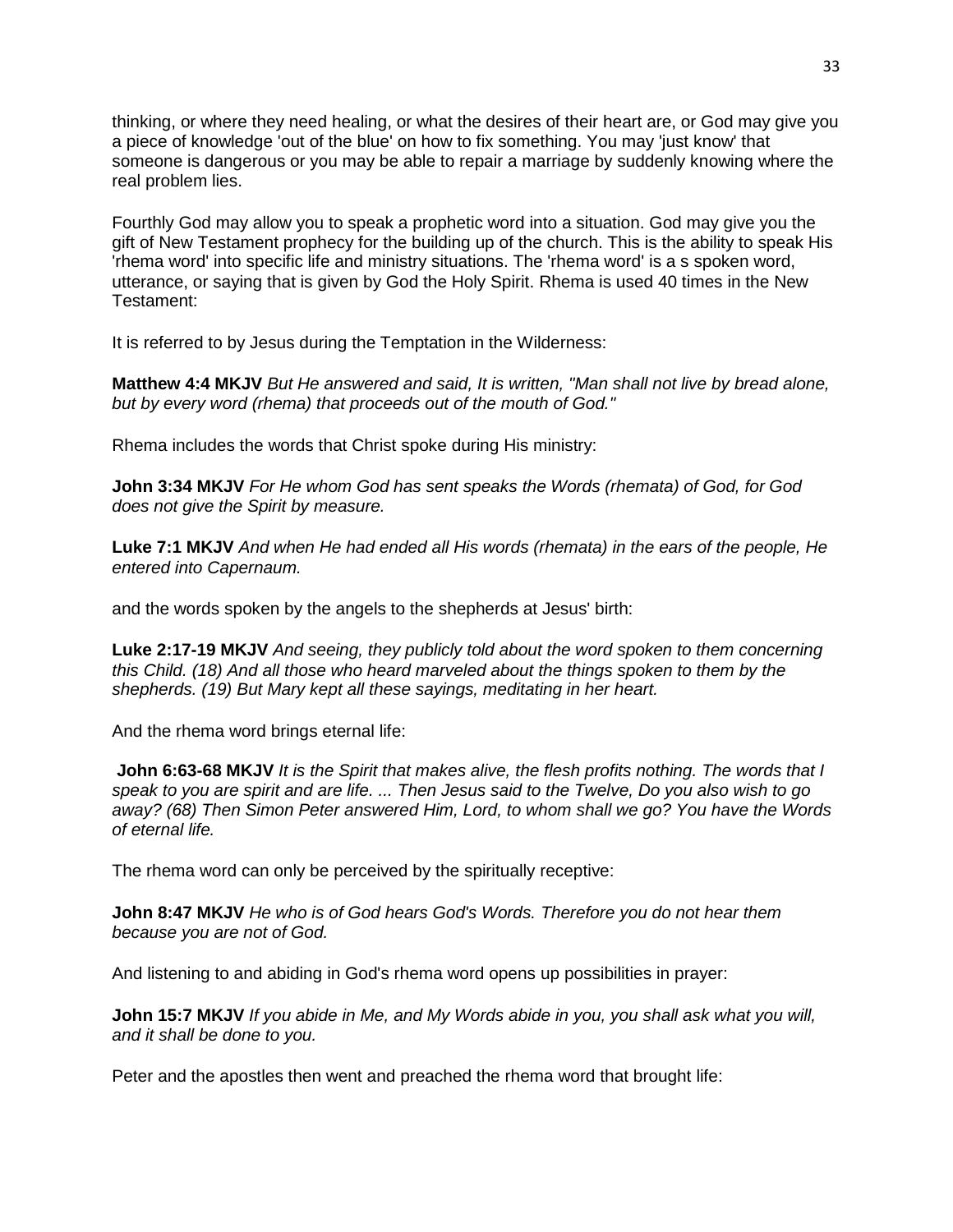**Acts 5:19-20 MKJV** B*ut the angel of the Lord opened the prison doors by night and brought them out, and said, (20) Go! Stand and speak all the words of this Life to the people in the temple.*

The 'rhema word' (when used in its theological sense which is the vast majority of the time) is the word that strikes home, the word that brings eternal life, the preached word of power and transformation. It is the anointed word of God, like the words that fell from the lips of Jesus and the apostles. It is the special word of spiritual wisdom that is downloaded directly from heaven. More on this in the next study.

#### BRIEF ADDENDUM FOR THOSE WHO LIKE GREEK

The very general word for "Word" or saying is logos. Logos (and its direct derivatives) are used around 302 times in the Greek New Testament. Logos is employed for all sorts of purposes. It can mean Christ as the eternal word of God, or it can mean a saying or teaching of Scripture. Logos can also refer to a spoken reply of Jesus or a statement by one of the bible characters. Logos is the all-inclusive umbrella term for communication and can even include some 'rhema words'. Thus rhema is a distinct subset of logos.

The written Scriptures are generally referred to by the terms gramma (as in letter writing) or graphe (specifically Scriptures) these words are used some 66 times in the New Testament - of which 52 refer to the Bible or portions thereof.

There is also considerable overlap and interaction - since Jesus is the logos and the Bible speaks of Christ and Christ speaks the rhema word into situations - and the rhema words of Christ when written down in the gospels became the Bible – and so on.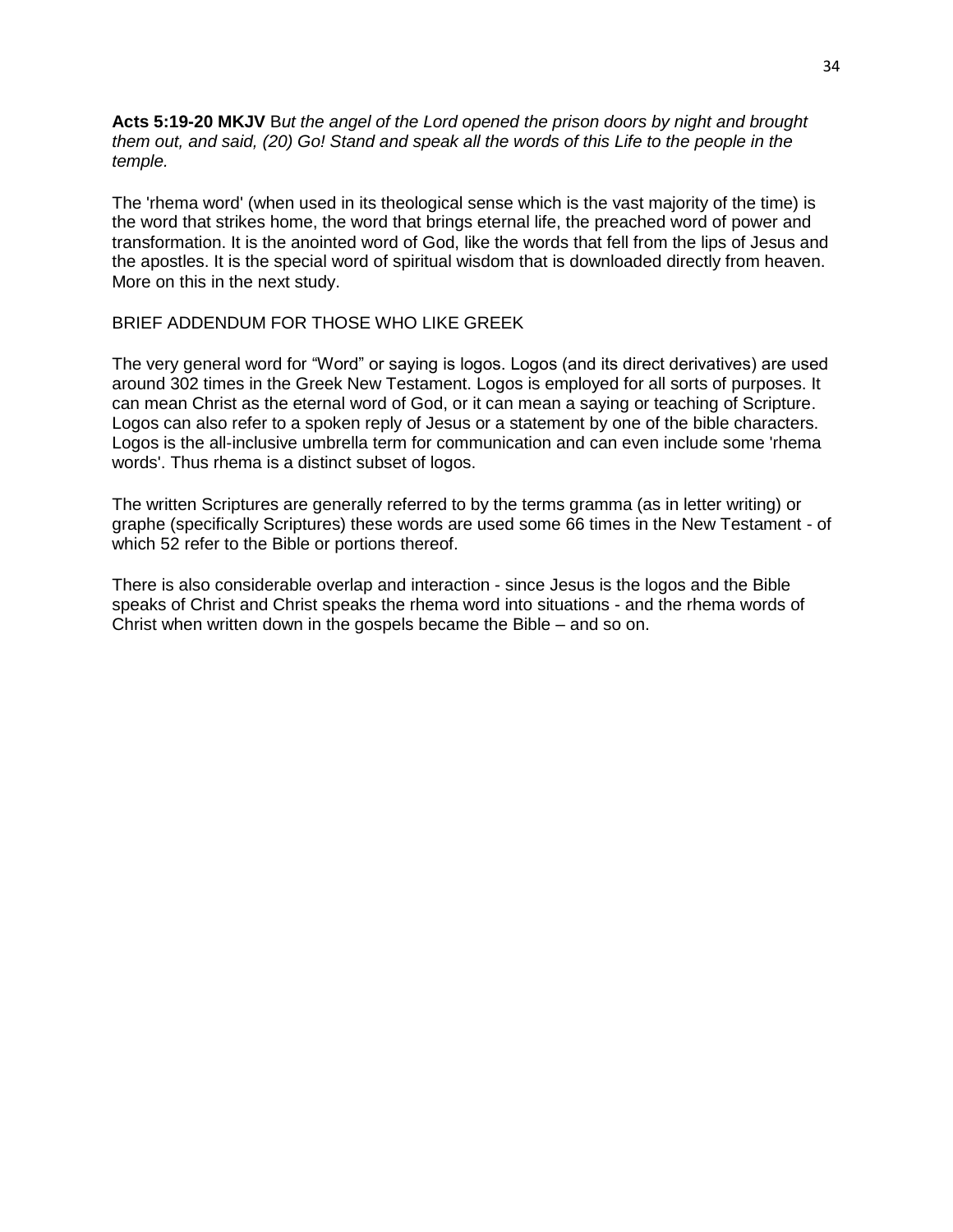#### **36: Prophecy In The New Testament**

Last Thursday evening I was invited to a large conference at which various wild doctrines were propagated (including one that God had a physical body with DNA!!) and all of these new doctrines were justified on the basis of being 'prophetic revelations' to the head pastor of this group (which I now believe to have been a cult). Prophecy is being abused left and right by such unscrupulous people and often for considerable financial gain. Just because someone claims to have received something under the anointing does not mean that you should believe it.

In this study we will look at what is true and false, and what is right and wrong, regarding prophecy in the Church, particularly in the NT. I do believe that NT prophecy is for today, and has a place, but I want to look very carefully at what that place is.

First we need to understand New Testament prophecy is substantially different from Old Testament prophecy in that:

a) The OT prophets only prophesied up until the time of John the Baptist, who was the last of the line. There is no one like the OT prophets around today:

**Matthew 11:11-14 MKJV** *Truly I say to you, Among those who have been born of women there has not risen a greater one than John the Baptist.... For all the Prophets and the Law prophesied until John. (14) And if you will receive it, this is Elijah who is to come.*

b) Prophecy in the New Testament does not, at any point, form the basis of Scripture. The New Testament was written by apostles, and not by prophets. For instance, there is no 'book of the prophet Agabus' (Acts 11:28-30, 21:10,11). The grand exception is the book of Revelation, which was a prophecy given to the **apostle** (not prophet) John.

c) Prophecy in the New Testament is much more common and widespread: **Acts 2:17 MKJV...***"And your sons and your daughters shall prophesy, and your young men shall see visions, and your old men shall dream dreams.* 

d) OT prophets were rare but in the NT there may be a number of prophets in the same church congregation (Acts 13:1-4, 1 Corinthians 14:29-31)

e) New Testament prophets are not powerful authority figures (like Moses, Ezekiel etc.) but rather are 'judged' by the congregational leadership and their prophecies are weighed up (1 Corinthians 14:29-31).

f) Prophecy in the New Testament is never the basis for the development of doctrine. Doctrine proceeds from the knowledge of Christ, and from deep examination of the Scriptures - in a sensible and reasoned fashion.

This confusion has come about in part because there are two main words for prophecy in the Bible and they are very different. The word for OT prophecy is the Hebrew word nabi – which means someone who is inspired by the spirit of a god or demon (there were also false prophets). When authentic these nabi wrote Scripture, called own judgments and had enormous cultural influence.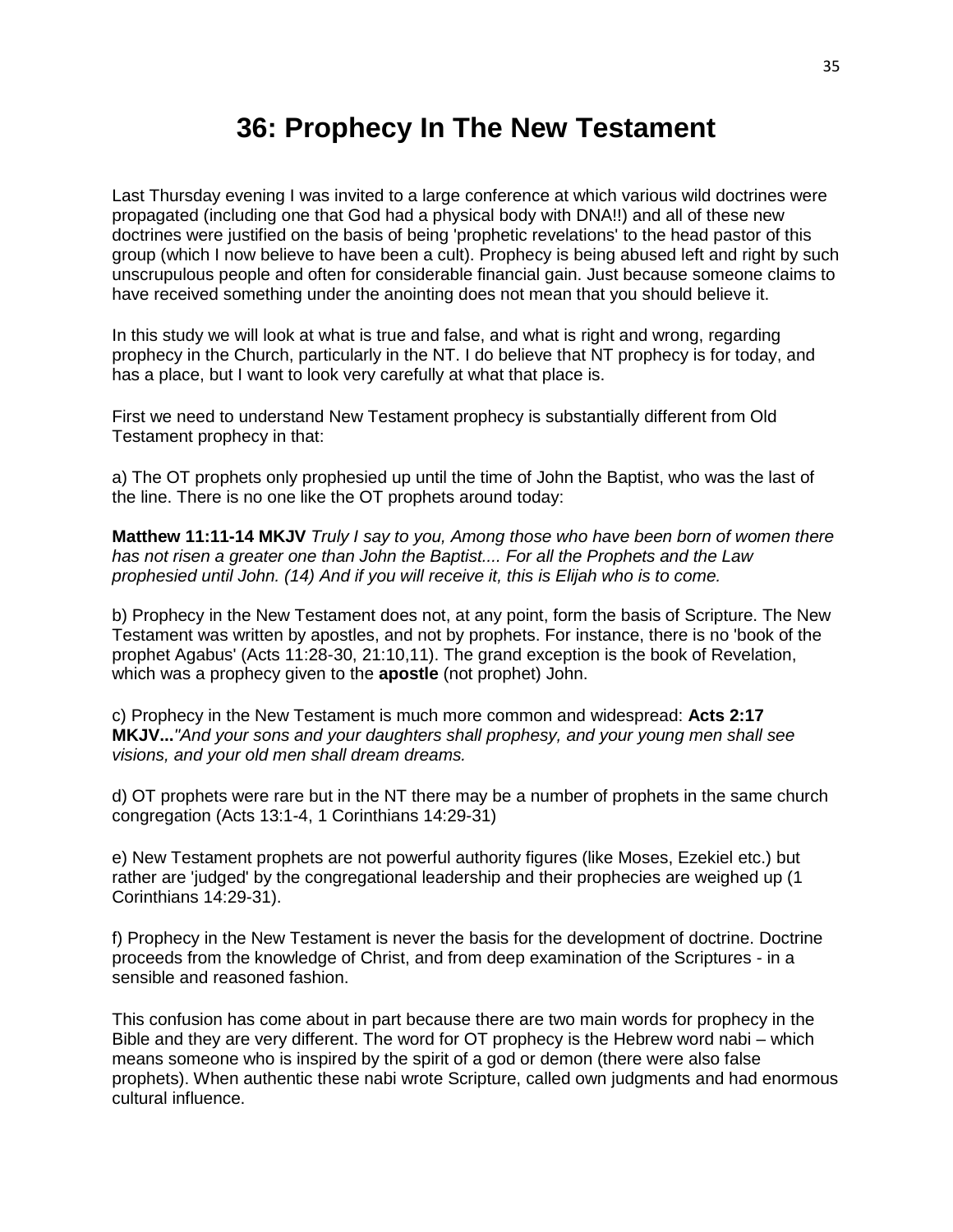The word for NT prophecy is the Greek word "prophetes" which is a very broad word that includes philosophers and mathematicians (the mathematician Pythagoras and the philosopher Epimenides were considered to be 'prophets' in the Greek world. Epimenides is even called a prophet in Titus 1:12) Such prophecy included scientific inquiry and the development of insight and understanding. There was certainly a spiritual component and the idea of inspiration was still important but it was not the same kind of majestic inspiration as that of the major Hebrew prophets.

Now, unfortunately, we have taken these two very different concepts (nabi and prophetes) and translated them by using the exact same English word. This has resulted in untold spiritual confusion in the area of prophecy. The OT "nabi'' prophet is a very narrow specialized sub-set of the much broader Greek word "prophetes". We cannot import the authoritative nabi concept into every use of the word prophet in the New Testament. Instead we must look at each context to see what is appropriate.

What then are the functions of the normal congregational New Testament prophet?

a) Edification, exhortation and comfort (1 Corinthians 14:3,31) especially of the Church (1 Corinthians 14:4,

b) Bringing about the conviction and repentance of unbelievers (1 Corinthians 14:24,25)

c) Imparting of spiritual gifts and the calling out of missionaries: (1 Timothy 1:18, 4:14, Acts 13:1-4)

d) Warning about upcoming events of a rather immediate nature so that Christians can take the correct course of action  $-e.g.$  the prophecies of Agabus about (i) the famine and (ii) the imprisonment of Paul (Acts 11:28-30, 21:10,11).

The NT congregational prophets 'prophesy in part' (1 Corinthians 13:9), as through a mirror dimly and as such inaccuracies may (and do) occur. Therefore prophecies were to be tested (1 Corinthians 14:29-31) and the good prophecies were to be sorted out, kept and held onto (1 Thessalonians 5:20,21) and they were not to be despised (1 Thessalonians 5:20). In fact, all Christians were to seek to have the gift of prophecy (1 Corinthians 14:1,5 39) so they could build up the Church.

The thing that strikes me about such prophecies is their immediate application. The person walks into the service and is convicted of sin and falls down before God or, in the middle of a prayer meeting, people sense that God is sending out Paul and Barnabas. Even the prophecies of Agabus do not relate to events centuries in the future but for the times that are immediately at hand.

Thus NT prophecies are for the present context. They relate to the immediate edification of the church and the equipping of those who serve in it.

NT prophecies are for edification, exhortation, and comfort; for the building up of the saints; for the conversion of sinners; and for the anointing and sending out of workers into God's vineyard and for the warning of the church about things in the immediate future.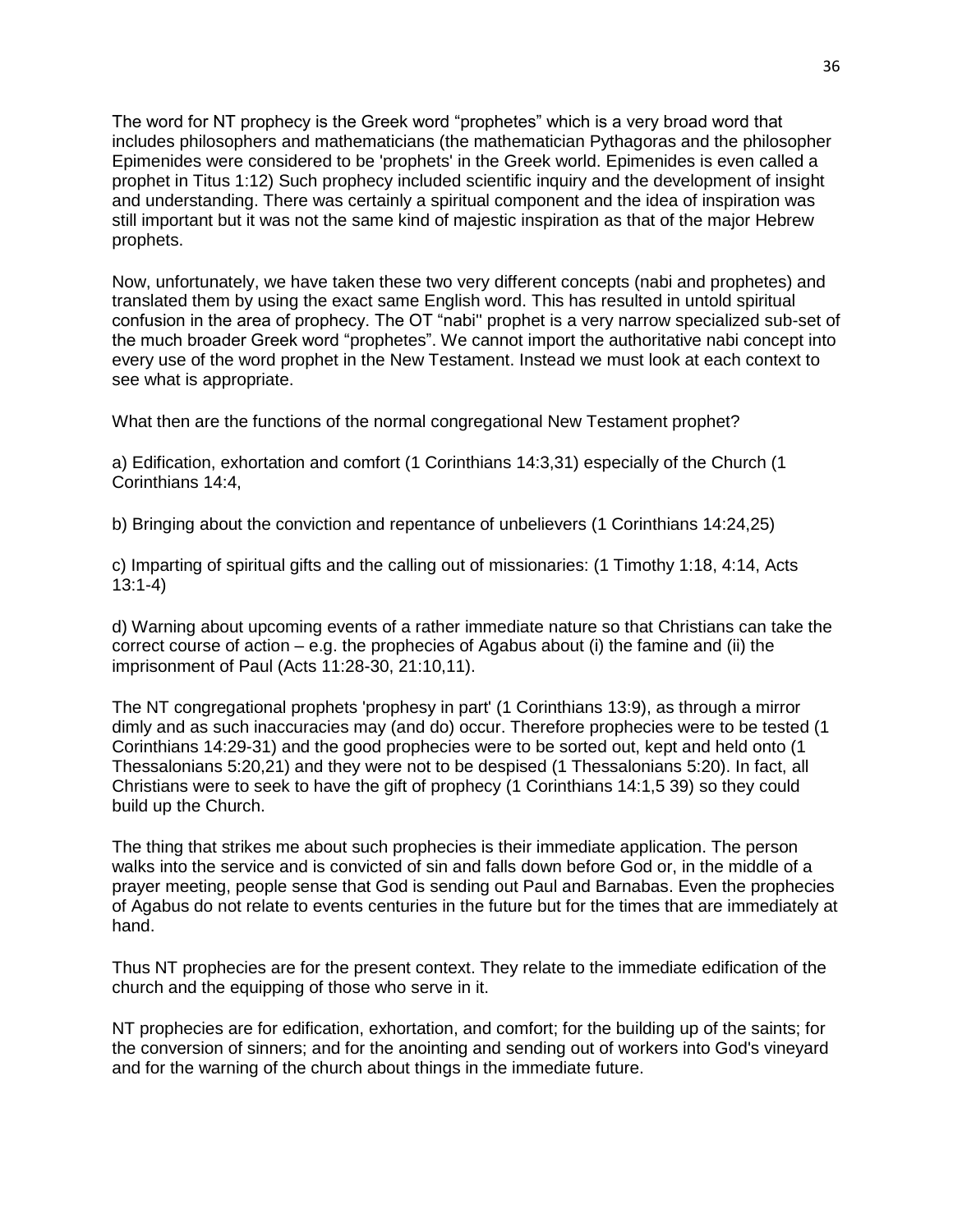NT prophecy operates only within the Church. It is not authoritative 'over nations' as some claim. Nor does it have a grand far future application; nor does it establish new doctrines; and it certainly does create any body of revelatory work that is to be added to or compared with Scripture. The Bible must be the rule and the standard by which all prophecies are judged. Prophets are to be reverently submitted to the Scriptures, and to Christ, at all times.

If NT prophecy is kept within its proper biblical bounds, then it can be a tremendous help in building up the Church – which is why Paul desired for all to prophesy.

**1 Corinthians 14:5 EMTV** *(5) Now I wish you all spoke in tongues, but even more that you should prophesy; for he who prophesies is greater than he who speaks in tongues, unless he interprets, so that the church may receive edification.*

**1 Corinthians 14:39 EMTV** *(39) Therefore, brothers, seek to prophesy, and do not forbid to speak in tongues.*

Even Moses desired the same thing!

**Numbers 11:29 MKJV** *And Moses said to him, Are you jealous for my sake? Would God that all Jehovah's people were prophets, that Jehovah would put His Spirit upon them!*

So we are to seek to prophesy, so that we may build up the Church, with fitting words for each occasion, that come from the Spirit of God. Yet we must do so humbly and within the bounds of Scripture.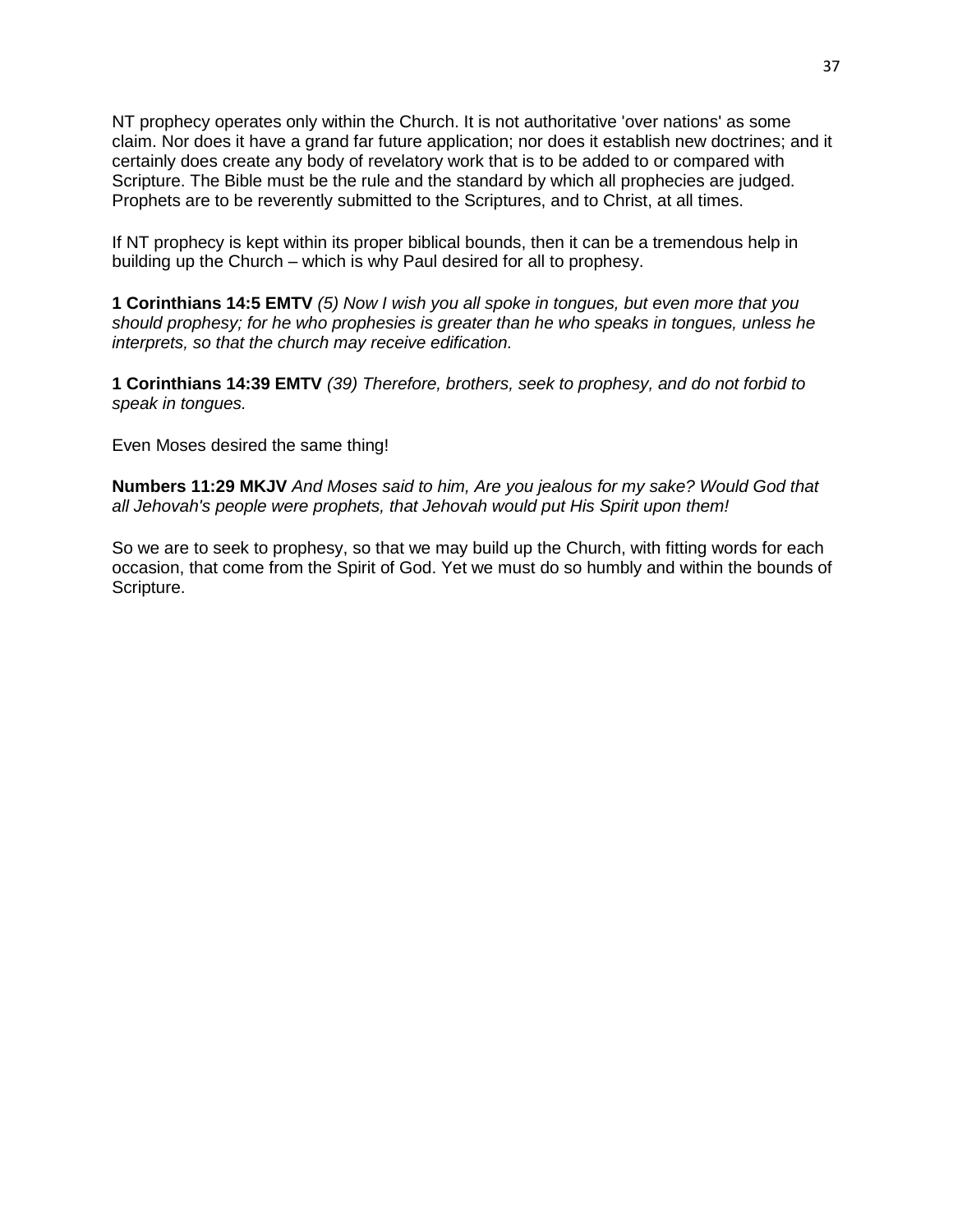### **37: NT Prophecy Part 2**

In the last study we found out that New Testament prophecy involves speaking an anointed word, given by the Holy Spirit, for the edification of the church. The general outpouring of the gift of prophecy is part of the fulfillment of the prophecy of Joel (Acts 2:17,18).

NT prophecy nearly always applies to events that are immediately at hand, and is for the conviction and repentance of unbelievers and for the edification, exhortation and comforting of the saints. It is to be weighed up by mature believers and when so validated is so useful that Paul encouraged everyone to desire to prophesy (1 Corinthians 14: 1,5,31,39).

Prophecy is viewed as part of the normal package of spiritual gifts:

**Romans 12:6-8 MKJV** *Then having gifts differing according to the grace that is given to us, if prophecy, according to the proportion of faith; (7) or ministry, in the ministry; or he who teaches, in the teaching; (8) or he who exhorts, in the encouragement; or he who shares, in simplicity; or he who takes the lead, in diligence; or he who shows mercy, in cheerfulness.*

**1 Corinthians 12:7-11 MKJV** *(7) But to each one is given the showing forth of the Spirit to our profit. (8) For through the Spirit is given to one a word of wisdom; and to another a word of knowledge, according to the same Spirit; (9) and to another faith by the same Spirit; and to another the gifts of healing by the same Spirit; (10) and to another workings of powers, to another prophecy; and to another discerning of spirits; and to another kinds of tongues; and to another the interpretation of tongues. (11) But the one and the same Spirit works all these things, distributing separately to each one as He desires.*

**1 Corinthians 12:28 ISV** *(28) God has appointed in the church first of all apostles, second prophets, third teachers, then those who perform miracles, those who have gifts of healing, those who help others, administrators, and various kinds of tongues.*

And is given to the Church as a blessing that results from Jesus filling of all things with the Holy Spirit (which in turn flows from the Ascension):

**Ephesians 4:10-12 ISV** *The one who went down is the same one who went up above all the heavens so that he might fill everything. (11) And it is he who gifted some to be apostles, others to be prophets, others to be evangelists, and still others to be pastors and teachers, ….*

NT prophecy is a normal spiritual occurrence that arises when the Church is filled with the Holy Spirit. It is as normal as the gifts of faith, administration and teaching. When the Church is filled with the Holy Spirit and faith then anointing flows more readily giving rise to supernatural words of wisdom, knowledge and prophecy.

The difference between prophecy and teaching is that prophecy reveals hidden things such as the secrets of the heart, while teaching expounds known truth with clarity so it can be understood. Both are very valuable, but prophecy has the added bonus that it can also impart spiritual gifts: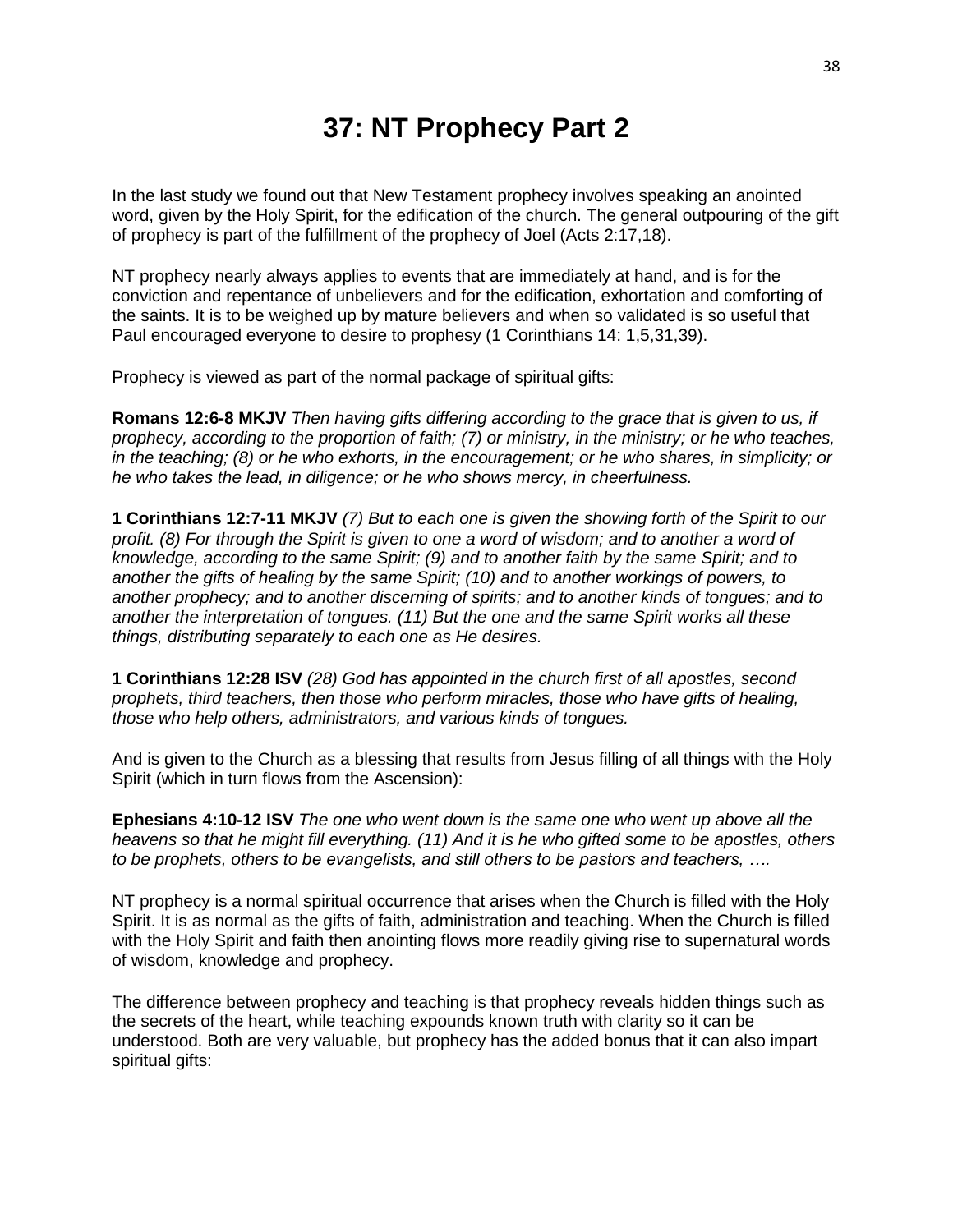**1 Timothy 4:14 ISV** *Do not neglect the gift that is in you, which was given to you through prophecy, accompanied by the laying on of the elders' hands.*

Which is why it is involved in sending out God's workers:

**Acts 13:1-2 ISV** *Now Barnabas, Simeon called Niger, Lucius from Cyrene, Manaen who had been brought up with Herod the tetrarch, and Saul were prophets and teachers in the church at Antioch. (2) While they were worshiping the Lord and fasting, the Holy Spirit said, "Set Barnabas and Saul apart for me to do the work for which I called them."* 

And may sometimes be 'life-maps' that God's workers are to follow:

**1 Timothy 1:18 ISV** *Timothy, my child, I am giving you this instruction in keeping with the prophecies made earlier about you, so that by following them you may continue to fight the good fight*

Indeed, many a Christian worker has had a "Macedonian Call'' that has directed their entire life and ministry. Prophecy can also be used to encourage believers by exhorting them with words that carry a powerful anointing and which are specific to their particular situation:

**Acts 15:32 MKJV** *And Judas and Silas, also being prophets themselves, exhorted the brothers with many words and confirmed them.*

Prophecy adds an extra depth to spiritual ministry within the congregation by bringing words from God to particular life situations. It is complementary to the teaching ministry which lays down general truths and principles to live by. For instance, a person hearing a teaching sermon may be convicted about going overseas to serve as a missionary but be perplexed as to how and when and where and with whom. A reliable congregational prophet may be able to fill in some of these details as they pray over the person e.g. by saying that they can see them teaching in a bible college in Thailand.

The New Testament tells us to desire to prophesy 1 Corinthians 14;1,39), and not to despise it or to quench it (1 Thessalonians 5:19,20). We are to encourage the development of the prophetic gift – with the confidence that we will be able to sort out the wheat from the chaff as we go along. Starting people off in small groups is often wise as small groups allow everyone to have a turn at sensing what God is saying, give rapid feedback and are generally gentle in their approach to others.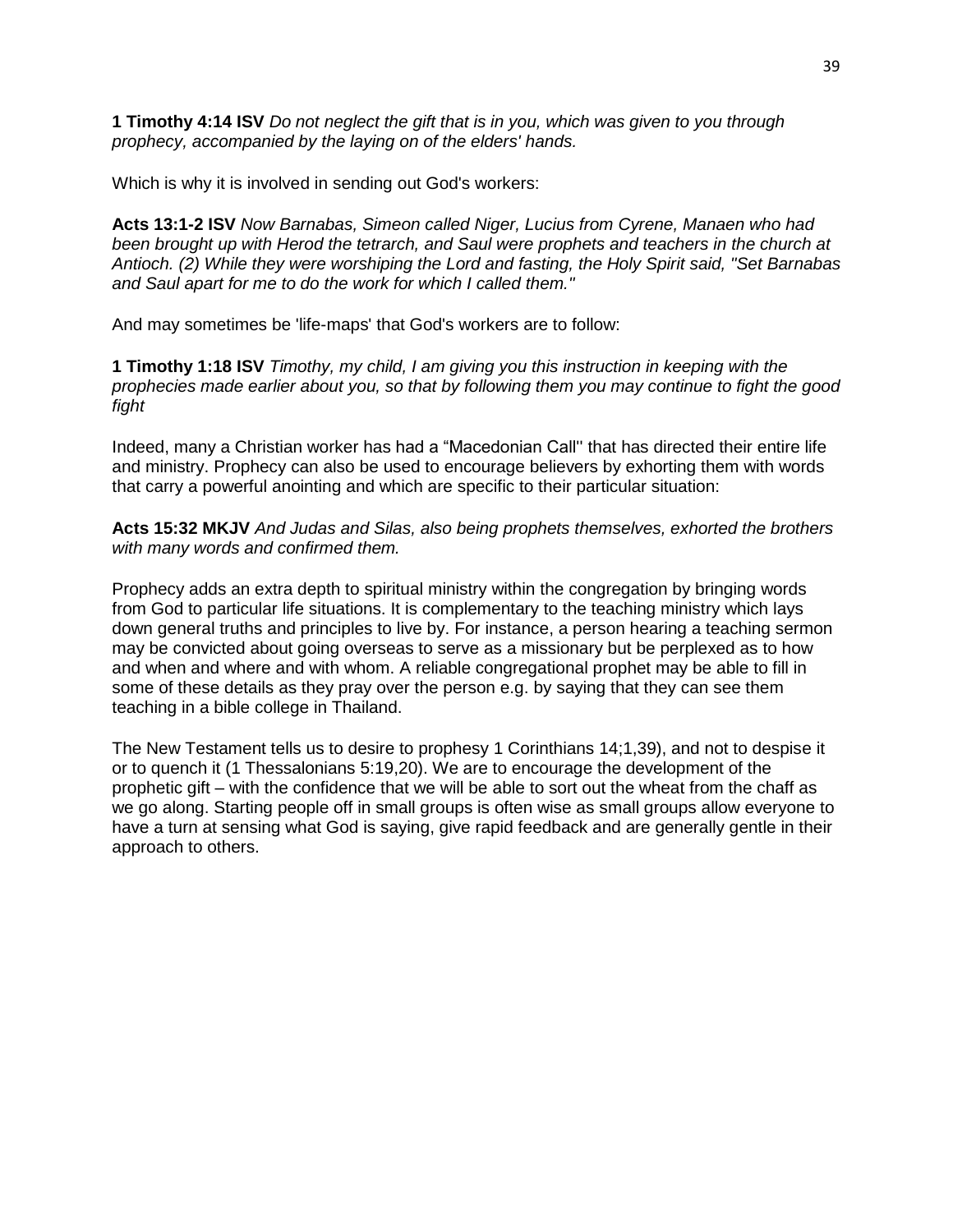## **38: NT Prophecy 3 – How Prophecy Should Be Used**

In today's study I will focus on the proper use of anointed congregational-level prophecy. I am deliberately excluding the book of Revelation from the discussion since Revelation is not a model for the average Christian with the gift of prophecy in the local church. This is because Revelation is: (a) A prophecy by one of the Twelve founding apostles and such absolute spiritual authority figures no longer exist (b) The bulk of Revelation is given outside of the local congregational mode and (c) Revelation is not just prophecy it is also 'apocalyptic' – a different genre.

New Testament congregational prophecy was used for guiding, sending and gifting individuals and for the edification, exhortation and comforting of the Church and for the conviction of sinners. It was also used for 'short-range' predictions such as Agabus predicting a famine so the Church could prepare and react with compassion.

New Testament congregational prophecy was never used 'over the nations' e.g. to prophesy with authority against Babylon, Rome or Israel, or to predict long-term events hundreds of years into the future. There are no collections of writings by NT prophets and they did not publish any books.

The NT prophets were not the untouchable spiritual giants of the OT, rather they were fallible men and women who heard from God and had their words evaluated by the local congregational leadership. They were submitted to an orderly system of church government.

I have no problem with prophecy that speaks with insight into someone's life or which exhorts a church in the things of Christ. I do have problems with people who make wild economic or political predictions or who prophesy over whole countries boldly claiming such authority from the Lord. Not only do such prophecies often fall flat and discredit the 'prophet' but, when made public, they can also discredit Christ and His Church. I believe that many such people are indeed well-intentioned and even godly but they are confusing NT prophecy with the line of OT prophets (see study 36).

A very disturbing modern practice is where some 'prophets' ask for a per-prophecy fee of say \$50 for a ten-minute prophetic session. This is similar to the sin of Simon Magus in Acts 8. While the laborer is certainly worthy of his hire, their ministry support should come from a general source such as a church salary, gifts and tithes or from team support. We do not see Jesus or the apostles charging a per-service fee for spiritual ministry. When it comes to spiritual ministry such as miracles, healing, or prophecy the rule is 'freely you have received, freely give'. Financial support generally came from others in the area such as the worthy 'man of peace':

**Matthew 10:7-13 MKJV** *And as you go, proclaim, saying, The kingdom of Heaven is at hand. (8) Heal the sick, cleanse the lepers, raise the dead, cast out demons. You have received freely, freely give. (9) Do not provide gold nor silver, nor copper in your purses, (10) nor a bag for the journey, nor two coats, nor sandals, nor staves. For the workman is worthy of his food. (11) And into whatever city or village you enter, inquire who within it is worthy. And there abide until you go away from there. (12) And when you come into a house, greet it. (13) And if the house is worthy, let your peace come on it. But if it is not worthy, let your peace return to you.*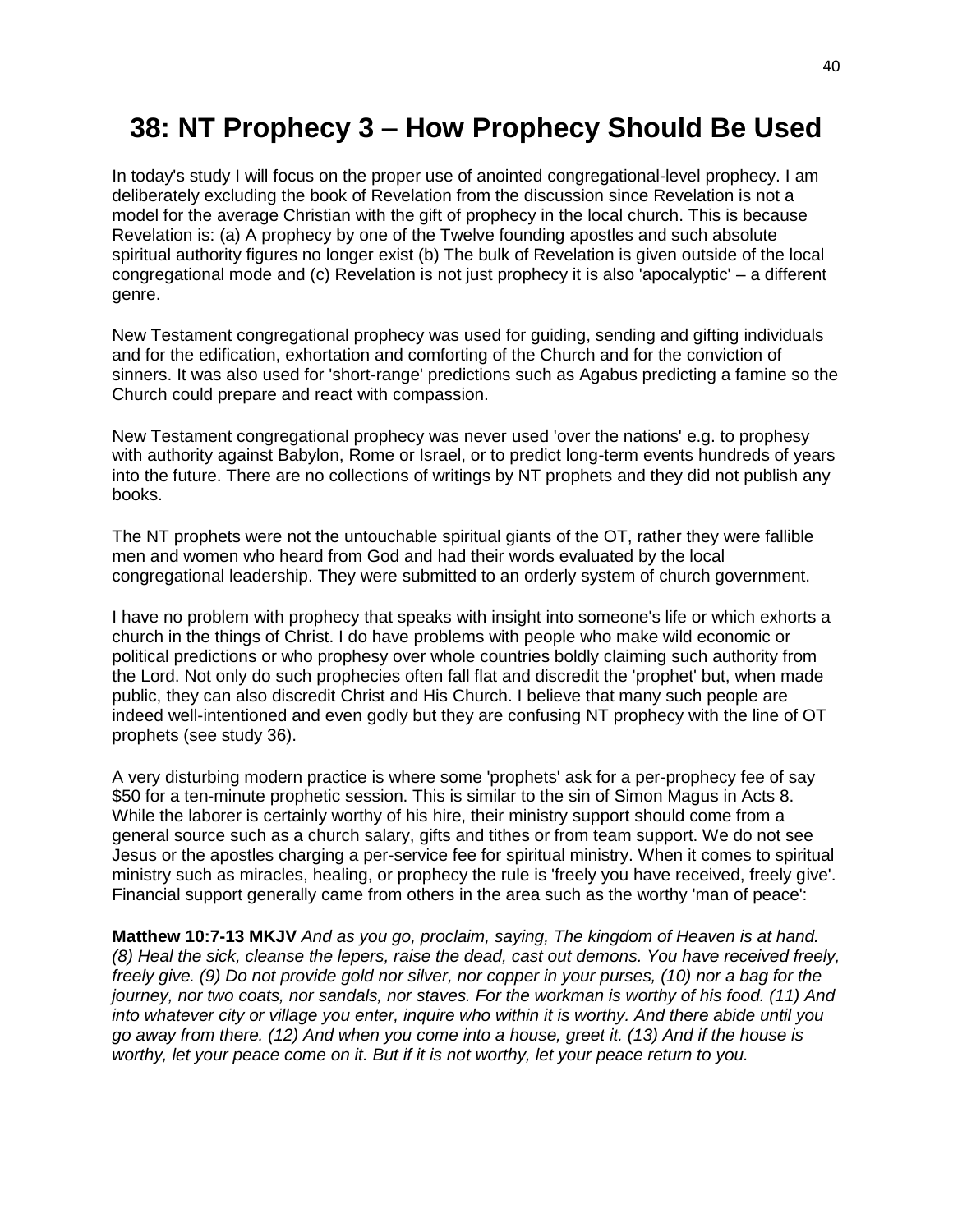**Luke 10:4-9 MKJV** *Carry neither purse nor bag nor sandals. And greet no one by the way. (5) And into whatever house you enter, first say, Peace to this house. (6) And if a son of peace is there, your peace shall rest on it. If not, it shall return to you, (7) And remain in the same house,*  eating and drinking the things shared by them; for the laborer is worthy of his hire. Do not move *from house to house. (8) And into whatever city you enter, and they receive you, eat such things as are set before you. (9) And heal the sick that are in it, and say to them, The kingdom of God has come near you!*

In fact, Paul could say at the end of his ministry:

**Acts 20:33-35 MKJV** *I have coveted no man's silver or gold or apparel. (34) Yea, you yourselves know that these hands have ministered to my needs, and to those who were with me. (35) I have shown you all things, that working in this way we ought to help the weak, and to remember the words of the Lord Jesus, that He Himself said, It is more blessed to give than to receive.*

There is much spiritual yearning in the heart of growing Christians and this is easily exploited. Everyone wants to 'hear a word from the Lord that is especially for them'. Even more so when it speaks to tough times and promises tremendous financial breakthrough or grand ministry results - or when it solves thorny political situations by offering a simple revelation of the future of the world.

Jeremiah contrasts true prophets who get a valid word from the Lord with false prophets who often just relate their dreams or who simply copy their ideas from each other:

**Jeremiah 23:25-32 MKJV** *(28) The prophet who has a dream, let him tell a dream. And he who has My Word, let him speak My Word faithfully. What is the chaff to the wheat? says Jehovah. (29) Is not My Word like a fire? says Jehovah; and like a hammer that breaks the rock in pieces? (30) So Jehovah says, Behold, I am against the prophets who steal My Words each one from his neighbor. (31) Jehovah says, Behold, I am against the prophets who use their tongues and say, He says. (32) Jehovah says, Behold, I am against those who prophesy false dreams and tell them, and cause My people to go astray by their lies and by their lightness. Yet I did not send them nor command them; therefore they shall not profit this people at all, says Jehovah.*

The true Word of God is like fire or a hammer that breaks the rock. The true prophecy is the wheat while the false prophecies are light, dreamy, and insubstantial. The false prophecies are copied from one person to the next as the false prophets practice to deceive the people of God. One sign of a false prophecy is that 'it does not profit this people at all'. In my view most of the prophecies of 'financial breakthrough' fall into this category – they create a strong unfulfilled hope and damage the person's faith in God.

As I see it the valid uses of NT prophecy are:

- 1. Convicting sinners and bringing them to repentance by disclosing the secrets of their hearts
- 2. Edifying, exhorting and comforting the saints
- 3. Predicting situations that the Church or its leaders need to immediately respond to
- 4. Giving a personal word that acts as a guiding principle for those doing God's work
- 5. Prophetically imparting spiritual gifts at ordination or its equivalent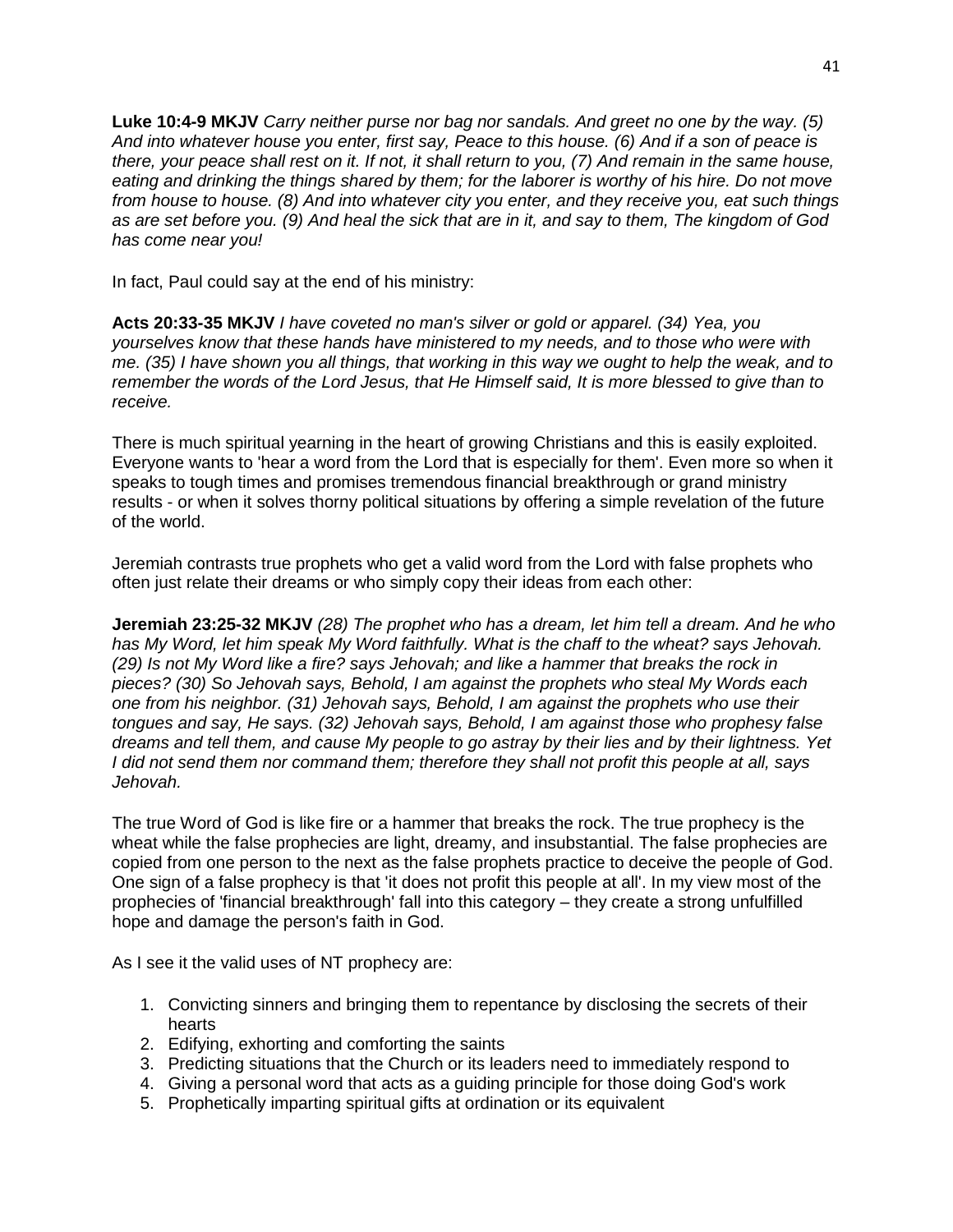- 6. The proper sphere of operation is the church congregation
- **7.** NT prophecy is submitted to Scripture, to the local church leadership and possibly also to the other prophets who may also be present

### **On the other hand I think we should be cautious when we observe:**

- 8. Prophets charging per-service fees such as \$50 per prophecy
- 9. Prophets predicting economic times or telling you to stock up on goods they are selling (which happened with the AD 2000 computer bug scare)
- 10. Prophets claiming authority over nations, world events or even over the weather!
- 11. Prophets predicting end-time events, or identifying the anti-Christ, or making wild and rash political statements
- 12. Prophets writing books of their own prophecies, particularly if they give weight to them or imply they are authoritative for the church as a whole.
- 13. Prophets refusing to come under the headship and authority of the local church
- 14. Prophets adding to Scripture or, on the other hand, down-playing Scripture in favor of 'spiritual experiences' and 'revelations'
- 15. Prophets who tolerate idols, witchcraft, astrology or the occult or who turn people from the simplicity of Christ to bizarre philosophies and 'deep truths'.
- 16. Prophets who live lives of immorality or of vast material excess or who condone or encourage such things.
- 17. Prophets who are harsh, condemning and legalistic, or who seek to dominate individuals or a local church - often in an effort to sound like the OT prophets.
- 18. Prophets who seek to introduce new major doctrines and even heresies based on sudden visions and revelations (such as the well-known preacher who claimed a revelation that there were 'nine gods - a trinity of trinities')
- 19. Prophets who promote holy water, medical cures, herbs, and remedies or who promote the veneration of relics.
- 20. Prophets who claim revelations from saints or from the Virgin Mary

As you can tell my view is that there is little, if any, biblical justification for what is being done by some elements in the prophetic movement today. However, this does not mean that there is no biblical validity to NT prophecy, or to the idea of the prophetic gift or to the role of the congregational prophet. There is still some wheat amidst the chaff!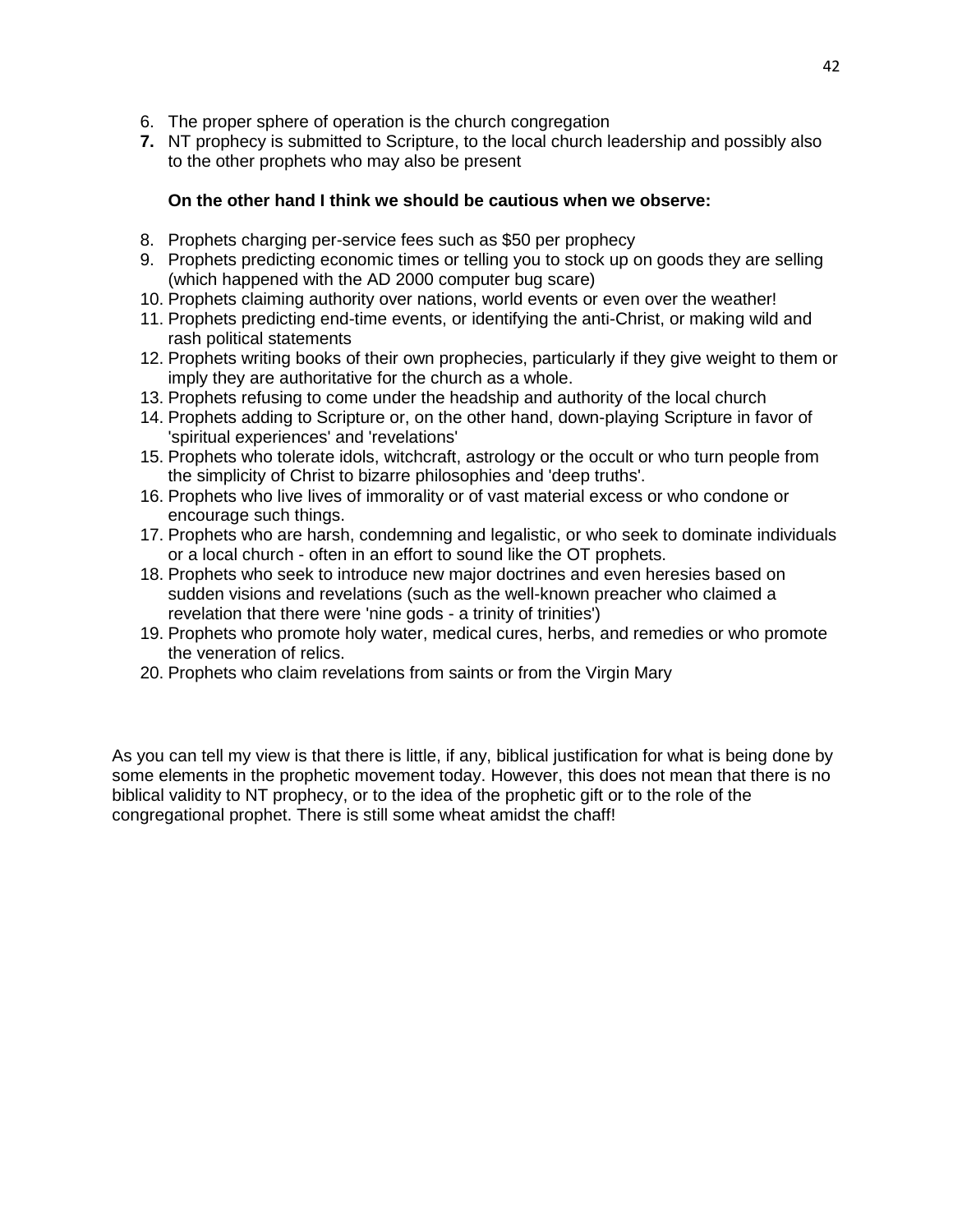## **39: NT Prophecy 4 – Who Can Prophesy?**

When Peter stood up on the Day of Pentecost he answered the question of who is able to prophesy under the inspiration of the Holy Spirit:

**Acts 2:16-18 MKJV** *But this is that which was spoken by the prophet Joel: (17) "And it shall be in the last days, says God, I will pour out of My Spirit upon all flesh. And your sons and your daughters shall prophesy, and your young men shall see visions, and your old men shall dream dreams. (18) And in those days I will pour out My Spirit upon My slaves and My slave women, and they shall prophesy.*

Here we see sons, daughters, young men, old men, men-servants and maid-servants included in God's prophetic activity. Prophecy is a universal spiritual activity in the New Testament. It goes along with the general outpouring of the Holy Spirit upon the believer. It is also part of the abundance of revelation given through the promised Holy Spirit (1 Corinthians 2:9-16) and the writing of God's laws within our hearts (Hebrews 8)

In fact, it seems that a whole congregation could participate in the prophetic:

**1 Corinthians 14:31 MKJV** (*31) For you may all prophesy one by one, so that all may learn and all may be comforted.*

And that even young women are not exempt:

**Acts 21:8-9 MKJV** *And the next day those around him going out, Paul came to Caesarea. And entering the house of Philip the evangelist, he being of the seven, we stayed with him. (9) And there were four virgin daughters to this one, who prophesied.*

Praying and prophesying seem to go together as twin activities available to all believers and which are exercised by both males and females:

**1 Corinthians 11:4-5 MKJV** *(4) Every man praying or prophesying …. (5) But every woman who prays or prophesies ….*

At Pentecost, Cornelius' house, and at Ephesus we find whole groups of completely new believers prophesying:

**Acts 19:6-7 MKJV** *And as Paul laid his hands on them, the Holy Spirit came on them, and they spoke with tongues and prophesied. (7) And all of the men were about twelve.*

Thus, prophecy is so general and universal an activity that it must be very different from teaching and preaching.

Indeed, while on one hand everyone is encouraged to desire to prophesy (1 Corinthians 14:1); yet on the other hand James warns that 'not many' should desire to be teachers:

**James 3:1 ISV** *Not many of you should become teachers, my brothers, because you know that we who teach will be judged more severely.*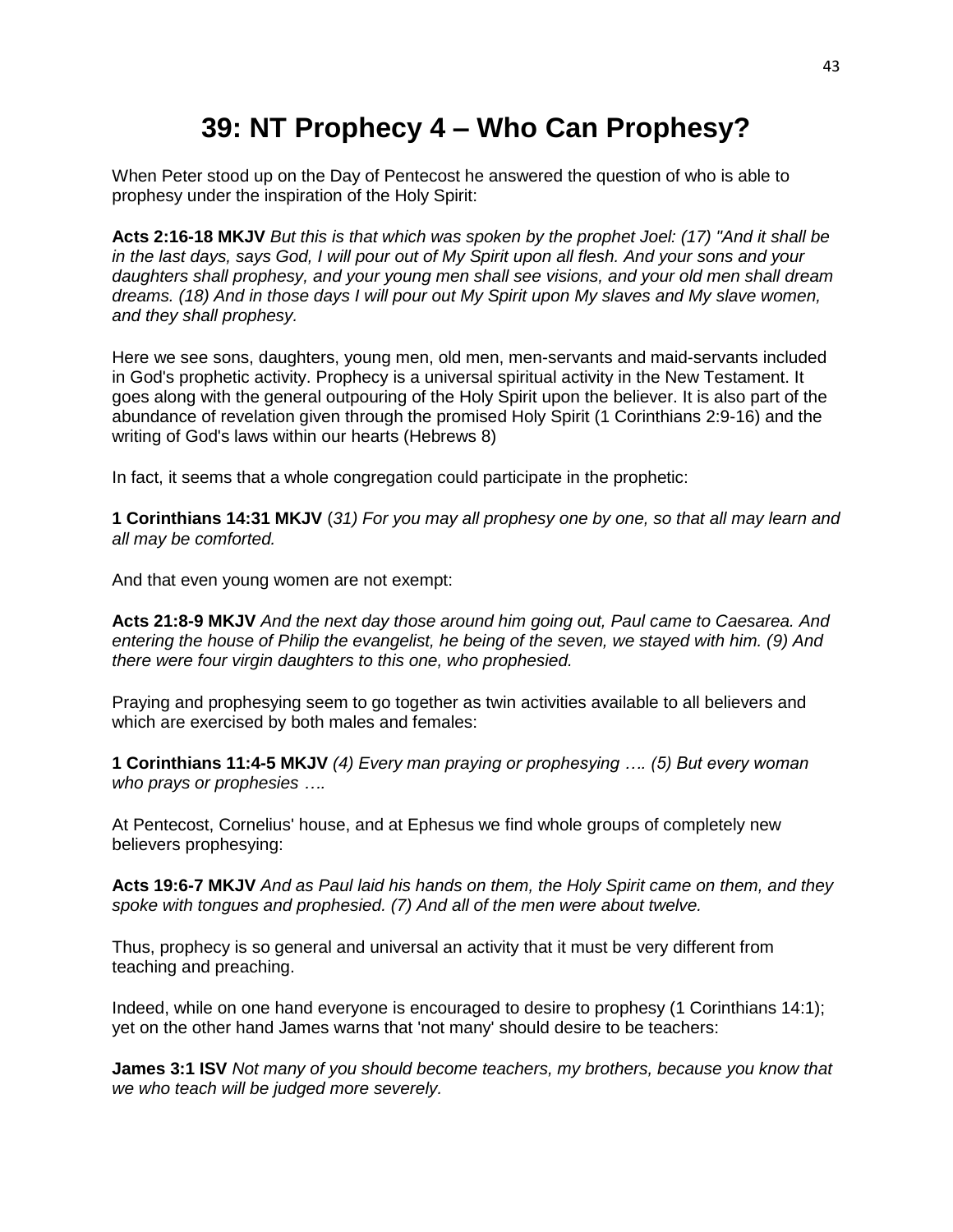Thus, the old argument that NT prophecy is "just the same as teaching and preaching" starts to fall apart. There are just too many differences:

a) NT prophecy is for all believers, teaching is for a few mature believers

b) Women could prophesy freely, while only men could teach in NT times (1 Tim 2:12)

c) Brand new believers with little understanding still prophesied - while as yet they would have been completely unable to teach the Word.

d) Young people 'sons and daughters' could prophesy whereas generally only elders would teach in the church

NT prophecy is simply reporting the spiritual impression that you are receiving from the Holy Ghost; using words which are given to you by God:

**1 Corinthians 2:9-13 EMTV** *(9) But as it is written: "Eye has not seen, nor ear heard, nor have entered into the heart of man, the things which God has prepared for those who love Him." (10) But God has revealed them to us through His Spirit. For the Spirit searches all things, even the depths of God. (11) For who knows the things of a man, except the spirit of the man which is in him? Even so, no one knows the things of God except the Spirit of God. (12) Now we did not receive the spirit of the world, but the Spirit which is from God, in order that we might know the things granted to us by God; (13) which we also speak, not in words taught in human wisdom, but in words taught by the Holy Spirit, comparing spiritual things with spiritual.*

God can and does speak to anyone, and through anyone, that He wishes - and they can be young or old, male or female, slave or free. NT Prophecy is an immediate word from the Holy Spirit that comes to a believer because God wants it spoken in order to reveal something. Prophecy does not require age or education. However, it does require spiritual openness and sensitivity. Prophecy is freely available to all whose consciences have been sensitized to the voice of the Holy Spirit (more on that later in this series).

If everyone can prophesy, then what is the difference between 'someone who prophesies' and a prophet? A NT prophet is someone that the body of Christ recognizes in that role, whose prophetic utterances have been tested and found to be accurate, and whose prophetic gift is well developed and mature so that it is available for ministry at any time. Such prophets are only second to apostles in the body of Christ:

**1 Corinthians 12:28 EMTV** *(28) And those whom God has appointed in the church are: first apostles, second prophets, third teachers, then miracles, then gifts of healings, helps, administrations, kinds of tongues.*

**Ephesians 4:11-12 EMTV** *And He gave some as apostles, and some as prophets, and some as evangelists, and some as pastors and teachers, (12) for the perfecting of the saints for the work of ministry, for the building up of the body of Christ,*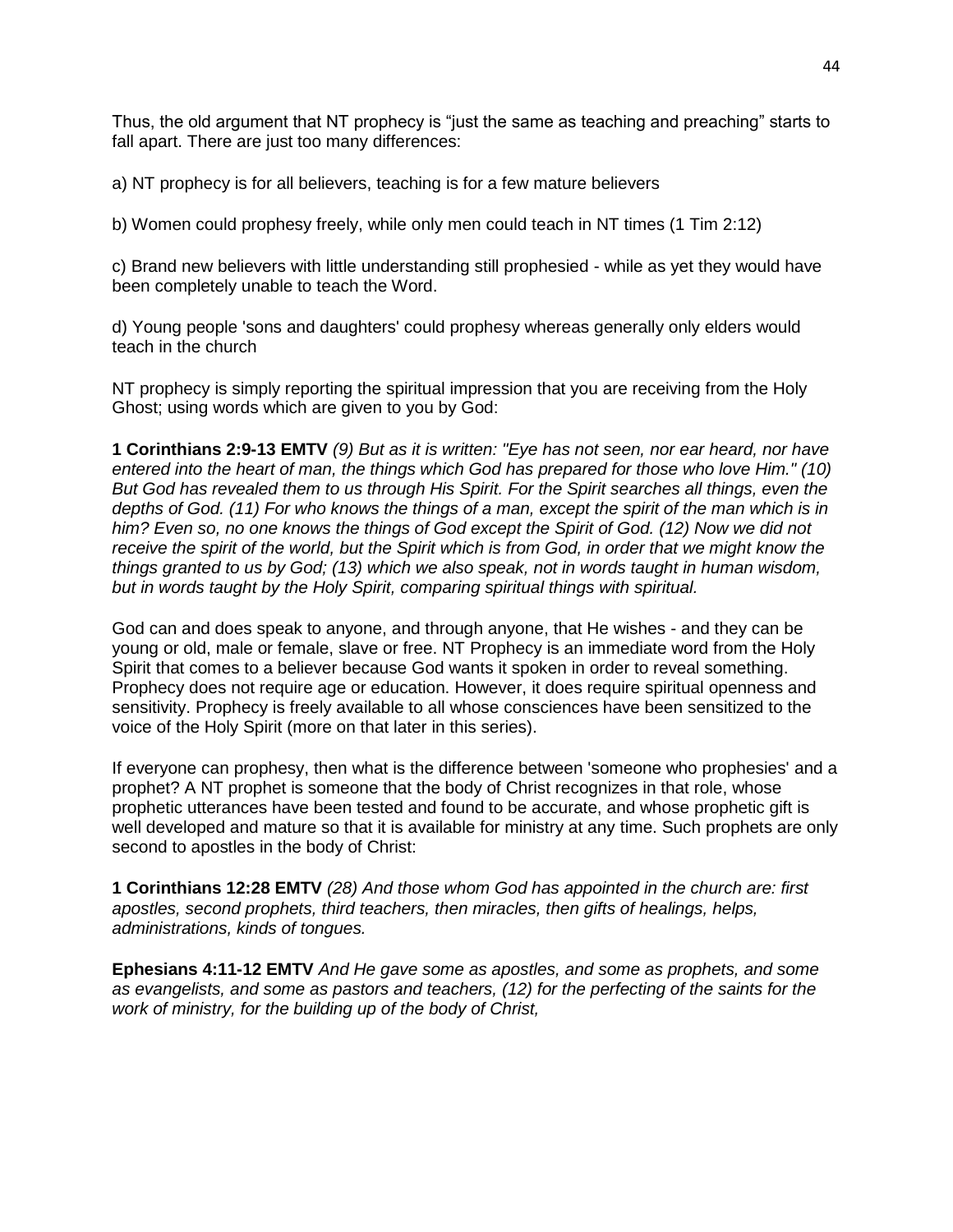Because prophets can ordain others and impart gifts e.g. the gift of evangelism that Timothy had (2 Timothy 1:6, 4:5), they are essential to the development of other ministries and for the building up of the Church as a whole.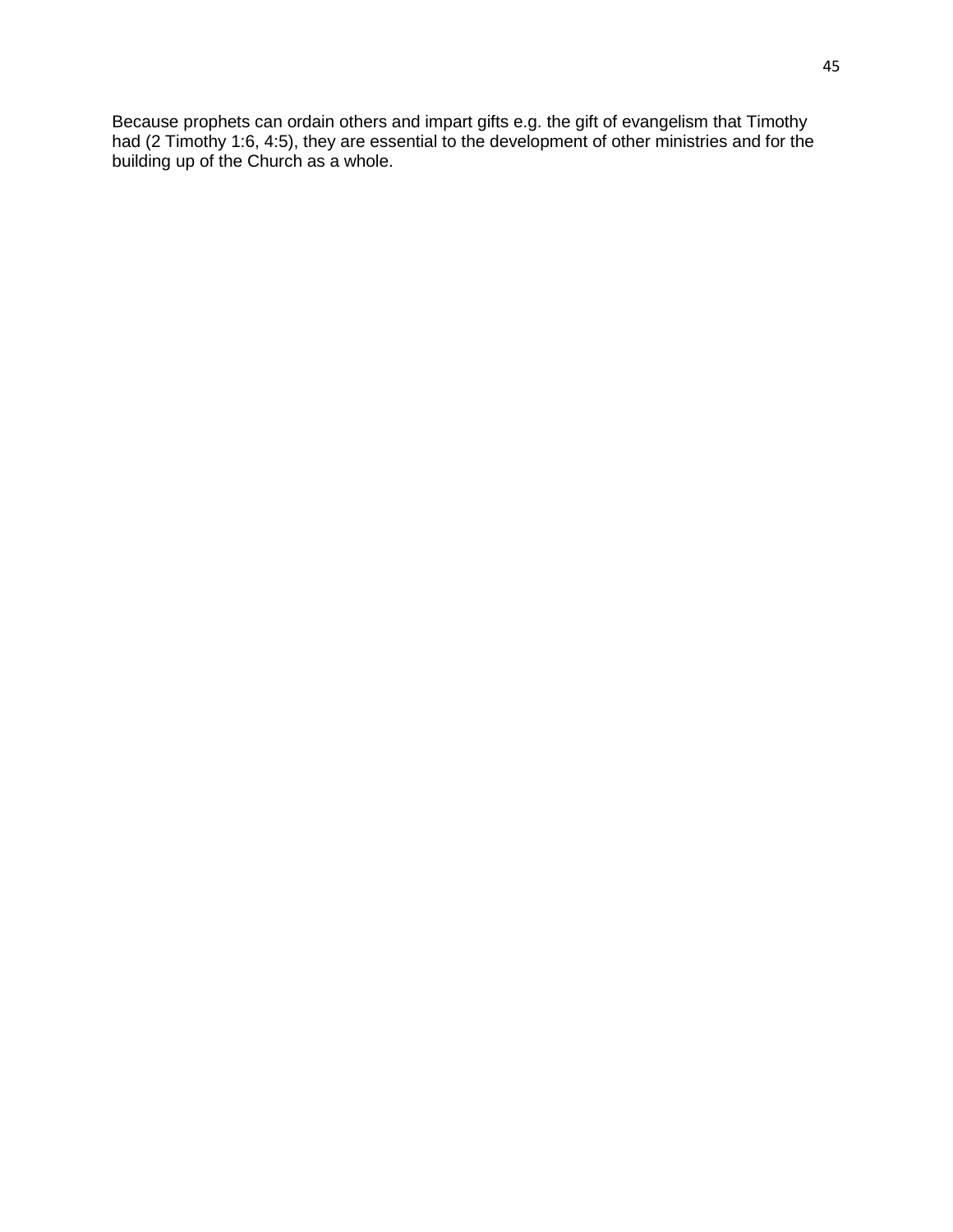## **40: NT Prophecy 5 – The NT Prophet**

Yesterday we saw that prophecy is for all Spirit-filled Christians. Does this therefore make all Spirit-filled Christians into NT prophets - a position second only to that of the apostles? The short answer is "No!" There is a difference between those who operate in prophecy as a mature ministry gift and those who prophesy from time to time as God graciously touches their lives.

There is a clear instance of this in the Old Testament, in the book of Numbers:

**Numbers 11:24-25 MKJV** *And Moses went out and told the people the words of Jehovah, and gathered the seventy men of the elders of the people, and set them all around the tabernacle. (25) And Jehovah came down in a cloud and spoke to him, and took of the spirit on him and gave it to the seventy elders. And it happened when the Spirit rested upon them, they prophesied. But they never did so again.*

The 70 elders prophesied once in their lives, but there were not 'prophets'. Moses was the prophet; the elders were just ordinary people with a personal spiritual experience of prophesying. And in the New Testament we find something similar with the twelve rather confused disciples at Ephesus:

**Acts 19:4-7 MKJV** *And Paul said, John truly baptized with the baptism of repentance, saying to the people that they should believe into Him coming after him, that is, into Jesus Christ. (5) And hearing, they were baptized in the name of the Lord Jesus. (6) And as Paul laid his hands on them, the Holy Spirit came on them, and they spoke with tongues and prophesied. (7) And all of the men were about twelve.*

Here the disciples were prophesying as part of their initial Christian experience.

On the other hand, a NT prophet is someone that the body of Christ recognizes in that role, whose prophetic utterances have been tested and found to be accurate, and whose prophetic gift is well developed and mature so that it is available for ministry at any time.

We observe apostles, prophets and teachers 'hanging out together' in the New Testament and using their gifts to edify the body of Christ by planting churches, equipping and gifting leaders and instructing the believers for their edification, exhortation and comfort.

**Acts 13:1-2 MKJV** *And in Antioch some among the existing church were prophets and teachers. (such as Barnabas, and Simeon who was called Niger, and Lucius of Cyrene, and Manaen, the foster-brother of Herod the tetrarch) and Saul. (2) As they ministered to the Lord and fasted, the Holy Spirit said, So, then, separate Barnabas and Saul to Me for the work to which I have called them.*

Prophets who are named as such in the New Testament include Agabus (Acts 11:27, 21:10), Judas & Silas (Acts 15:32), and possibly Barnabas and Paul (by inference in Acts 15:30-32 combined w. Acts 13:1-2 above). Silas later works with Paul as a team of an apostle (Paul) and a prophet (Silas) to raise up an evangelist (Timothy – Acts 16:1, 17:4).

In NT times someone with the title of 'prophet' worked as part of an apostolic team with the overall goal of mission, church-planting and strengthening of the brethren. For example, after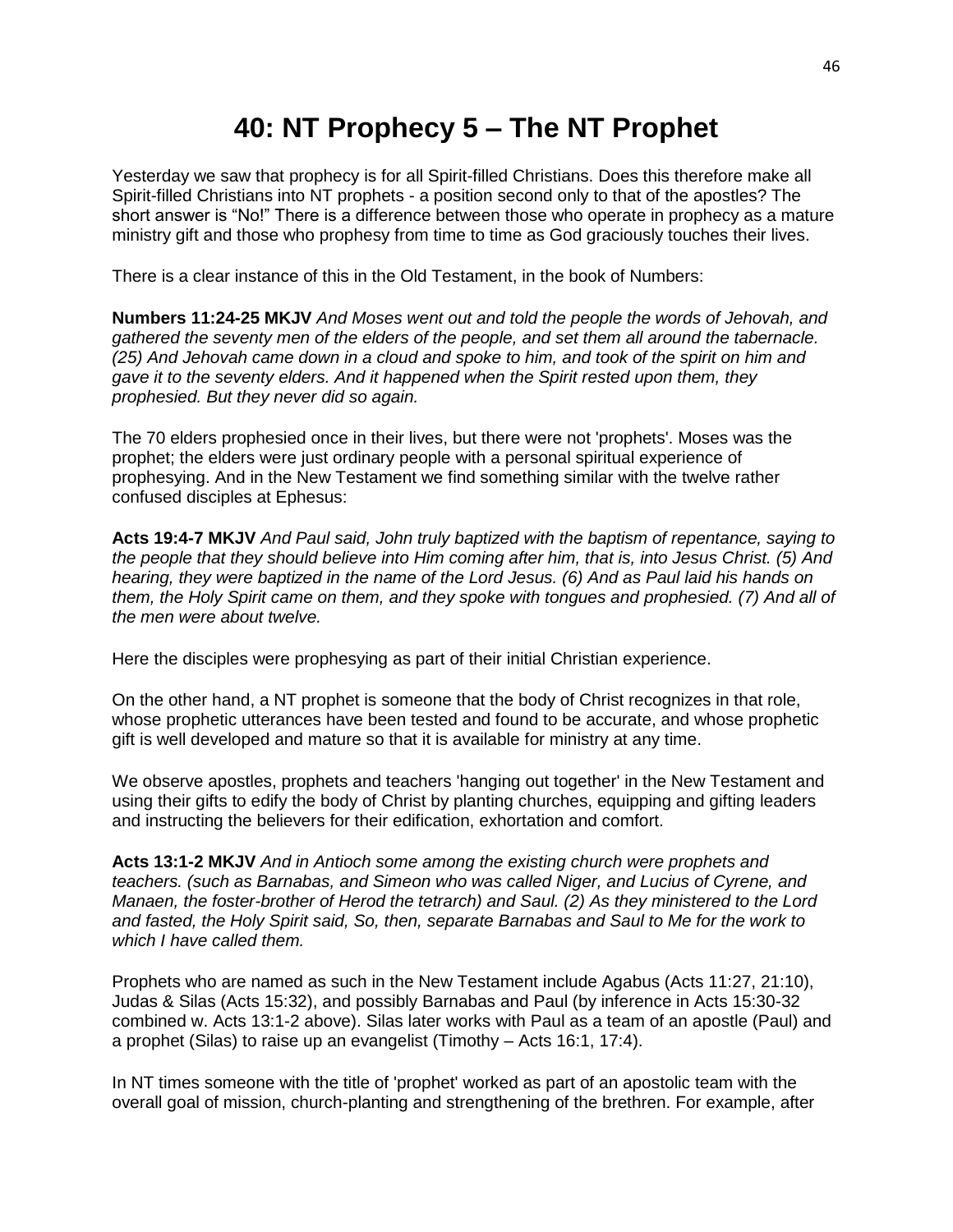the dispute over circumcision a letter was written to the Gentile churches and sent to Antioch along with Judas and Silas:

**Acts 15:30-33 MKJV** *Then indeed they being let go, they came to Antioch. And gathering the multitude, they delivered the letter. (31) And when they had read it, they rejoiced at the comfort. (32) And Judas and Silas, also being prophets themselves, exhorted the brothers with many words and confirmed them. (33) And remaining for a time, they were let go in peace from the brothers to the apostles.*

Judas and Silas delivered the letter from the apostles, then used their prophetic gift to exhort the brethren and when the mission was completed they returned to the apostles in Jerusalem (but Silas ended up remaining in Antioch). So the prophets worked with the apostles yet had the ability to do their own teaching and exhorting and also could make decisions about the direction of their ministry.

Here are the approximate categories of prophets that I observe in the New Testament:

- 1. People who prophesy just once or very infrequently, generally as part of the initial experience of Spirit baptism.
- 2. Congregational prophets who take their turn prophesying in a service and whose prophecies are weighed up by those present to sort out the wheat from the chaff
- 3. Prophets like Agabus and Silas who work with apostolic teams in order to strengthen the church and who operate in prophecy as a mature ministry gift.
- 4. False prophets who enter into the church in order to flatter, deceive and destroy.

Now we have no great concerns about categories 1 & 3 – one who prophesies very occasionally or the mature and recognized godly prophet. But categories 2 and 4 are a problem. What is the difference between a congregational prophet 'in training' who makes a genuine mistake in hearing God and a 'false prophet' that wants a personal following and tries to split and destroy the fellowship? How can we tell the difference between 'genuinely mistaken' and 'deviously deceptive'?

Every spiritual gift has a learning curve: evangelism, teaching, administration, healing, tongues, interpretation of tongues, discernment of spirits – and prophecy! A spiritual gift may take five, ten or even fifteen years to become fully mature and in the process many unintended mistakes get made. We need to give those developing the gift of prophecy the same amount of leeway while still holding them to biblical standards.

The godly congregational prophet, who is still on the 'learning curve' is open to correction by the elders and by Scripture and seeks after righteousness and truth. There is a desire to bless the body of Christ and not to tear it apart.

They will be content starting one on one or in a small group. They do not seek to have people follow after them personally but only after Christ. They respect the church eldership and there is a wonderful humility and graciousness as they seek to develop the gift of prophecy appropriately for the edification of all present.

On the other hand, the false prophet is not seeking after righteousness nor are they open to biblical correction. They are ego-centric, carnal, boastful and flattering and often use swelling words to deceive the people of God. They are divisive and seek after a following, and such false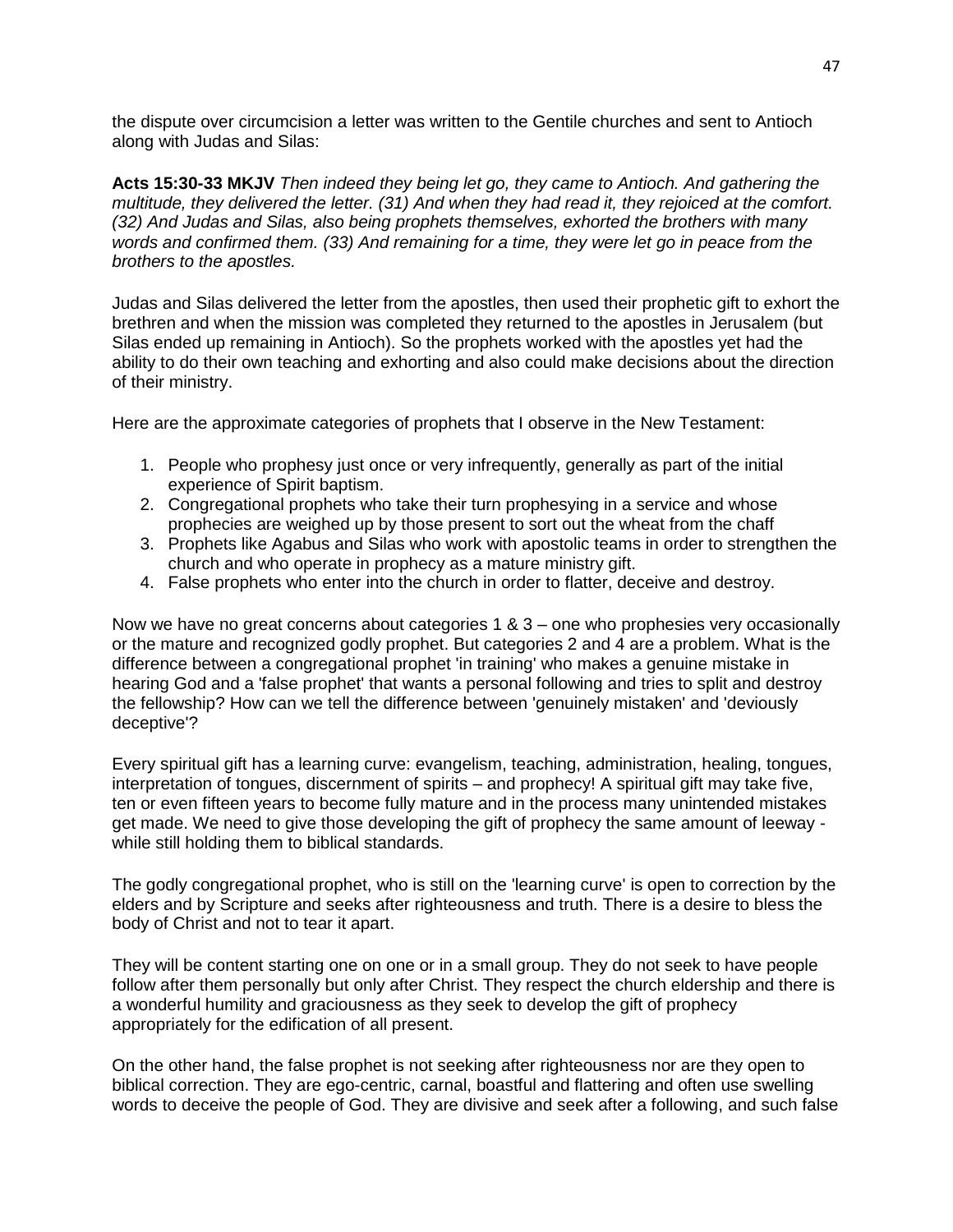prophets can be greedy and even immoral (see Jude 1:10-16). False prophets will be judged by God and should be immediately removed from any church they attempt to join (2 John 1:9-11).

**2 Peter 2:1-3 MKJV** *But there were also false prophets among the people, even as there will be false teachers among you, who secretly will bring in destructive heresies, even denying the Master who bought them, bringing on themselves swift destruction. (2) And many will follow their pernicious ways, and because of them the way of truth will be evil spoken of. (3) And through covetousness they will use you for gain with well-turned words; for whom judgment from of old does not linger, and their destruction does not sleep.*

The false prophets can be discerned by the fruit of their lives (see also Study 38 – NT Prophets 3) and their lawlessness and iniquity (their inability to follow after holiness and God's righteousness). The false prophet will be arrogant and divisive and demonstrate evil fruit. Though they may work mighty miracles we are never to follow them:

**Matthew 7:15-23 EMTV** *"But beware of false prophets, who come to you in sheep's clothing, but inwardly they are ravenous wolves. (16) You will know them by their fruits. Do men gather grape clusters from thorns, or figs from thistles? (17) Thus every good tree produces good fruit, but a rotten tree produces evil fruit. (18) A good tree cannot produce evil fruit, nor can a rotten tree produce good fruit. (19) Every tree not producing good fruit is cut down and cast into the fire. (20) Consequently, by their fruits you shall know them. (21) "Not everyone who says to Me, 'Lord, Lord,' will enter the kingdom of heaven, but he who does the will of My Father who is in heaven. (22) Many will say to Me in that day, 'Lord, Lord, did we not prophesy in Your name, and in Your name we cast out demons, and in Your name we did many mighty works?' (23) "And then I will confess to them, 'I never knew you! Depart from Me, you who work iniquity!'*

**Matthew 24:24 EMTV** *For false christs and false prophets will be raised up, and they will show great signs and wonders so as to deceive, if possible, even the elect.*

Yes, we should all seek to prophesy. Yet if only a few should claim to be teachers (James 3:1), I think that perhaps even fewer should claim the title of the office of NT prophet. And we need to apply biblical correction and discernment to all who claim to move in prophecy.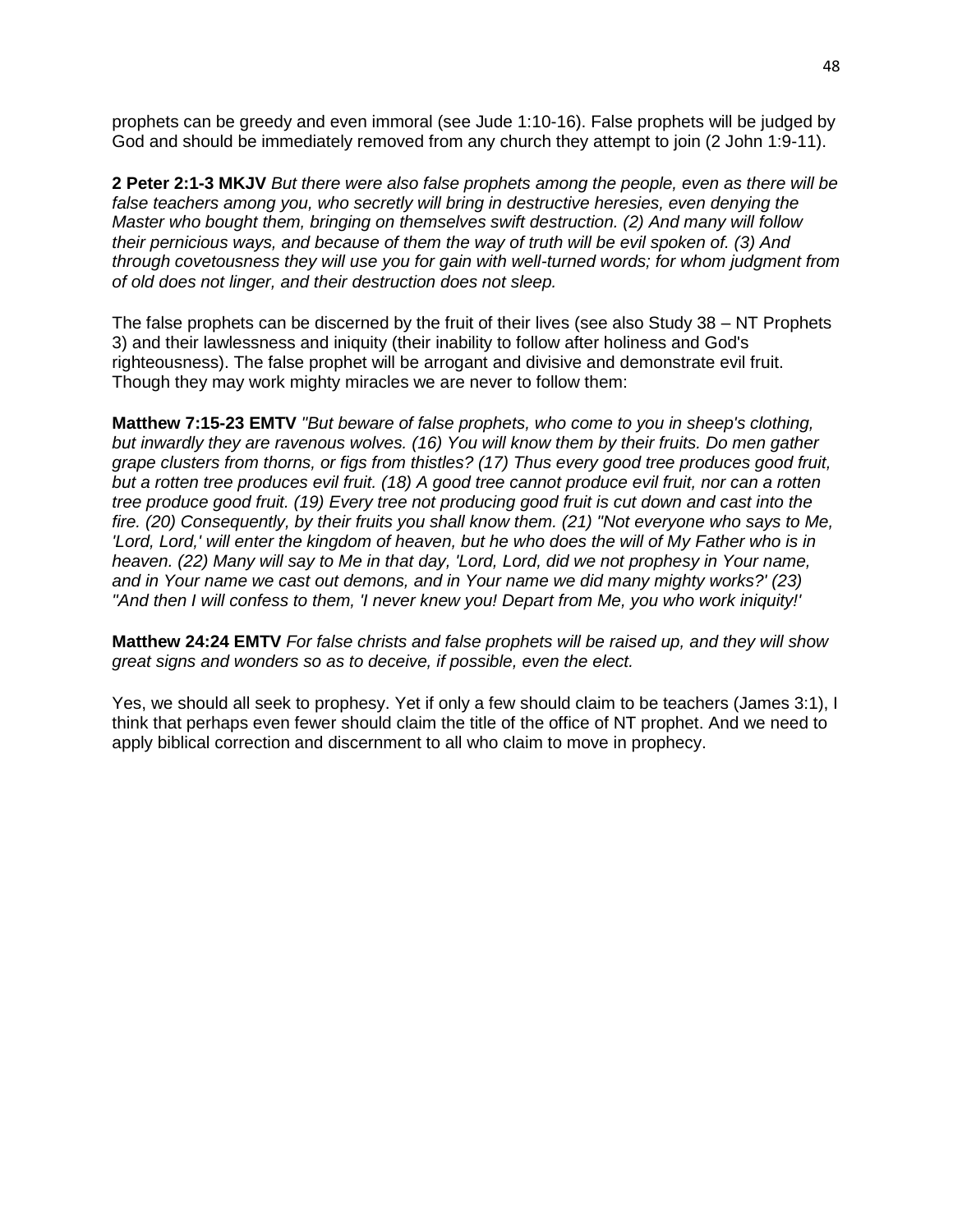### **41: The Spiritual Senses**

There are physical senses that we use for detecting light, color, shape, sound, chemicals, pressure and so on and then there are spiritual senses which we use for detecting things such as good, evil, beauty, and truth, and for receiving communication from God.

**Hebrews 5:14 EMTV** *But solid food is for the mature, for those because of their practice have their senses trained for the distinguishing of both good and evil.*

The prophets often referred to these spiritual senses as spiritual 'eyes' and 'ears':

**Isaiah 6:9-10 MKJV** *And He said, Go, and tell this people, You hear indeed, but do not understand; and seeing you see, but do not know. (10) Make the heart of this people fat, and make their ears heavy, and shut their eyes; lest they see with their eyes, and hear with their ears, and understand with their hearts, and turn back, and be healed.*

**Isaiah 29:9-10 MKJV** *Stand still and wonder! Blind your eyes and be blind! They are drunk, but not with wine; they stagger, but not with strong drink. (10) For Jehovah has poured out on you the spirit of deep sleep, and has closed your eyes; He has covered the prophets and your heads, the seers.*

**Isaiah 32:3-4 MKJV** *And the eyes of those who see shall not be dim, and the ears of those who hear shall listen. (4) And the heart of the rash shall understand knowledge, and the tongue of those who stutter shall be ready to speak plainly.*

These spiritual senses are our ability to discern God's spiritual truth. When people are in spiritual decline it appears that their spiritual senses are dull, and when people experience revival it appears that their spiritual senses are awakened and made sharp.

The spiritual senses are distinct from the physical senses. The Pharisees seem to have had very good physical vision (particularly for noticing other people's faults) but they were blind to obvious spiritual truth:

**Matthew 23:16-17 MKJV** *Woe to you, blind guides, saying, Whoever shall swear by the temple, it is nothing; but whoever shall swear by the gold of the temple, he is a debtor. (17) Fools and blind! For which is greater, the gold, or the temple that sanctifies the gold?*

In the next few studies we shall look at the various spiritual senses one by one - but here is a very quick summary:

**Eyes:** Scan the environment, see the future, see visions, perception of people & events

**Ears:** Hearing words from God, obedience, servanthood, knowing the will of God

**Taste:** "Taste and see that the Lord is good" - discernment via experience

**Smell:** Fragrance of holiness, rapid discernment, "smells funny" / avoids toxic teaching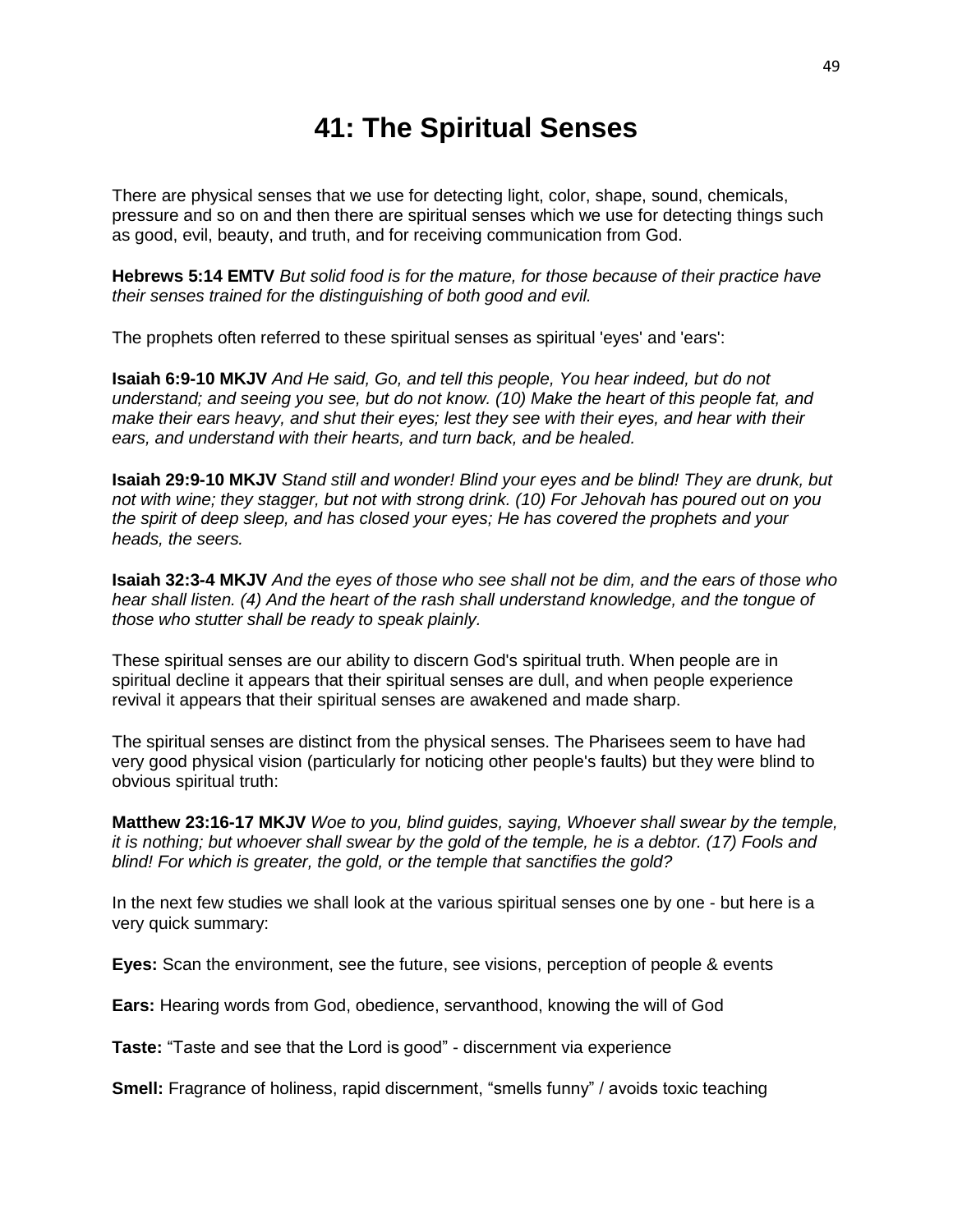**Touch:** Communication of holiness, healing, anointing and spiritual power, also 'touch not the unclean'

The opposite to the spiritual senses are conditions such as spiritual blindness, deafness, returning to one's vomit (dysfunctional taste / smell) and being so insensate that one is unable to know even when one is being beaten (dysfunctional sense of touch e.g. Proverbs 17:10, Isaiah 1:5,6). We also find the prophets referring to maladies such as spiritual drunkenness and spiritual sleep where people lose all judgment and discernment.

Returning to Hebrews 5:14 (above) we find that the spiritual senses enable us to: (a) digest solid spiritual food and (b) discern between good and evil - and that the spiritual senses require constant practice in order to become mature and effective.

So if we are to advance in the Christian life we must constantly exercise our spiritual senses. We cannot be slothful and apathetic. Nor can we be stubborn, hard-hearted or complaining. Rather we are to be alert, watchful, curious, constantly learning from God as eager disciples. In fact, those disciples who 'see and hear' are called blessed:

**Matthew 13:16-17 MKJV** *But blessed are your eyes, for they see; and your ears, for they hear. (17) For truly I say to you that many prophets and righteous men have desired to see those things which you see, and have not seen them; and to hear what you hear, and have not heard them.*

**Matthew 16:15-18 MKJV** *He said to them, But who do you say I am? (16) And Simon Peter answered and said, You are the Christ, the Son of the living God. (17) Jesus answered and said to him, You are blessed, Simon, son of Jonah, for flesh and blood did not reveal it to you, but My Father in Heaven. (18) And I also say to you that you are Peter, and on this rock I will build My church, and the gates of hell shall not prevail against it.*

So one of the keys to blessing in the spiritual life is to have spiritual senses that understand what God is saying and doing. If we are capable of receiving God's direct revelation then we will be like the apostle Peter: *You are blessed, Simon, son of Jonah, for flesh and blood did not reveal it to you, but My Father in Heaven.*

On the other hand, those who fail to perceive obvious spiritual signs are wicked, adulterous, under judgment and headed for destruction:

**Matthew 16:1-4 MKJV** *The Pharisees and the Sadducees came to Him, tempting Him. And they asked Him that He would show them a sign from Heaven. (2) He answered and said to them, When it is evening, you say, Fair weather; for the sky is red. (3) And in the morning, Foul weather today; for the sky is red and gloomy. Hypocrites! You can discern the face of the sky, but you cannot see the signs of the times! (4) A wicked and adulterous generation seeks after a sign. And there shall no sign be given to it, except the sign of the prophet Jonah. And He left them and went away.*

The spiritual senses act as part of the conscience (discerning good and evil) and are part of our inner world rather than our outer world. A person who is physically blind may have a great sense of spirituality while a person who has 20/20 vision may be completely blind to spiritual truths. This was the case of Jesus' healing of the man born blind: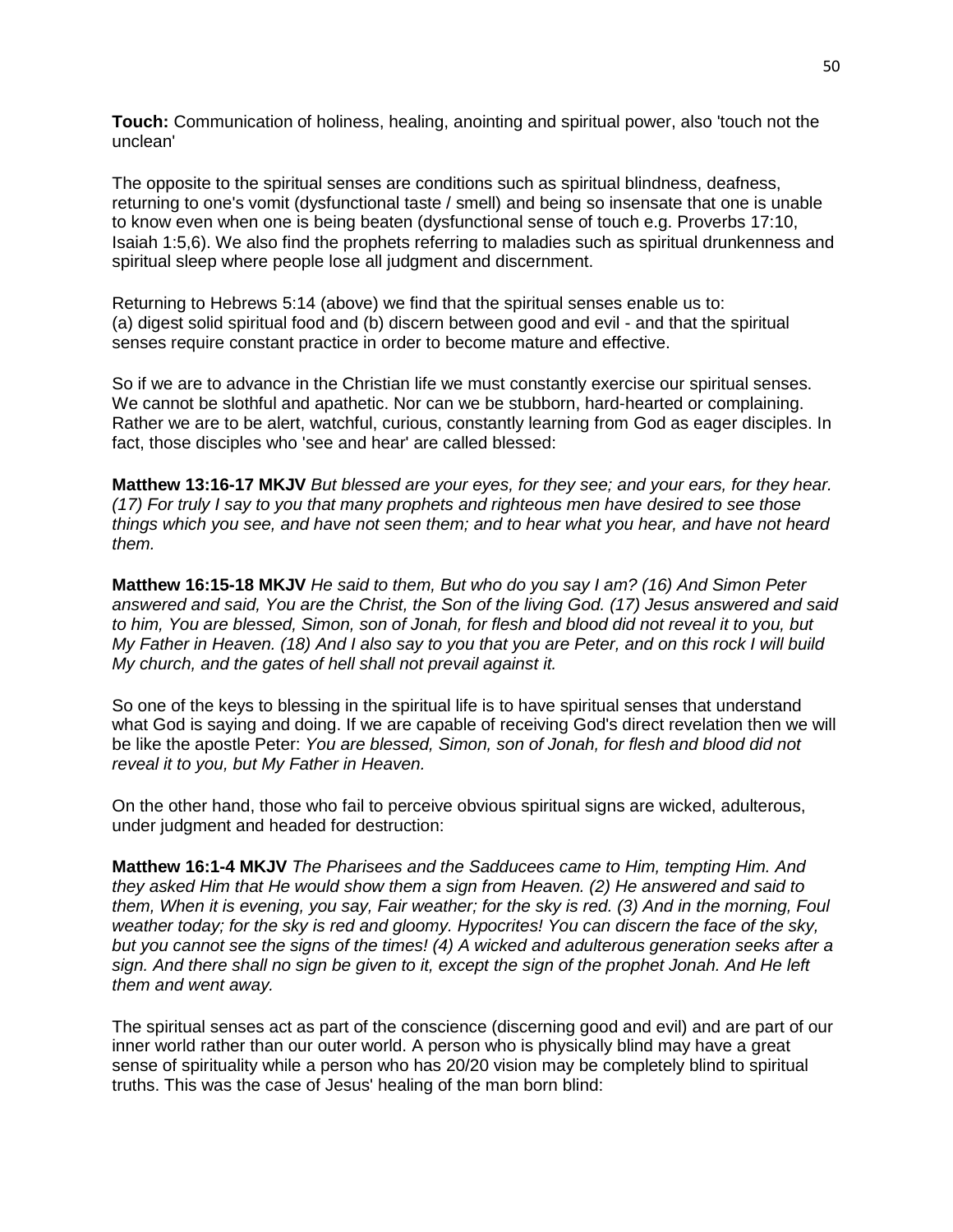**John 9:39-41 MKJV** *And Jesus said, I have come into this world for judgment, that they who do not see might see, and that they who see might be made blind. (40) And those of the Pharisees who were with Him heard these words, and said to Him, Are we also blind? (41) Jesus said to them, If you were blind, you would have no sin. But now you say, We see. Therefore your sin remains.*

Note the puzzling phrase: *and that they who see might be made blind.* There is definitely a 'use it or lose it' aspect to each of the spiritual senses. Both Isaiah and Jesus said that their ministries would make some people spiritually blind and spiritually deaf. In other words, those people who ignore God's appeal in their conscience, over and over again, become hardened in their inner worlds and their spiritual senses become dull and unresponsive:

**Matthew 13:9-15 MKJV** ….*He who has ears to hear, let him hear. (10) And the disciples said to Him, Why do You speak to them in parables? (11) He answered and said to them, Because it is given to you to know the mysteries of the kingdom of Heaven, but it is not given to them. (12) For whoever has, to him shall be given, and he shall have more abundance. But whoever does not have, from him shall be taken away even that which he has. (13) Therefore I speak to them in parables, because seeing they see not, and hearing they hear not; nor do they understand. (14) And in them is fulfilled the prophecy of Isaiah which said, "By hearing you shall hear and shall not understand; and seeing you shall see and shall not perceive; (15) for this people's heart has become gross, and their ears are dull of hearing, and they have closed their eyes, lest at any time they should see with their eyes and hear with their ears and should understand with their heart, and should be converted, and I should heal them."*

#### To summarize today's study:

1) We have distinct spiritual senses which are part of our conscience / inner world

- 2) The spiritual senses are inner senses and are different from our five outer senses
- 3) The spiritual senses enable us to digest "solid food" and to discern good and evil
- 4) The spiritual senses require practice and constant use "use it or lose it"
- 5) The spiritual senses enable us to receive direct revelation from God
- 6) Good spiritual senses are necessary for Christian maturity and blessing
- 7) The use of the spiritual senses is emphasized by the prophets and by Jesus.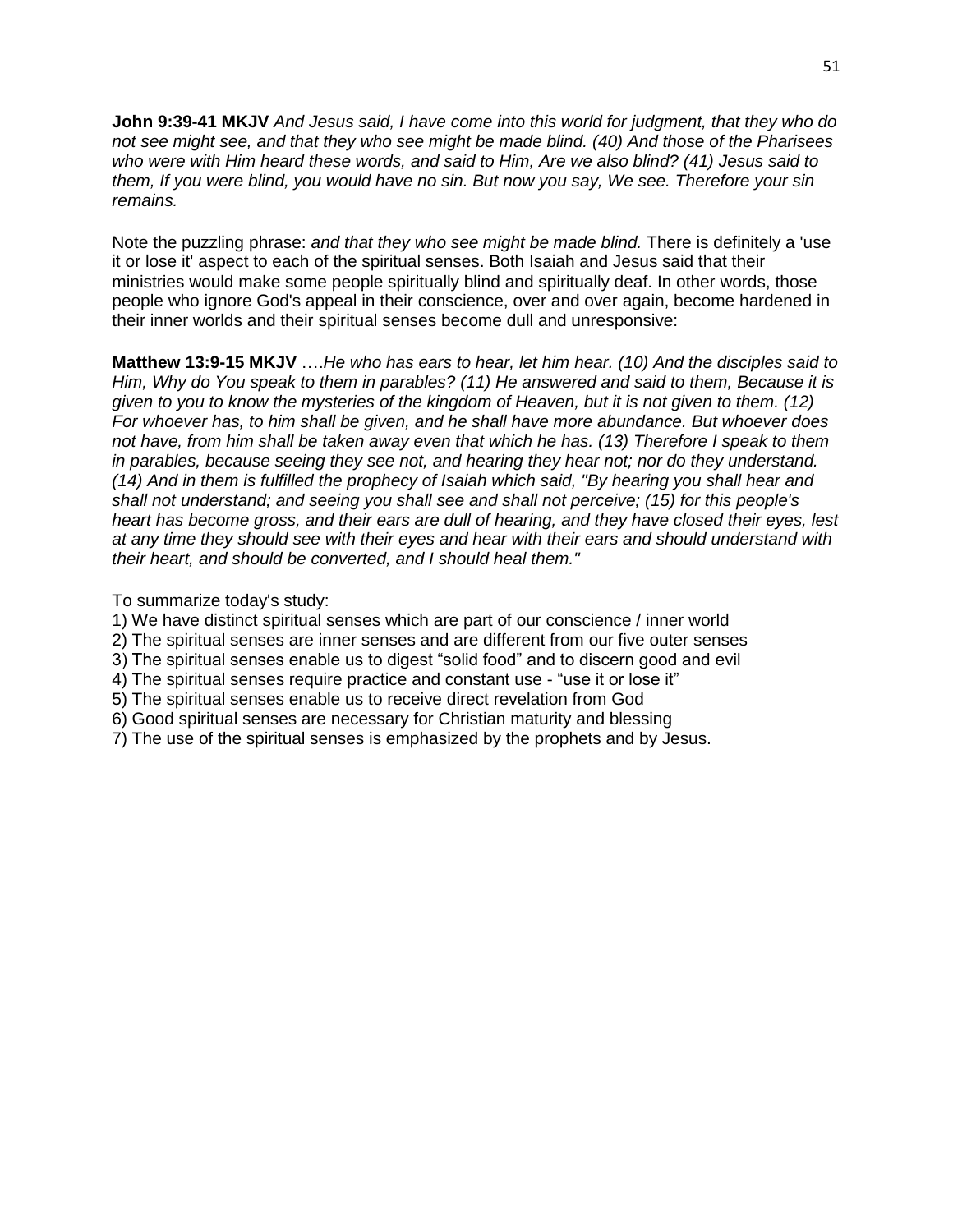### **42: The Spiritual Senses - Sight**

The spiritual senses are normal parts of the conscience and are standard components of our God-given spiritual sensitivity. We use them for detecting good and evil and for discerning spiritual matters. Thus they are entirely different from occultic powers such as the 'third eye' which are amoral and often immoral. The Christian spiritual senses operate lovingly, ethically, morally and in line with the Word of God. God expects every obedient and mature Christian to have their spiritual senses trained and in good working order.

**Hebrews 5:14 MKJV** *But solid food belongs to those who are of full age, even those who because of use have their senses exercised to discern both good and evil.*

In this study we will examine the spiritual sense of 'sight':

**Matthew 5:8 MKJV** *Blessed are the pure in heart! For they shall see God.*

As the conscience is washed by the blood of Jesus and our minds and hearts are purified we are able to 'see God' - not physically because that would kill us, but in our spirit with our spiritual sense of sight. It is the 'pure in heart' that sees God and the 'impure' person is quite unable to do this. This is a good argument for holiness of life and conduct.

Indeed, when our spiritual sense of sight is properly focused and beholds the Lord then we are transformed from glory to glory by the Holy Spirit.

**2 Corinthians 3:18 MKJV** *(18) But we all, with our face having been unveiled, having beheld the glory of the Lord as in a mirror, are being changed into the same image from glory to glory, even as by the Lord Spirit.*

Our spiritual eyes can be filled with light or filled with darkness:

**Matthew 6:22-23 MKJV** *The light of the body is the eye. Therefore if your eye is sound, your whole body shall be full of light. (23) But if your eye is evil, your whole body shall be full of darkness. If therefore the light that is in you is darkness, how great is that darkness!*

The context of the above verse is the Matthew 6 passage on the love of money (Matthew 6:19- 34). If the eye of the person is evil, greedy, materialistic and carnal the body will be 'filled with darkness'. But if the eye of faith is on the character of the Lord and His faithful, sovereign provision then the person will be filled with light and revelation. The spiritual sense of sight is aided by having the right objects in view, that is by focusing our lives on the spiritual and not on money or on worldly things.

Another source of spiritual darkness is a murderous spirit of anger, rage or unforgiveness which totally overwhelms our ability to see clearly (in the spiritual sense):

**1 John 2:9-11 MKJV** H*e who says he is in the light and hates his brother is in darkness until now. (10) He who loves his brother abides in the light, and there is no offense in him. (11) But he who hates his brother is in darkness, and walks in darkness, and does not know where he is going, because darkness has blinded his eyes.*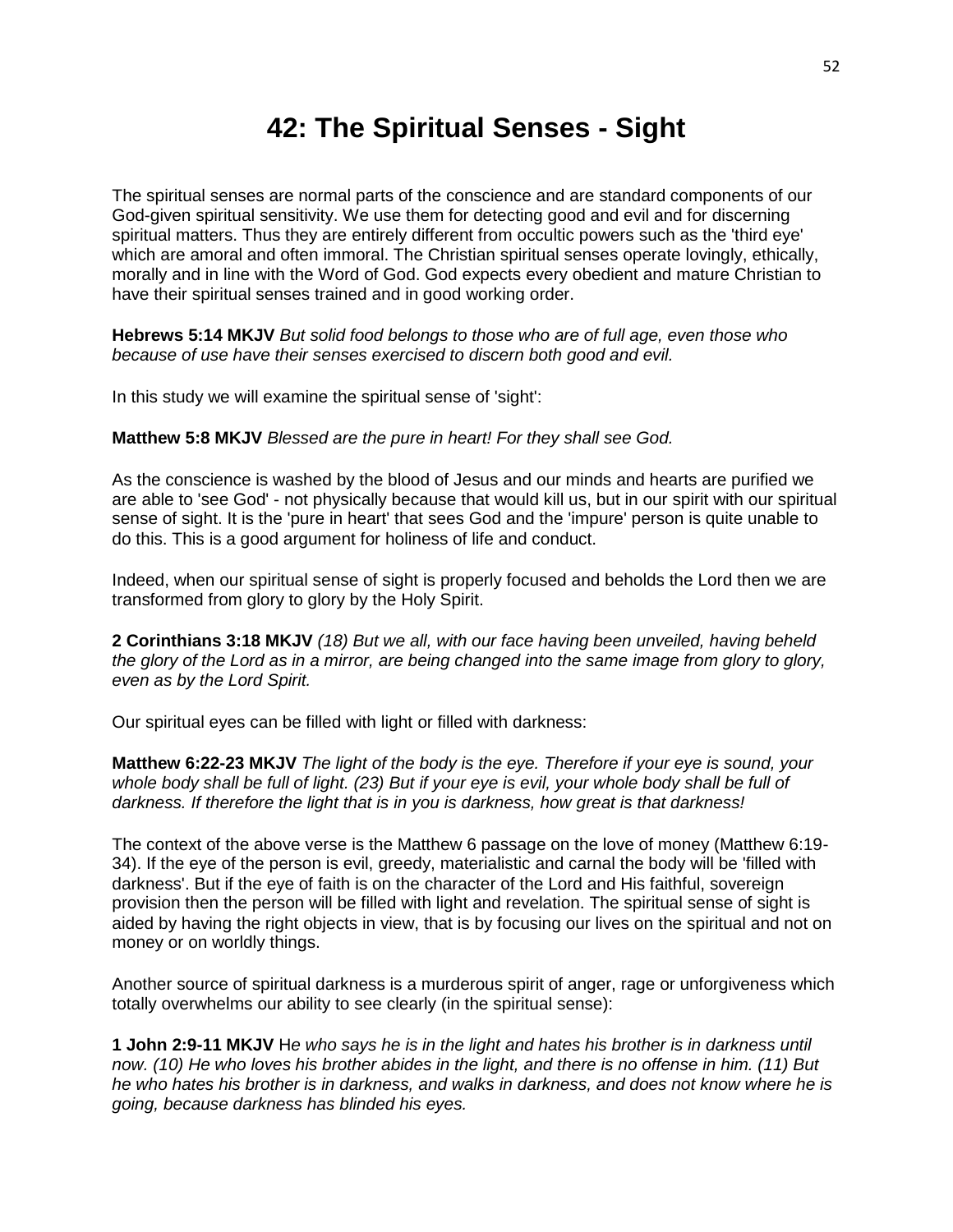Angry, judgmental people have impaired spiritual vision. They think they can see clearly because they are so good at spiritual nit-picking - but Jesus tells them that they actually have a 'log in their eye'.

**Matthew 7:1-5 MKJV** *Judge not, that you may not be judged. (2) For with whatever judgment you judge, you shall be judged; and with whatever measure you measure out, it shall be measured to you again. (3) And why do you look on the splinter that is in your brother's eye, but do not consider the beam that is in your own eye? (4) Or how will you say to your brother, Let me pull the splinter out of your eye; and, behold, a beam is in your own eye? (5) Hypocrite! First cast the beam out of your own eye, and then you shall see clearly to cast the splinter out of your brother's eye.*

In fact, their judgment is so impaired that they miss the truly large issues while focusing on absolute trivia – they strain out a gnat and swallow a camel!

**Matthew 23:23-24 MKJV** *Woe to you, scribes and Pharisees, hypocrites! For you pay tithes of mint and dill and cummin, and you have left undone the weightier matters of the Law, judgment, mercy, and faith. You ought to have done these and not to leave the other undone. (24) Blind guides who strain out a gnat and swallow a camel!*

On the other hand, Jesus spiritual sense of sight revealed the Father to Him so that He was able to know the Father's will and to 'see what the Father is doing':

**John 5:19-20 MKJV** *Then Jesus answered and said to them, Truly, truly, I say to you, The Son can do nothing of Himself but what He sees the Father do. For whatever things He does, these also the Son does likewise. (20) For the Father loves the Son and shows Him all the things that He Himself does. And He will show Him greater works than these, so that you may marvel.*

**John 8:38 MKJV** *I speak what I have seen with My Father......*

Jesus saw spiritual things so clearly that He was able to completely understand people:

**John 1:46-51 MKJV** *(47) Jesus saw Nathanael coming to Him and said of him, Behold an Israelite indeed in whom is no guile! (48) Nathanael said to Him, From where do You know me? Jesus answered and said to him, Before Philip called you, when you were under the fig tree, I saw you. (49) Nathanael answered and said to Him, Rabbi, You are the Son of God. You are the King of Israel! (50) Jesus answered and said to him, Because I said to you, I saw you under the fig tree, do you believe? You shall see greater things than these. (51) And He said to him, Truly, truly, I say to you, Hereafter you shall see Heaven open, and the angels of God ascending and descending upon the Son of Man.*

Jesus was even able to see the future of cities He beheld - such as Jerusalem:

**Luke 19:41-44 MKJV** *And as He drew near, He beheld the city and wept over it, (42) saying, If you had known, even you, even at least in this day of yours, the things for your peace! But now they are hidden from your eyes. (43) For the days will come on you that your enemies will raise*  up a rampart to you, and will surround you, and will keep you in on every side. (44) And they will *tear you down, and your children within you, and will not leave a stone on a stone because you did not know the time of your visitation.*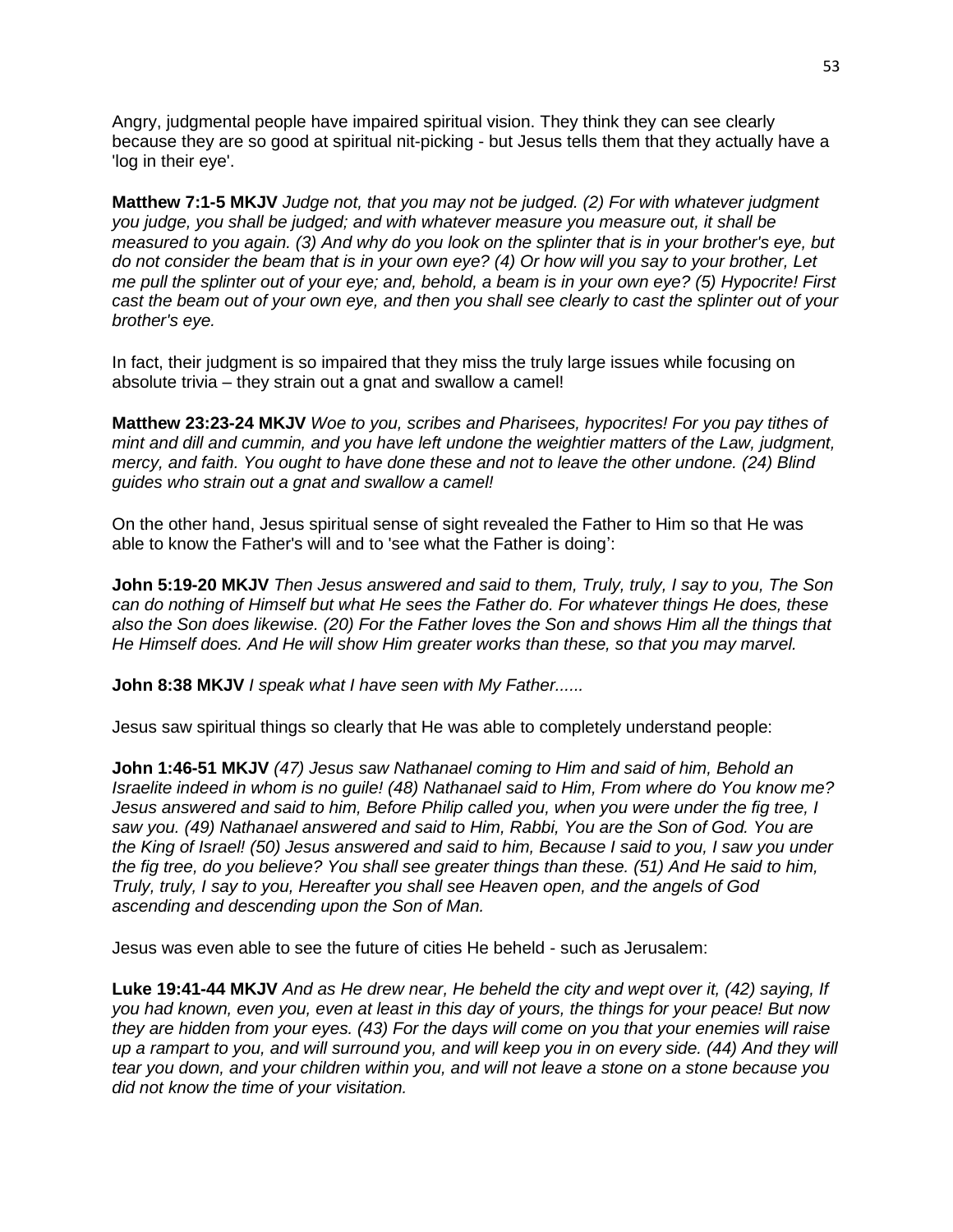The spiritual sense of sight is so valuable that Paul prays for the Ephesians to be given a spirit of wisdom and revelation, and for the eyes of their understanding to be opened:

**Ephesians 1:17-20 MKJV** *that the God of our Lord Jesus Christ, the Father of glory, may give to you the spirit of wisdom and revelation in the knowledge of Him, (18) the eyes of your understanding being enlightened, that you may know what is the hope of His calling, and what is the riches of the glory of His inheritance in the saints, (19) and what is the surpassing greatness of His power toward us, the ones believing according to the working of His mighty strength (20) which He worked in Christ in raising Him from the dead, and He seated Him at His right hand in the heavenlies,*

Why don't you pray that prayer for yourself, or for someone else, right now!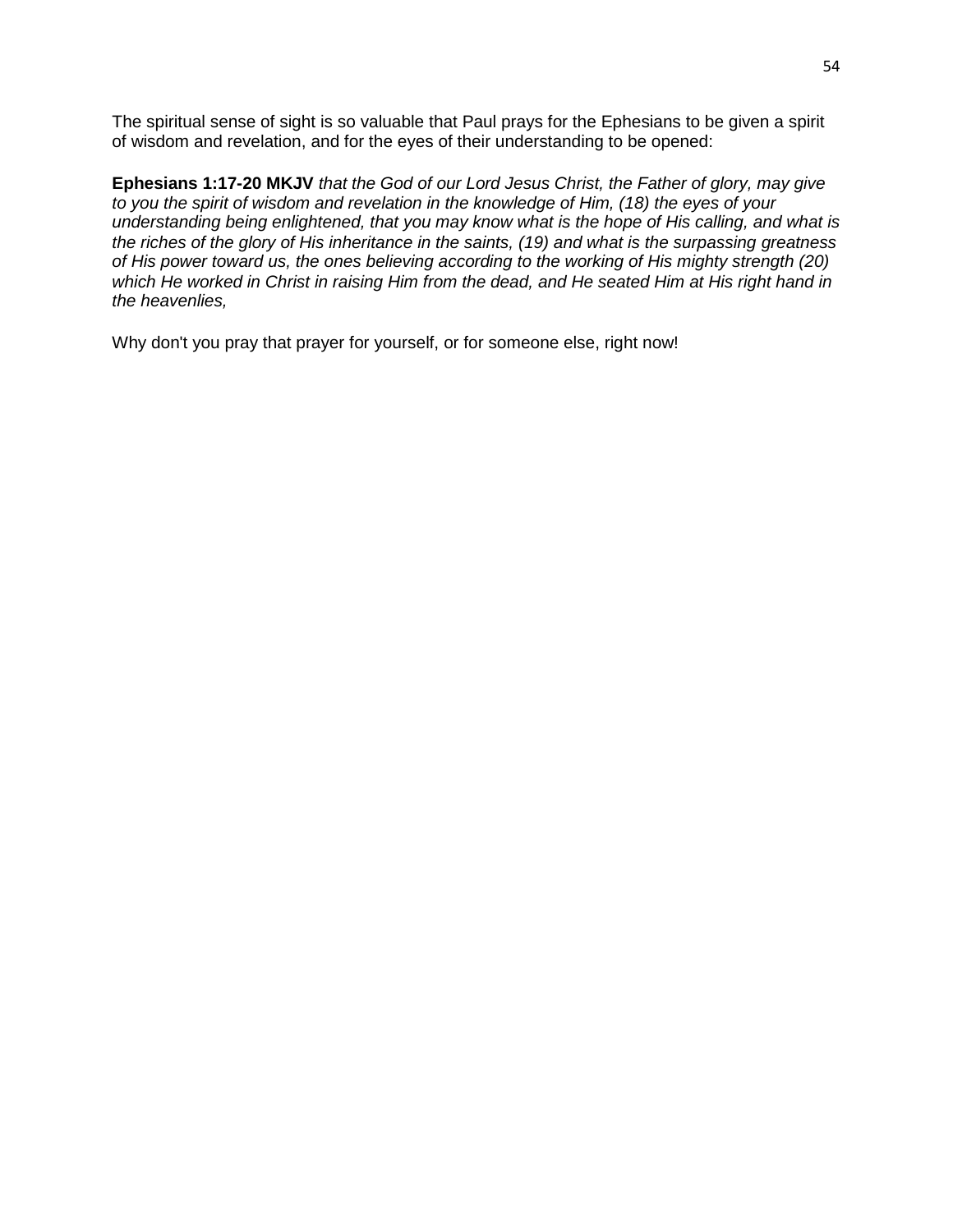## **43: Spiritual Senses – Sight 2**

In the last study we saw that the spiritual sense of sight enables the Christian to be perceptive of spiritual realities and truth and to discern good from evil. The pure in heart behold God (Matthew 5:8) and as they do so they are transformed from glory to glory by the Holy Spirit (2 Corinthians 3:17). This leads Paul to pray for the Ephesian Christians:

**Ephesians 1:17-20 MKJV** *that the God of our Lord Jesus Christ, the Father of glory, may give to you the spirit of wisdom and revelation in the knowledge of Him, (18) the eyes of your understanding being enlightened, that you may know what is the hope of His calling, and what is the riches of the glory of His inheritance in the saints, (19) and what is the surpassing greatness of His power toward us, the ones believing according to the working of His mighty strength (20) which He worked in Christ in raising Him from the dead, and He seated Him at His right hand in the heavenlies,*

Now what does Paul mean when he is praying for the 'eyes of their understanding to be enlightened'? The Ephesians are already Christians - so Paul is not just talking about conversion (though that could also be included). Paul is praying for a growth in spiritual understanding by people who are already believers.

Contrary to popular wisdom our minds are not perfect receptacles of knowledge. They are fallen, darkened and in need of redemption (Romans 8:7, Colossians 1:21, Ephesians 4:17) . Many highly intelligent people have tried to study Scripture and come away baffled because the unenlightened natural mind cannot comprehend the things of God:

**1 Corinthians 2:14 MKJV** *(14) But the natural man does not receive the things of the Spirit of God, for they are foolishness to him; neither can he know them, because they are spiritually discerned.*

Something amazing has to happen if we are to ever be able to grasp spiritual truth! We need to be 'enlightened in our understanding' - even long after we become believers, and this process is called the renewing of the mind (Romans 12:1,2; Ephesians 4:23).

Our mental faculties are renewed as we deliberately admit the Holy Spirit to them. Consecration and devotion lead to renewing of the mind. We need to be 'living sacrifices' devoting time to prayer and meditation and setting our minds on things above. The mind set on the Spirit is life and peace but the mind set on the flesh is death (Romans 8:4-6).

It is not just a matter of knowing more Greek and Hebrew and having better bible knowledge, there needs to be a deliberate opening of the inner mind to God or else it will all just turn into dry scholasticism and arguing over theological sub-points.

Paul tells us that the 'eyes of our understanding' are opened by the Holy Spirit who gifts us with a 'spirit of wisdom and revelation in the knowledge of Him' . So the spiritual gift of sight is related to the gaining of wisdom, revelation and knowledge in the inner portion of a person. The spiritual gift of sight leads to those 'Aha moments' when we exclaim "I see that! I understand that now!" particularly with regard to Christ and to things of God. The spiritual gift of sight makes the Bible into a living book for the believer.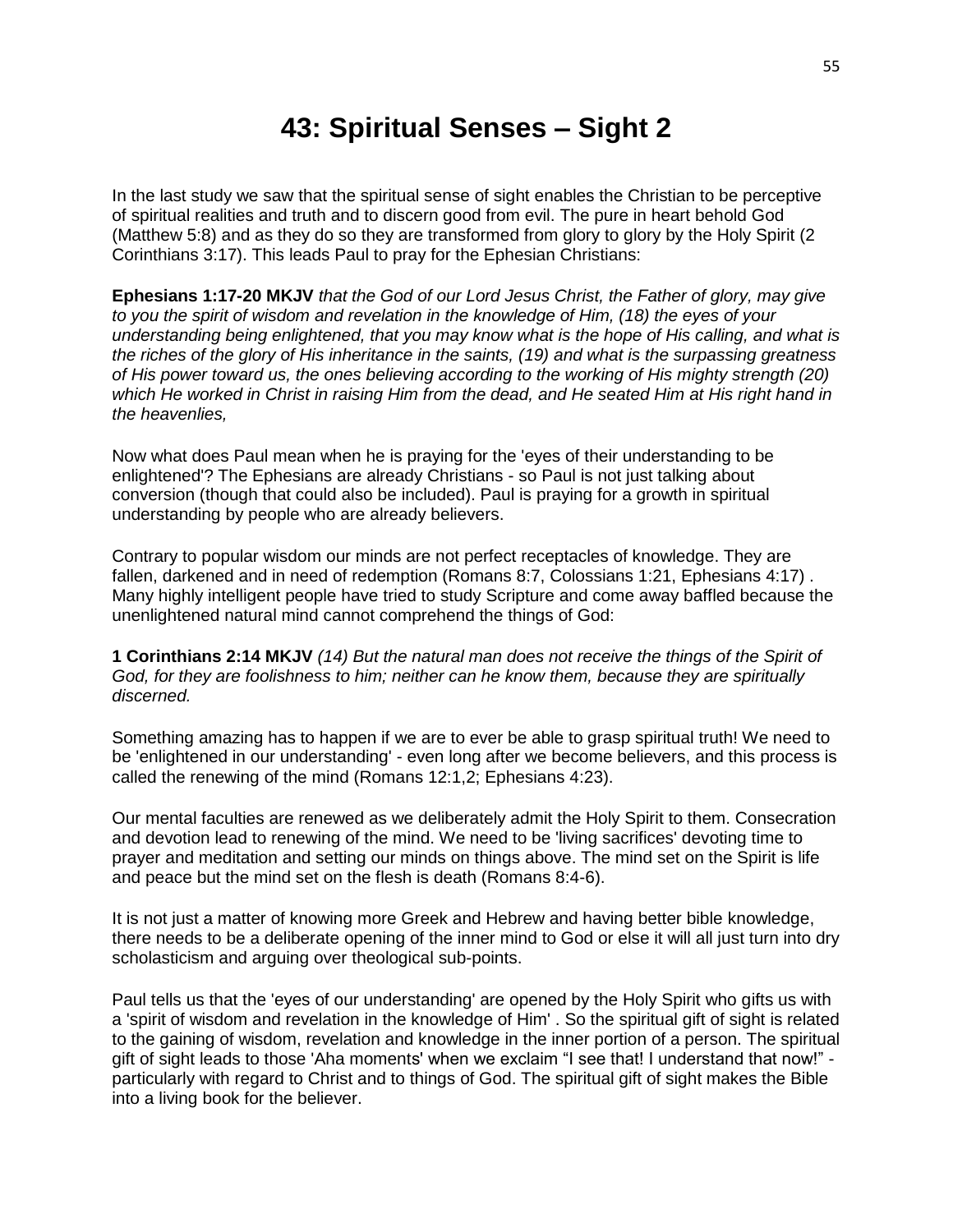The word for 'understanding' is the GK. Word "dianoias". This word means 'deep thoughts' or 'imaginations' or can even indicate the spiritual part of one's inner being. It is when the deepest part of us comes into possession of the Truth.

Paul mentions three things that are the direct result of this being spiritually enlightened by the Holy Spirit and they are:

- a) Knowing the hope of His calling
- b) Knowing the riches of the glory of His inheritance in the saints
- c) Knowing the surpassing greatness of His power towards us who believe

You will not learn the hope of God's calling on your life without the Holy Spirit showing it to you! And you cannot behold the benefits or glory of being a Christian unless they are revealed to you from Heaven! And only God can speak quietly to your spirit to show you the greatness of His power and all that He wants to do on your behalf!

On the other hand, if the Christian life seems to be hopeless, unprofitable, inglorious, and powerless it is because you have been listening far too much to the spirit of this world and far too little to the Spirit of God! The eyes of your understanding need to be enlightened!

Enlightenment is what happens when you light the lamp, or flick on the switch, or open the shutters, blinds or curtains and finally let light into the room. It is also what happens when dawn comes and ends the dark night. Thus there are two kinds of enlightenment – an external one where God shines light in like the dawn, and an internal one where we finally open the shutters of our previously darkened minds. There is a place for us to exercise our will. Which is precisely the point of the commands about living in the light:

**Ephesians 5:8-14 ISV** *For once you were darkness, but now you are light in the Lord. Live as children of light. (9) For the fruit of the light consists of every form of goodness, righteousness, and truth. (10) Determine what pleases the Lord, (11) and have nothing to do with the unfruitful works of darkness. Instead, expose them for what they are. (12) For it is shameful even to mention what is done by people in secret. (13) But everything that is exposed to the light becomes visible, (14) for everything that is visible is light. That is why it says, "Wake up, O sleeper! Arise from the dead, And Christ will shine on you.''*

**1 John 1:7 ISV** *But if we keep living in the light as he himself is in the light, we have fellowship with one another, and the blood of Jesus his Son cleanses us from all sin.*

The spiritual sense of sight is an essential prerequisite to 'living in the light' – that is living an obedient Christian life that is on track with God.

Just to clarify – while some of these terms may sound rather "New Age' it is because they have borrowed Christian vocabulary and not the other way around. I am not advocating New Age mysticism, or hallucinatory ecstatic states, or initiation ceremonies or 'the third eye' or seeing auras around people.

I am saying that we need to develop our spiritual sensitivity, our ability to 'see' spiritual truth, and that this is related to the gaining of wisdom, revelation and knowledge through the direct personal ministry of the Holy Spirit.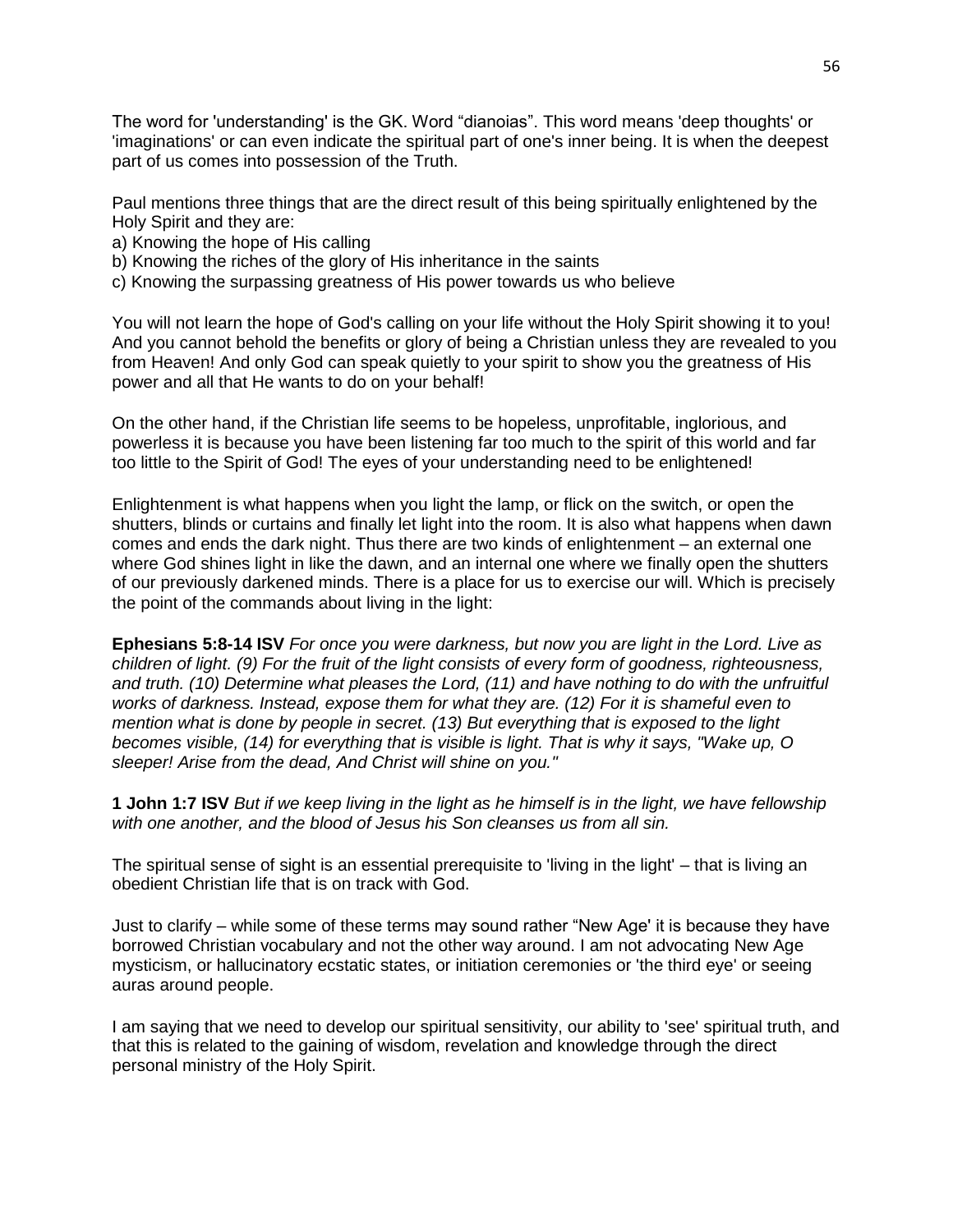The spiritual sense of sight is not independent of the Scriptures. Rather our spiritual sense of sight works together with our bible study in order to enable us to behold wonderful truths out of God's Law:

**Psalms 119:18-19 MKJV** *Open my eyes, so that I may behold wonderful things out of Your Law. (19) I am a stranger in the earth; do not hide Your Commandments from me.*

When the spiritual sense of sight is absent the Bible is a 'closed book' even to the religious leaders of the day:

**Isaiah 29:9-14 MKJV** *Stand still and wonder! Blind your eyes and be blind! They are drunk, but not with wine; they stagger, but not with strong drink. (10) For Jehovah has poured out on you the spirit of deep sleep, and has closed your eyes; He has covered the prophets and your heads, the seers. (11) And the vision of all has become to you like the words of a book that is sealed, which they give to one who knows books saying, Please read this; and he says, I cannot, for it is sealed. (12) And the book is delivered to him who does not know books, saying, Please read this; and he says, I do not know books. ... For the wisdom of their wise ones shall perish, and the understanding of their intelligent ones shall be hidden.*

Paul knew that the Ephesians needed both the Scriptures and also the spiritual eyes to understand them. Every Christian needs wisdom, revelation and knowledge. Every Christian needs to know Jesus more deeply. Every Christian needs the Holy Spirit to make the Scriptures come alive to them. Every Christian needs the eyes of their understanding to be enlightened.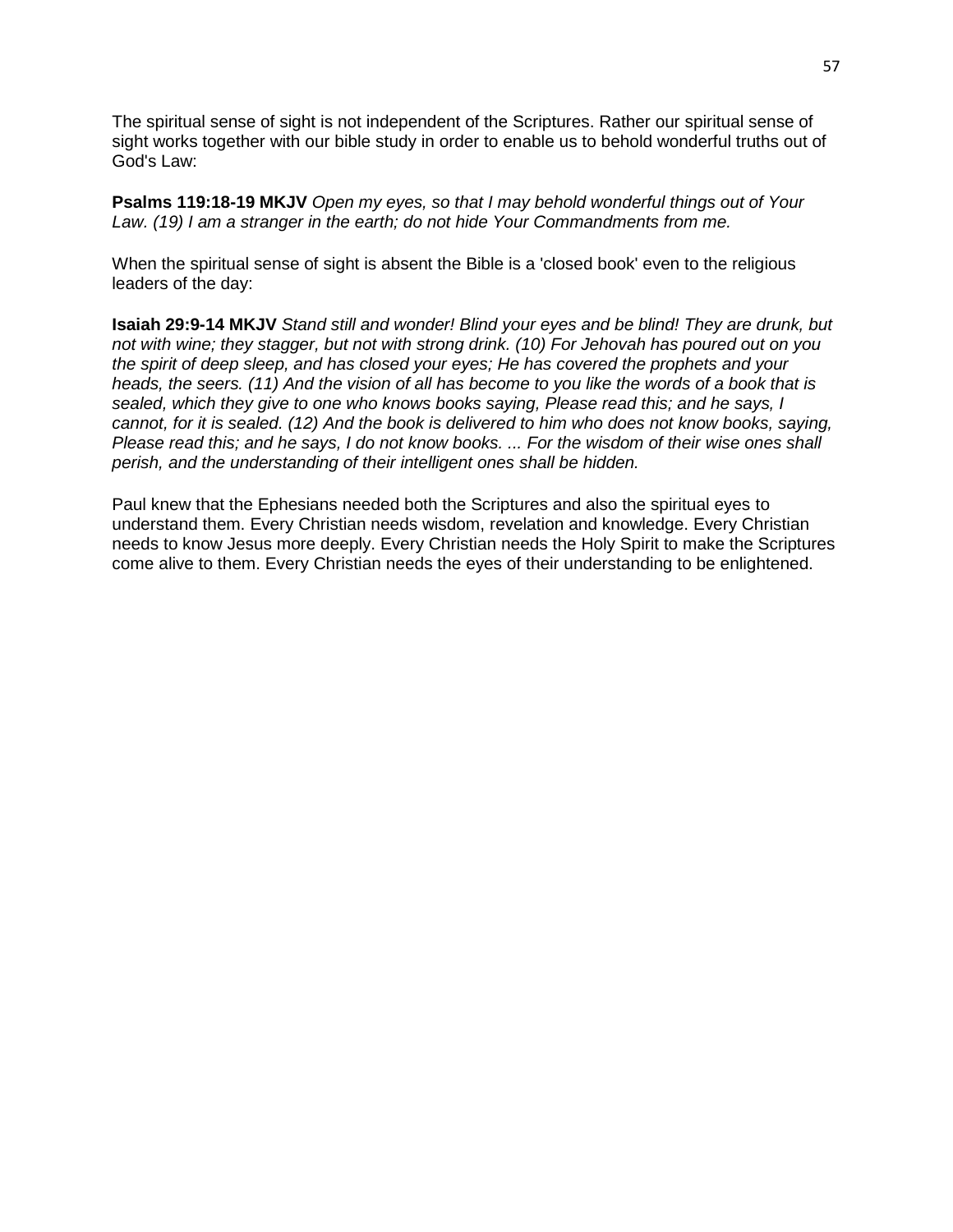# **44: Spiritual Senses – Hearing – Part 1**

When Jesus finished teaching a parable or group of parables he would often say:

#### **Matthew 11:15 MKJV** *He who has ears to hear, let him hear.*

Jesus is not simply referring to the physical sense of hearing but to the spiritual sense that enables people to understand God's truth in the inner man - thus grasping the meaning of the parable and treasuring its spiritual content.

During Isaiah's vision and call he was called to preach until the people no longer listened. When the spiritual sense of hearing is finally non-functional it is a sign of a terminally ill nation that will soon be plunged into a destructive judgment (Isaiah 6:8-13)

**Isaiah 6:8-13 MKJV** *And I heard the voice of the Lord, saying, Whom shall I send, and who will go for us? Then I said, Here am I; send me! (9) And He said, Go, and tell this people, You hear indeed, but do not understand; and seeing you see, but do not know. (10) Make the heart of this people fat, and make their ears heavy, and shut their eyes; lest they see with their eyes, and hear with their ears, and understand with their hearts, and turn back, and be healed. (11) Then I said, Lord, how long? And He answered, Until the cities are wasted without inhabitant, and the houses without man, and the land laid waste, a desolation, (12) and until Jehovah has moved men far away, and the desolation in the midst of the land is great. (13) But yet in it shall be a tenth, and it shall return and be consumed like the terebinth and like the oak being felled, yet has its stump; the holy seed is its stump.*

Jesus applies this exact same devastating prophecy to those who could not grasp His parables:

**Matthew 13:10-15 MKJV** *And the disciples said to Him, Why do You speak to them in parables? (11) He answered and said to them, Because it is given to you to know the mysteries of the kingdom of Heaven, but it is not given to them. (12) For whoever has, to him shall be given, and he shall have more abundance. But whoever does not have, from him shall be taken away even that which he has. (13) Therefore I speak to them in parables, because seeing they see not, and hearing they hear not; nor do they understand. (14) And in them is fulfilled the prophecy of Isaiah which said, "By hearing you shall hear and shall not understand; and seeing you shall see and shall not perceive; (15) for this people's heart has become gross, and their ears are dull of hearing, and they have closed their eyes, lest at any time they should see with their eyes and hear with their ears and should understand with their heart, and should be converted, and I should heal them."*

And indeed Israel was destroyed and left devastated by the Romans because of this national failure to listen to Jesus!

**Luke 19:41-44 MKJV** *And as He drew near, He beheld the city and wept over it, (42) saying, If you had known, even you, even at least in this day of yours, the things for your peace! But now they are hidden from your eyes. (43) For the days will come on you that your enemies will raise up a rampart to you, and will surround you, and will keep you in on every side. (44) And they will tear you down, and your children within you, and will not leave a stone on a stone because you did not know the time of your visitation.*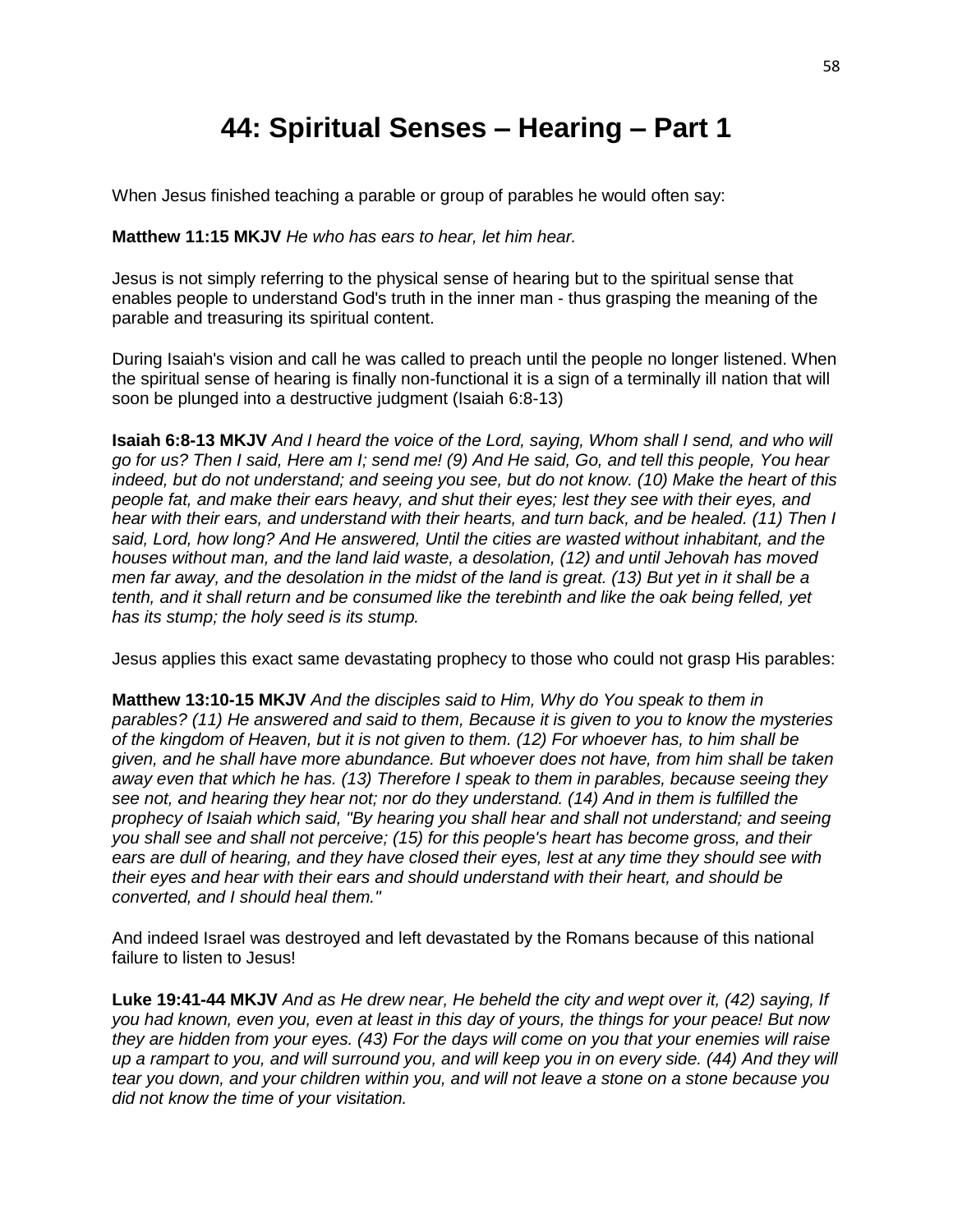On the other hand, those who listen to God and grasp the teachings of Jesus are blessed:

**Matthew 13:16-17 MKJV** *But blessed are your eyes, for they see; and your ears, for they hear. (17) For truly I say to you that many prophets and righteous men have desired to see those things which you see, and have not seen them; and to hear what you hear, and have not heard them.*

So vital is our spiritual sense of hearing that Jesus warned His disciples:

**Mark 4:24-25 MKJV** *And He said to them, Take heed what you hear. With that measure which you measure, it shall be measured to you. And to you who hear, more shall be given. (25) For he who has, more shall be given to him; and he who has not, from him shall be taken even that which he has.*

Jesus is telling them that those who truly harken to God will receive more and more revelation while those who are disobedient will lose any knowledge of God that they have. Paul reinforces this when he says to Timothy:

**2 Timothy 4:3-4 MKJV** *For a time will be when they will not endure sound doctrine, but they will heap up teachers to themselves according to their own lusts, tickling the ear. (4) And they will turn away their ears from the truth and will be turned to myths.*

People will not want truth but will instead want teaching that 'tickles the ear' and gratifies their lusts. Instead of listening to God and the Bible they will turn aside to myths. The harder the heart, the worse the person hears God. Defiantly disobedient people will literally 'stop their ears' (as they did with Stephen) in order to resist God's truth:

**Acts 7:51-58 MKJV** *O stiff-necked and uncircumcised in heart and ears! You always resist the Holy Spirit. As your fathers did, so you do. (52) Which of the prophets did your fathers not persecute? And they killed those who foretold the coming of the Just One, of whom you have now been the betrayers and murderers; (53) who received the Law through disposition of angels, and did not keep it. (54) And hearing these things, they were cut to their hearts. And they gnashed on him with their teeth. (55) But being full of the Holy Spirit, looking up intently into Heaven, he saw the glory of God, and Jesus standing at the right hand of God. (56) And he said, Behold, I see Heaven opened and the Son of Man standing on the right hand of God. (57) And crying out with a loud voice, they stopped their ears and ran on him with one accord. (58) And throwing him outside the city, they stoned him. …*

Jesus even rebuked His disciples severely when they did not understand His teachings:

**Mark 8:14-21 MKJV** *And the disciples had forgotten to take loaves, and they did not have more than one loaf in the boat with them. (15) And He charged them, saying, Take heed! Beware of the leaven of the Pharisees and of the leaven of Herod. (16) And they reasoned among themselves, saying, It is because we have no loaves. (17) And knowing it, Jesus said to them, Why do you reason that it is because you have no loaves? Do you not yet perceive nor understand? Have you still hardened your heart? (18) Do you have eyes and do not see? Do you have ears and do not hear? And do you not remember? (19) When I broke the five loaves among five thousand, how many hand baskets full of fragments did you take up? They said to Him, Twelve. (20) And when the seven among four thousand, how many lunch baskets full of*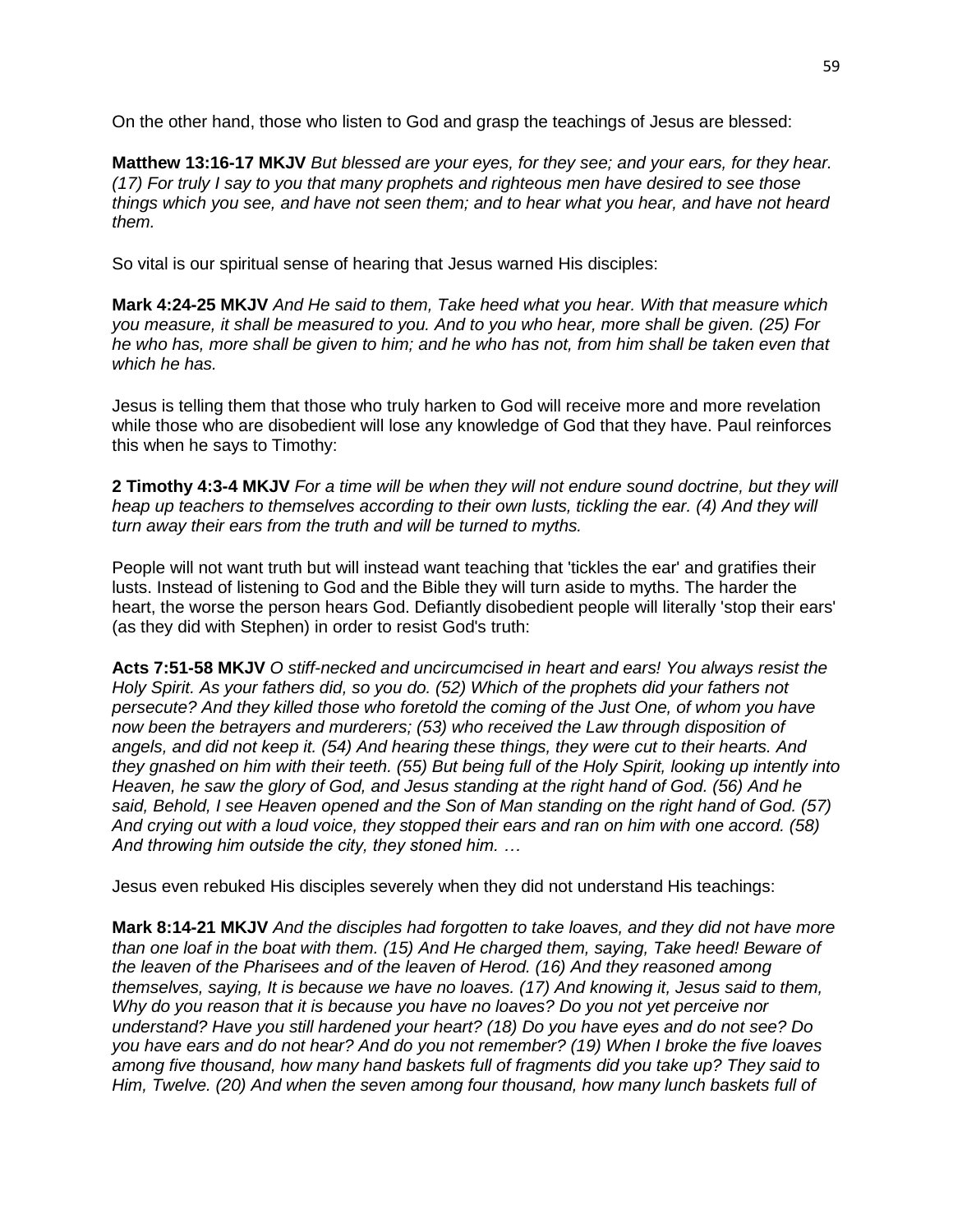*fragments did you take up? And they said, Seven. (21) And He said to them, How do you not understand?*

Thus the spiritual sense of hearing has to do with understanding the things of God. The disciples were expected to 'get it' when Jesus spoke about the leaven of the Pharisees. The fact they did not understand this mini-parable concerned Jesus so much that He wondered if they had hardened their heart. Jesus was astonished that after the feeding of both the five thousand and the four thousand they would say 'it is because we have no bread'. This is similar to what the Israel in the Wilderness failed to so when they kept grumbling even after God had performed many miracles on their behalf:

**Hebrews 3:7-11 MKJV** *Therefore, as the Holy Spirit says, "Today if you will hear His voice, (8) do not harden your hearts, as in the provocation, in the day of temptation in the wilderness, (9) when your fathers tempted Me, proved Me, and saw My works forty years. (10) Therefore I was grieved with that generation and said, They always err in their heart, and they have not known My ways. (11) So I swore in My wrath, They shall not enter into My rest."*

If we look at the last two examples of the disciples and the people of Israel we find that the lack of 'hearing' came about because they were unable to spiritually connect the dots. They always looked at their current circumstances instead of learning from their spiritual experiences and from the faithfulness of the Lord. They were unable to say "hmm Jesus is easily able to supply bread so bread is not the problem, He must mean something else" or "God brought us this far from Egypt, He will supply water as well."

So hearing God involves arriving at the correct spiritual conclusions – about God, about parables and about life's circumstances, after being given adequate evidence for reaching those conclusions. This is what is called the hearing of faith:

**Galatians 3:2-5 MKJV** *This only I would learn from you: Did you receive the Spirit by works of the law, or by hearing of faith? (3) Are you so foolish? Having begun in the Spirit, do you now perfect yourself in the flesh? (4) Did you suffer so many things in vain, if indeed it is even in vain? (5) Then He supplying the Spirit to you and working powerful works in you, is it by works of the law, or by hearing of faith?*

**Romans 10:17 MKJV** *Then faith is of hearing, and hearing by the Word of God.*

The hearing of faith is powerful and results in miracles and in salvation. It connects us with God's transforming power!

The goal of the spiritual sense of hearing is a saving faith that results in holy obedience. We receive the word of God, believe the word of God then build our lives upon the word of God:

**Matthew 7:24-25 MKJV** *Therefore whoever hears these sayings of Mine, and does them, I will liken him to a wise man who built his house on a rock. (25) And the rain came down, and the floods came, and the winds blew and beat on that house. And it did not fall, for it was founded on a rock.*

To summarize things so far: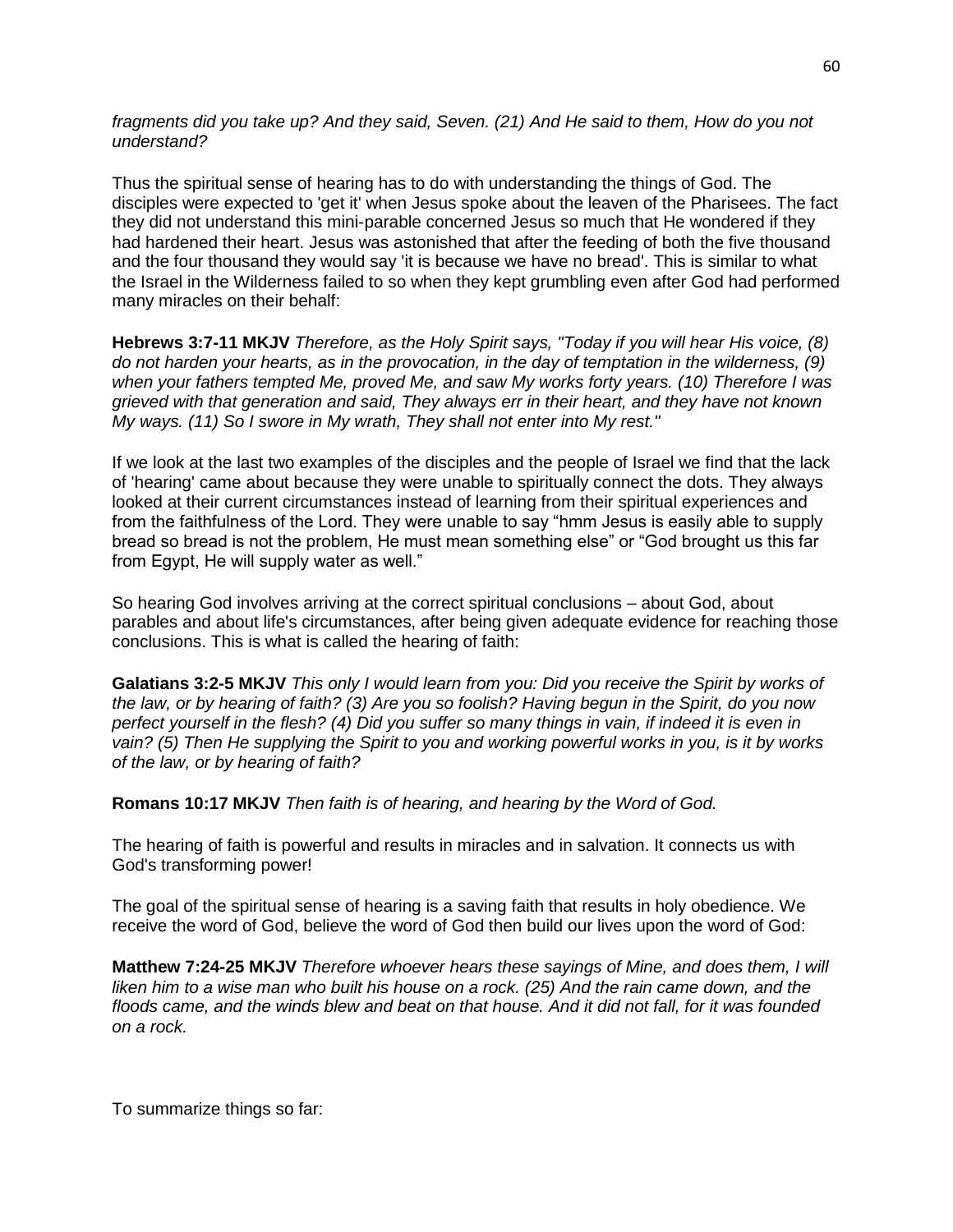- 1. There is a spiritual sense of hearing
- 2. It enables us to grasp spiritual truth such as parables
- 3. Its absence is a sign of impending doom for the nation (or church)
- 4. We are to be very careful how we hear or we can lose the knowledge we have
- 5. It involves reaching proper spiritual conclusions from available evidence
- 6. When we fail to do this we 'harden our hearts' and this is serious
- 7. People can go astray listening to myths or blocking out God out all together
- 8. Proper hearing results in godly faith
- 9. Such faith results in salvation and miracles and God's transforming power!
- 10. As we hear God in faith we can build strong spiritual lives 'on the rock'.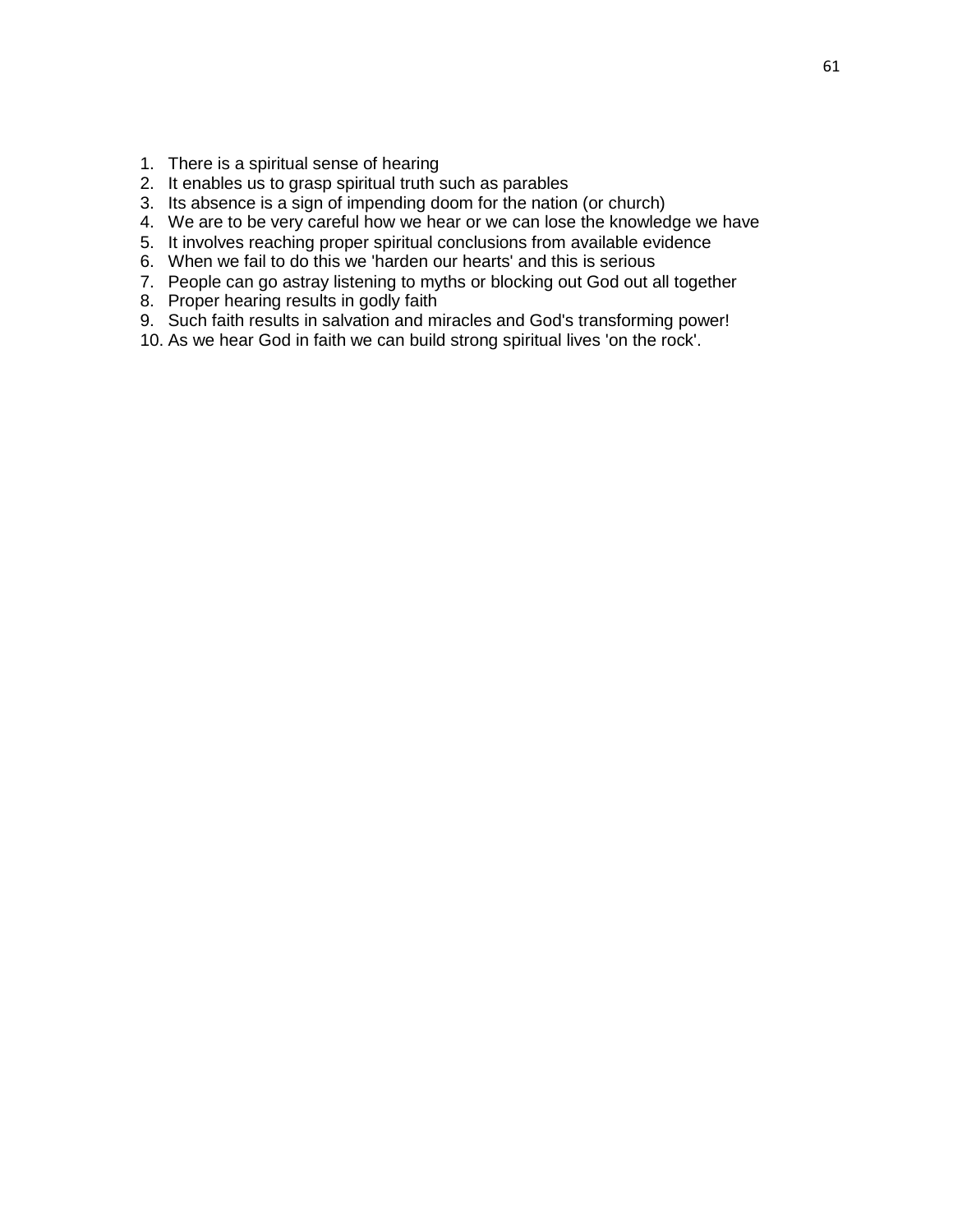## **45: Spiritual Senses – Hearing - 2**

Do you want to grow in faith? Then switch on your spiritual sense of hearing:

**Romans 10:17 MKJV** *Then faith is of hearing, and hearing by the Word of God.*

Galatians even refers to a miracle working 'hearing of faith':

**Galatians 3:2-5 MKJV** *This only I would learn from you: Did you receive the Spirit by works of the law, or by hearing of faith? (3) Are you so foolish? Having begun in the Spirit, do you now perfect yourself in the flesh? (4) Did you suffer so many things in vain, if indeed it is even in vain? (5) Then He supplying the Spirit to you and working powerful works in you, is it by works of the law, or by hearing of faith?*

So we see that salvation, receiving the Spirit, the supply of the Spirit and "working miracles among you" all result from this hearing of faith. This is a key to Christian living if ever there was one! Everything we receive in the New Covenant lifestyle comes through the hearing of faith. We live 'from faith to faith':

**Romans 1:17 MKJV** *For in it the righteousness of God is revealed from faith to faith, as it is written, "The just shall live by faith."*

It is not just knowledge of God's Word that saves us, it must be combined with faith:

**Hebrews 4:2 MKJV** ... *But the Word preached did not profit them, not being mixed with faith in those who heard it.*

The hearing of faith is a simple heart response to God and is not a new legalism:

**Romans 10:4-9 MKJV** *For Christ is the end of the law for righteousness for everyone who believes. (5) For Moses writes of the righteousness which is of the Law, "The man who does those things shall live by them." (6) But the righteousness of faith says this: "Do not say in your heart, Who shall ascend into Heaven?" that is, to bring Christ down; (7) or "Who shall descend into the deep?"; that is, to bring up Christ again from the dead. (8) But what does it say? "The Word is near you, even in your mouth and in your heart"; that is, the Word of Faith which we proclaim; (9) Because if you confess the Lord Jesus, and believe in your heart that God has raised Him from the dead, you shall be saved.*

And is available to all: **Romans 10:12-13 MKJV** *For there is no difference both of Jew and of Greek, for the same Lord over all is rich to all who call on Him. (13) For everyone, "whoever shall call on the name of the Lord will be saved."*

Hearing with faith is believing what God says so that you respond in some way such as calling on God or acting in obedience to a command. Jesus does a miracle and you give glory to God and ponder on what the miracle means. Jesus speaks a parable and you ask for the interpretation and 'get it'. The hearing of faith is having the inner conscience tuned to God's wavelength and ready to believe what God says.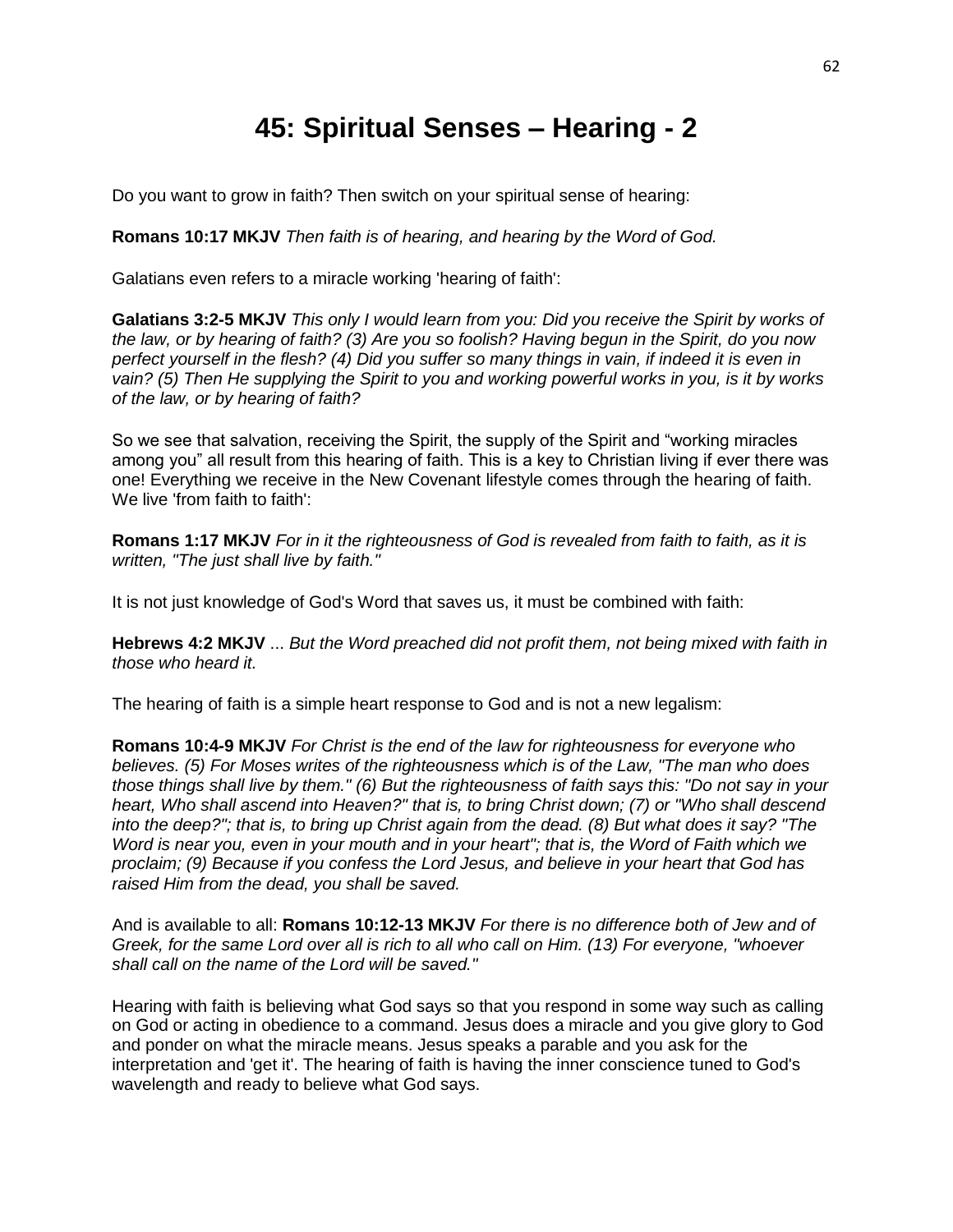When the word of the Lord comes to us (via preaching, the Scriptures, our conscience etc.) we can respond in a number of ways including the following:

**Faith** = fully believing what God says will come to pass, and being obedient to it

**Doubt** = being unsure about the factuality, safety or wisdom of what God has just said

**Unbelief** = a flat out refusal to believe what God says, foolish mocking, scoffing etc.

**Rebellion** = deliberately doing the opposite of what God has said

**Torpor** = being totally asleep spiritually so that God is never heard or perceived at all

Abraham is the preeminent example of the hearing of faith:

**Romans 4:18-22 EMTV** *who, contrary to hope, on hope believed, so that he should become a father of many nations, according to what was spoken, "So shall your descendants be." (19) And not weakening in faith, he did not consider his own body, already having been worn out (being about a hundred years old), and the deadness of Sarah's womb, (20) he did not waver at the promise of God in unbelief, but was empowered by faith, giving glory to God, (21) and being fully convinced that what He had promised He was also able to do. (22) And therefore "it was accounted to him for righteousness."*

Abraham believed God despite all the circumstances around him. He did not waver at the promise of God. God was everything and the difficulties and 'impossibilities' were as nothing. When God spoke Abraham heard deep within his being, so deep that nothing else mattered at all!

Now most of us do not hear God so deeply and absolutely. Like Peter we see the wind and the waves, or like Phillip at the feeding of the five thousand we ask 'what are these few among so many'. Abraham must have been totally unguarded with God. Abraham pinned all his dreams, all his hopes, and even the life of his precious son Isaac on the faithfulness of God.

The hearing of faith is not just intellectual assent to theological propositions. The patriarchs, prophets and apostles were not formally trained theologians. The hearing of faith is believing what God says even when the world, common sense and reason says precisely the opposite. It is deeply agreeing with God in your inner being, in your conscience, in the most fundamental part of who you really are.

The hearing of faith is the sure knowledge that God is true, no matter what appearances might be. It is hearing with your heart. It is staking yourself on the nature and character of God because something tells you, in an undeniable way, that this is where the true Truth is.

Satan tries all that he can to destroy this – through doubt, fear, apathy, hardness of heart, distraction, anxiety and making us forget God's goodness to us in the past.

The parable of the sower - and the seeds that fell on the stony ground, the shallow soil, among the weeds and on good soil give us a clue to the difficulties here.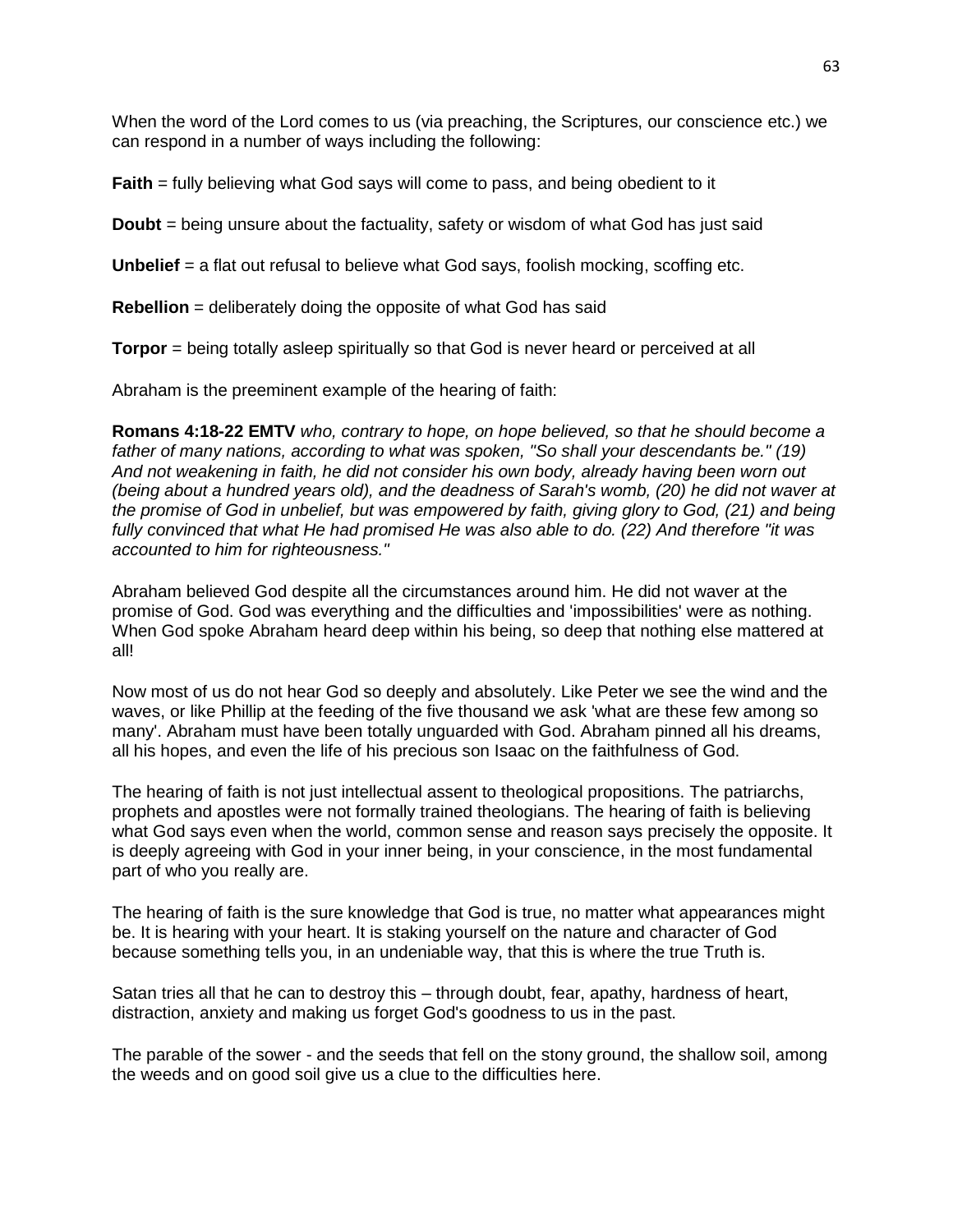The seed is the word and the soils represent our ability to receive it by faith (the hearing of faith) and hardening, persecution and worldly distraction seem to take out ¾ of the seeds. Only the seeds sown among the good soil bear much fruit.

We need to be determined to listen to God with faithful hearts, putting aside all worldly distractions and not being discouraged by life's circumstances. We need to remember God's goodness to us in the past so that we put today's troubles in the perspective of God's forever faithfulness. We need to meditate on His Word and His promises and we need to follow the example of those who have gone before us in the faith.

We need to abandon legalistic striving 'do this, do that' and simply open up to trusting God in all things. Instead of trying to do a bunch of things to please God or to be spiritual we need to just trust God's character moment by moment each day, believing that all things are possible with God. O Lord, help us to hear You and to truly believe!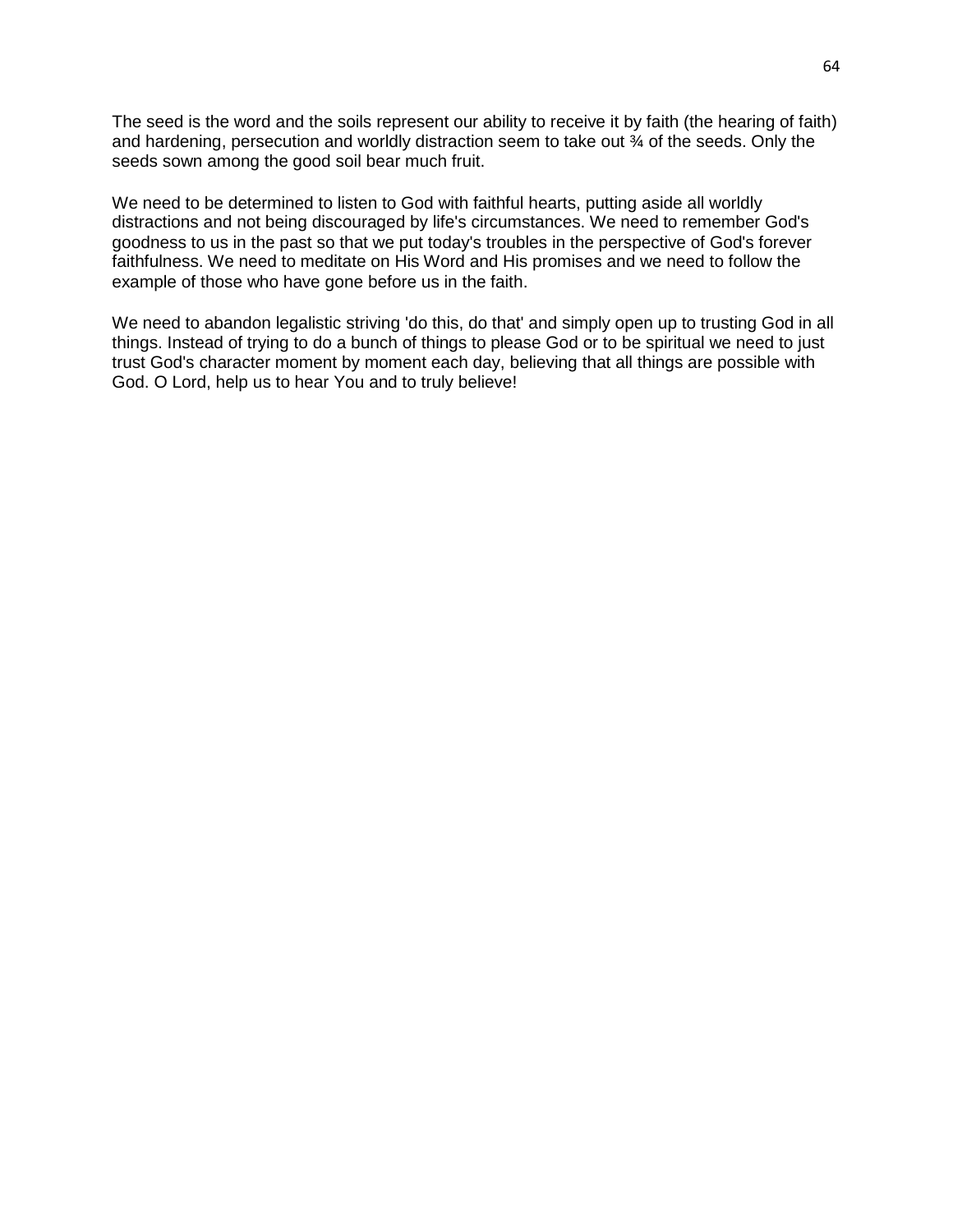### **46: Spiritual Senses – Taste & Smell**

Hearing and sight are remote senses but tasting is an immediate experience. You actually put the food or drink in your mouth. You may only put a little in at first to test it out, but if it is good you then consume it all. Thus taste has two aspects a) discernment of what is good to 'consume' spiritually and b) full participation in a spiritual reality:

#### **Discernment Of That Which Is Good**

**1 Peter 2:2-3 MKJV** .. *desire the sincere milk of the Word, as newborn babes, so that you may grow by it; (3) if truly you have tasted that the Lord is gracious.*

**Psalms 34:8 Webster** *O taste and see that the LORD is good: blessed is the man that trusteth in him.*

The new believer 'tastes' God in order to ascertain if the Lord is good. When this is of course found to be true then he or she will lap up the milk of the Word. This then results in the new believer increasing in their trust of God and being blessed by Him.

#### **Full Participation In A Spiritual Reality**

**Hebrews 6:4-6 MKJV** *For it is impossible for those who were once enlightened, and have tasted of the heavenly gift, and were made partakers of the Holy Spirit, (5) and have tasted the good Word of God and the powers of the world to come, (6) and who have fallen away; it is impossible, I say, to renew them again to repentance, since they crucify the Son of God afresh to themselves and put Him to an open shame.*

**Hebrews 2:9 MKJV** *But we see Jesus, who was made a little lower than the angels for the suffering of death, crowned with glory and honor, that He by the grace of God should taste death for all.*

Jesus did not just dip His toe into death. He actually died. He tasted death for all. He was immersed in death. His 'tasting' of death was the full experience of death.

Those who 'tasted of the heavenly gift' and who 'tasted the word of God' are also partakers of the Holy Spirit and know the powers of the world to come. They are immersed in Christian spiritual experience and are fully in the faith. And when they taste it and reject it they are 'spitting God out' – which is an unforgivable sin. After losing all taste for God they cannot be renewed unto repentance. Thus taste is like the other spiritual senses in that when it is inoperative it results in damnation for the person concerned.

#### **Training Our Tastebuds**

The 'spiritual palate' has to be trained to feed on the right food such as the pure milk of the Word. Our spiritual sense of taste needs to desire that which is truly desirable.

**Psalms 119:103 MKJV** *How sweet are Your Words to my taste! More than honey to my mouth!*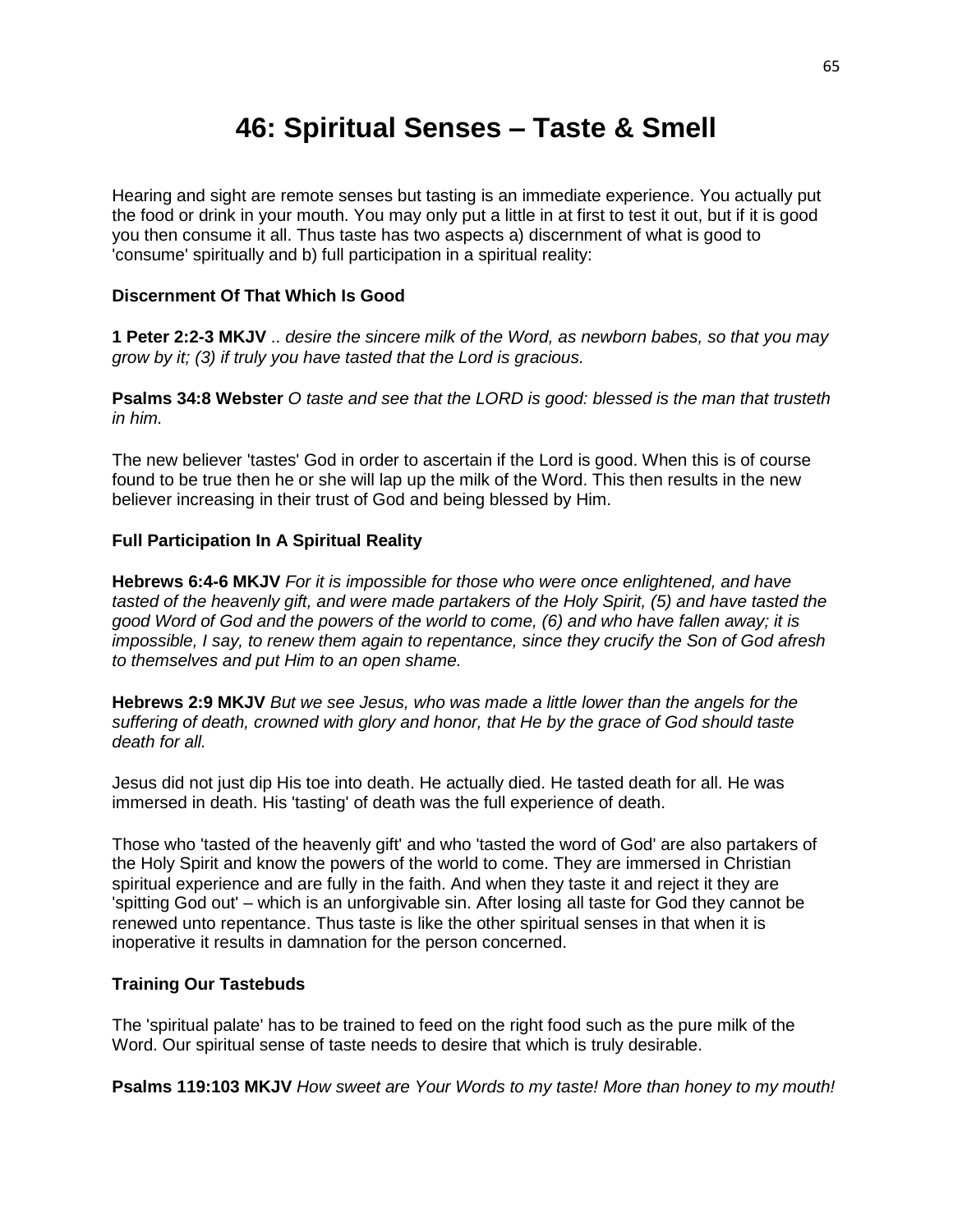**Psalms 19:9-11 MKJV** *(9) The fear of Jehovah is clean, enduring forever; the judgments of Jehovah are true and righteous altogether, (10) more to be desired than gold, even much fine gold; sweeter also than honey and the honeycomb. (11) And Your servant is warned by them; in keeping them there is great reward.*

**John 4:34 EMTV** *Jesus said to them, "My food is to do the will of Him who sent Me, and to finish His work.*

What the soul enjoys and desires, it seeks to acquire. If we enjoy spiritual things we will go after them. On the other hand, if they bore us and are 'tasteless' to us then we will run after the things of this world and this always results in spiritual catastrophe:

**Psalms 78:26-31 MKJV** *He caused an east wind to blow in the sky; and by His power He brought in the south wind. (27) and He also rained flesh on them like dust, and winged birds like the sand of the sea; (28) and He let them fall in the middle of their camp, all around their tents. (29) So they ate, and were filled to the full; for He gave them their own desire. (30) They were*  not turned away from their lust, but while their food was still in their mouths, (31) the wrath of *God came on them and killed the fattest of them, and struck down the chosen of Israel.*

Taste is important, even in the things of culture. If we enjoy the base and vulgar we will go in that direction. On the other hand, we enjoy the good, the noble and the pure, our soul will be lifted up:

**Philippians 4:8 MKJV** *Finally, my brothers, whatever things are true, whatever things are honest, whatever things are right, whatever things are pure, whatever things are lovely, whatever things are of good report; if there is any virtue and if there is any praise, think on these things.*

**Colossians 3:1-3 EMTV** *If then you were raised with Christ, seek those things which are above, where Christ is, sitting at the right hand of God. (2) Set your mind on things above, not on things on the earth. (3) For you died, and your life has been hidden with Christ in God.*

It takes time to acquire the taste for spiritual things. Television can seem much more interesting than prayer and intercession and a day at the beach much more appealing than going to church. This is why we need to gather together so that we encourage one another to love and good works:

**Hebrews 10:24-25 EMTV** *And let us consider one another for the stirring up of love and of good works, (25) not forsaking the assembling of ourselves, just as is the custom for some, but exhorting one another, and all the more as you see the Day drawing near.*

#### **The Sense of Smell**

The sense of smell is related to the sense of taste in that the nose is placed directly over the mouth to control what goes into it. If the milk is off your nose should detect it first and save your mouth from a terrible experience. Just as taste and smell are related in the human body so they are related in the spiritual body. In fact, there seems to be a "ministry of sniffing things out..."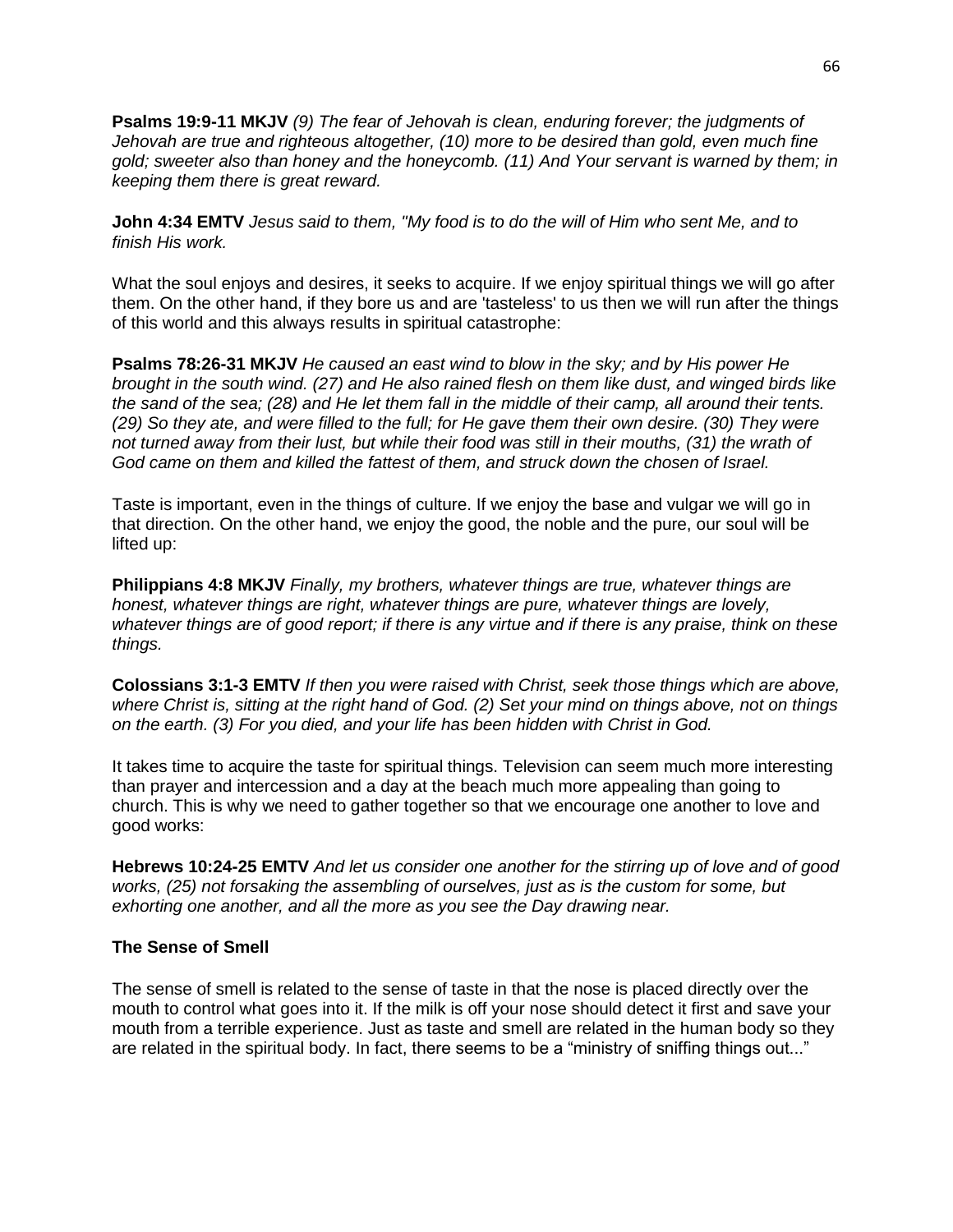**1 Corinthians 12:17-18 EMTV** *(17) If the whole body were an eye, where would be the hearing? If the whole were hearing, where would be the smelling? (18) But now God has set the parts, each one of them, in the body just as He desired.*

Hounds (such as bloodhounds, basset hounds etc.) have exceptional senses of smell and can track people and animals for miles. And few machines can beat a dog at detecting bombs or drugs. Wine connoisseurs can sniff and taste a wine and know which vineyard it came from and which year it was grown. Thus the people with the gift of spiritual discernment could be equated with the 'gift of smell' in the body of Christ.

When the gift of smell is damaged in some way people lead impeded lives and can even poison themselves or make themselves sick on food that should not have ever been consumed in the first place. Thus the spiritual gift of discernment / smell is a protective function that keeps the Church from being sickened by false teaching. People with the gift of discernment help us to spot the 'rotten egg' or the 'rotten apple' before we 'eat' it!

To those with a properly functioning sense of smell Christ is the wonderful aroma of God:

**Ephesians 5:2 EMTV** *And walk in love, just as Christ also loved us and gave Himself for us, an offering and a sacrifice to God for a fragrant aroma.*

The spiritual sense of smell operates differently depending on whether you are a person of faith who is seeking after God or a person who wants their own way at all costs. To those who are hungry for salvation the gospel smells good, but to the proud and narcissistic the cross smells like the 'death' that it is:

**2 Corinthians 2:14-17 EMTV** *(14) Now thanks be to God, who always leads us in triumph in Christ, and making known through us the fragrance of His knowledge in every place. (15) For we are the fragrance of Christ to God among those being saved, and among those perishing. (16) To some we are the fragrance of death leading to death, but to others the fragrance of life leading to life. And who is sufficient for these things? (17) For we are not as the rest, corrupting the word of God; but as of sincerity, but as from God, we speak in the sight of God in Christ.*

To sum up – the spiritual senses of taste and smell are used to discern good from evil so that our Christian lives become focused on the truly worthy things such as the pure milk of the Word. They help us to 'pick and choose' between alternatives in life just as the corresponding physical senses help us to choose in matters of food and drink. The spiritual senses of taste and smell can assist us in avoiding spiritual catastrophe and help us to refine our souls so that we truly desire the things of God.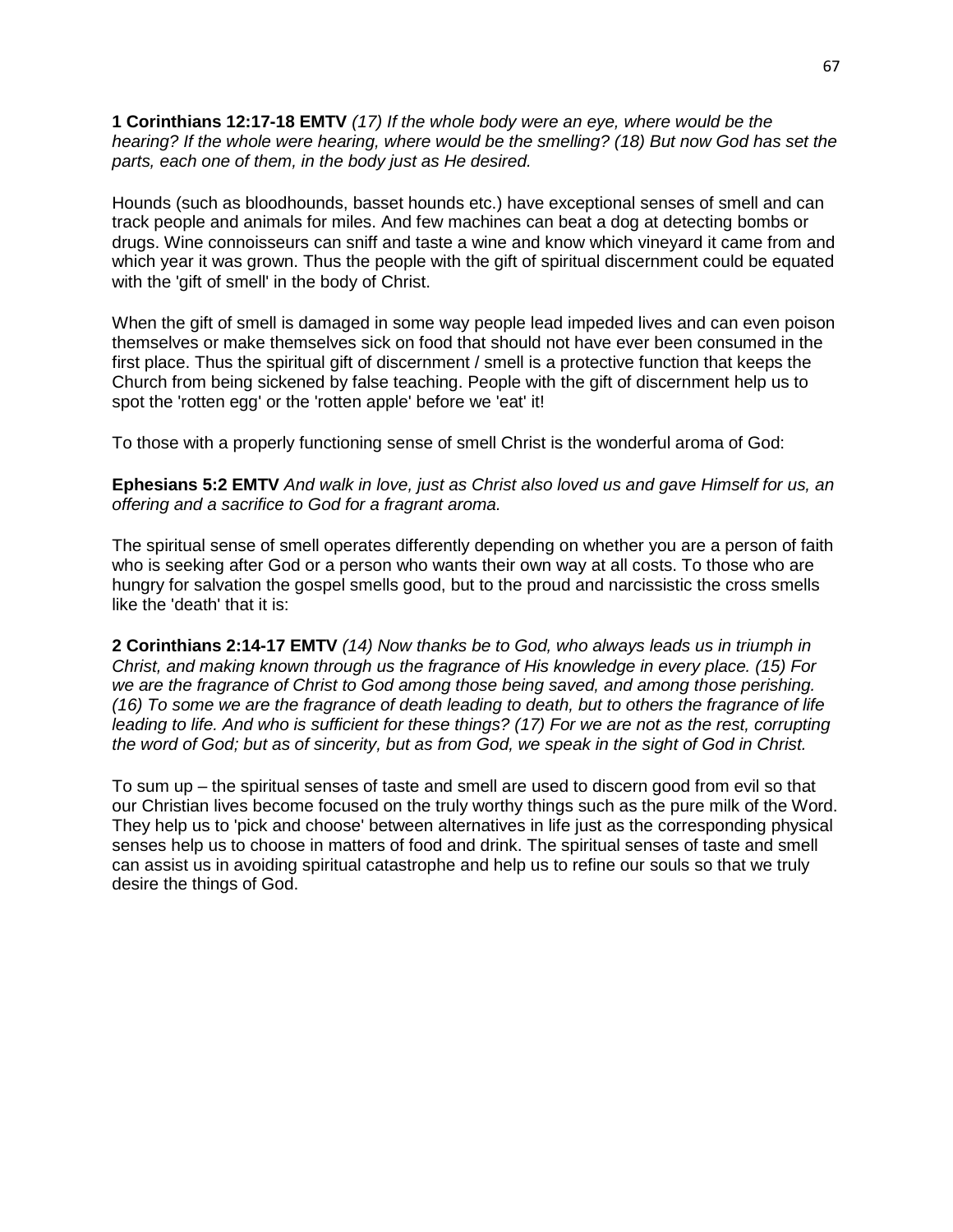### **47: Spiritual Senses - Touch**

The spiritual sense of touch is quite different from the other spiritual senses in that it is not so much used to receive heavenly information or as an aid to discernment but rather as a means of transferring spiritual power. In biblical terms to 'touch' has the sense of 'to link up with'. If the eye is like a camera, and the ear like a microphone then the spiritual sense of touch is more like a cable or a USB port that transfers spiritual energy!

**Matthew 14:35-36 MKJV** *And recognizing Him, the men of that place sent to all that neighborhood, and brought to Him all who were diseased. (36) And they begged Him that they might only touch the hem of His robe. And as many as touched were made perfectly whole.*

**Luke 6:19 MKJV** *And all the crowd sought to touch Him, for power went out of Him and healed them all.*

The sense of touch operates by faith (just as all the other spiritual senses do). One day many people were pressing around Jesus but only one was 'touched':

**Mark 5:25-34 EMTV** *Now a certain woman, suffering from a flow of blood twelve years, (26) and who had suffered many things under many physicians, and who had spent everything at her disposal, and was no better, but rather having become worse, (27) when she heard about Jesus, she came from behind Him in the crowd and touched His clothing. (28) For she was saying, "If only I may touch His clothes, I will be healed." (29) And immediately the flow of her blood was dried up, and she knew in her body that she had been healed from the affliction. (30) And Jesus, immediately knowing in Himself that power had gone out of Him, He turned in the crowd and said, "Who touched My clothes?" (31) But His disciples said to Him, "You see the crowd pressing against You, and You say, 'Who touched Me?' " (32) And He was looking around to see her who had done this thing. (33) But the woman, fearing and trembling, knowing what had happened to her, came and fell down before Him and told Him the whole truth. (34) And He said to her, "Daughter, your faith has healed you. Go in peace, and be healed of your affliction."*

This incident shows us that there was a substantial change in the nature of the spiritual sense of touch between the Old Testament and the New Testament. To touch a woman with an issue of blood in OT times would have made Jesus unclean until evening (Leviticus 15:19) but instead Jesus was not made unclean – rather the woman was healed! Jesus was also able to touch lepers (Matthew 8:3), and even dead bodies (Matthew 9:25) without being defiled. The sense of touch in the OT was not able to transmit holiness but rather transmitted uncleanness (Haggai 2:11-13). However, in the NT the spiritual sense of touch transmits God's power.

Because ritual uncleanness no longer has any power to affect us the whole category of physically unclean objects, things that we are not to eat, drink, taste or touch - is revoked:

**Mark 7:18-19 ISV** *He said to them, "Are you so ignorant? Don't you know that nothing that goes into a person from the outside can make him unclean? (19) For it doesn't go into his heart but into his stomach, and is expelled as waste." (Thus he declared all foods clean.)*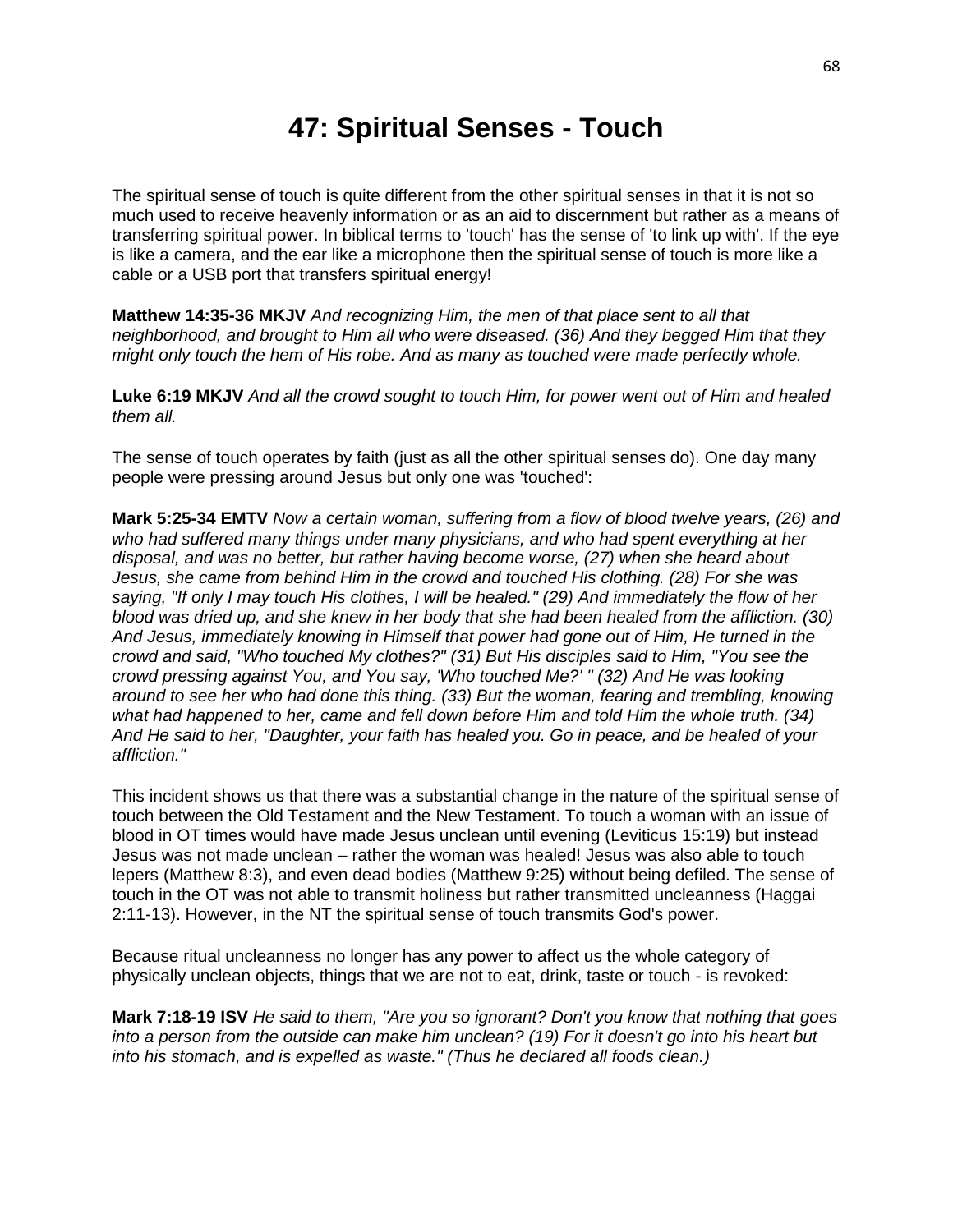**Colossians 2:20-23 ISV** *If you have died with Christ to the basic principles of the world, why are you submitting to its decrees as though you still lived in the world? (21) "Don't handle this! Don't taste or touch that!" (22) All of these things will be destroyed through use because they are based on human commands and teachings. (23) These things have the appearance of wisdom in promoting self-made religion, humility, and harsh treatment of the body, but they have no value against self-indulgence.*

Jesus' power over ritual (external) impurity healed the sick, cleansed the lepers and raised the dead and was passed on to the disciples:

**Matthew 10:7-8 MKJV** *And as you go, proclaim, saying, The kingdom of Heaven is at hand. (8) Heal the sick, cleanse the lepers, raise the dead, cast out demons. You have received freely, freely give.*

The spiritual sense of touch seems to lie behind the doctrine of the laying on of hands which Hebrews considers one of the Christian basics:

**Hebrews 6:1-2 MKJV** *Therefore, having left the discourse of the beginning ... of the baptisms, of doctrine, and of laying on of hands, ….*

The laying on of hands imparts the baptism of the Holy Spirit:

**Acts 8:17 EMTV** *Then they (the apostles Peter & John) laid hands upon them, and they received the Holy Spirit.*

**Acts 9:17 EMTV** *And Ananias departed and entered the house; and putting his hands on him, he said, "Brother Saul, the Lord has sent me, the One who appeared to you in the way which you were coming, so that you may see again and be filled with the Holy Spirit."*

The laying on of hands (accompanied by faith) also can impart spiritual gifts:

**1 Timothy 4:14 EMTV** *Do not neglect the gift that is in you, which was given to you through prophecy with the laying on of the hands of the eldership.*

**2 Timothy 1:6 EMTV** *For which cause I remind you to stir up the gift of God which is in you through the laying on of my hands.*

Jesus give us victory over outward impurity such as blood, leprosy or death – but we need to be very careful about people who are inwardly, spiritually impure.

In the same discourse that Jesus removes outer defilement He says that some people are inwardly defiled:

**Mark 7:20-23 ISV** *He continued, "It is what comes out of a person that makes a person unclean. (21) For it is from within, from the human heart, that evil thoughts come, as well as sexual immorality, stealing, murder, (22) adultery, greed, wickedness, cheating, shameless lust, envy, slander, arrogance, and foolishness. (23) All these things come from within and make a person unclean."*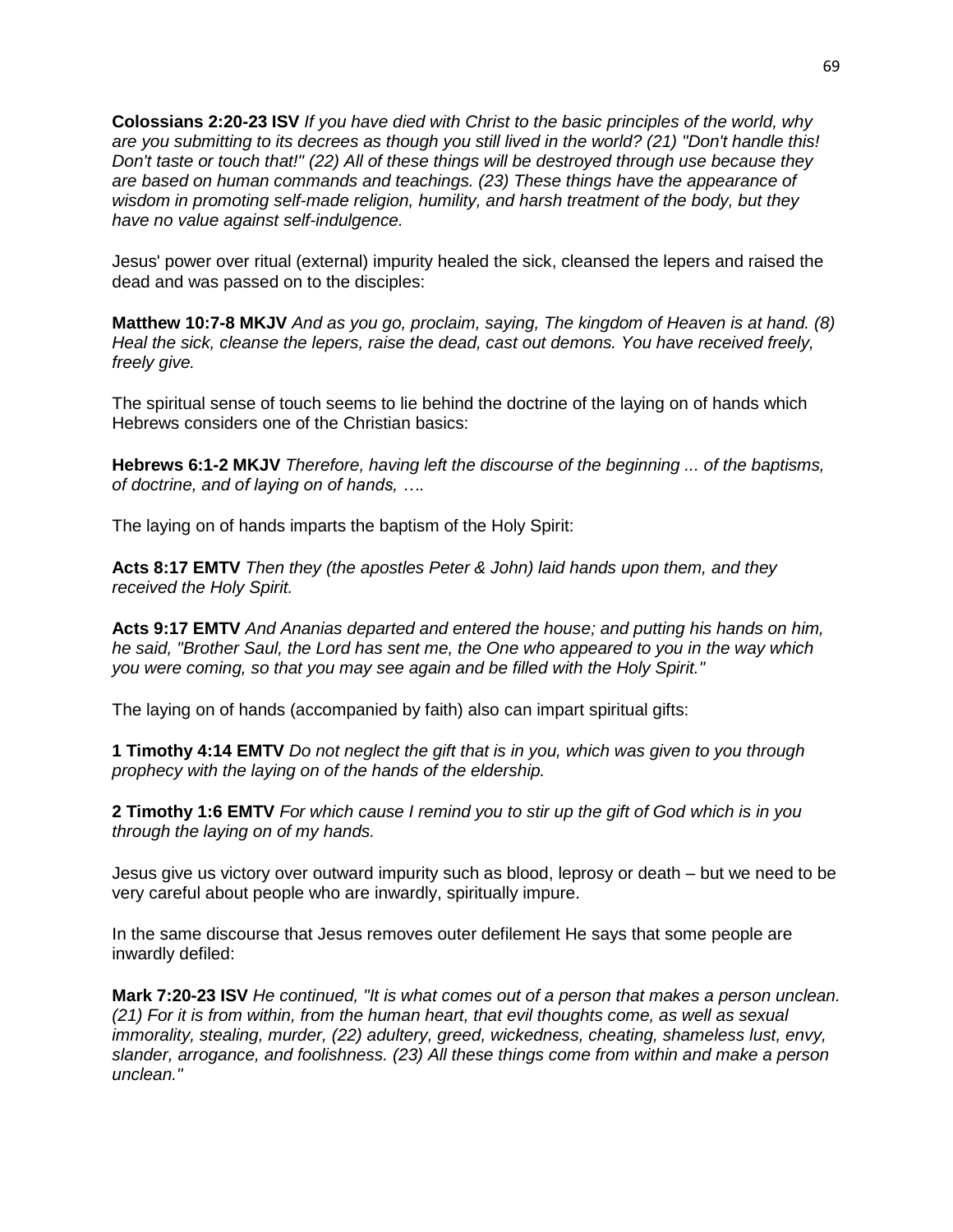Indeed, there are some people whom we are not to lay hands on, perhaps because they are impure or sinful:

**1 Timothy 5:22 ASV** *Lay hands hastily on no man, neither be partaker of other men's sins: keep thyself pure.*

Even Jesus did not lay hands on demon-possessed people but instead used verbal commands 'casting them out with a word' (Matthew 8:16). Thus it seems that we are not to establish a close physical connection with people who are spiritually impure. We also have to be very careful about how we use our bodies, which have become temples of the Holy Spirit:

**1 Corinthians 6:15-20 EMTV** *(15) Do you not know that your bodies are members of Christ? Shall I then take the members of Christ and make them members of a harlot? Certainly not! (16) Do you not know that he who is joined to a harlot is one body with her? For "the two," He says, "shall become one flesh." (17) But he that is joined with the Lord is one spirit with Him. (18) Flee fornication. Every sin that a man does is outside the body, but he who commits fornication sins against his own body. (19) Or do you not know that your body is the temple of the Holy Spirit within you, whom you have from God, and you are not your own? (20) For you were bought at a price; therefore glorify God in your body and in your spirit, which are God's.*

So we see that joining with the harlot makes us one flesh and joining with God makes us 'one spirit with Him'. In many ways our spiritual connections define who we are and are to be monitored carefully. There are things we are permitted to reach out and touch and these will heal us, bless us and empower us in ministry. And there are things we should not touch, things which will damage us, defile us and destroy our ministry. These are things which we should be separated from.

These include idolatry, immorality, and heresy in the Church:

**2 Corinthians 6:14-18 MKJV** *(14) Do not be unequally yoked together with unbelievers; for what fellowship does righteousness have with lawlessness? And what partnership does light have with darkness? (15) And what agreement does Christ have with Belial? Or what part does a believer have with an unbeliever? (16) And what agreement does a temple of God have with idols? For you are the temple of the living God, as God has said, "I will dwell in them and walk among them; and I will be their God, and they shall be My people." (17) Therefore come out from among them and be separated, says the Lord, and do not touch the unclean thing. And I will receive you (18) and I will be a Father to you, and you shall be My sons and daughters, says the Lord Almighty.*

**2 John 1:9-11 MKJV** *Everyone transgressing and not abiding in the doctrine of Christ does not have God. He who abides in the doctrine of Christ, he has both the Father and the Son. (10) If anyone comes to you and does not bring this doctrine, do not receive him into your house, nor speak a greeting to him. (11) For he who speaks a greeting to him is partaker of his evil deeds.*

Following Christ may even mean leaving some very close relationships behind:

**Matthew 10:37-39 MKJV** *He who loves father or mother more than Me is not worthy of Me. And he who loves son or daughter more than Me is not worthy of Me. (38) And he who does not take up his cross and follow Me is not worthy of Me. (39) He who finds his life shall lose it. And he who loses his life for My sake shall find it.*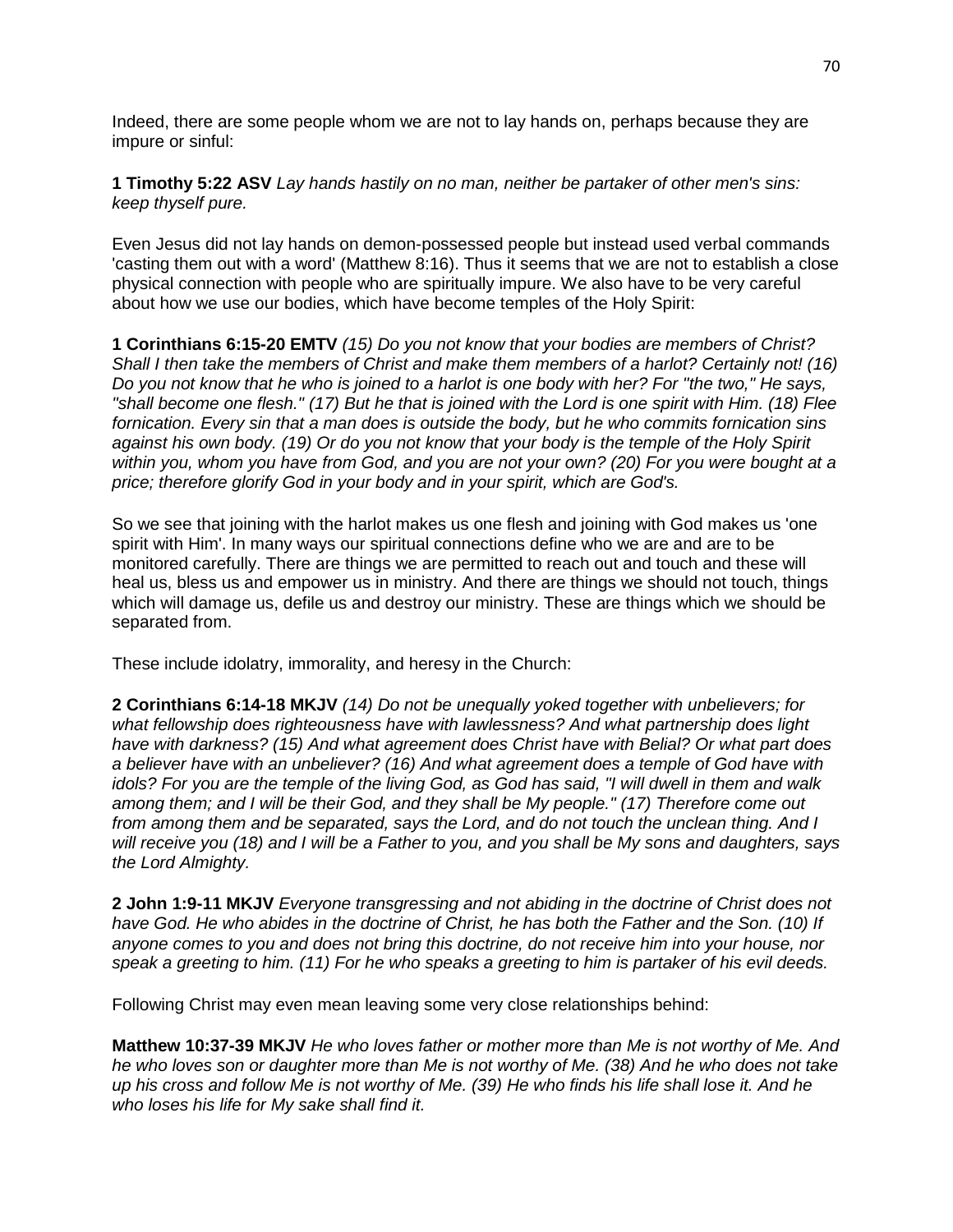And of course we are only to marry 'in the Lord':

**1 Corinthians 7:39 MKJV** ...she is at liberty to be remarried to whom she will, only in the Lord.

To summarize: The spiritual sense of touch transmits spiritual power and through the laying on of hands we can receive healing, the Holy Spirit and spiritual gifts. In the NT we no longer have to worry about touching blood, lepers or dead bodies or about what to touch, taste, eat or drink. On the other hand, we do have to beware of those who are inwardly defiled. We are not to lay hands on them, and we are certainly not to enter into close physical relationships with them. This especially applies to the immoral, idolaters, heretics, those who are spiritually destructive and to anyone who tries to turn us away from Christ.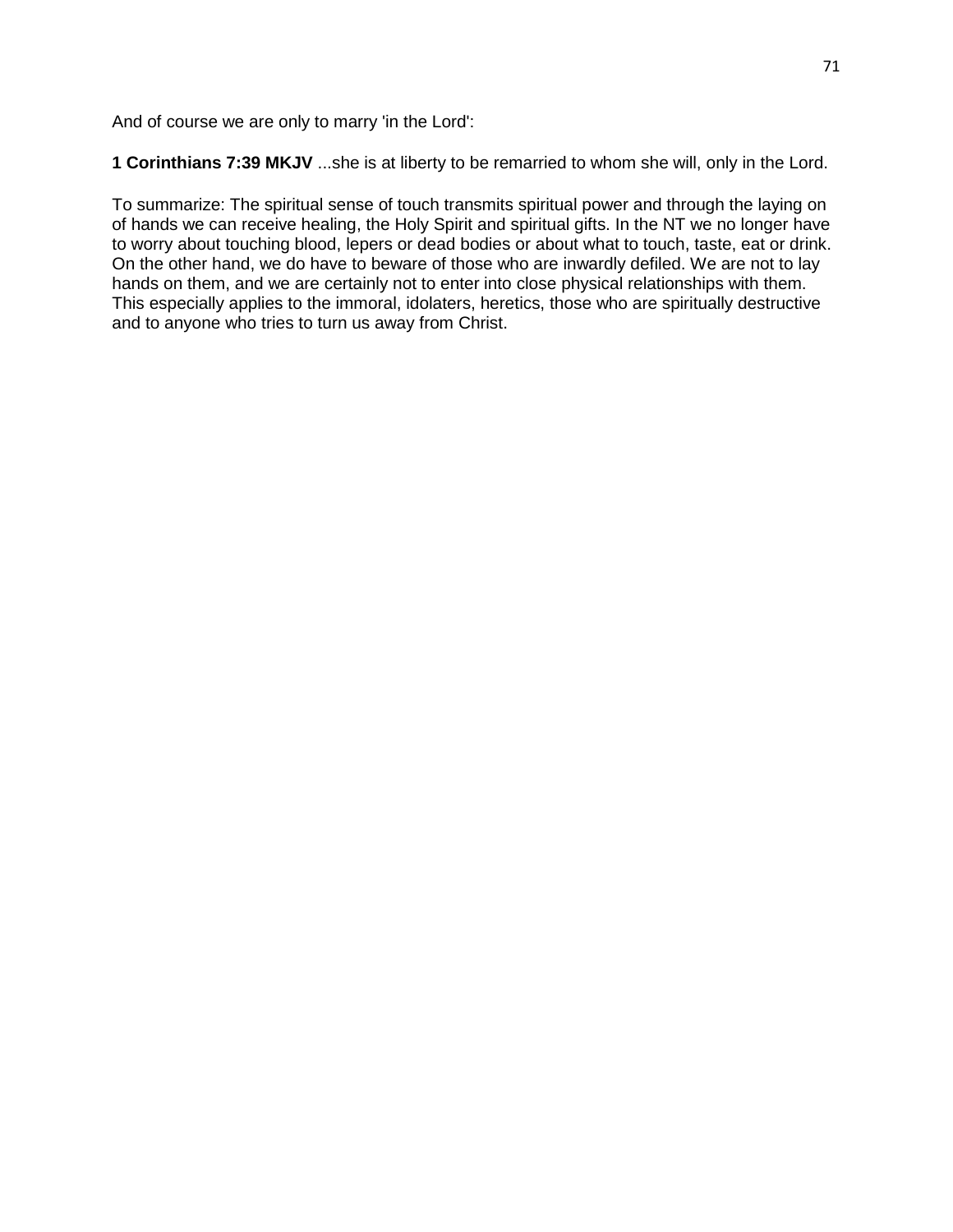## **48: The Deception Of The Spiritual Senses**

You have probably heard of various New Age practices such as 'channeling' or seeing auras around people - or of occult practices such as divination, soothsaying and such. These are abuses of the spiritual senses. Christians are NOT called to develop a 'Third Eye" or to participate in seances or to engage in astral travel. I have spoken to Christians who had once engaged in these practices prior to conversion and they testified that for years afterward their lives were filled with fear, dread and unusual manifestations.

The final and last verse, after all the curses in Deuteronomy (for worshiping idols, engaging in witchcraft etc.) is:

**Deuteronomy 29:29 MKJV** *The secret things belong to Jehovah our God, but the revealed things belong to us and to our sons forever, so that we may do all the words of this Law.*

We are to walk in God's open revelation and not in the hidden, secret and occult things. There is enough that is known. There is plenty enough to obey. As Mark Twain once said:

*It ain't those parts of the Bible that I can't understand that bother me, it is the parts that I do understand.* 

There are two main ways that the spiritual senses can be deceived:

i) Not functioning at all: spiritual blindness, deafness, having a seared conscience

ii) Tuning into Satanic sources e.g. listening to 'doctrines of demons'

The following verses shows how these are related:

**1 Timothy 4:1-5 MKJV** *But the Spirit expressly says that in the latter times some shall depart from the faith, giving heed to seducing spirits and teachings of demons, (2) speaking lies in hypocrisy, being seared in their own conscience, (3) forbidding to marry, saying to abstain from foods which God has created to be received with thanksgiving by those who believe and know the truth. (4) For every creation of God is good, and nothing to be refused if it is received with thanksgiving. (5) For it is sanctified through the Word of God and prayer.*

A seducing spirit convinces someone to believe a demonic lie which they adopt as their own teaching. They then speak this out hypocritically, eventually searing their own conscience, so that they can neither believe or know the truth, and so they depart from the faith.

What are some of the demonic lies that people are seduced to believe? In these verses it is the lie of asceticism, forbidding marriage, and certain foods and holding Creation in disdain. This ancient idea sees the material and sexual as evil and the 'spiritual' as good. It is life-denying rather than life-affirming. As someone has said 'Evil is just live spelled backward'. It is evil because it stops people appreciating each other in marriage and stops people appreciating God's Creation and even such basic activities as eating food.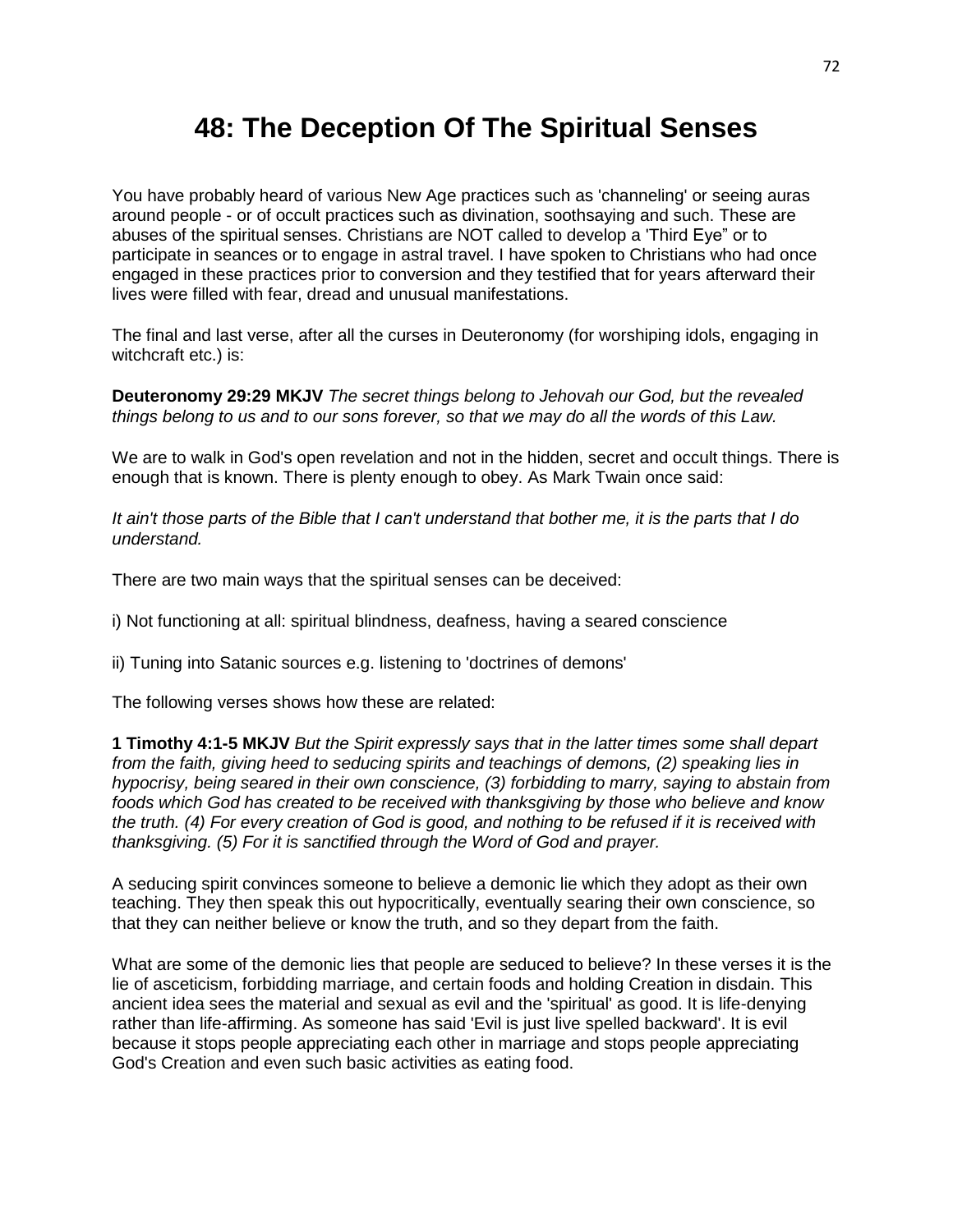Spiritual deception often has a beguiling, seductive, 'overly sweet' atmosphere to it. It compels the person capturing their will and eventually bullies them into submission. The person is eventually tyrannized by legalism and by spiritual obsessions and compulsions.

Asceticism is the lie the Devil tells to those who want to 'be spiritual' and is one of his main snares for Christians. But the Devil tells lies in both directions. He also tells lies to the pagan world. These lies concern lack of restraint, lawlessness, immorality and idolatry:

**Romans 1:22-25 MKJV** *Professing to be wise, they became fools (23) and changed the glory of the incorruptible God into an image made like corruptible man, and birds, and four-footed animals, and creeping things. (24) Therefore God also gave them up to uncleanness through the lusts of their hearts, to dishonor their own bodies between themselves. (25) For they changed the truth of God into a lie, and they worshiped and served the created thing more than the Creator, who is blessed forever. Amen.*

(In Scripture 'the lie' is idol worship). Of course the ultimate demonic liar is the Devil:

**John 8:44 MKJV** *You are of the Devil as father, and the lusts of your father you will do. He was a murderer from the beginning, and did not abide in the truth because there is no truth in him. When he speaks a lie, he speaks of his own, for he is a liar and the father of it.*

In the End Times the lawless one will unleash a torrent of lies and false signs and wonders so as even to deceive the Elect - if possible (Matthew 24:24, Mark 13:22).

**2 Thessalonians 2:8-12 MKJV** *(8) And then the lawless one will be revealed, whom the Lord shall consume with the breath of His mouth and shall destroy with the brightness of His coming, (9) whose coming is according to the working of Satan with all power and signs and lying wonders, (10) and with all deceit of unrighteousness in those who perish, because they did not receive the love of the truth, so that they might be saved. (11) And for this cause God shall send them strong delusion, that they should believe a lie, (12) so that all those who do not believe the truth, but delight in unrighteousness, might be condemned.*

These false signs and wonders will assault both the physical senses and the spiritual senses. Only those who firmly hold to the love of the Truth will be saved. Those who are apathetic will believe the lie and those who delight in unrighteousness will be condemned. We must be on our guard.

Colossians also warns us against possible deception via dreams and visions:

**Colossians 2:18 ESV** *Let no one disqualify you, insisting on asceticism and worship of angels, going on in detail about visions, puffed up without reason by his sensuous mind,*

To sum up:

a) We can be lied to via our spiritual senses (just as we can be lied to via our physical senses).

b) These lies come from the Devil and his seducing demons who try to lead us astray.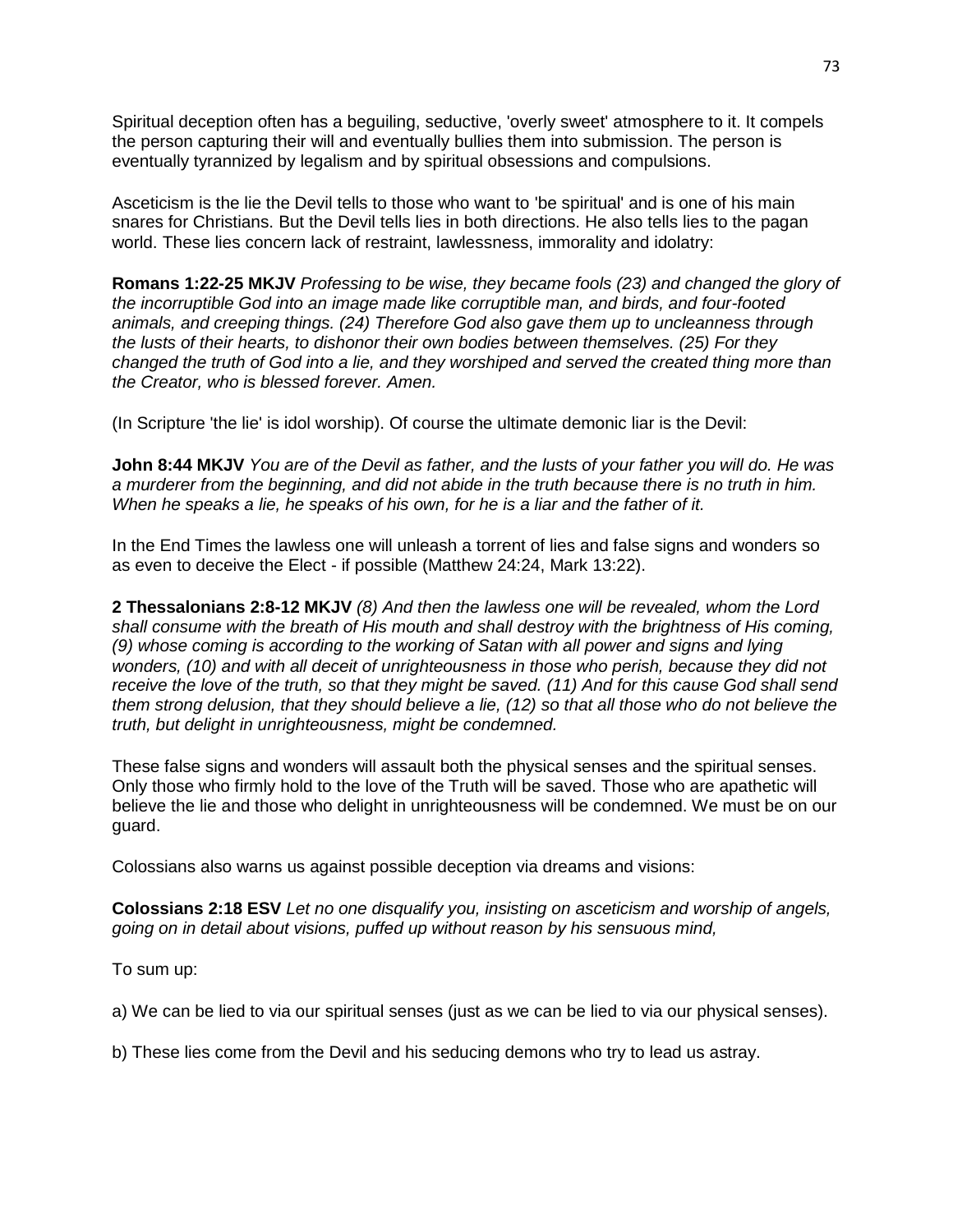c) One of the main ways that the Devil lies to Christians is through super-spirituality and asceticism, through false visions and legalism and the worship of angels.

d) The main way the Devil lies to the world is through lawlessness, immorality and idolatry.

- e) The ultimate lie is the worship of idols.
- f) These lies cause the person to become a hypocrite and to harden their conscience.
- f) These lies will increase in the End Times, and will be accompanied by false miracles.
- h) We must love the Truth if we are to be saved from this flood of deception.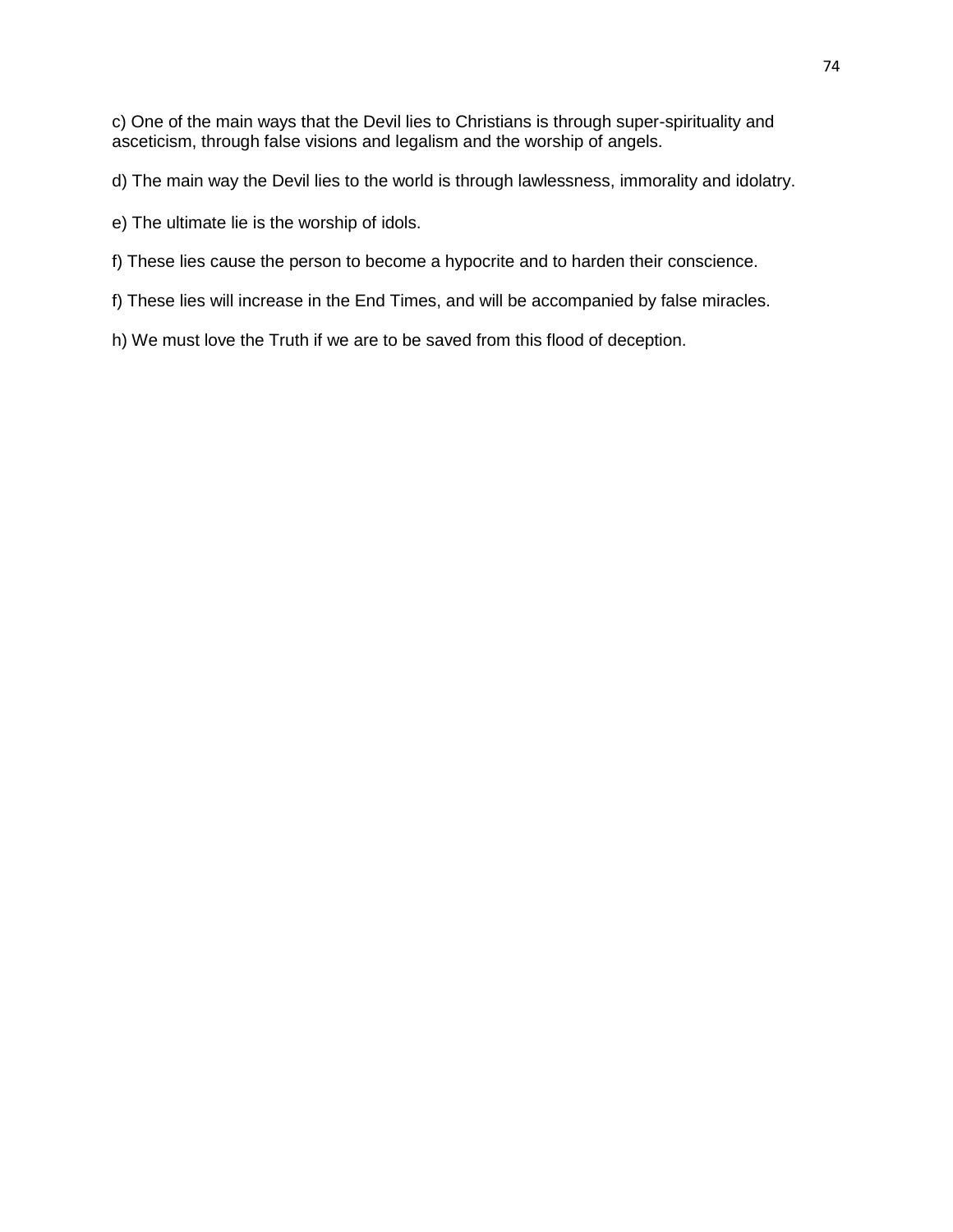## **49: Tongues & The Interpretation of Tongues**

The gift of tongues came at Pentecost (Acts 2:3), during the revival at Cornelius' house (Acts 10:46) and also at Ephesus (Acts 19:6). It is discussed at length in 1 Corinthians chapters 12-14 and it would be a good idea to read those chapters in addition to this study.

Tongues is also a fulfillment of a prophecy by Isaiah that indicates judgment on Israel, who despite the clearly supernatural nature of tongues, will not believe (Isaiah 28:11,12; Mark 16: 17-18 and 1 Corinthians 14:21).

There seems to be two sides to the gift :

a) The tongue itself which may be a tongue of men or of angels (1 Corinthians 13:1) and b) the interpretation of that tongue, which is not a natural gift but a gift of the Spirit that can be prayed for (1 Corinthians 14:13) - you don't learn Spanish by just praying for it.

When the gift of tongues operates alone it edifies only that person (1 Corinthians 14:4) in their spirit but not in their mind (1 Corinthians 14:14). But when interpreted it can become a revelation gift and edify the whole church (1 Corinthians 14:5, 12, 13,26,27).

Paul's main point in 1 Corinthians 12-14 is that the gift of tongues is not to be used merely as a semi-pagan ecstatic experience but rather as a gift that can edify the Church. It is to be used in love (1 Corinthians 13). If tongues are not used in love it is a mere 'noisy gong or clanging cymbal' (1 Corinthians 13:1). Part of using the gift of tongues in love is to use it as a 'team player' in the body of Christ, combining it with the other gifts as God directs (1 Corinthians 12:14-30).

This means using the gift of tongues in an orderly fashion in the congregational meeting with a strong emphasis on making sure that it is always interpreted in such a setting (1 Corinthians 14:5, 26-28).

Apparently the spiritual gifts are distributed so that we each have a function in the body of Christ (1 Corinthians 12:7-11). Not all speak in tongues and not all can interpret the gift of tongues (1 Corinthians 12:30). If there is no one present who can interpret then the person should be quiet in the meeting and simply speak to himself and to God (1 Corinthians 14:26-28). Paul seems to place no restrictions on using the gift of tongues on your own or in a small group setting. In fact, he says that he 'speaks in tongues more than you all' (1 Corinthians 14:18) and that tongues were not to be forbidden (14:39).

Thus the problem in Corinth was not tongues itself, which is good, and is a spiritual gift from God; but rather how that gift was being used in a disorderly and confusing way in the church meeting; so that time was being taken up with extensive uninterpreted tongue-speaking and no one was getting any wiser in God as a result.

There are three main benefits to tongues. Firstly, tongues edifies the individual Christian in their spirit (1 Corinthians 14:4,14) and is associated with major spiritual events such as being baptized in the Spirit (Acts 2:1-3).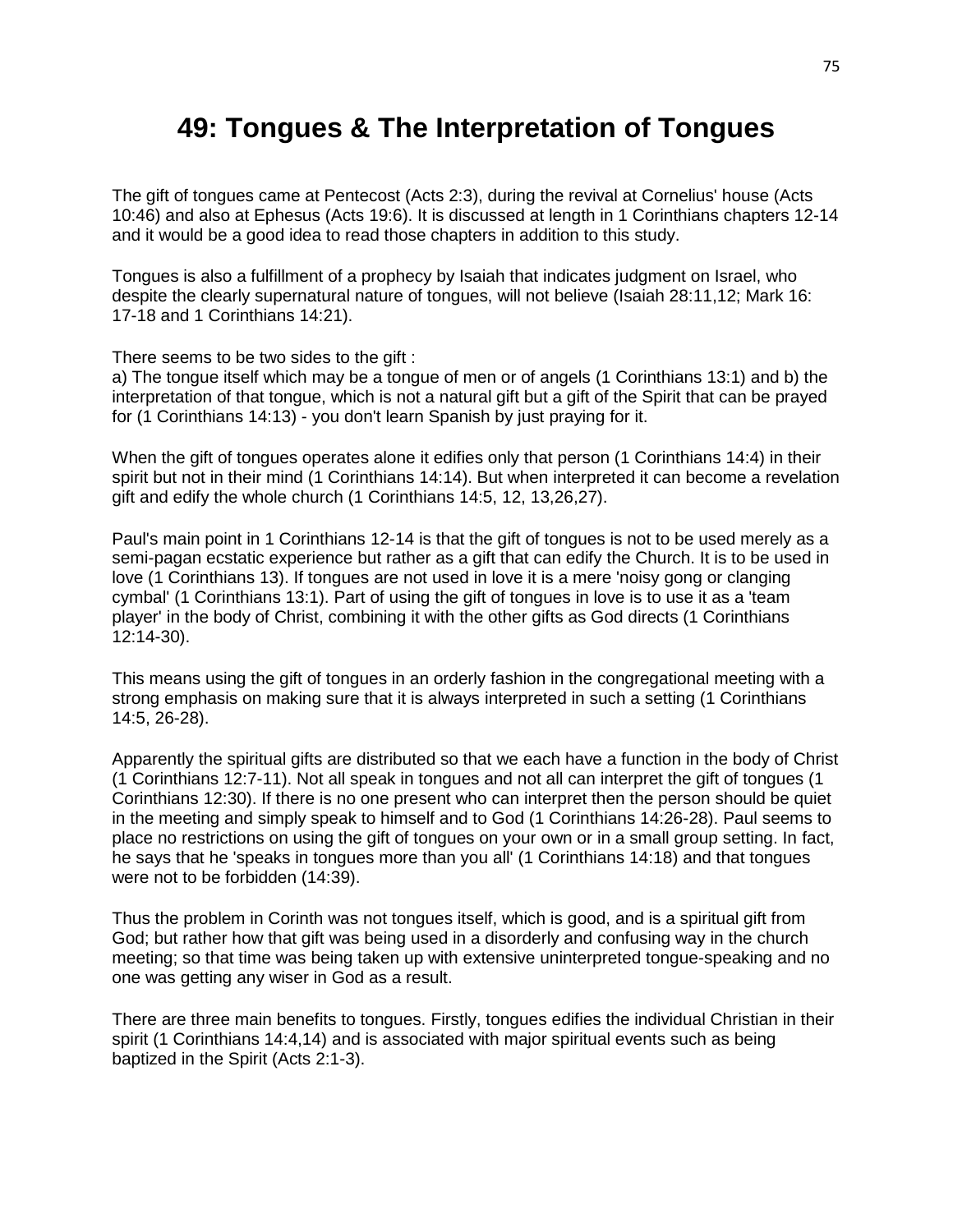Secondly tongues when interpreted becomes a revelation gift similar to prophecy and can edify the whole church (1 Corinthians 14:5)

Thirdly it is a 'sign for unbelievers' (as it was on the day of Pentecost) that clearly indicates that saving and refreshing supernatural activity is taking place:

**Isaiah 28:11-12 MKJV** *for with stammering lips and another tongue He will speak to this people. (12) To whom He said, This is the rest; cause the weary to rest; and this is the refreshing. Yet they were not willing to hear.*

**Mark 16:17-18 KJV** *And these signs shall follow them that believe; In my name shall they cast out devils; they shall speak with new tongues; (18) They shall take up serpents; and if they drink any deadly thing, it shall not hurt them; they shall lay hands on the sick, and they shall recover.*

**1 Corinthians 14:21-22 KJV** *(21) In the law it is written, With men of other tongues and other lips will I speak unto this people; and yet for all that will they not hear me, saith the Lord. (22) Wherefore tongues are for a sign, not to them that believe, but to them that believe not: but prophesying serveth not for them that believe not, but for them which believe.*

So we see that tongues are for a) personal edification and impartation b) revelation to the congregation when interpreted and c) a sign of God's presence and action for unbelievers.

The gift of tongues is our personal prayer language with God and a means whereby we can be strengthened in the inner man and receive revelation from God. Those who speak in tongues should pray that they may interpret so their minds can be fruitful as well as their spirit. While tongues is a minor gift and it comes last on the lists of gifts it is not to be forbidden, discarded or despised. It has a place in our prayer life and in helping us to communicate with God.

If you pray in tongues it can be helpful to sit down with a spiritual journal and to record the impressions that you receive from God while praying in tongues. These may be cries of praise and worship, revelations about the glory of God and the excellencies of Christ or groans of intercession and travail for the Church and the work of the Lord. Do not criticize or evaluate such impressions at first (that can wait until afterward) just jot them down as they come to you. Also do not act on them or share them until you have tested and confirmed them against the Word of God and given them time to mature within your spirit. Bring startling words and bold courses of action before other mature Spirit-filled Christians to see if they also feel a witness of the Spirit.

God intended tongues to be a spiritual blessing to His Church and yet it has been an incredible source of controversy in recent years. Let those who speak in tongues, speak in tongues, but in an orderly fashion, so that we can all be blessed by their gift.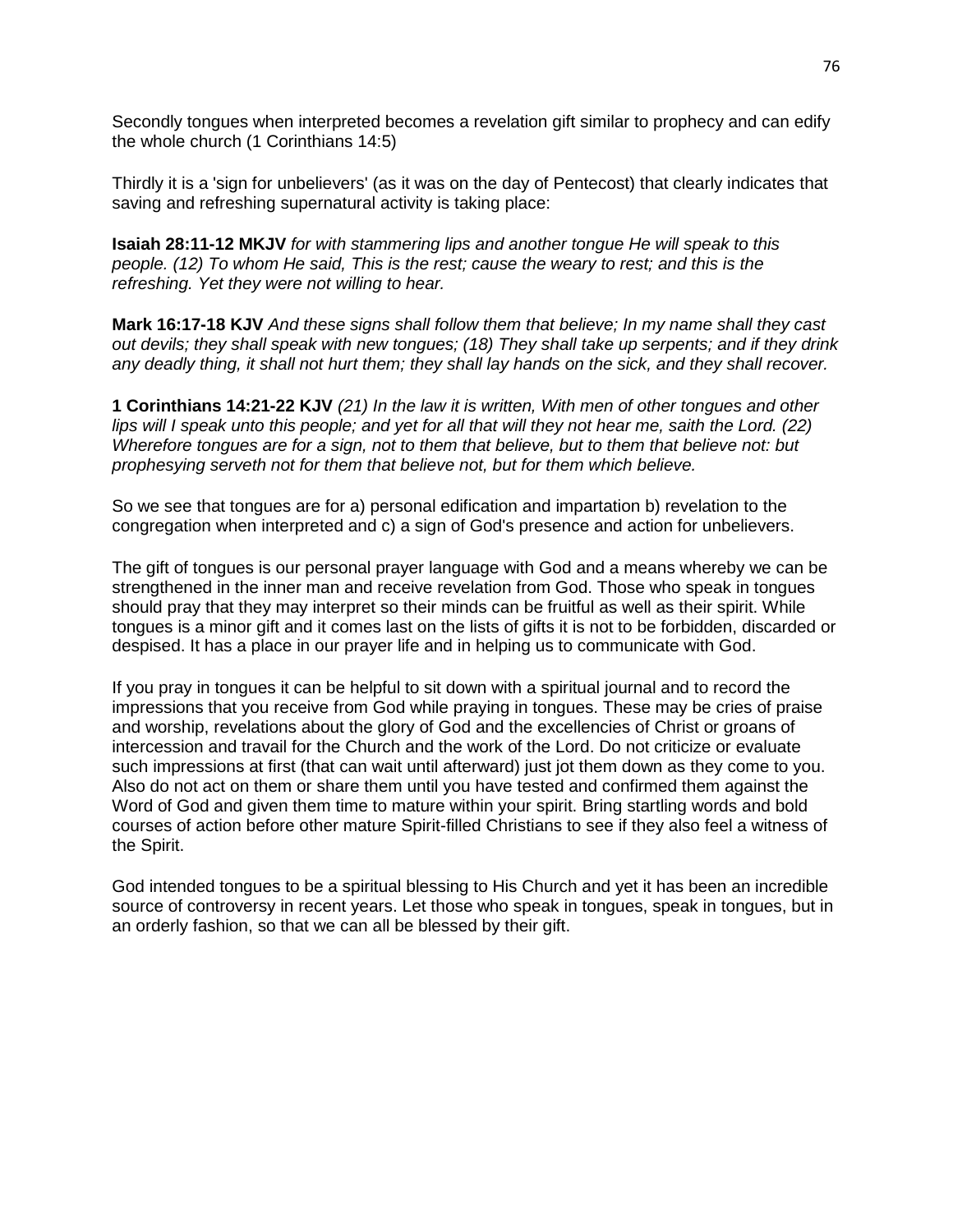## **50: Words of Wisdom & Knowledge**

We have previously discussed how to receive wisdom and knowledge from God at a personal level, for 'our own consumption' so to speak. Now we will study how we can receive supernatural wisdom and knowledge so we can bless others and build up God's Church.

Firstly, we need to note that the purpose of spiritual wisdom and knowledge is not 'showing off' (1 Corinthians 8:1) but rather so that we can admonish and encourage one another and build one another up in love.

**(Romans 15:14 MKJV)** *And I myself also am persuaded of you, my brothers, that you also are full of goodness, filled with all knowledge, able also to admonish one another.*

**Colossians 3:16 MKJV** *Let the Word of Christ dwell in you richly in all wisdom, teaching and admonishing one another in psalms and hymns and spiritual songs, singing with grace in your hearts to the Lord.*

Secondly that this kind of wisdom and knowledge is a divine 'spiritual gift':

**1 Corinthians 1:4-7 MKJV** *(4) I thank my God always on your behalf for the grace of God given you in Jesus Christ, (5) that in everything you are enriched by Him, in all speech and in all knowledge; (6) even as the testimony of Christ was confirmed in you; (7) so that you come behind in no gift, waiting for the revelation of our Lord Jesus Christ.*

**1 Corinthians 12:7-8 MKJV** *(7) But to each one is given the showing forth of the Spirit to our profit. (8) For through the Spirit is given to one a word of wisdom; and to another a word of knowledge, according to the same Spirit; ….*

And thirdly that this gift is listed among the revelation gifts that operate in a congregational setting:

**1 Corinthians 14:6 MKJV** *(6) But now, brothers, if I come to you speaking in tongues, what will I profit you, except I speak to you either in revelation, or in knowledge, or in prophecy, or in teaching?*

It seems that the 'word of wisdom' is a spiritually given rhema word from God that operates to solve a problem in a wise, righteous and understanding way. And that the 'word of knowledge' is a spiritually given rhema word that brings certain facts to light or sheds knowledge on a particular area of life or doctrine. The two seem to be associated and so may overlap somewhat in function.

Words of knowledge are sometimes used in healing situations where God gives the prayer warrior knowledge that a person has a certain affliction. The revealing of the affliction is a sign that God wants it healed (otherwise He would never have revealed it in the first place). And the 'word of wisdom' can be used during counseling sessions to shed light on problems or even in difficult church meetings to bring resolution to an issue.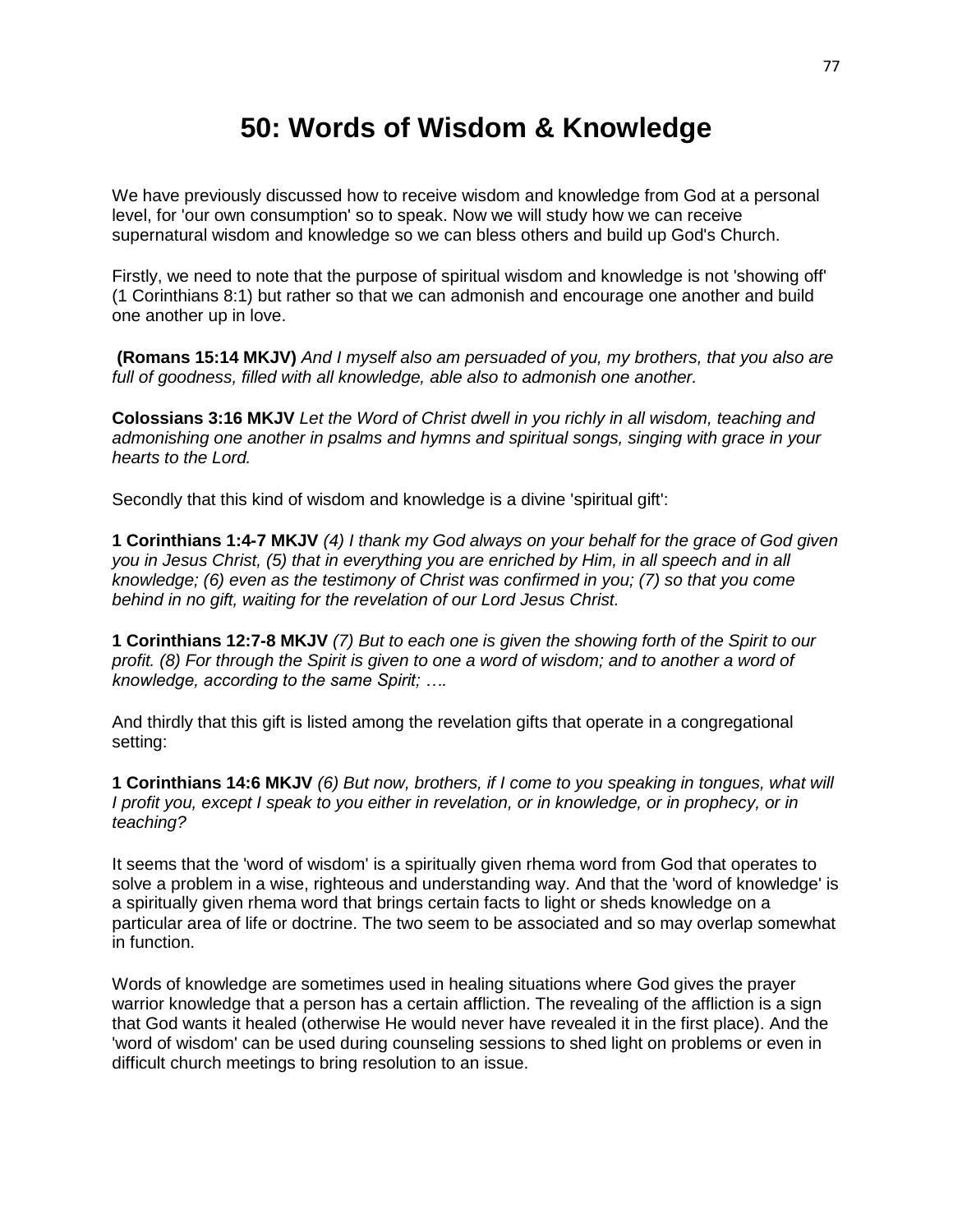Words of wisdom can have a huge impact if they are implemented. Joseph's word of wisdom to Pharaoh, interpreting his dream and advising on how to handle the famine, saved many lives. As did Paul's revelation and word of wisdom aboard the ship. The prophets often spoke words of wisdom but were often ignored. When the word of wisdom is ignored disaster often results, either in the individual life or the nation:

**Jeremiah 6:19 MKJV** *Hear, O earth; behold, I will bring evil on this people, the fruit of their thoughts, because they have not listened to My Words, nor to My Law, but have rejected it.*

**Hosea 4:6 MKJV** *My people are destroyed for lack of knowledge. Because you have rejected knowledge, I will also reject you from being priest to Me. Since you have forgotten the Law of your God, I will also forget your sons, even I.*

God can teach us what to say:

**Matthew 10:18-20 MKJV** *And you shall be brought before governors and kings for My sake, for a testimony against them and the nations. (19) But when they deliver you up, take no thought how or what you shall speak; for it shall be given you in that same hour what you shall speak. (20) For it is not you who speak, but the Spirit of your Father who speaks in you.*

Note the verse 20 above: '*for it is not you who speak but the Spirit of your Father who is in you*'. In other words, God Himself can speak, via us, into life's situations (even the most harrowing of them). Christians with the spiritual gift of speaking 'a words of wisdom' or 'a word of knowledge' are not speaking from themselves but from the Spirit of the father, who is in them. This wisdom is not based on human wisdom but on Christ Himself so that very ordinary folk can be filled with true wisdom:

**1 Corinthians 1:27-31 MKJV** *(27) But God has chosen the foolish things of the world to confound the wise; and God has chosen the weak things of the world to confound the things which are mighty; (28) and God has chosen the base things of the world, and things which are despised, and things which are not, in order to bring to nothing things that are; (29) so that no flesh should glory in His presence. (30) But of Him you are in Christ Jesus, who of God is made to us wisdom and righteousness and sanctification and redemption; (31) so that, according as it is written, "He who glories, let him glory in the Lord."*

**Acts 4:13-14 MKJV** *But seeing the boldness of Peter and John, and perceiving that they were unlearned and uneducated men, they marveled. And they recognized them, that they had been with Jesus. (14) And beholding the man who was healed standing with them, they could say nothing against it.*

This spiritual wisdom is a 'heavenly download' can be received by believing prayer (James 1:5- 8). It is imparted by God's Spirit, to our spirit, and then to our minds and out of our mouths. At times it may seem risky as we may not know if what we are saying is relevant or even if it is true. For instance, a friend of mine went up to a woman in a restaurant and said "God says that you have pain in your hand and He wants to heal it now'.

At first the lady denied it, then eventually she went over to his table, requested prayer, was healed and broke down in tears. God did a mighty work through a supernatural ''word of knowledge". Such words have impact because the person realizes that it had to come from God and therefore that God was watching over them and caring for them.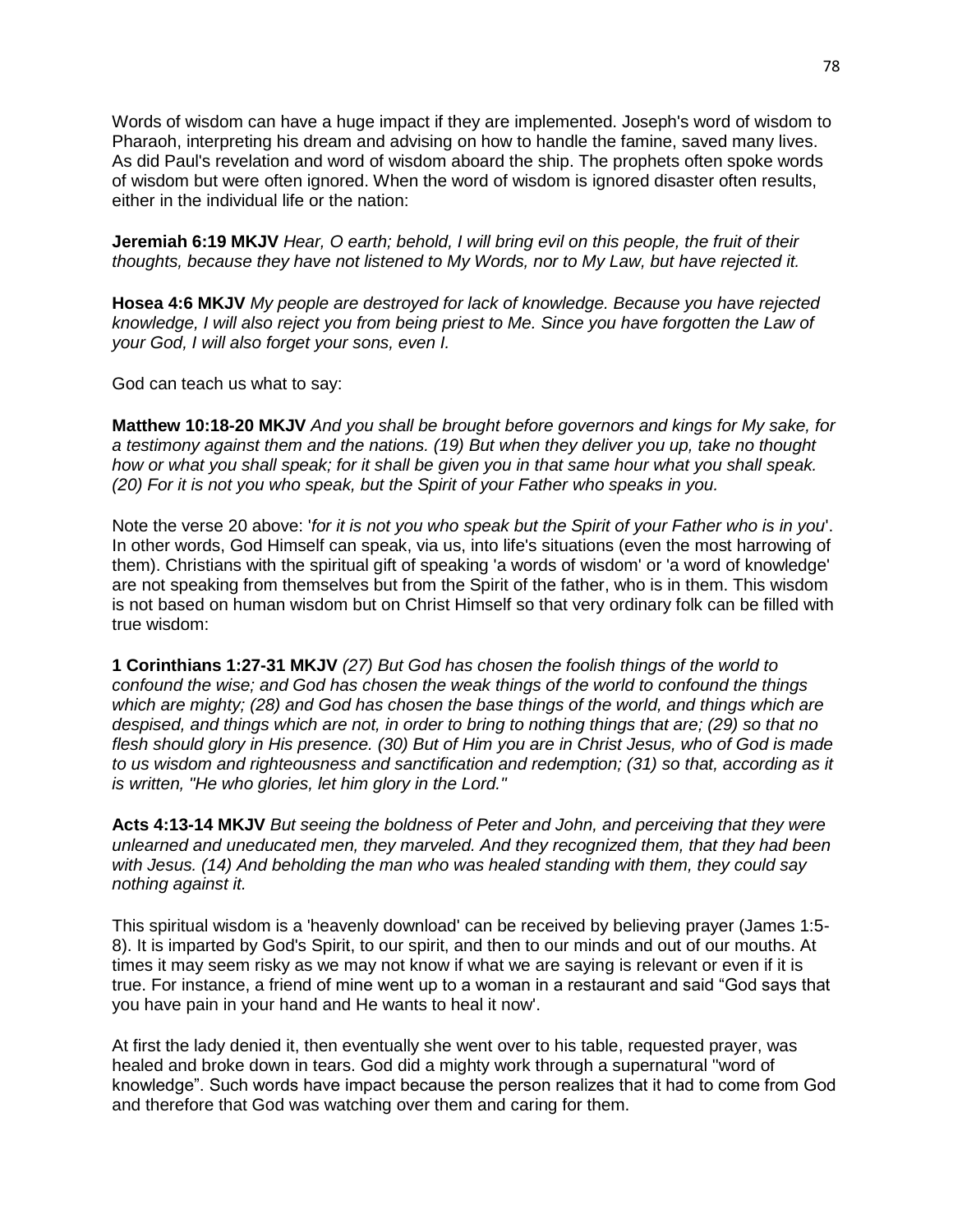Words of wisdom and knowledge can bring much needed repentance and be used for admonition, encouragement and edification of the Church and for healing, problem-solving and counseling in the midst of life.

As with all spiritual gifts this takes practice and they are best developed in an affirming small group setting. All such 'words' should be tested by Scripture and a godly sense of inner peace.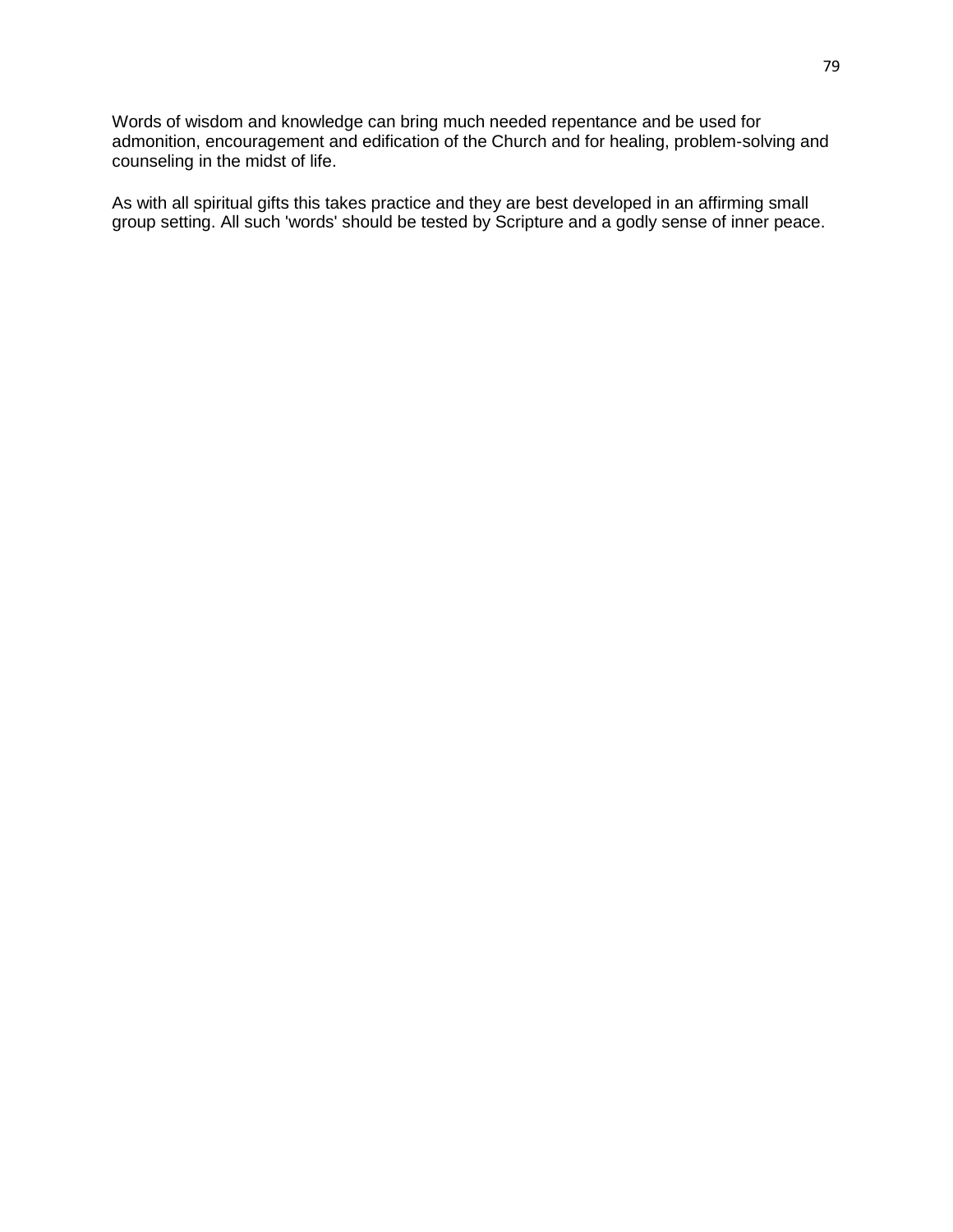## **Review Questions**

- 1. What is the Kingdom of God?
- 2. What is the conscience and what is its function in our lives?
- 3. How is the conscience awakened?
- 4. What types of conscience are there?
- 5. What is the relationship between the Word of God and the conscience?
- 6. What does it mean to live in the light?
- 7. Write out 1 John 1 5-10 in the space below:
- 8. What is a 'download from Heaven' and how do we receive them?
- 9. How can we download wisdom from Heaven?
- 10. How can we download supernatural knowledge from heaven and what are some of the benefits of this?
- 11. What are some of the different kinds of 'heavenly downloads'?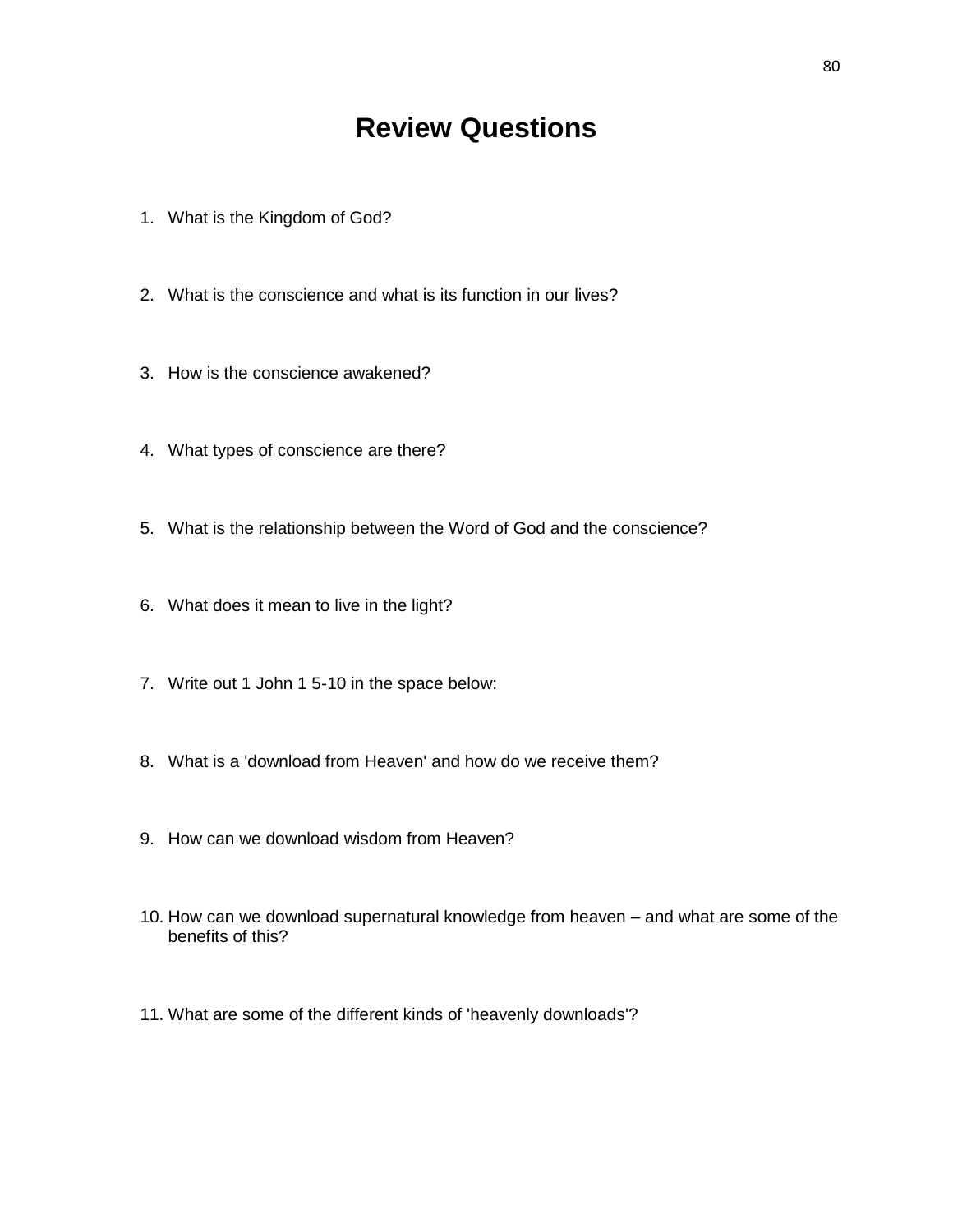- 12. What are some of the ways that we should test the spiritual impressions we receive to see if they are accurate and profitable?
- 13. What are some of the differences between OT prophecy and NT prophecy?
- 14. What does the Greek word 'prophetes' mean? How broad is it?
- 15. Write out 1 Corinthians 14:29-33 in the space below:
- 16. How does NT prophecy function?
- 17. How should NT prophecy be used?
- 18. What are six ways that NT prophecy can be / is being abused?
- 19. Who is allowed to prophesy?
- 20. What is the difference between 'someone who prophesies' and a person holding the office of NT prophet?
- 21. Write out Hebrews 5:14 from memory:
- 22. What are the spiritual senses and what do they do?
- 23. What is the spiritual sense of 'sight' and how does it function?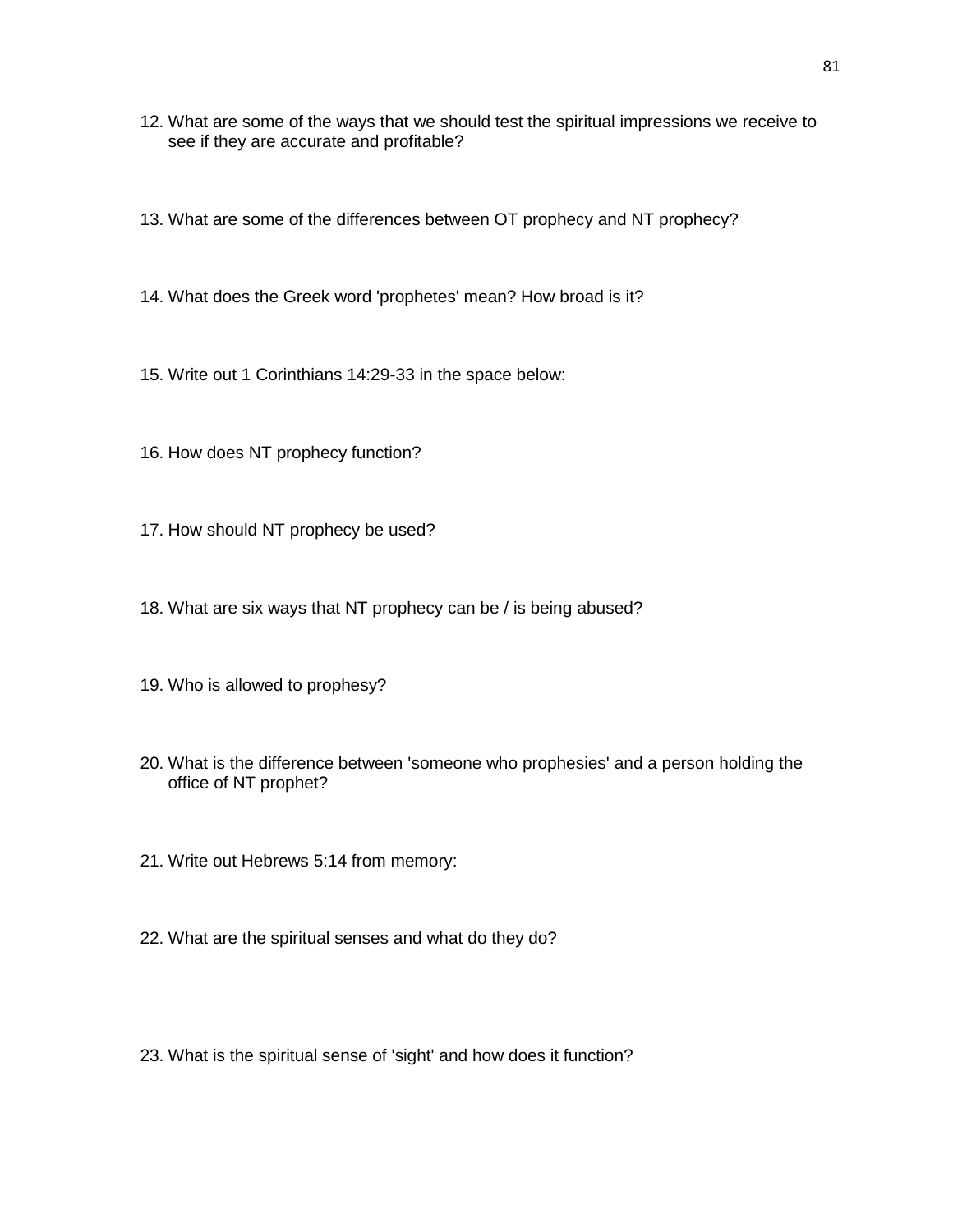24. What is the spiritual sense of hearing and how does it function?

- 25. What is the 'hearing of faith'?
- 26. What is the spiritual sense of taste and how does it function?
- 27. What is the spiritual sense of smell and how does it function?
- 28. What is the spiritual sense of touch and how does it function?
- 29. What are 'spiritual blindness' and 'spiritual deafness' and how do they affect our spiritual lives?
- 30. How can the spiritual senses be deceived?
- 31. What is the gift of tongues?
- 32. Why should the gift of tongues always be interpreted when it is used in a congregational meeting?
- 33. What are words of wisdom and knowledge and how can they be used to bless the body of Christ?

Eternity Christian Fellowship P.O. Box 40 Rhoadesville, VA 22542 Email: [johned@aibi.ph](mailto:johned@aibi.ph)